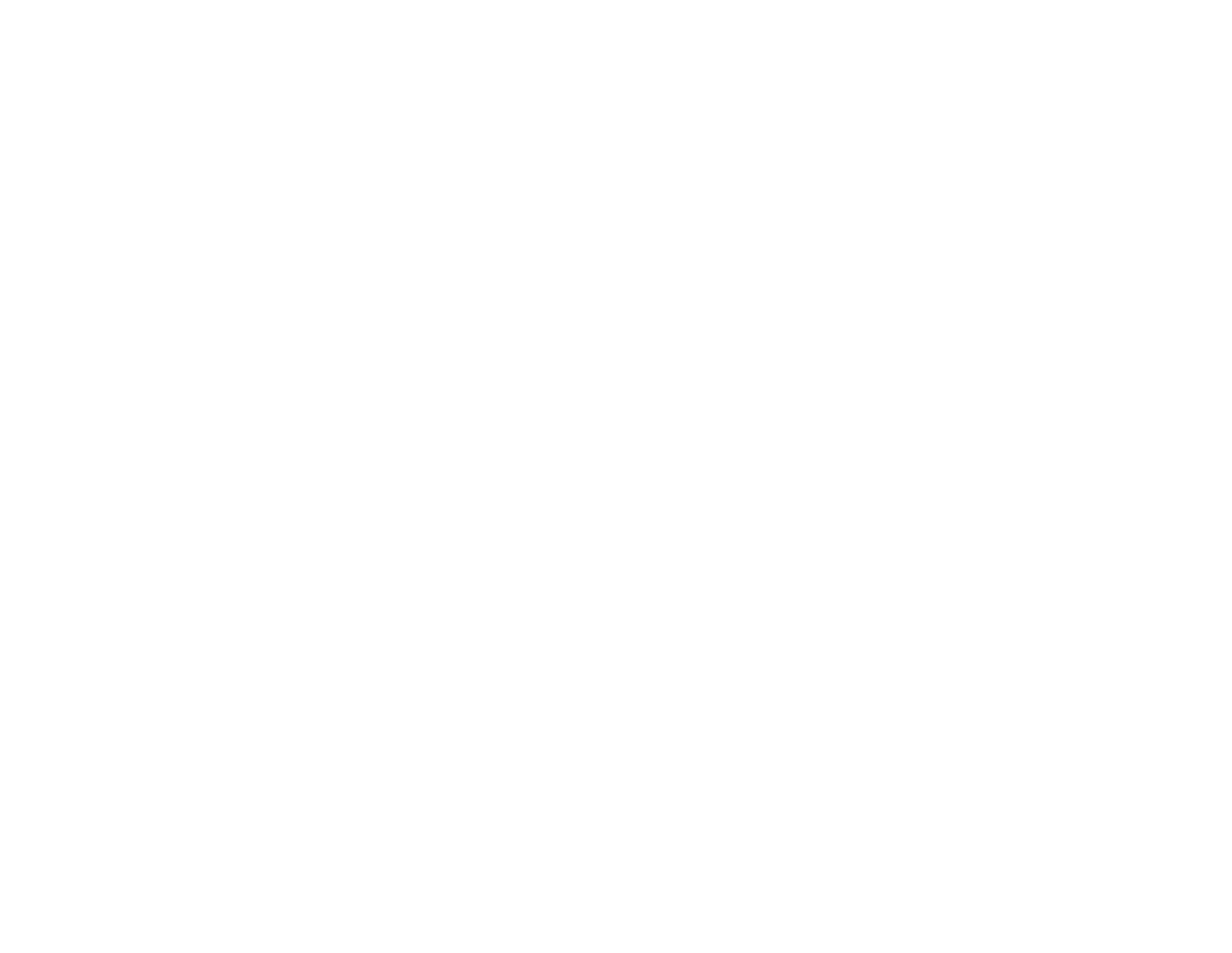## **The ACGME 2011 Duty Hour Standards: Enhancing Quality of Care, Supervision, and Resident Professional Development**

ACGME Task Force on Quality Care and Professionalism

Ingrid Philibert, PhD, MBA and Steve Amis, Jr, MD, FACR, Editors

Emily Vasiliou, MA, Task Force Coordinator

*Accreditation Council for Graduate Medical Education* (*ACGME*) *Chicago, IL* 

*Copyright ACGME 2011*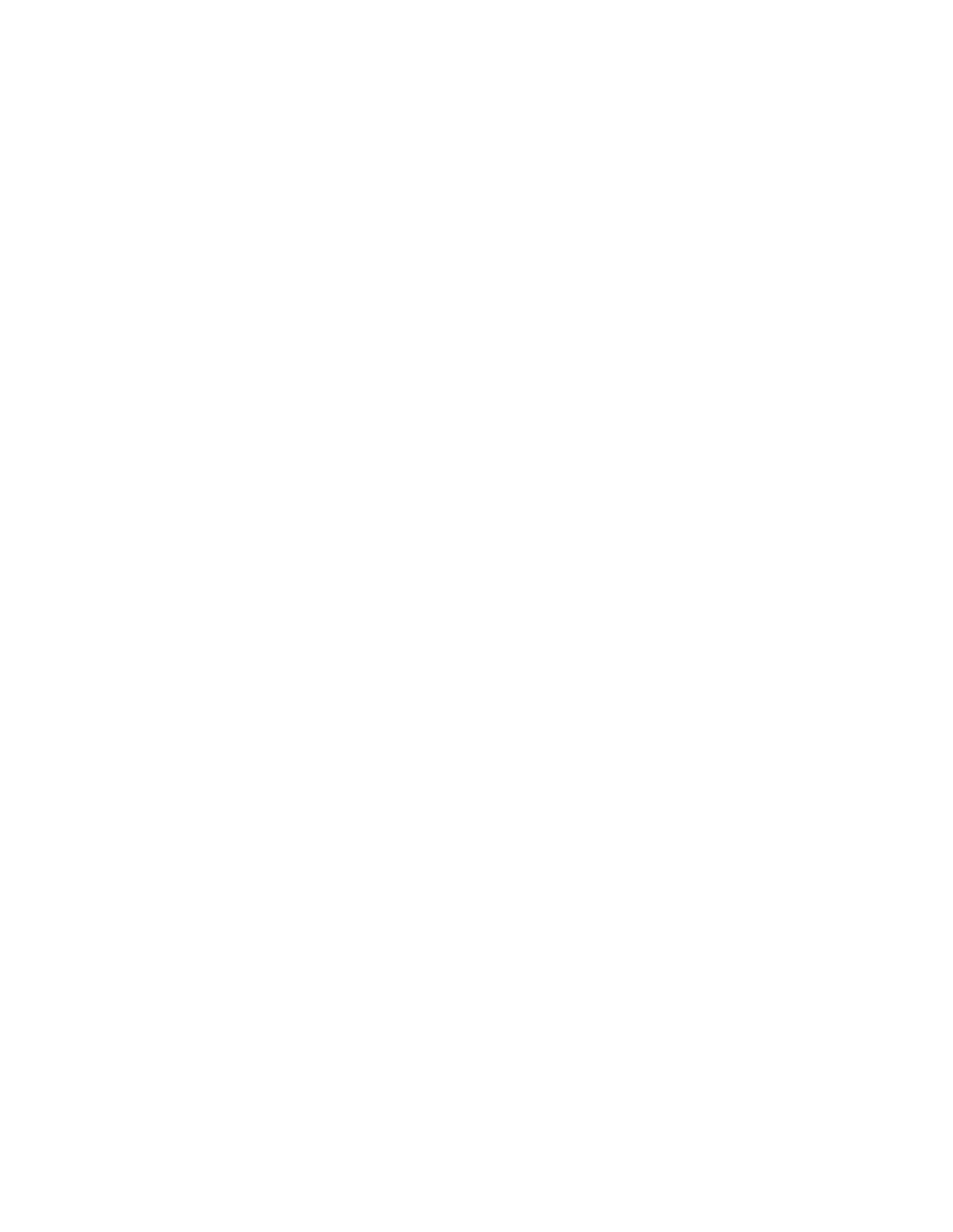### About the ACGME

The Accreditation Council for Graduate Medical Education (ACGME) is responsible for the Accreditation of post-MD medical training programs within the United States. Accreditation is accomplished through a peer review process and is based upon established standards and guidelines. The ACGME is a private, nonprofit organization established in 1981.

The mission of the ACGME is to improve health care by assessing and advancing the quality of resident physicians' education through exemplary accreditation.

### About the Task Force

In February 2009 the ACGME charged a 16-member ACGME Task Force on Quality Care and Professionalism with the process of deliberating on the new common requirements for resident duty hours. The Task Force comprised 12 national leaders in graduate medical education, 3 residents, and 1 nonphysician public representative with experience in consumer advocacy.

The Task Force met 12 times during 2009–2010. During the Duty Hours Congress in June 2009, the Task Force heard 67 oral presentations as a follow-up to written opinions submitted by a range of organizations and other stakeholders. Six meetings were devoted to fact gathering from multiple experts on the history and background of duty hour restrictions, patient safety (including the perspective of the patient), sleep physiology, and research. The remaining 5 meetings were devoted to reviewing testimony and developing the recommendations. The Task Force completed drafting the recommendations in June 2010 and met a final time in August 2010 to review detailed, comprehensive stakeholder comments on all elements of the 2011 ACGME Common Standards.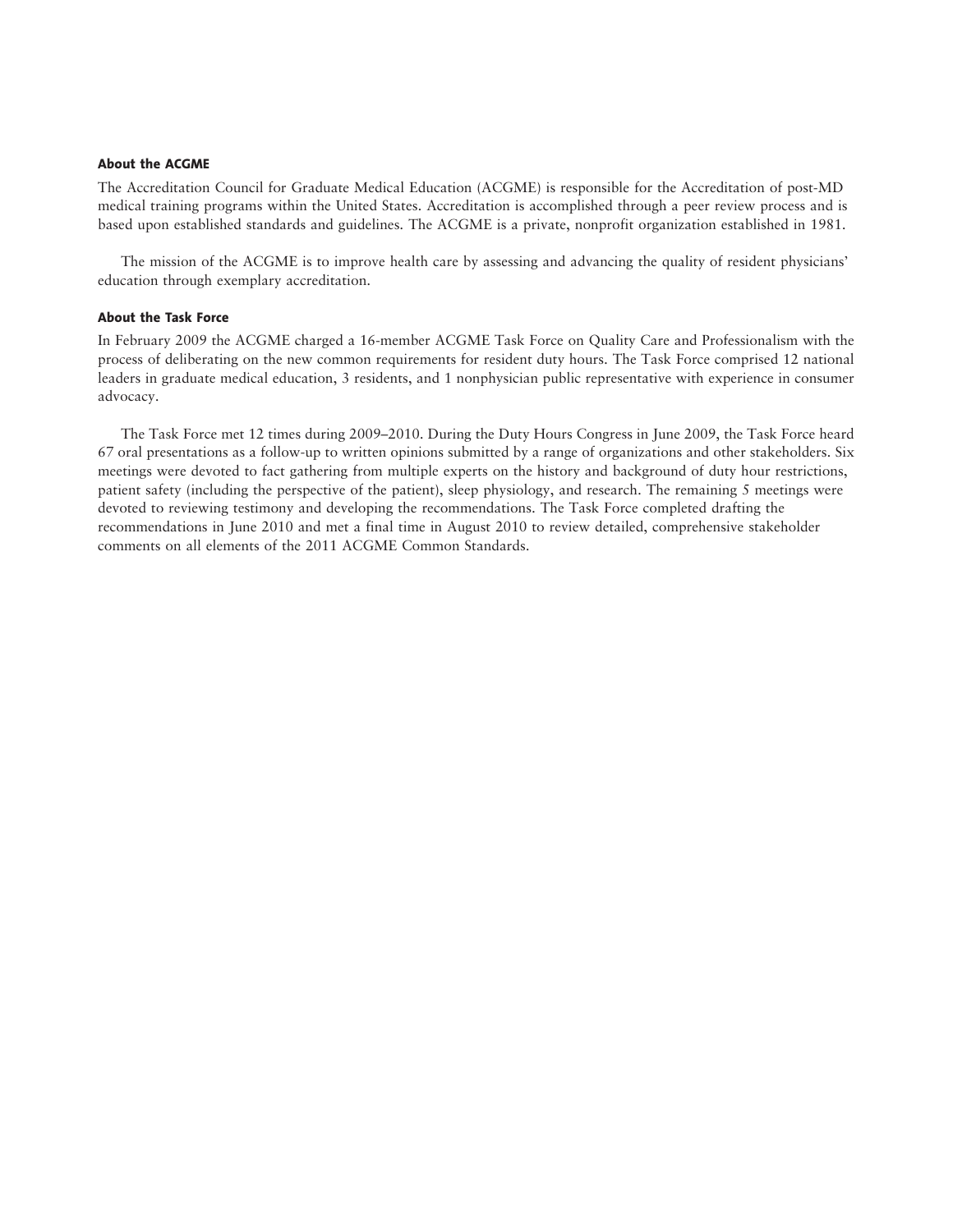### Task Force Membership

E. Stephen Amis Jr, MD, FACR, Co-chair; University Chair, Department of Radiology, Albert Einstein College of Medicine and Montefiore Medical Center

Susan Day, MD, Co-chair; Chair and Residency Program Director, Department of Ophthalmology, California Pacific Medical Center

Thomas Nasca, MD, MACP, Task Force Vice-chair; Chief Executive Officer ACGME and ACGME International LLC

Paige Amidon, Public Member, ACGME Board of Directors

Jaime Bohl, MD, Staff Surgeon, Department of Colon and Rectal Surgery, Ochsner Clinic

Lois Bready, MD, Associate Dean for Graduate Medical Education, University of Texas Health Science Center San Antonio

Ralph Dacey Jr, MD, Henry G. and Edith R. Schwartz Professor and Chair, Department of Neurological Surgery, Washington University School of Medicine

Rosemarie Fisher, MD, Attending Physician and Associate Dean, Graduate Medical Education, Yale University

Timothy Flynn, MD, FACS, Senior Associate Dean for Clinical Affairs, University of Florida College of Medicine, and Chief of Staff, Shands HealthCare

Stephen Ludwig, MD, Professor of Pediatrics and Emergency Medicine, and Designated Institutional Official, the Children's Hospital of Philadelphia

Robert L. Muelleman, MD, FACEP, Professor and Chairman, Department of Emergency Medicine, University of Nebraska Medical Center

Janice Nevin, MD, MPH, Senior Vice President and Associate Chief Medical Officer, Christiana Care Health System

Meredith Riebschleger, MD, Fellow in Pediatric Rheumatology, University of Michigan Health System

William J. Walsh III, MD, MPH, Research Fellow, Division of Pulmonary and Critical Care Medicine, University of Utah

George Wendel Jr, MD, Professor, Department of Obstetrics and Gynecology, University of Texas Southwestern Medical School

Thomas V. Whalen, MD, MMM, CPE, FACS, FAAP, Chairman, Department of Surgery, Lehigh Valley Health Network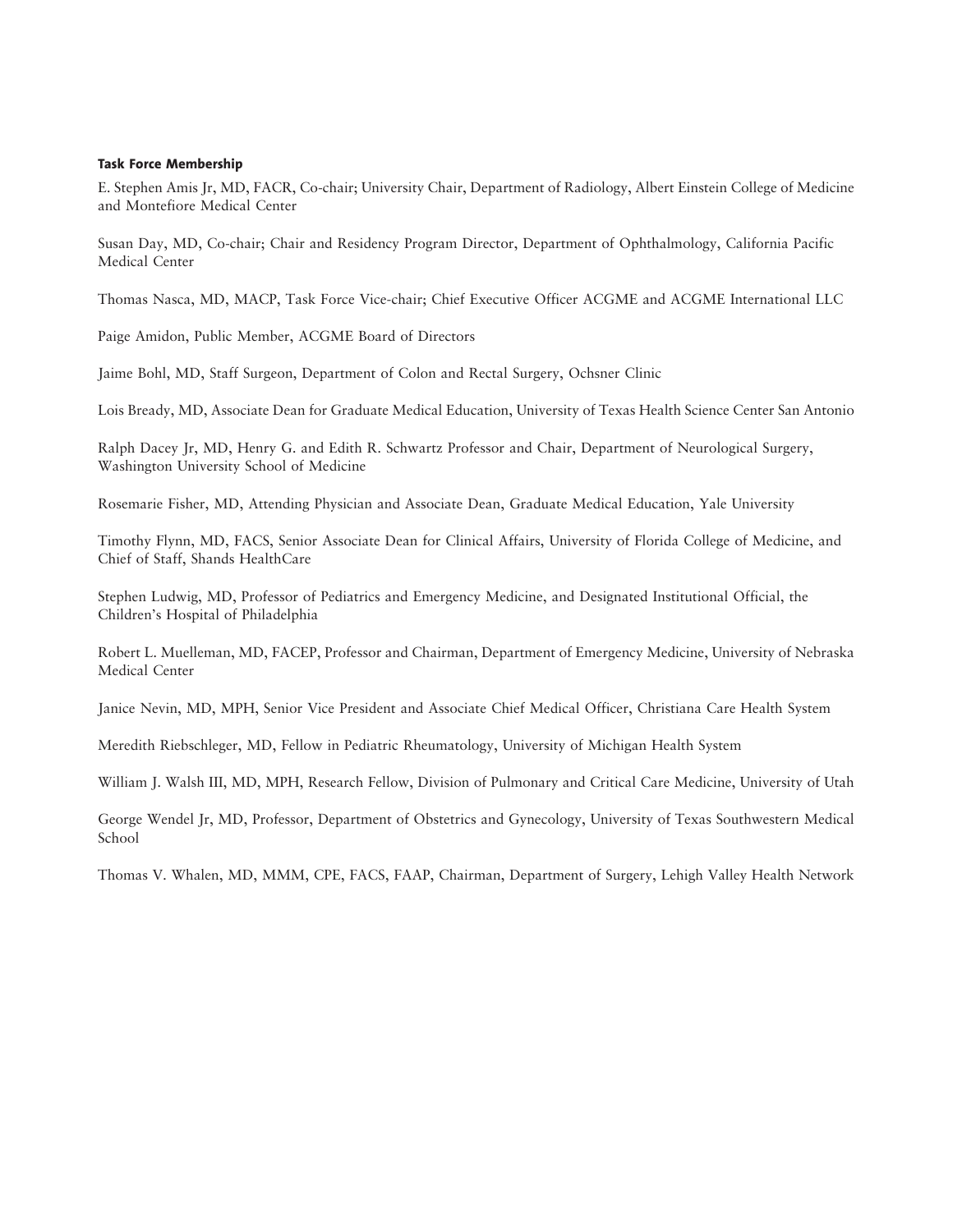# The ACGME 2011 Duty Hour Standards: Enhancing Quality of Care, Supervision, and Resident Professional Development

|  | <b>TABLE OF CONTENTS</b> |
|--|--------------------------|
|  |                          |

| 1  | Chapter 1: A Comprehensive Approach to Ensure Safe Care for Today<br>and the Future<br>THOMAS NASCA, MD, MACP                                                                                                                                                                                                                 |
|----|-------------------------------------------------------------------------------------------------------------------------------------------------------------------------------------------------------------------------------------------------------------------------------------------------------------------------------|
| 5  | <b>Chapter 2: A Brief History of Duty Hours and Resident Education</b><br>INGRID PHILIBERT, PhD, MBA, CYNTHIA TARADEJNA, MEd                                                                                                                                                                                                  |
| 13 | <b>Chapter 3: The 2003 Common Standards and Their Effect</b><br>INGRID PHILIBERT, PhD, MBA, BETTY CHANG, MD, TIMOTHY FLYNN, MD, PAUL FRIEDMANN, MD, REBECCA<br>MINTER, MD, PhD, ERIC SCHER, MD, WILLIAM T. WILLIAMS, MD on behalf of the 2001–2002 ACGME<br>Working Group on Resident Duty Hours and the Learning Environment |
| 21 | Chapter 4: The Process for Developing the 2011 Duty Hour Standards<br>MEREDITH RIEBSCHLEGER, MD, JANICE NEVIN, MD                                                                                                                                                                                                             |
| 29 | <b>Chapter 5: New Duty Hour Limits: Discussion and Justification</b><br>MEREDITH RIEBSCHLEGER, MD, THOMAS J. NASCA, MD, MACP                                                                                                                                                                                                  |
| 39 | Chapter 6: New Supervision Standards: Discussion and Justification<br>THOMAS WHALEN, MD, GEORGE WENDEL, MD                                                                                                                                                                                                                    |
| 47 | <b>Chapter 7: New Standards for Resident Professionalism: Discussion</b><br>and Justification<br>STEPHEN LUDWIG, MD, SUSAN DAY, MD                                                                                                                                                                                            |
| 53 | Chapter 8: New Standards for Teamwork: Discussion and Justification<br>MEREDITH RIEBSCHLEGER, MD, JAIME BOHL, MD                                                                                                                                                                                                              |
| 57 | <b>Chapter 9: New Standards for Transitions of Care: Discussion</b><br>and Justification<br>MEREDITH RIEBSCHLEGER, MD, INGRID PHILIBERT, PhD, MBA                                                                                                                                                                             |
| 61 | <b>Chapter 10: New Standards Addressing Fitness for Duty, Alertness</b><br><b>Management, and Fatigue Mitigation</b><br>THOMAS WHALEN, MD, FACS, FAAP, WILLIAM WALSH, MD, MPH                                                                                                                                                 |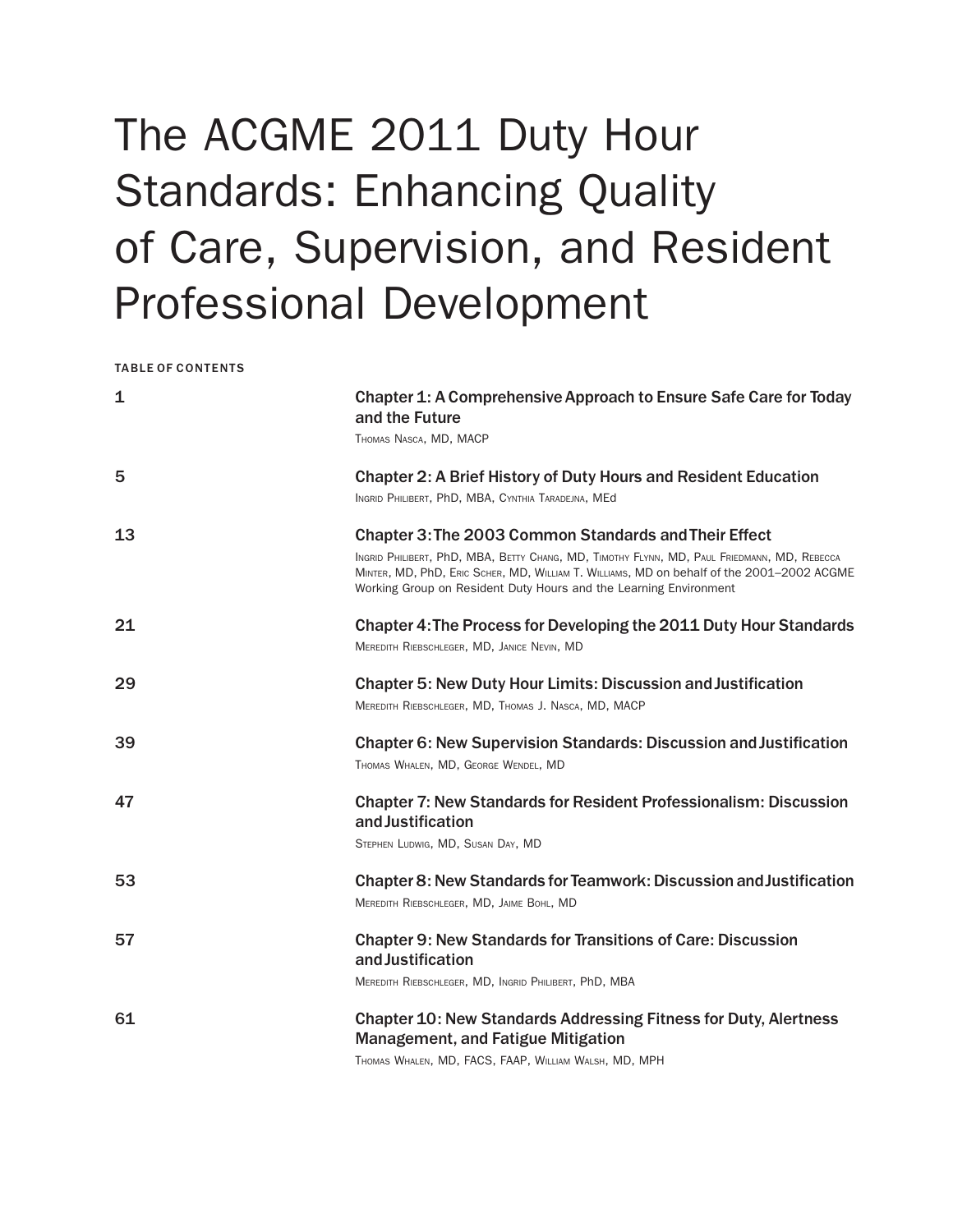| 69                | <b>Chapter 11: Going Beyond Duty Hours: A Focus on Patient Safety</b><br>THOMAS WHALEN, MD, FACS, FAAP, WILLIAM WALSH, MD, MPH                                                                                                                                                           |
|-------------------|------------------------------------------------------------------------------------------------------------------------------------------------------------------------------------------------------------------------------------------------------------------------------------------|
| 75                | Chapter 12: The Need for Flexibility in the New Standards<br>ROSEMARIE FISHER, MD                                                                                                                                                                                                        |
| 81                | <b>Chapter 13: The Graduate Medical Education Community's</b><br><b>Responsibility for Producing a Fully Trained Physician</b><br>LOIS L. BREADY, MD                                                                                                                                     |
| 87                | Chapter 14: Promoting Compliance With the Standards to Advance<br><b>Patient Safety and Physician Competence</b><br>THOMAS NASCA, MD, MACP, INGRID PHILIBERT, PhD, MBA                                                                                                                   |
| 91                | Chapter 15: A Research Agenda to Assess the Impact of the 2011<br><b>Standards and to Identify Opportunities for Refinement</b><br>THOMAS WHALEN, MD, FACS, FAAP, WILLIAM WALSH, MD, MPH, ROSEMARIE FISHER, MD                                                                           |
| <b>APPENDICES</b> |                                                                                                                                                                                                                                                                                          |
| 95                | Appendix A: Potential Cost Implications of Changes to Resident Duty<br>Hours and Related Changes to the Training Environment<br>TERYL NUCKOLS, MD, MSHS, JOSÉ J. ESCARCE, MD, PhD                                                                                                        |
| 97                | Appendix B: Systematic Review of the Literature: Resident Duty<br><b>Hours and Related Topics</b>                                                                                                                                                                                        |
|                   | KATHLYN FLETCHER, MD, MA, DARCY REED, MD, MPH, VINEET ARORA, MD, MA                                                                                                                                                                                                                      |
| 101               | Appendix C: Systematic Review of the Literature on the Impact of<br>Variation in Residents' Duty Hour Schedules on Patient Safety                                                                                                                                                        |
|                   | JOHN CARUSO, MD, FACP, JON VELOSKI, MS, MARGARET GRASBERGER, MS, JAMES BOEX, PhD, DAVID PASKIN,<br>MD, FACS, JOHN KAIRYS, MD, FACS, MARK GRAHAM, MD, FACP, NIELS MARTIN, MD, JESSICA SALT,<br>MD, FACP, GLENN STRYJEWSKI, MD, MPH, Jefferson Medical College Duty Hours Review Group     |
| 107               | Appendix D: Conceptual Frameworks in the Study of Duty Hour<br><b>Changes in Graduate Medical Education: An Integrative Review</b><br>ALAN SCHWARTZ, PhD, CLEO PAPPAS, PHILIP BASHOOK, EdD, GEORGES BORDAGE, MD, PhD, MARSHA EDISON,<br>PhD, BHARATI PRASAD, MD, VALERIE SWIATKOWSKI, MD |
| 109               | Appendix E: Comparison of the ACGME 2003 Standards, the Institute<br>of Medicine Recommended Limits, and the ACGME 2011 Standards                                                                                                                                                        |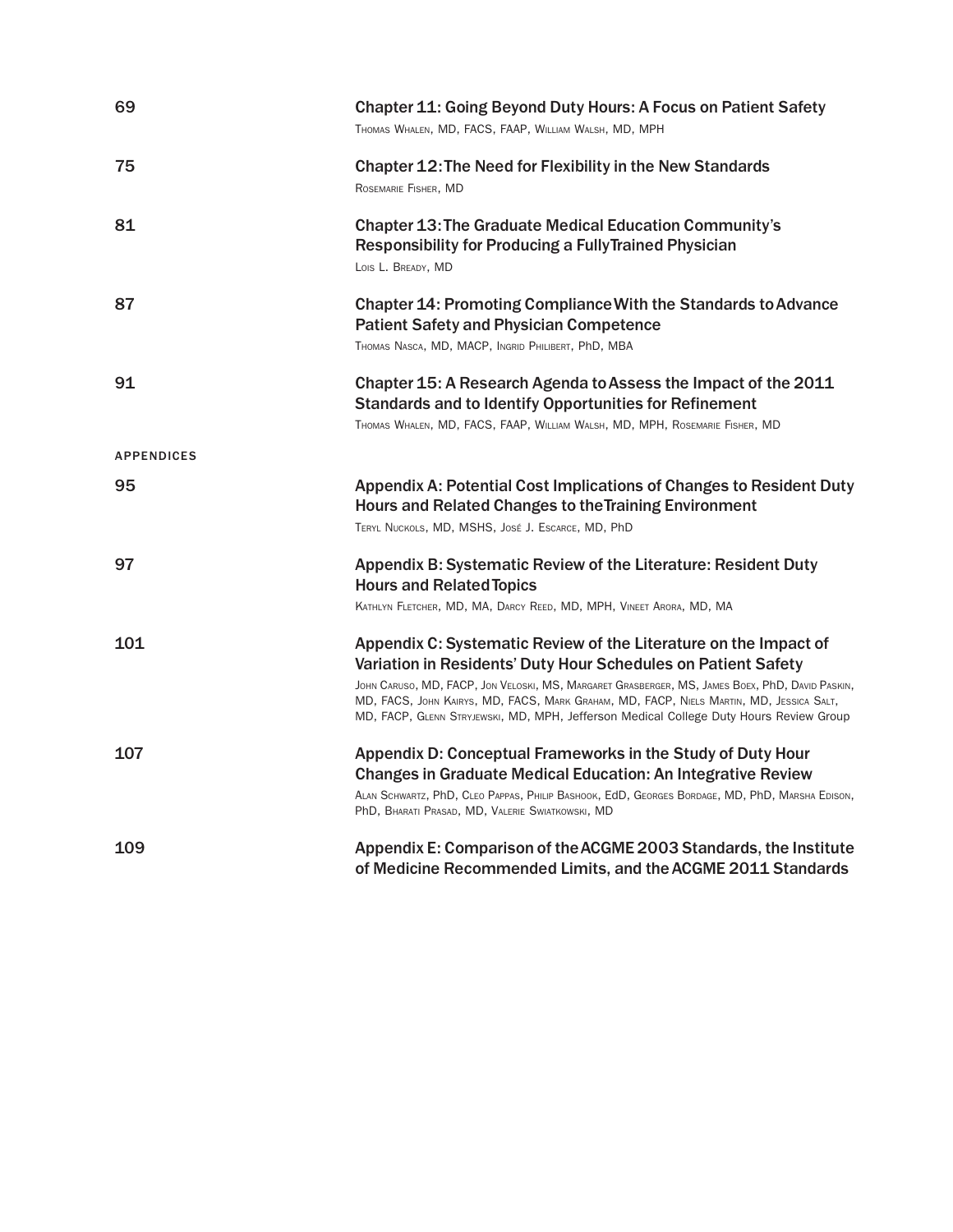# CHAPTER 1 A COMPREHENSIVE APPROACH TO ENSURE SAFE CARE FOR TODAY AND THE FUTURE

### Introduction

Residents' active involvement in clinical care is vital to the acquisition of knowledge, judgment, and skills required for entry into the unsupervised practice of medicine. One attribute of the 3 to 7 years of residency in the given specialty is the steep learning curve necessary to bring about the transformation from medical student to independent physician. Some see residents' long hours and intense involvement in patient care as an essential element of preparation for independent practice and a cultural symbol of a profession that requires availability to one's patients and putting their needs first. Others fear that the long hours of service may affect residents' alertness, and ability to provide safe and effective care, and may potentially compromise resident safety as well. These opposing views about the role of long hours in the clinical education of physicians have been the subject of intense debate for more than 2 decades. In 2008, when the Institute of Medicine (IOM) released its report entitled ''Resident Duty Hours: Enhancing Sleep, Supervision and Safety,'' the competing perspectives were represented by members of the profession concerned about the adverse effects of duty hour limits on graduates' preparedness for practice and by members of the media and public, who expressed unease that the reductions achieved under the 2003 Accreditation Council for Graduate Medical Education (ACGME) duty hour standards were insufficient to have a positive effect on patient safety in the nation's teaching hospitals. The perspectives also highlight 2 competing goods: ensuring safe care today through limits on hours in the settings where residents learn clinical practice, and ensuring the safety of patients tomorrow by providing residents with adequate experience under graded supervision to prepare them for their future practice.

When the ACGME implemented common duty hour standards in 2003, it promised the profession and the public a comprehensive review after 5 years, with the aim of evaluating the effectiveness of these standards and identifying areas in need for refinement. In February 2009, the ACGME Board of Directors endorsed a review of its standards and appointed a Task Force to review the available scientific data and other relevant information and develop recommendations for new comprehensive standards to the ACGME Council of Review Committees and Board of Directors.

### Scope and Aims

The aim of this monograph is to provide justification and contextual information to assist the profession, the education and research communities, and the public in understanding how the ACGME and the Task Force developed the 2011 standards. Data gathering for the work of the Task Force entailed an international duty hour symposium; 3 commissioned literature reviews; and a national duty hours congress during which the Task Force received written position papers from more than 140 medical organizations, and personal testimony from more than 70 organizations representing medical specialties, residents and students, and the ACGME's member and appointing organizations. A particular focus was on the educational community's interpretation of, and agreement with, recommended limits on resident hours, and the ACGME surveyed a broad group of stakeholders, including residents.

The Task Force also heard from patient safety leaders, the New York State Hospital Association, the Veterans Administration, sleep experts, safety net hospitals, associations, health care ''accreditors,'' members of the IOM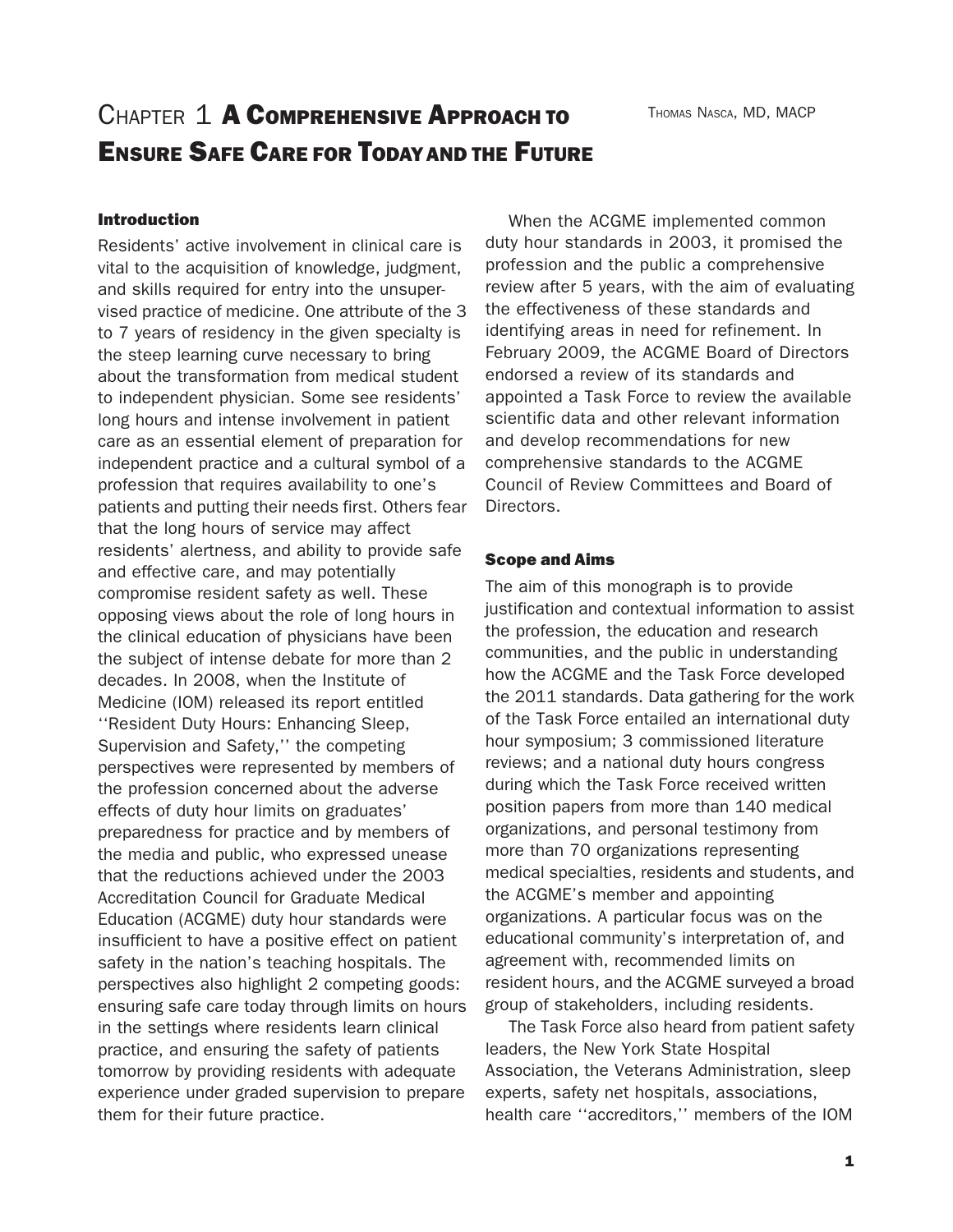Committee, patient advocates, and patients and families who had suffered a medical error in a teaching hospital.

Throughout its work, the Task Force sought to balance the sound bites that contribute to public concern, ''Do you want a tired doctor?'' and ''Who can function after 24 hours awake?'' with the complex task of reconciling the competing goods of safety today with safe and effective care tomorrow. An emphasis on deliberate practice with supervision, guidance, and availability of appropriate backup as key to the acquisition of competence and expertise was essential to this aim. At the same, these factors must be balanced by time limits on resident hours, which are needed in certain specialties to ensure that residents' or patients' safety and well-being are not compromised through excessive time on task.

### The 2011 Standards

The monograph begins with a historical perspective on the ACGME's effort to limit resident hours and with a summary of the Task Force's data gathering and comprehensive deliberations on duty hours and related considerations. Chapters 5 through 10 summarize the 2011 duty hour and related standards. The standards setting limits on resident duty hours and their underlying scientific basis are detailed in Chapter 5. The major changes encompass more restrictive duty hour limits for first-year residents; added flexibility for senior residents and under certain special clinical and educational circumstances; and reducing the length of the continuous duty period to respond to ample scientific evidence about the negative performance effects of long periods of wakefulness. An added area of refinement encompasses specialty-specific standards that limit resident clinical responsibilities.

Like the 2008 IOM report on resident duty hours, the Task Force affirmed that the standards would need to go far beyond limits on resident hours to promote high-quality education and safe patient care, and the Task Force's

recommendations included comprehensive, graduated standards for resident supervision, discussed in Chapter 6. Much of the deliberations of the Task Force focused on an appropriate balance between supervision and graduated responsibility. This is an area where the graduate medical education (GME) community has voiced growing concern, progressing to alarm, that a principle that undergirds clinical education—graded authority and progressive responsibility coupled with graded supervision—may be eroding in America's teaching hospitals. The new standards incorporate validated approaches for supervision and graduated responsibility that balance delegation of patient care responsibility to residents, resident learning, and delivery of safe patient care. The new standards demand enhanced supervision for first-year residents, in keeping with research showing that this group benefits from added clinical guidance and immediate supervisory physician availability, important for learning patient safety and care delivery.

The 2011 standards extend beyond the recommendations of the IOM 2008 report and include new standards for resident professionalism and personal responsibility to maintain alertness, described in Chapter 7. Without attention to residents' activities in their hours outside the program, the added limits on duty hours may not ensure sufficient rest and alertness for residents' learning and participation in patient care. These elements of professional responsibility must be discussed and learned by all who provide care for patients. For the same reason, the ACGME decided to include all moonlighting hours under the weekly limit on resident hours. To educate residents for practice in the 21st century, the 2011 standards also include an explicit focus on teamwork, described in Chapter 8, and new detailed standards for transitions of care, which articulate programs' and institutions' added responsibilities to teaching and supervision of handover of patient care responsibilities to colleagues, and other transfers of care in the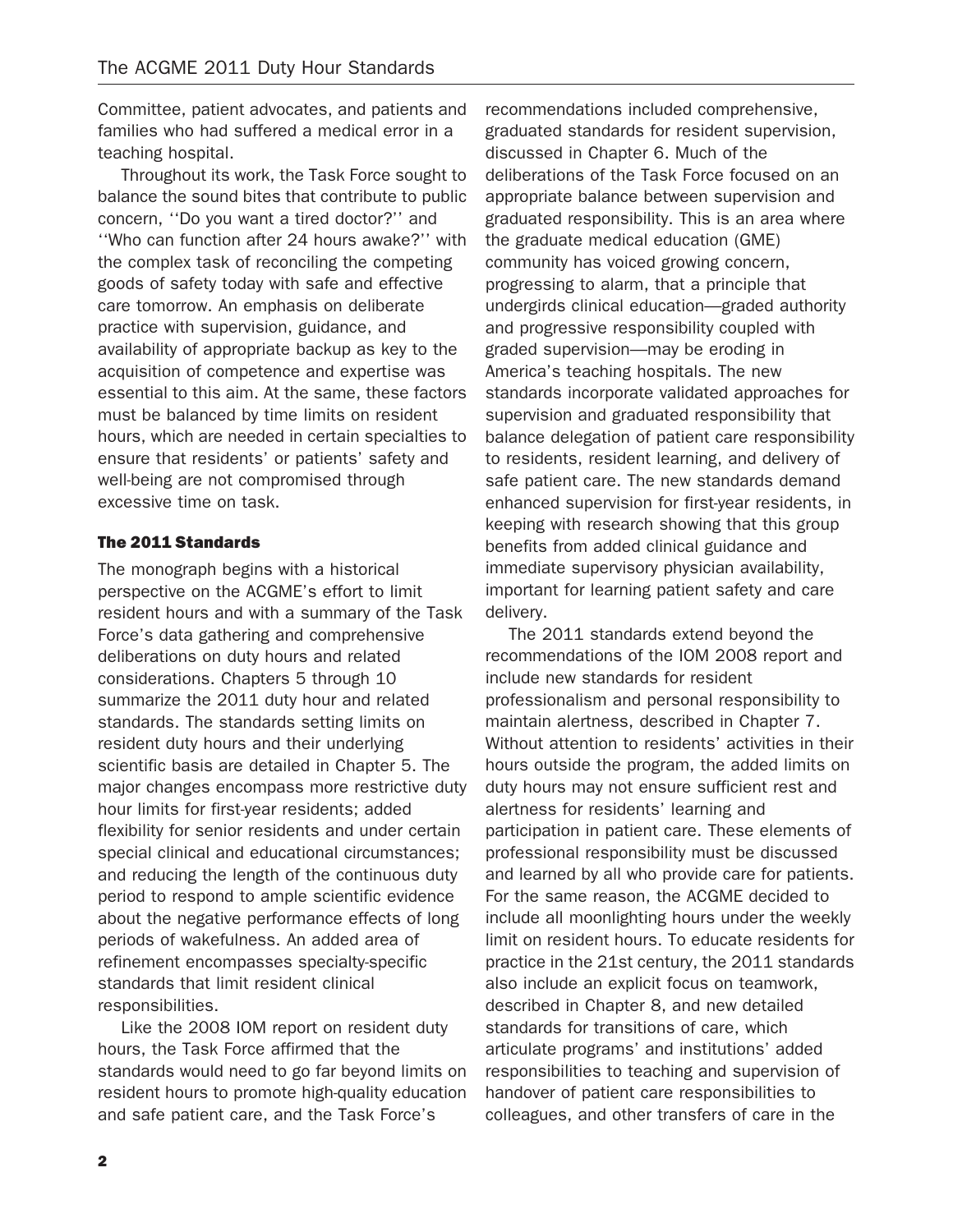teaching setting. Chapter 10 summarizes current scientific data on fatigue mitigation and alertness management, and how the standards address them. This is an area where future research has a high potential to produce added practical scientific methods to assess alertness and added future refinements to the standards. APPENDIX E of this monograph provides a side-by-side comparison of the 2011 ACGME standards with the IOM recommendations and the common standards implemented in 2003.

Several chapters provide context for the standards, including Chapter 11, which explores causes of errors in teaching hospitals and provides recommendations for solutions; Chapter 12, which articulates the need for flexibility in the standards to accommodate different specialties and levels of training; and Chapter 13, which summarizes the Task Force's thoughts on the graduate medical education community's responsibility to the safety of future patients by producing a fully trained physician at the completion of residency.

A major thrust of the IOM's 2008 report was concern about the rigor of the ACGME's enforcement of the 2003 duty hour standards. While much of this arose from differences between the substantial compliance model used by the ACGME as an educational accreditor and a ''zero-tolerance'' approach favored in some proposals for regulation of resident hours, the ACGME and the Task Force deliberated on enhanced enforcement of the standards, including a regular site visit for sponsoring institutions, to assess their ability to provide an appropriate, safe learning and care environment, and to assess their capacity for educating residents about error reductions through engagement of all residents in the patient safety and quality improvement programs of the sponsor. In this manner, the competency of systems-based practice will be inculcated in each resident in his or her daily activities. Detailed information addressing questions about enforcement of the standards is provided in Chapter 14.

### Looking Toward the Future

The 2011 standards are based on the available scientific evidence and the literature, and the balancing of competing needs that are the reality of the clinical educational environment. However, both the IOM report and the Task Force found a relative dearth of scientific evidence in many areas important for setting standards to promote sound education and safe and effective patient care. In response, in Chapter 15, the ACGME and Task Force begin the process of laying out an initial research agenda, in the hope that the GME and research community will expand it and contribute to the work that needs to be done to assess the effectiveness of the 2011 standards and to provide for future refinements based on sound, scientific principles.

The outcomes of patient care in teaching hospitals, as judged by severity of adjusted morbidity and mortality and when compared to nonteaching hospitals, are equal or better. At the same time, we acknowledge that patient safety and outcomes must continue to improve, and America's teaching hospitals should lead the way. The ACGME hopes to work with all teaching hospitals to demonstrate commitment to, enhancement of, and leadership in patient outcomes and parameters of patient safety in the clinical environments. The enhanced focus of the ACGME on resident involvement in quality and safety will benefit both teaching hospitals today and the institutions and settings where residents will practice after graduation. Most important will be the benefit that accrues to each patient when a resident pursues a career of service to the public.

Educating the next generation of physicians to ensure safe, high-quality care for future generations is a highly important undertaking. While the ACGME establishes standards, educating residents and assuring safe and effective care of those we serve now and in the future will require the active participation and commitment of the graduate medical education community and the profession. Critical elements in successful achievement of these goals are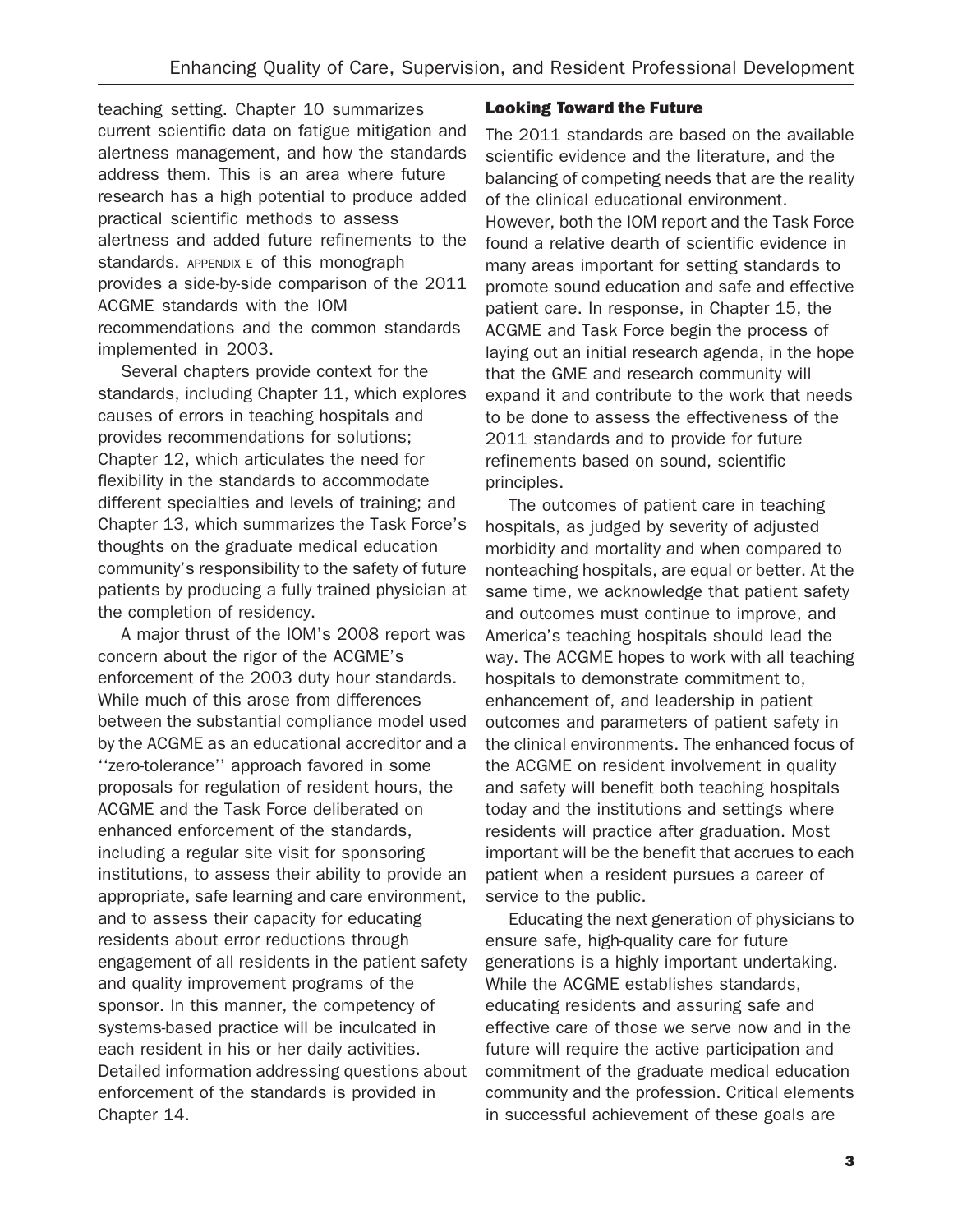honesty in assessing the learning environment; courage to monitor and self-regulate; continued voluntarism, which is essential in the peer review process; and willingness of all to continue to learn and innovate. Anything less may result in the removal of the right of the profession to govern the education of future physicians. However, we believe that our community of educators and physicians-in-training is committed to the ultimate goal of enhancing the health of the citizens of the United States by educating motivated, professional, knowledgeable, and humanistic physicians, devoted to excellence, in settings where these learners are taught about quality and safety by example. This monograph outlines the next step in that journey.

I would be remiss if I did not to thank all those who participated in this process of national

standard setting. To the hundreds of members of societies who rendered formal recommendations; to the many experts who gave of their time and wisdom; to the thousands of individuals who shared their comments on the draft standards; to the members of the Task Force for their contributions of time, effort, wisdom, and expertise, we express our deepest gratitude and appreciation. To the patients and patient advocates who shared their deepest wishes for a better health system, we hope our work was worthy of their sacrifices. Finally, to the Co-Chairs of the Task Force, Susan Day, MD, and E. Stephen Amis Jr, MD, FACR; to the editors of this monograph, Dr Amis and Ingrid Philibert, PhD, MBA; and to the coordinator of the Task Force, Emily Vasiliou, MA, we extend our deepest appreciation.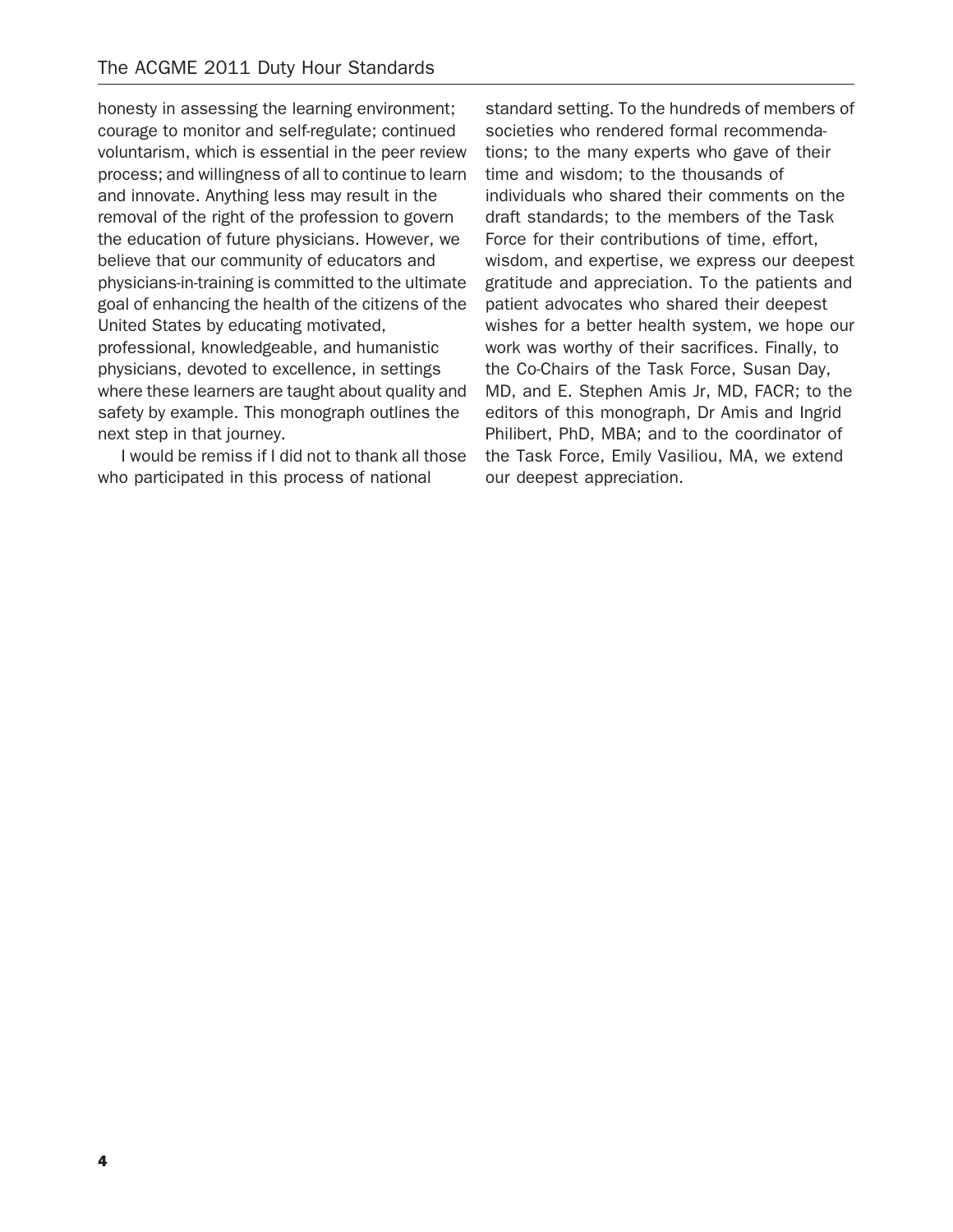# CHAPTER 2 A BRIEF HISTORY OF DUTY HOURS AND RESIDENT EDUCATION

INGRID PHILIBERT, PHD, MBA CYNTHIA TARADEJNA, MED

### Accreditation of Resident Education

Historically, review of residency programs has been provided by the American Medical Association (AMA), which provided listings of ''approved'' programs as early as 1910. The Residency Review Committees (RRCs) that accredit resident education in the individual specialties emerged in the 1950s, with surgery and internal medicine first forming committees in 1950.<sup>1</sup> Before 1974, the RRCs performed their peer review and accreditation function independently, with support and staffing from the AMA.<sup>1</sup> In 1972, the Liaison Committee for Graduate Medical Education (LCGME) was inaugurated and began to provide a convening function for the RRCs. $<sup>1</sup>$  The ACGME was</sup> organized in 1981 by transitioning the LCGME to an unincorporated entity with 5 member organizations (the AMA, the American Board of Medical Specialties, the American Hospital Association, the Association of American Medical Colleges [AAMC], and the Council of Medical Specialty Societies).<sup>1</sup>

Like the ACGME in later years, the LCGME used documented accreditation standards comprising general requirements that applied to all accredited programs and specialty-specific program requirements.2 The early requirements did not explicitly reference resident hours; instead, they mentioned resident supervision and the learning environment, requiring a ''well organized and well qualified teaching staff'' and ''an educational committee of the staff which is responsible for the organization, supervision, and direction of the residency program.''3 The requirements further stated that ''[t]he educational effectiveness of a residency depends largely on the quality of its supervision and organization,'' and that ''[t]he responsibilities for these important functions lie with the department heads and a representative committee of the medical staff.''3

As an educational accreditor, the ACGME monitors compliance and cites programs that do not meet its standards. It promotes resident learning and patient safety by requiring an educational curriculum; specifying the patient care experiences important to competence for independent practice; and ensuring that programs track the progress of residents through regular evaluations, including assessment of their knowledge, clinical and procedural skills, and competencies such as communication and interpersonal skills. Programs that do not comply with these standards are cited, and may be placed on probation, and residents and applicants must be notified that this has occurred. As this negatively impacts the ability to attract good residents, it is a powerful incentive for compliance. The accreditation of programs that fail to improve ultimately is withdrawn, after a system of due process. The ACGME also periodically (at minimum every  $5$  years) $4$  updates its accreditation standards and enforcement processes to accommodate changes in the practice of the medicine and in educational theory and methodology, and other factors affecting graduate medical education, such as enhanced public calls for accountability.

The US Congress, the Department of Health and Human Services, and the Centers for Medicare and Medicaid recognize that the ACGME fosters high-quality education and safe and effective patient care by requiring accreditation of programs that receive graduate medical education payments under the Medicare program.5 In addition, state medical licensing authorities expect residents to complete 1 or more years in an ACGME-accredited residency program as a condition of physician licensure.<sup>6</sup>

### Duty Hours: The EarlyYears

Long hours are a component of medical residency and preparation for an occupation that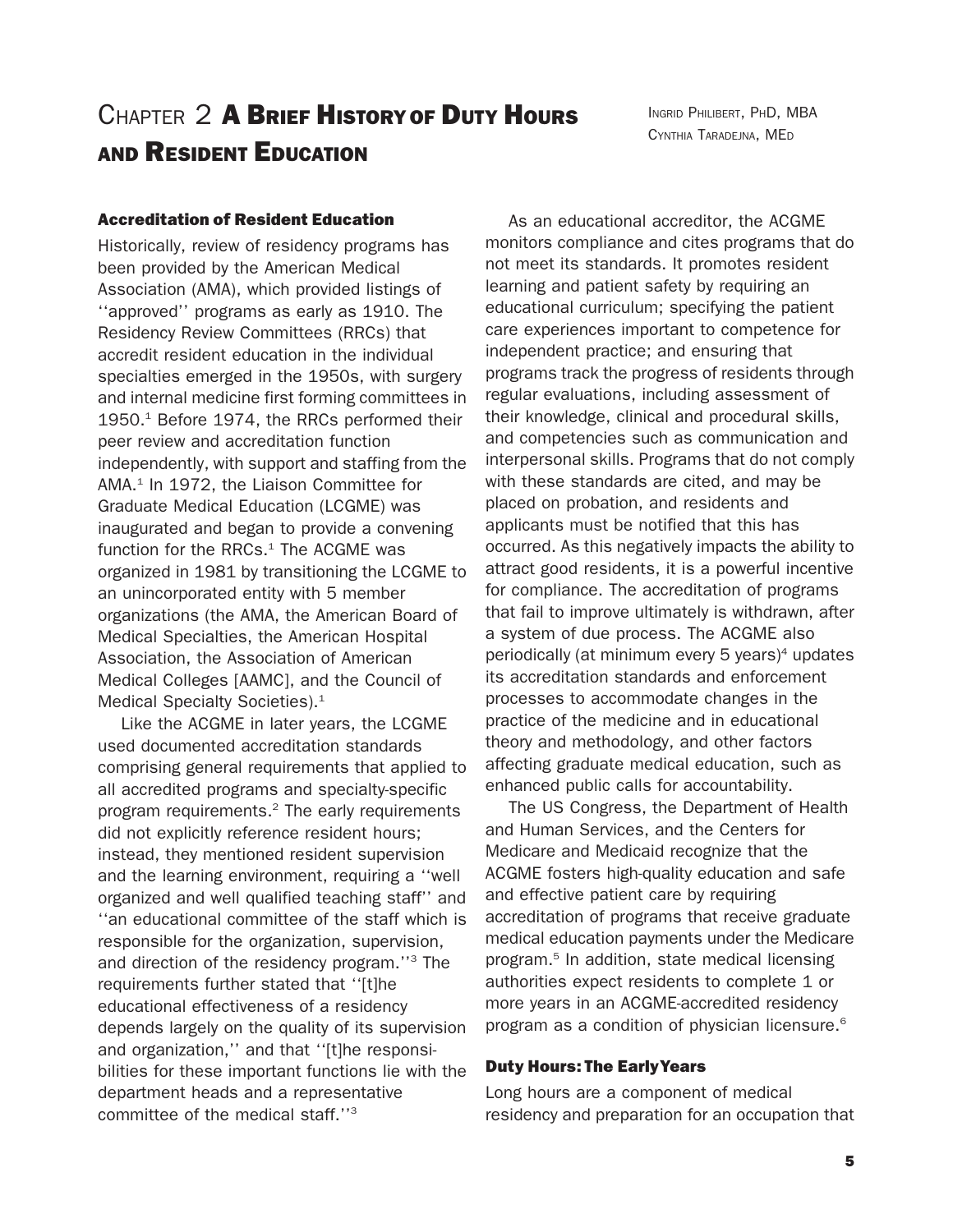requires hard work and dedication. Their origin, along with the term ''resident,'' are found in traditional models of physician education as brief periods of intense training, during which responsibility for patients rested with residents 24 hours a day, 7 days a week. By the latter part of the 21st century, this had given way to a multiyear experience that combined exposure to patients with new learning modalities in a vastly changed delivery system.

The formal study of the effect of residents' long hours on performance began in 1971, when a study showed postcall residents made more errors in reading a standardized electrocardiogram than their rested colleagues.<sup>7</sup> Earlier research using military personnel and college-age volunteers had shown that sleep deprivation affected performance across a range of dimensions including vigilance, cognition, and executive function.<sup>8,9</sup>

As early as 1980–1981, the specialty-specific Program Requirements for Internal Medicine and Pediatrics included statements on a balance of education and service demands, and the need for time for educational and personal pursuits.<sup>10</sup> The pediatrics standard stated that ''[h]ospital duties should not be so pressing or consuming that they preclude ample time for other important phases of the training program or for personal needs.''11 Several specialties adopted similar language throughout the 1980s.

### Regulation of Resident Hours in NewYork State

In 1984, the death of Libby Zion in a New York teaching hospital initiated a debate about resident hours and supervision.<sup>12</sup> Zion, a college freshman, died within 8 hours of her emergency admission to a major New York teaching hospital where she had been cared for by first-year and second-year residents. Initially, her death was ascribed to an infection, but today most agree she died from serotonin syndrome, prompted by the closely timed administration of 2 psychiatric drugs, meperidine and phenelzine. $13,14$  Her father, an influential newspaper columnist, began a campaign that targeted the long

resident hours and poor supervision he felt had contributed to his daughter's death.

A 1986 grand jury investigation found the death was related to 36-hour duty periods worked by the residents involved in her care and to inadequate supervision by the attending physicians.12,15 Testimony provided to the grand jury showed awareness of the complexity of duty hour regulation: ''It would be unrealistic to expect residents to absorb the realities of caring for their equally fragile and needy patients if their working hours were fixed according to an arbitrary schedule, however well-intended'' (F. Davidoff, MD, testimony to the 1986 Ad Hoc Committee charged with the inquiry into Libby Zion's death). The grand jury called for reforming resident education, including regulation of resident hours and supervision, and the New York Health Commissioner appointed an Advisory Committee, which became known as the Bell Commission.<sup>15</sup> The Committee's findings were released in 1987 and included a recommendation for an 80-hour limit on weekly resident hours, a maximum of 24 consecutive hours on duty, and a requirement for the presence of senior physicians in the hospital.<sup>16,17</sup>

Despite controversy and resistance by the teaching hospital community, the recommendations were incorporated into the New York State Health Code in 1989, making New York the first state to regulate resident hours. $17$  The regulations, incorporated into the state hospital code at section 405.4, which governed service delivery by the organized medical staff, encompassed the duty hour limits and enhancements to supervision recommended by the Bell Commission.<sup>18</sup> Adoption was gradual and 10 years after the regulations had been issued, site visits to assess compliance with the regulations revealed widespread noncompliance.18 In 2002, site surveys by a contractor hired by New York State to monitor compliance showed that more than 60% of the 118 teaching hospital surveyed were in violation of the limits.<sup>19</sup> Today compliance is improved in part due to vigilant monitoring by the State and the ACGME.

New York remains the only state that has adopted regulatory standards for resident hours.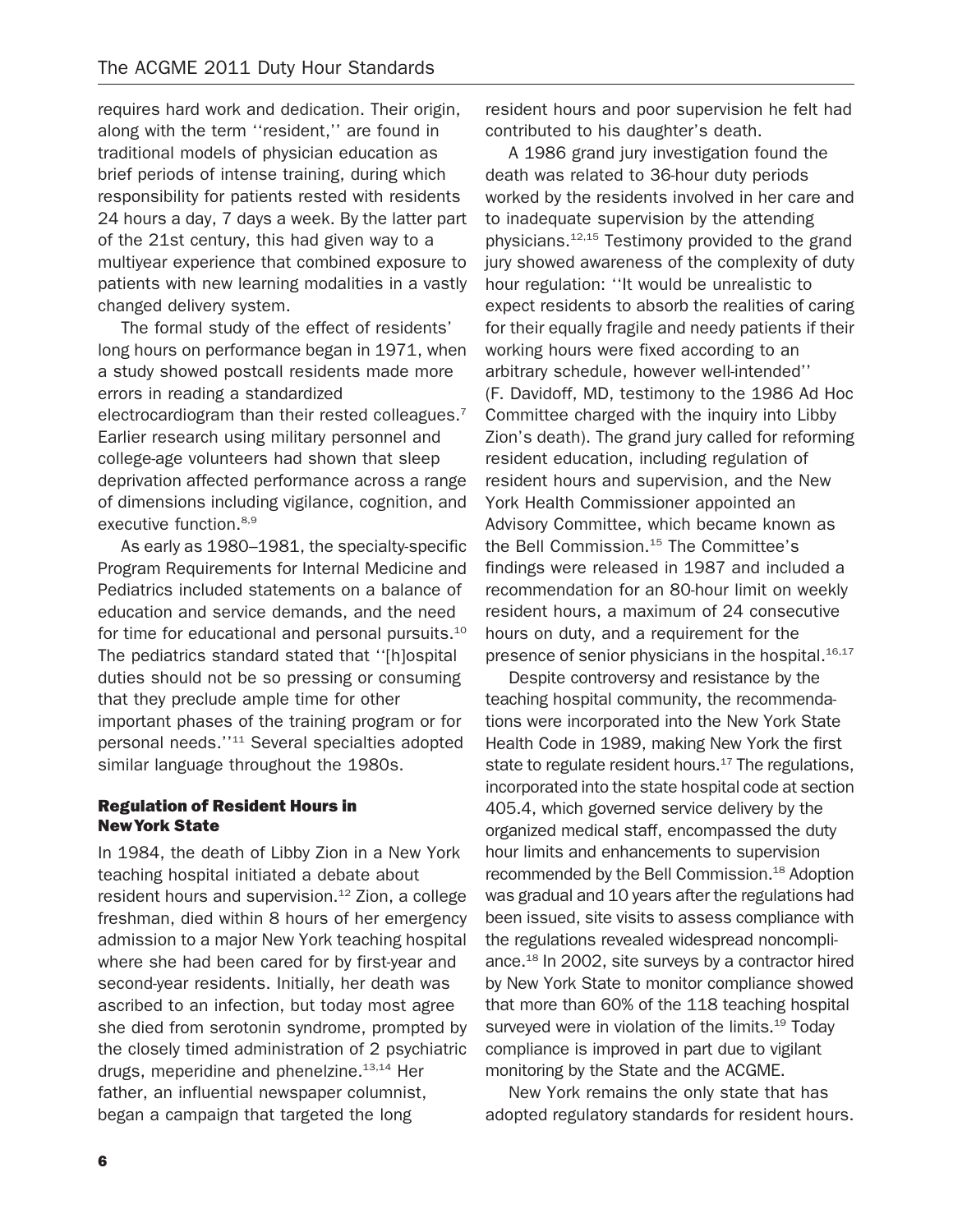Other states (California, Connecticut, Florida, Iowa, Massachusetts, and Pennsylvania) considered and rejected adopting similar regulation. The Commonwealth of Puerto Rico instituted local regulation of duty hour limits in 2003, though it does not provide specific enforcement mechanisms.20 Adoption of the New York duty hour regulation has been costly. A 1989 survey estimated that the regulation produced additional staffing costs for New York hospitals of more than  $$358$  million.<sup>21</sup> An added concern is that regulation did not appear to meet the primary aim of making patient care safer or better.22,23

### The ACGME 1987 Task Force on Resident Hours and Supervision

In response to interest in duty hour limits prompted by the death of Libby Zion, in June 1987 the ACGME authorized the formation of a Task Force on Resident Hours and Supervision and charged it with studying 3 areas: the adequacy of resident supervision; resident schedules and number of hours of work; and the changing educational sites for resident education. The Task Force developed preliminary recommendations for standards for review at the February 1988 ACGME meeting.<sup>23</sup> The group also affirmed the following: (1) education is the primary objective of residency; (2) a relationship exists between the quality of training and the quality of medical care provided by physicians after graduation; (3) residents play a role in providing continuity of care; (4) attending physicians have ultimate responsibility for care; and (5) education and patient care benefit when resident schedules maximize educational experiences, while allowing for rest to avoid stress, fatigue, and depression. In addition to addressing resident hours, new standards defined the clinical support services, including pathology, radiology, results retrieval, and messenger and transport services that would need to be available to residents at all times, including evenings and nights.24 Specific recommendations included (1) 1 day in 7 away from the hospital; (2) on-call duty in the hospital no more frequently than every third night; (3) adequate backup if sudden and unexpected patient care needs create resident fatigue sufficient to jeopardize patient care; and (4) institutional policies to ensure that all residents are adequately supervised and reliable methods of communication between residents and supervising physicians.<sup>24</sup> The Task Force also recommended that each RRC develop standards regarding the frequency of duty and on-call assignments for residents.<sup>24</sup>

### The AAMC 1988 Position Statement

In March 1988, the AAMC released its position on resident hours and supervision.25 In keeping with its role as an academic member organization, the AAMC presented its position as a set of guidelines for hospitals to consider and use in a manner appropriate to their setting, role, and resources.<sup>25</sup> The guidelines asked each hospital to develop operational mechanisms to ensure that resident education enhanced the quality of care provided to patients.25

The AAMC guidelines specified that hours should not exceed 80 per week, averaged over 4 weeks, and recommended curtailing moonlighting by limiting the total hours of residency and moonlighting to 80 hours per week.<sup>25</sup> It called for changes in resident hours to be phased in gradually to avoid compromising patient care or the educational goals of residency programs, and it recommended that all payers reimburse teaching hospitals for the incremental costs incurred as a result of these changes.25

### The 1992 Common ACGME Standards

In February 1988, the ACGME adopted the Task Force's report and assigned an ad hoc committee to incorporate them into the general requirements. The ACGME continued to debate general duty hour standards for the next 2 years and the revised general requirements were accepted at the ACGME's June 1990 meeting and forwarded to the ACGME's 5 member organizations.26 The 1990 version specified that (1) at least one 24-hour day in 7 should be free of patient care responsibilities and that (2) on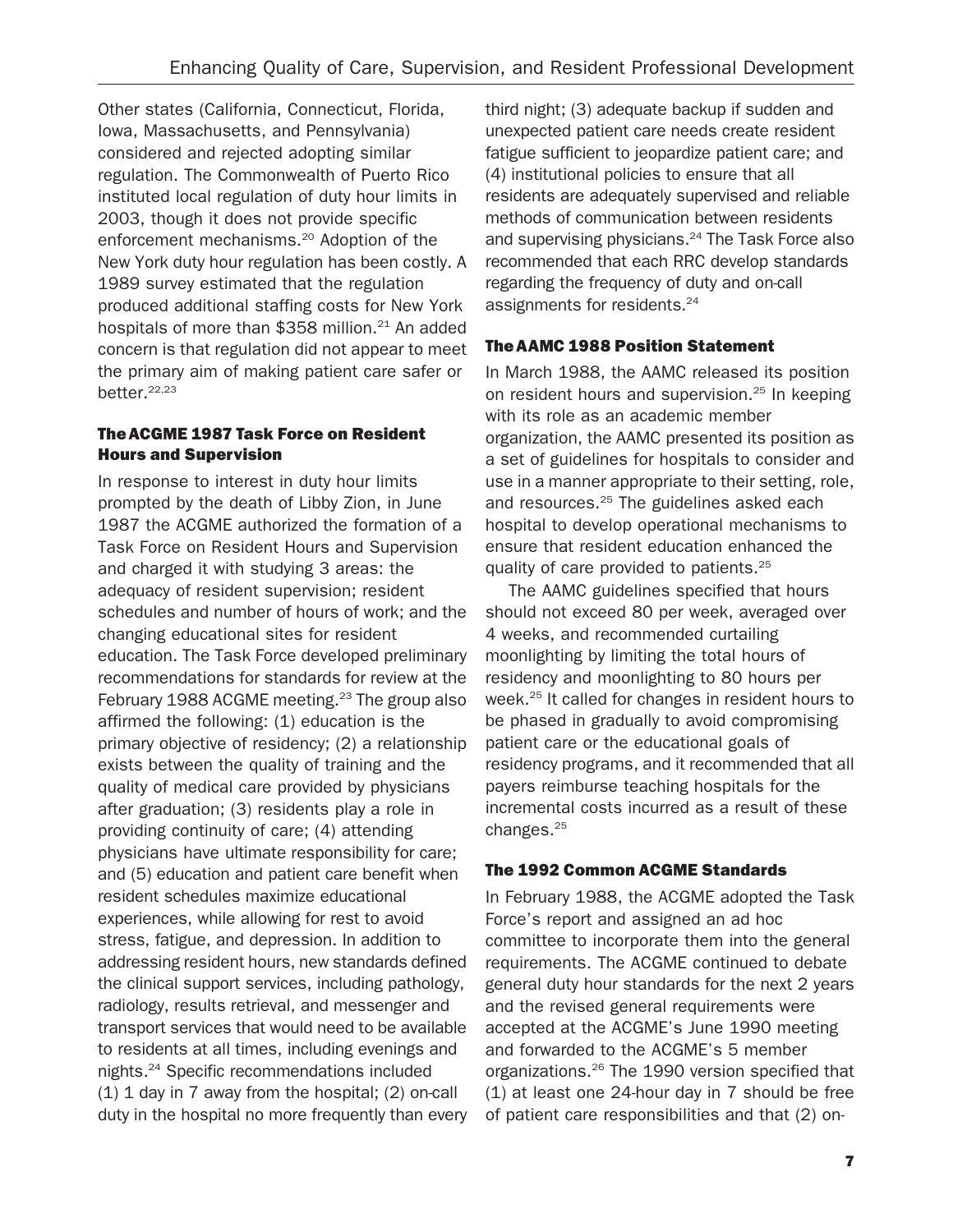call in the hospital should be no more than every third night, averaged over a 4-week period.

As the ACGME debated common standards, several RRCs established specialty-specific standards that set limits on weekly duty hours. The RRC for Internal Medicine (RRC-IM) instituted an 80-hour weekly limit, averaged over 4 weeks, to become effective in July 1989.<sup>27</sup> In 1990, 3 additional RRCs set limits on weekly hours. The RRCs for Dermatology and Ophthalmology established a weekly limit of 80 hours, averaged over 4 weeks,<sup>28,29</sup> and the RRC for Emergency Medicine established a limit of 72 hours, of which only 60 could be devoted to clinical activity. $30$  In the early 1990s, 2 additional specialties set limits of 80 weekly hours, averaged over 4 weeks. For allergy and immunology, the standard became effective in July 1992, and for preventive medicine, in July 1993.<sup>31,32</sup> By 1993, 6 specialties, including internal medicine, the largest accredited specialty, had established a weekly duty hour limit.

Because of the multilayered approval process in operation before the ACGME became an independent corporation in 2002, seven additional sets of revisions were made to the standards, with the 5 member organizations opposing various sections of the draft.<sup>33</sup> The revised draft for the general requirements ultimately was approved in February 1992, with an effective date of July 1, 1992.<sup>34</sup> Two of the 5 member organizations had withheld their approval until revisions were made in the duty hour language, and the revised requirements asked that ''each residency program establish formal policies governing resident duty hours and working environment that are optimal for both resident education and the care of patients."33,34

### The EarlyYears of the 21st Century

In 1999, the Institute of Medicine released ''To Err Is Human: Building a Safer Health System.''37 The report did not particularly implicate resident physicians or their long hours; instead, it recommended interventions to reduce the potential for errors in health care, including labeling and packaging strategies for high-risk

drugs and substances with similar names, training issues for residents, work-rest cycles, how relief and replacement processes could be improved, and improvements to equipment (eg, standardizing equipment in terms of the shape of knobs and the direction in which they turn).''37(p64) Its release prompted the ACGME Board of Directors and its Strategic Initiatives Committee to explore sources of errors in the resident education environment, with reviews of the literature and other sources again suggesting limitation of resident hours and enhancing supervision as important strategies to enhance safety in teaching settings.<sup>38</sup>

An added reason for a reassessment of the duty hour standards was enhanced public focus on resident hours, and the observation that the specialty-focused and nuanced nature of the ACGME's approach to setting limits made it difficult to explain the standards and their benefits to patient safety to the public. A commentary by the ACGME's director noted, ''patients have the right to expect competent care in all phases of an acute illness, and residents have a right to expect competent supervision in all aspects of their education in which they interface with patients." $35(p1)$ 

After approval of the new duty hour standards in 1992, the RRCs had begun to monitor compliance and to cite programs for noncompliance. The ACGME did not make summary compliance data public for nearly 10 years, and there was variability among the RRCs in citing programs with violations on the duty hour standards. In 2000, the ACGME first published aggregated data on compliance with the duty hour standards for the year 1999, and a report released in 2001 compared duty hour compliance for 1999 and 2000.<sup>35</sup> It contrasted the percentage of programs and institutions cited for violations in 1999 with data for the year 2000, showing that in 1999, 17 of 87 institutions (20%) sponsoring residency education programs that were reviewed during the year had failed to comply substantially with the duty hour requirements. By 2000, that number had fallen to 10 of 127 institutions (8%)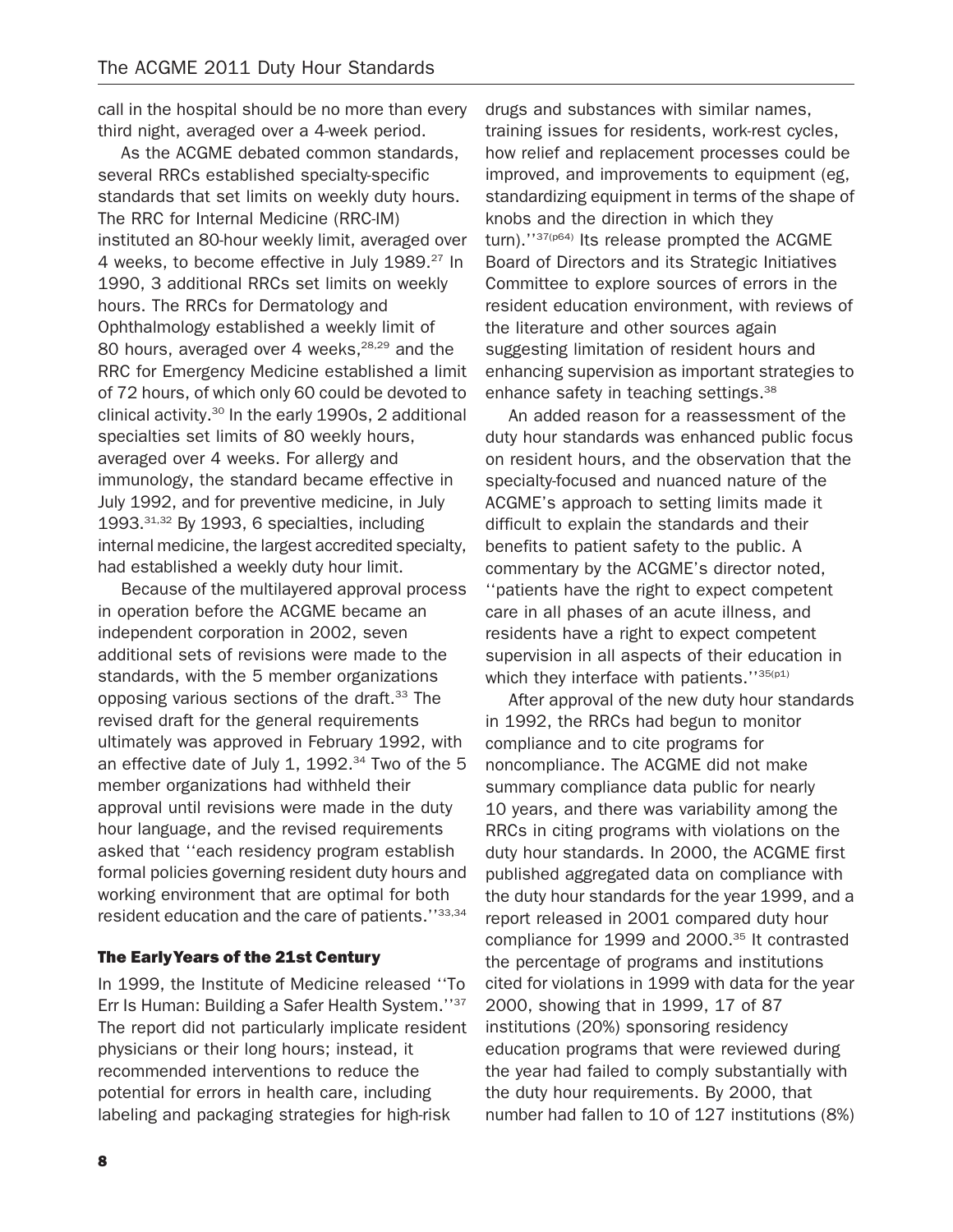reviewed. The percentage of internal medicine programs cited for duty hours fell from 30% in 1999 to 10% in 2000, and the percentage of orthopedic surgery programs cited declined from 29% to 10%. In contrast, the percentage of surgery programs cited remained constant (36% versus 35%).<sup>35</sup>

In 2001, citation rates for duty hour violations were 18% for surgery programs (of 99 programs reviewed), 21% for thoracic surgery programs (of 19 programs reviewed), 19% for internal medicine (of 81 programs reviewed), 11% for pediatrics (of 35 programs reviewed), 10% for family medicine programs (of 136 programs reviewed), and 5% for obstetrics and gynecology programs (of 81 programs reviewed).36

### Proposals for Federal Regulation of Resident Hours

On April 30, 2001, a petition requested that the Occupational Safety and Health Administration regulate duty hours as a workplace health hazard.<sup>39</sup> Federal legislation, called the Patient and Physician and Protection Act (HR 3236), was proposed in November 2001 by Representative John Conyers of Michigan, which would limit resident work hours and provide federal enforcement.40 Approximately 6 months later, Senator John Corzine of New Jersey introduced comparable legislation in the Senate (S 2614).<sup>41</sup>

Several major academic organizations issued position statements on resident hours. In June 2001, the AMA Board of Trustees formally affirmed it would (1) encourage the ACGME to enforce its work-hour guidelines to the maximum limit and develop mechanisms to assure that noncompliance would be corrected quickly and completely; (2) facilitate discussion on legislative and other options to enforce workhour standards; and (3) investigate the enforcement of the current duty hour standards.<sup>42</sup> The AAMC issued a statement on graduate medical education policy relevant to duty hours and supervision that echoed many elements of its 1988 duty hour position, including that ''prudence favors the establishment of a reasonable upper limit,'' and

concluded that ''80 hours per week constituted a reasonable limit, albeit a generous one by any conventional standard.''43 The American College of Surgeons issued a statement noting that ''[i]mplicit in a residency program is the principle that all patient care provided by residents is safe and well supervised…quality patient care, now and in the future, is dependent on quality graduate education. It is critical to monitor, modify, and optimize the work environment to achieve this important goal.''44

### Formation of the ACGME Work Group on Duty Hours and the Learning Environment

In September 2001, the ACGME authorized the formation of a Work Group on Resident Duty Hours and the Learning Environment and charged it with the development of enhanced ACGME-wide general standards for resident duty hours and with providing recommendations in a number of related areas, such as enforcement and educational activities.<sup>45,46</sup> The Work Group's report was scheduled for review in February 2002. The charge called for the Work Group to develop a comprehensive approach that considered the relationship between resident hours and the elements of the learning and working environment, building on the ACGME's role and success in fostering high-quality education and patient and resident safety.<sup>47</sup> The Work Group was asked to provide recommendations for how the ACGME could enhance its efforts related to duty hours, minimize any negative impact on physician learning, explore innovative approaches for education under restricted hours, and communicate the ACGME's duty hour standards, policies, and related efforts to stakeholders, legislative and regulatory bodies, and the public.

### References

- 1 The evolution of graduate medical education in the United States. In: Graduate Medical Education: Proposals for the Eighties. Med Educ. 1981;56(9 suppl):7–20.
- 2 Liston SE, Fetgatter GL. The general essentials of accredited residencies in graduate medical education. JAMA. 1982;247(21):3002–3003.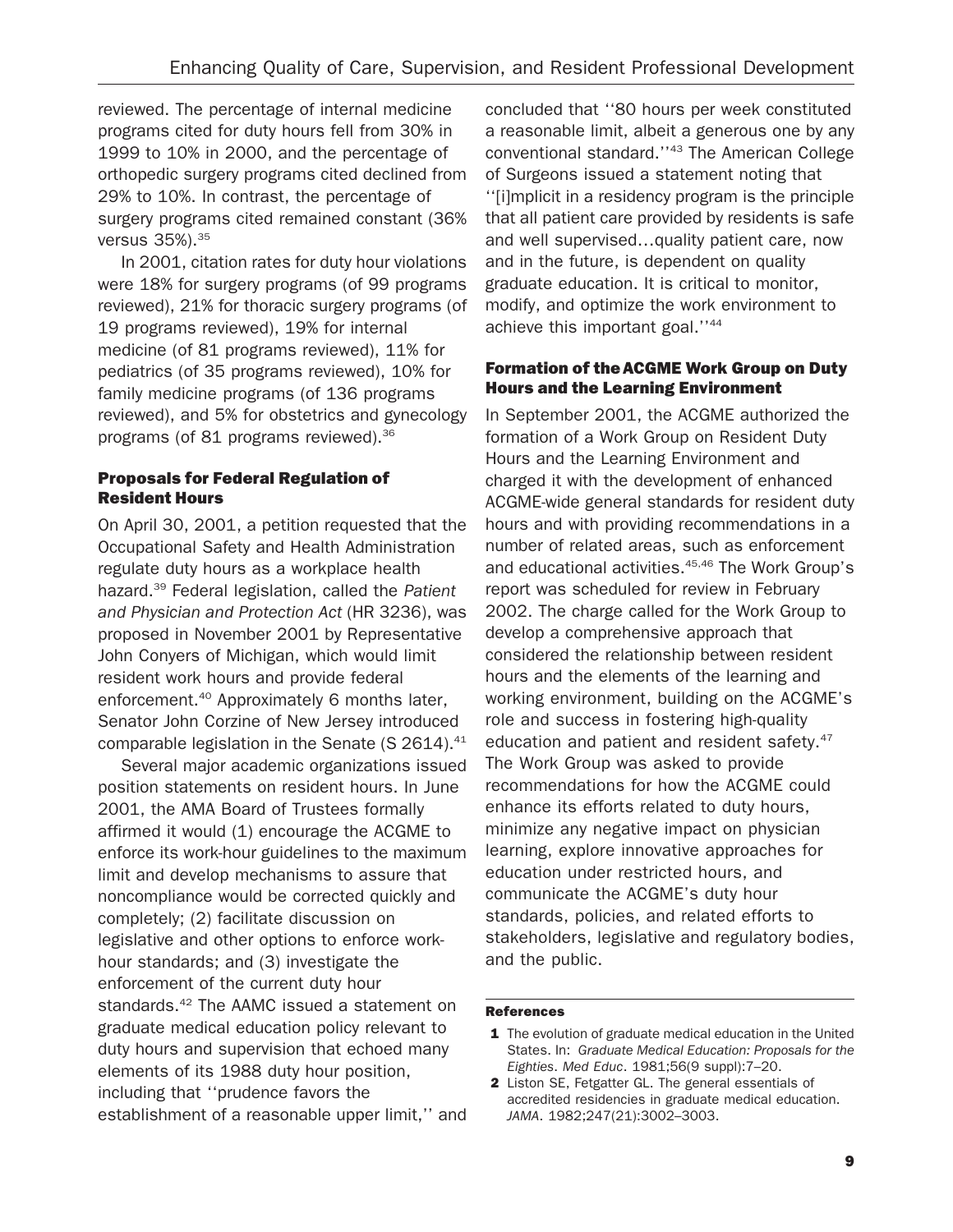- 3 Accreditation Council for Graduate Medical Education. The General Essentials of Accredited Residencies in Graduate Medical Education, 1979–80. Chicago, IL: Accreditation Council for Graduate Medical Education; 1979.
- 4 Accreditation Council for Graduate Medical Education. Manual of Policies and Procedures. Chicago, IL: Accreditation Council for Graduate Medical Education; revised September 2009.
- **5** Centers for Medicare and Medicaid Services, US Department of Health and Human Services. Chapter IV. Title 42—Public Health. 42 CFR413.86(a)(1). Direct graduate medical education refers to payments ''for the costs of approved residency programs.'' Rockville, MD: Centers for Medicare and Medicaid Services; amended April 12, 2006.
- **6** Federation of State Medical Boards. Table of postgraduate training requirements by state boards. Available at: http://www.fsmb.org/ usmle\_requirementschart.html. Accessed November 21, 2010.
- 7 Friedman RC, Bigger JT, Kornfeld DS. The intern and sleep loss. N Engl J Med. 971;285(4):201–203.
- 8 Laughlin HP. Research in sleep deprivation and exhaustion: an invitation to further observation and study. Int Rec Med Gen Pract Clin. 1953;166(8):305–310.
- 9 Wilkinson RT. Interaction of lack of sleep with knowledge of results, repeated testing, and individual differences. J Exp Psy. 1961;62:263–271.
- 10 Accreditation Council for Graduate Medical Education. Accreditation Council for Graduate Medical Education: specialty requirements for internal medicine. In: The General Essentials of Accredited Residencies in Graduate Medical Education, 1980–81. Chicago, IL: Accreditation Council for Graduate Medical Education; 1980:22– 25,32–35.
- 11 Accreditation Council for Graduate Medical Education. Accreditation Council for Graduate Medical Education: specialty requirements for pediatrics. In: The General Essentials of Accredited Residencies in Graduate Medical Education, 1980–81. Chicago, IL: Accreditation Council for Graduate Medical Education; 1980:34.
- 12 Lermer BH. A case that shook medicine: how one man's rage over his daughter's death sped reform of doctor training. The Washington Post. November 28, 2006. Available at: http://www.washingtonpost.com/ wp-dyn/ content/article/2006/11/24/AR2006112400985. html. Accessed November 13, 2010.
- 13 Jane Ellen Brody. A mix of medicines that can be lethal. New York Times. February 27, 2007. Available at: http://www.nytimes.com/2007/02/27/health/ 27brody.html?n=Top/News/Health/Diseases, %20Conditions,%20and%20Health%20Topics/ Antidepressants. Accessed November 13, 2010.
- 14 Spritz N. Oversight of physicians' conduct by state licensing agencies: lessons from New York's Libby Zion case. Ann Int Med. 1991;115(3):219–222.
- 15 Lermer BH. A case that shook medicine: how one man's rage over his daughter's death sped reform of doctor training. The Washington Post. November 28, 2006. Available at: http://www.howard.edu/surgery/tabs/ dutyhours.html, Accessed April 25, 2011.
- 16 Bell BM. Evolutionary imperatives, quiet revolutions: changing working conditions and supervision of house officers. Pharos Alpha Omega Alpha Honor Med Soc. 1989;52(2):16–19.
- 17 Asch DA, Parker RM. The Libby Zion case: one step forward or two steps backward? N Engl J Med. 1988;318(12):771–775.
- 18 Resident assessment: compliance with working hour and supervision requirements. New York, NY: New York State Department of Health. May 18, 1998.
- 19 Johnson T. Limitations on residents' working hours at New York teaching hospitals: a status report. Acad Med. 2003;78(1):3–8.
- 20 Tanne JH. United States limits resident physicians to 80 hour working week. BMJ. 2003;326(7387):468.
- 21 Thorpe KE. House staff supervision and working hours: implications of regulatory change in New York State. JAMA. 1990;263(23):3177–3181.
- 22 Howard DL, Silber JH, Jobes DR. Do regulations limiting residents' work hours affect patient mortality? J Gen Intern Med. 2004;19(1):1–7.
- 23 Laine C, Goldman L, Soukup JR, Hayes JG. The impact of a regulation restricting medical house staff working hours on the quality of patient care. JAMA. 1993;269(3):374–378.
- 24 Accreditation Council for Graduate Medical Education. Report of the ACGME Task Force on duty hours and supervision. Summary of actions from: ACGME Meeting; February 8–9, 1988; Chicago, IL.
- 25 Petersdorf RG, Bentley J. Resident hours and supervision. Acad Med. 1989;64(4):175–181.
- 26 Accreditation Council for Graduate Medical Education. Revision of the General Requirements of the Essentials of Accredited Residencies in Graduate Medical Education [approved draft]. Chicago, IL: Accreditation Council for Graduate Medical Education; June 12, 1990.
- 27 Accreditation Council for Graduate Medical Education. Accreditation Council for Graduate Medical Education: specialty requirements for internal medicine. In: The General Essentials of Accredited Residencies in Graduate Medical Education, 1989–90. Chicago, IL: Accreditation Council for Graduate Medical Education; 1989:46.
- 28 Accreditation Council for Graduate Medical Education. Accreditation Council for Graduate Medical Education: specialty requirements for dermatology. In: The General Essentials of Accredited Residencies in Graduate Medical Education, 1991–92. Chicago, IL: Accreditation Council for Graduate Medical Education; 1991:25.
- 29 Accreditation Council for Graduate Medical Education. Accreditation Council for Graduate Medical Education: specialty requirements for ophthalmology. In: The General Essentials of Accredited Residencies in Graduate Medical Education, 1991–92. Chicago, IL: Accreditation Council for Graduate Medical Education; 1991:69.
- 30 Accreditation Council for Graduate Medical Education. Accreditation Council for Graduate Medical Education: specialty requirements for emergency medicine. In: The General Essentials of Accredited Residencies in Graduate Medical Education, 1990–91. Chicago, IL: Accreditation Council for Graduate Medical Education; 1990:26.
- **31** Accreditation Council for Graduate Medical Education. Accreditation Council for Graduate Medical Education: specialty requirements for allergy and immunology. In: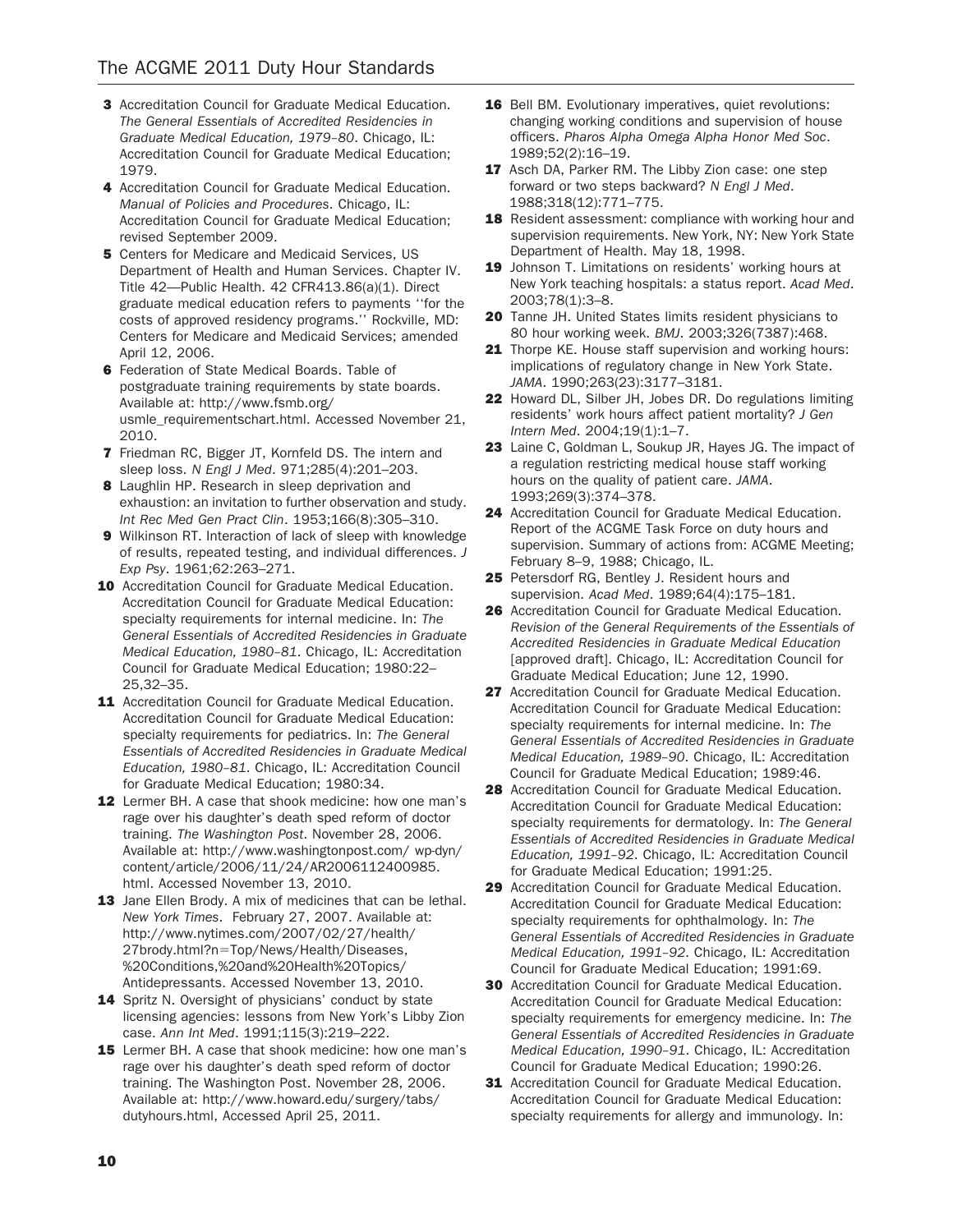The General Essentials of Accredited Residencies in Graduate Medical Education, 1992–93. Chicago, IL: Accreditation Council for Graduate Medical Education; 1992:22.

- 32 Accreditation Council for Graduate Medical Education. Accreditation Council for Graduate Medical Education: specialty requirements for preventive medicine. In: The General Essentials of Accredited Residencies in Graduate Medical Education, 1993–94. Chicago, IL: Accreditation Council for Graduate Medical Education; 1993:118.
- 33 Petersdorf RG. Regulation of residency training. Bull N Y Acad Med. 1991;67(4):330–337.
- 34 Accreditation Council for Graduate Medical Education. Accreditation Council for Graduate Medical Education: general requirements. In: The General Essentials of Accredited Residencies in Graduate Medical Education, 1992–93. Chicago, IL: Accreditation Council for Graduate Medical Education; 1992:15–18.
- 35 Leach DL. ACGME director' column: ACGME accreditation data for 1999 and 2000, ACGME, 2001. ACGME Bull. July 2001.
- 36 ACGME citation data. Published in: Steinbrook R. The debate over residents' work hours. N Engl J Med. 2002;347:1296–1302.
- 37 Kohn LT, Corrigan JM, Donaldson MS, eds. Committee on Quality of Health Care in America, Institute of Medicine. To Err Is Human: Building a Safer Health System. Washington, DC: National Academy Press, 2000.
- 38 Accreditation Council for Graduate Medical Education. Report of the ACGME Strategic Initiatives Committee. Presented at: ACGME Meeting; June 21–22, 2001; Chicago, IL.
- 39 Gurjala A, Lurie P, Haroona L, et al. Petition to the Honorable R. David Layne, Acting Assistant Secretary for Occupational Safety and Health, requesting that limits be placed on hours worked by medical residents. Public Citizen. April 30, 2001.
- **40** Conyers J. The Patient and Physician Safety and Protection Act of 2005, HR 1228 (2005).
- 41 Corzine J. Patient and Physician Safety and Protection Act of 2005, S 1297 (2005).
- 42 Residency work hours: time for improvements [editorial]. American Medical News. September 3, 2001.
- 43 Association of American Medical Colleges. AAMC Policy Guidance on Graduate Medical Education. Assuring Quality Patient Care and Quality Education. Washington, DC: Association of American Medical Colleges; October 6, 2001.
- 44 American College of Surgeons. Statement regarding the residency working environment and work hours. Presented at: American College of Surgeons 87th Annual Clinical Congress; October 9, 2001; New Orleans, LA.
- 45 Accreditation Council for Graduate Medical Education. Summary of actions from: ACGME Meeting; September 10–11, 2001; Chicago, IL.
- **46** The membership of the Work Group on Duty Hours and the Learning Environment included Paul Friedmann, MD, and W. T. Williams, MD, Co-chairs, Steven M. Altschuler, MD; Edward T. Bope, MD; Emmanuel G. Cassimatis, MD; Betty Chang, MDCM; John I. Fishburne, MD; Timothy C. Flynn, MD; Constance S. Greene, MD; Duncan L. McDonald; Rebecca Minter, MD; Carlos A. Pellegrini, MD; Agnar Pytte, PhD; and Eric J. Scher, MD, members.
- 47 Accreditation Council for Graduate Medical Education. Charge to the ACGME Work Group on Duty Hours and the Learning Environment. October 9, 2001.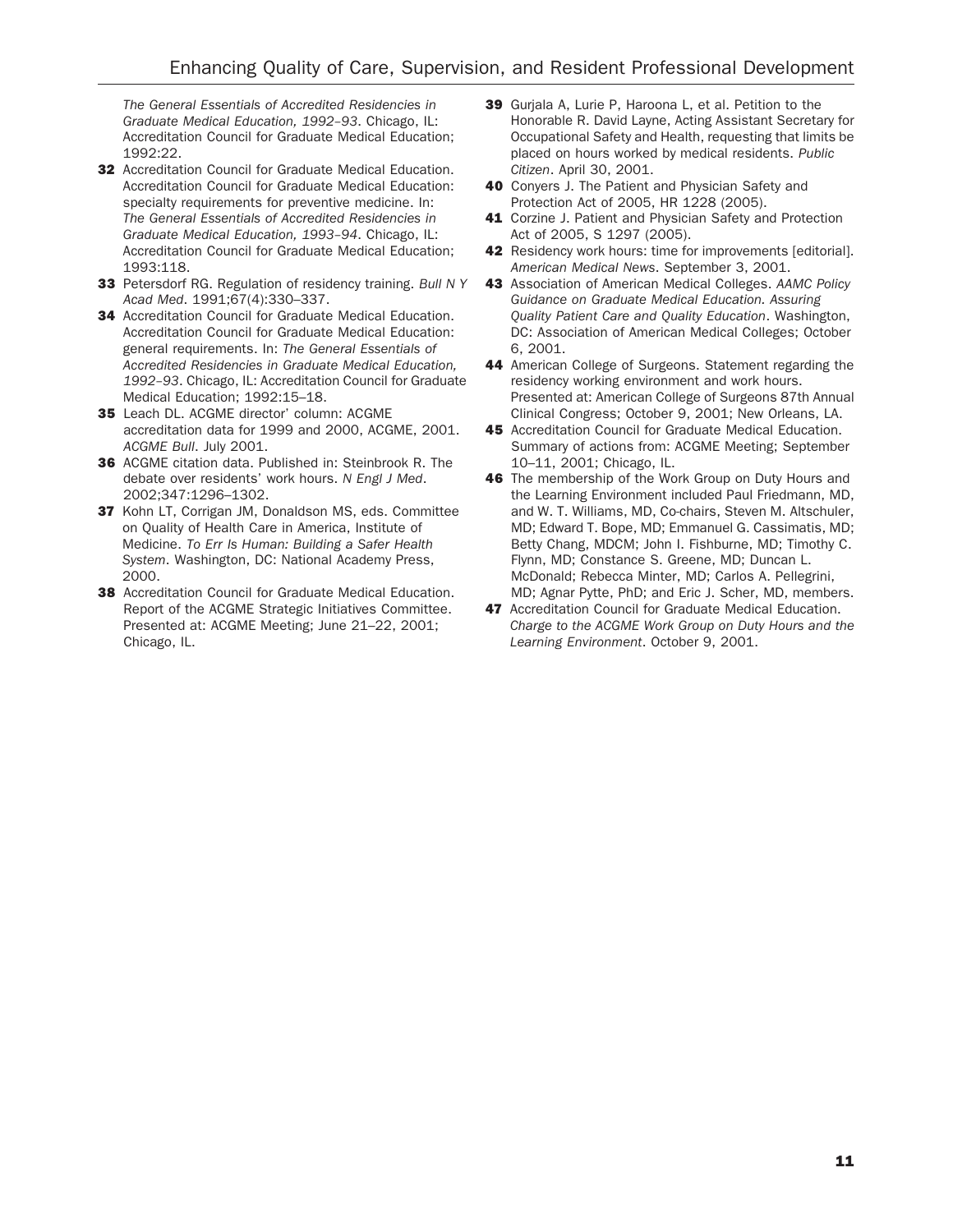# CHAPTER 3 THE 2003 COMMON STANDARDS AND **THEIR EFFECT**

### On behalf of the 2001-2002 ACGME Working Group on Resident Duty Hours and the Learning Environment

### **Background**

In late 2001, when the ACGME Work Group on Resident Duty Hours and the Learning Environment began deliberations on common standards limiting resident duty hours, studies, editorials, and commentaries discussed the effect of sleep deprivation in residents on patient safety, resident safety, and resident learning and well-being. The individual Residency Review Committees had developed and enforced established specialtyspecific duty hour limits, and the ACGME had established a few common duty hour standards that applied to all accredited programs.

The decision to set common duty hour standards for all accredited specialties and subspecialties was prompted by 3 factors: 1) changes in the delivery system, including increased patient acuity and intensity of service; 2) research showing negative effects of sleep loss on performance; and 3) public attention on resident work hours.<sup>1</sup> Independent research on resident hours and those worked by practicing physicians showed that resident hours increased between 1996 and 2000, after being steady between 1982 and 1985.<sup>2</sup> A contributing factor may have been the introduction of caps on institutional resident complement as a consequence of the

INGRID PHILIBERT, PHD, MBA BETTY CHANG, MD TIMOTHY FLYNN, MD PAUL FRIEDMANN, MD REBECCA MINTER, MD, PHD ERIC SCHER, MD WILLIAM T. WILLIAMS, MD

Balanced Budget Act of 1996.<sup>3</sup> In late 2001, growing focus on the hours worked by residents culminated in the introduction of legislation to limit resident hours and a petition to regulate duty hours as a workplace health hazard.<sup>4–6</sup> This prompted concern that lack of action on the part of the ACGME might be interpreted as the profession ignoring public opinion and the scientific evidence on sleep and performance.

The Work Group set out to develop standards as part of a comprehensive program to address resident duty hours that would include standards that promote safe care, resident learning, and well-being; consistent enforcement at the program and institutional level; and education of residents and faculty about sleep loss and its effect on performance and learning. The effort was sensitive to differences among specialties. At the same time, it was important that the proposed standards be easily explained and viewed as comparable to the perceived ''safety and effectiveness'' of a legislative or regulatory approach.

The dialogue with the academic community and the public highlighted a gulf between the 2 stakeholder groups, and the Work Group developed 2 guiding principles to bridge the differing perceptions: (1) sensitivity to education and patient care needs of the 26 ACGMEaccredited specialties and (2) a need for the standards to reflect the science on sleep loss and performance. This led to the development of common standards that were flexible and sensitive to specialties, programs, and residents, while allowing the ACGME to make the case for public accountability by having all residents under a comparable limit.

An earlier version of this article was published in December 2009 as Ingrid Philibert, Betty Chang, Timothy Flynn, Paul Friedmann, Rebecca Minter, Eric Scher and W. T. Williams (2009) The 2003 Common Duty Hour Limits: Process, Outcome, and Lessons Learned. Journal of Graduate Medical Education: December 2009, Vol. 1, No. 2, pp. 334–337.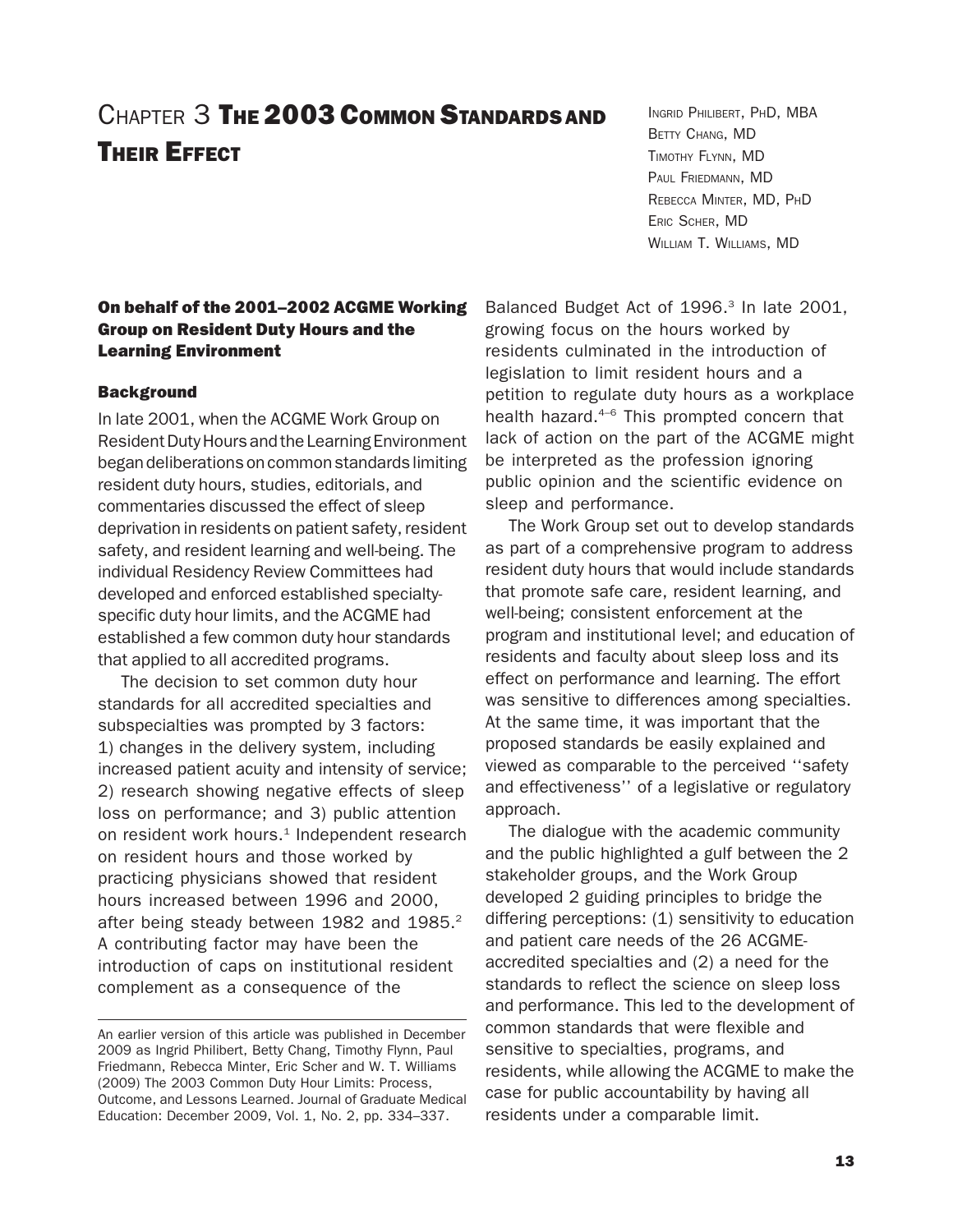### The ACGME 2003 Standards

In the summer of 2002, ACGME granted preliminary approval to common duty hour limits that became effective in July 2003. In 1992 the ACGME adopted limits for all specialties, which became part of the current duty hour standards, including in-house call no more frequently than every third night and 1 day in 7 free of all program responsibilities. These standards were enforced before 2003, and 6 specialties established a weekly duty hour limit.

Advances in the scientific study of sleep deprivation generated evidence relevant to residents' clinical and educational performance, including meta-analyses that showed sleep deprivation negatively influenced performance in controlled experiments and in clinical studies involving residents. $7-9$  This supported a limit on continuous duty hours, to avoid acute sleep loss, and a limit on weekly hours and provisions for intermittent rest to avoid chronic, progressive sleep debt. The Work Group's deliberations about optimal standards highlighted tensions between the benefits of shorter hours, which would render residents more alert and able to learn, and the need for time and exposure to patients for the significant amount of learning that needs to occur during residency. It also showed that there was (and still is) little scientific guidance for the number of weekly and continuous hours at which residents safely and effectively learn and participate in patient care. The new standards needed to balance the strengths of a common approach, as perceived by legislators and the public, and its limitations, given differences among specialties in patient care and educational processes. The Work Group chose 80 weekly hours as the upper limit to safeguard against chronic sleep loss, and a 24-hour limit on continuous duty to mitigate acute sleep deprivation.<sup>1</sup> Both were selected because they allowed residents to participate meaningfully in care and to gain an understanding of the dedication expected from physicians, while allowing them to be reasonably rested and alert. $10,11$  The added period of up to 6 hours after overnight call preserved flexibility in scheduling

didactic activities, minimized exclusion of postcall residents from educational programming, and avoided residents going home at the time of their circadian nadir.10,11

The Work Group emphasized both the strengths of a common set of standards for assuring legislators and the public, and the limitations of this approach, given interspecialty differences in patient care and educational processes and individual differences in the response to sleep loss. The Group considered a narrow focus on hours alone an imperfect approach, and the standards emphasized educational content—an approach that reflected the longer hours of physicians in practice—and safe patient care by emphasizing that residents and faculty collectively have responsibility. The Work Group was aware that concerns emanating from New York State's experience with state regulation included high costs $12$  and evidence that it did not appear to improve patient  $care.<sup>13,14</sup>$ 

The 2003 common duty hour standards represented a compromise between the need for specificity and the desire to allow some flexibility to benefit education and patient care. They allowed RRCs such as Emergency Medicine and Anesthesiology to maintain different requirements that accommodate patient care, safety, and education needs within the specialty. In 2003, when the community faced a threat of legislated limits on resident hours, it was important to create common standards, while emphasizing that accreditation offers greater flexibility and sensitivity to specialty considerations than regulatory or legislative approaches.

### ExperienceWith the 2003 Common Duty Hour Standards

The Work Group recognized that duty hours, attributes of the learning environment, and curricula and education models were linked and expected that implementation of the new standards would be accompanied by changes in the delivery and educational systems. In the more than 7 years since the 2003 implementation of the standards, programs and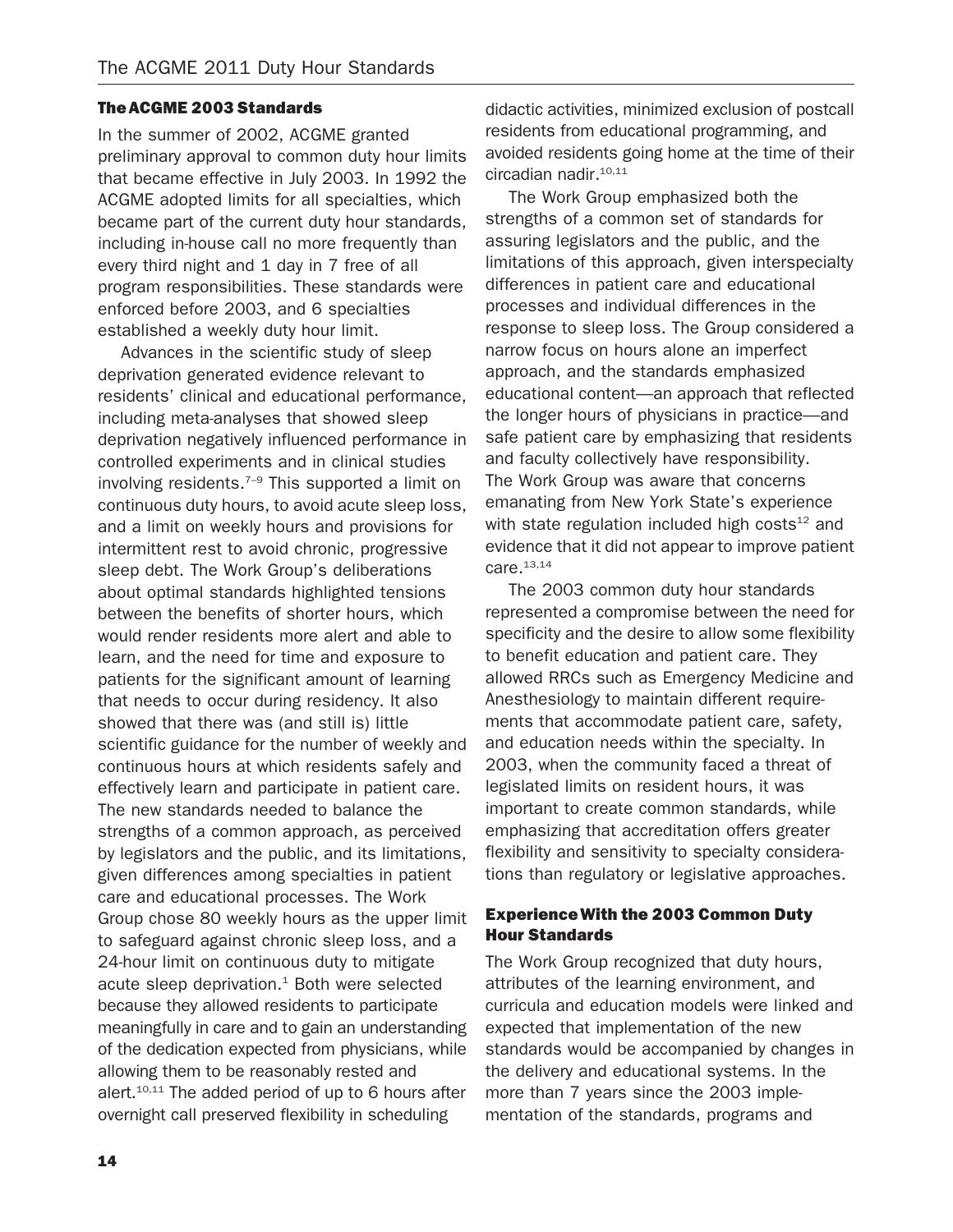institutions have made changes in resident education and patient care activities and in the mechanisms for duty hour monitoring and oversight. Many programs used night float and other schedule changes to adapt hours to the common limits, while others replaced resident services with mid-level practitioners or hospitalists, and a few reengineered their patient care and education systems. Virtually all increased the clinical responsibilities of faculty physicians.

Ideally, information about the effects of limits would be gathered in prospective studies showing a negative effect of long hours on the clinical performance of physicians after residency and in the settings where residents participate in care. This information does not exist. Studies predominantly consisted of opinion surveys, single-site studies without the power to demonstrate effect, and analyses of secondary data that show associations but cannot establish cause and effect. Speculation on the effect of the limits included overstatements of their negative effect on learning, based on faculty perceptions of ''inadequate clinical experience,'' and disappointment arising from unrealistic expectations that the limits would produce an immediate, profound improvement on the quality and safety of patient care.

### Effect on Resident Professionalism

In many specialties, implementation of the common limits reduced resident fatigue, improved well-being, and contributed to an improved balance between residents' professional and personal lives. One concern was that the limits would contribute to a loss in professionalism, with residents comfortable working in hourly settings but unfamiliar with the obligations physicians have to their patients.<sup>15</sup> Paradoxically, supporters of regulating duty hours argued that excess hours also diminished resident professionalism, contributing to cynicism, indifference, and hostility toward patients, and suboptimal care. $16,17$  A study of resident perceptions of New York State's duty

hour regulations showed ambivalence about the effects of limits on professionalism. Residents experienced the limits as ''an open-ended workday and competing considerations–including concerns about leaving patients at critical junctures in their care, regard for the workload of their colleagues, and uneasiness about the educational consequences.''18

Faculty perceptions about diminished resident professionalism often appear tied to a traditional view that emphasizes physicians' continuous availability to their patients. At the same time, established definitions of professionalism that emphasize altruism and self-effacement do not equate these attributes with an unlimited number of hours devoted to patient care.<sup>19,20</sup> One predicament of the current cohort of residents is their need to deal with the unstated, perhaps unconscious, expectations of faculty, program leaders, and administrators. If residents leave too early, it is seen as a lack of the professionalism and dedication exhibited by prior cohorts. If they linger, they are viewed as inefficient and a threat to compliance. Interviews and commentaries suggest that residents' decisions to remain at work or go home are more sophisticated and influenced by a number of factors, including the extent a given activity is viewed as educationally valuable or essential to a good patient outcome (eg, transitioning a patient to the intensive care unit versus paper work to arrange for home delivery of oxygen).<sup>21</sup> Another study found that residents on occasion stay to complete patient care tasks when they should leave because of the organizational emphasis on thoroughness, and to think carefully about the tradeoffs inherent in the standards and other educational and patient care considerations important to them.<sup>22</sup>

### Effect on Acquisition of Clinical Skills

Research and commentaries on the effect of the work limits on clinical skills' acquisition suggest that the effect varies by specialty. One reason is that when data on the effect of the limits are disaggregated by specialty, several patterns emerge. First, in a number of specialties, such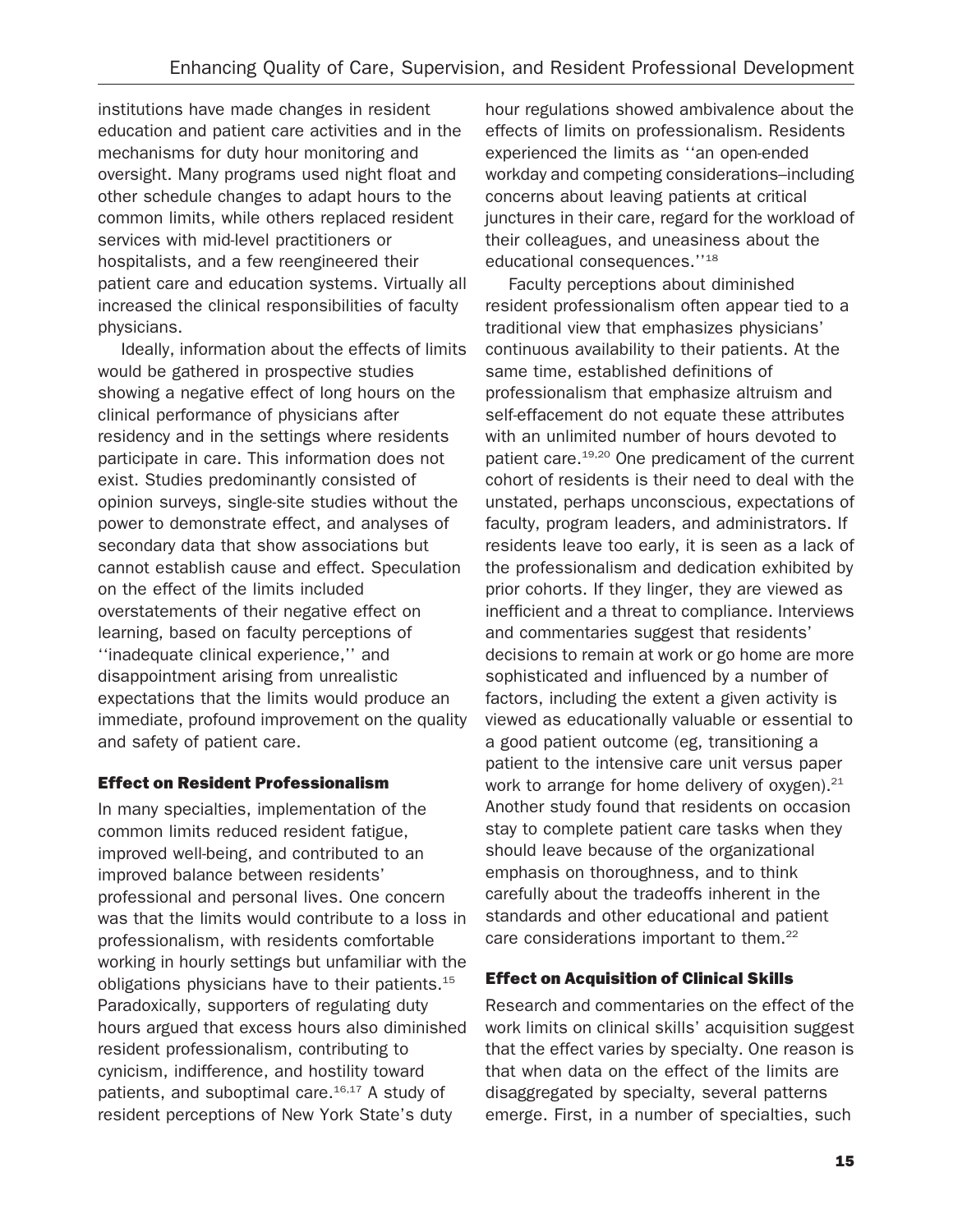as dermatology, psychiatry, radiology, and preventive medicine, weekly duty hours did not reach any of the common limits, and in other disciplines, only selected months in inpatient and intensive care unit rotations were affected. In contrast, the surgical community expressed concerns that an unintended consequence of the limits could be reduced operative skills for surgeons trained under the limits, especially during the early period following implementation, when clinical and education systems were still adapting. One reason is that surgical disciplines have traditionally worked the longest hours and made the largest adjustments. Another is that the extent to which reductions in resident hours may have curtailed activities vital to the professional development is greater in procedural disciplines. Residents in medical disciplines can use the added time for selfstudy and reflection (although informal evidence suggests that time devoted to selfstudy has not increased under the 2003 limits), but the common duty hour standards restrict surgical residents' time for operative experience, the activity potentially most relevant to the development of surgical skills. In addition to a sizable number of commentaries warning about declining skills in graduates of surgery and surgical specialty programs, recent research<sup>23</sup> has found that the skills of recent graduates may be lower than those of earlier cohorts.

Contrasting learning opportunities for medical and surgical specialties does not suggest that procedural skills are irrelevant in nonsurgical disciplines, or that surgical residents do not learn from reading. Instead, clinical learning is about acquiring the accepted knowledge, skills, and attitudes of the domain. Informal evidence suggests that bedside and clinical learning is important in a range of specialties and that pediatric residents in programs with more hours and months of clinical learning perform better on the board certification examination (J. Gilhooly, MD, verbal communication, May 2009). Acquisition of clinical skills requires practice and benefits from opportunities to apply new skills

under supervision and guidance from faculty or more advanced learners.

There probably are added effects of the duty hour limits on medical students' and junior residents' education owing to the diminished hours available for senior residents under the limits. A study in New York found that this may exacerbate existing conflict in residents' role as teachers, including their learning needs conflicting with those of students and junior residents; this suggests that residents' first priority is to address the medical needs of patients, and the learning needs of junior learners may be secondary.<sup>24</sup>

### Effect on Quality and Safety of Care

One reason for the public demand for duty hour limits in the United States was to reduce excessive duty hours and fatigue as potential performanceshaping factors and contributing causes in health care errors. Residents function in a health care system in which the financial and human costs of errors are significant. In their role as learners, with short tenure, and lack of familiarity with settings, residents may be more vulnerable to errors. Systems approaches to reduce the sources of errors have emerged as fertile interventions to enhance safety. Limits on work hours, to some extent, fit within these interventions because they address the effects of sleep loss, which may add to residents' vulnerability.

While some studies of the effect of duty hour regulations in New York State reported improved patient care, a larger number found fragmentation and reduced continuity, reduced actual or perceived quality of care, and higher rates of complications.<sup>13,14,25</sup> Studies of the effect of the common duty hour limits at the national level, despite large sample sizes, found little change in patient mortality during the 2 years following the implementation of the ACGME common duty hour standards.<sup>26-31</sup> Reductions in in-hospital mortality for Medicare beneficiaries and patients receiving care in Department of Veterans Affairs hospitals was not associated with hospitals' teaching status, suggesting that other factors accounted for this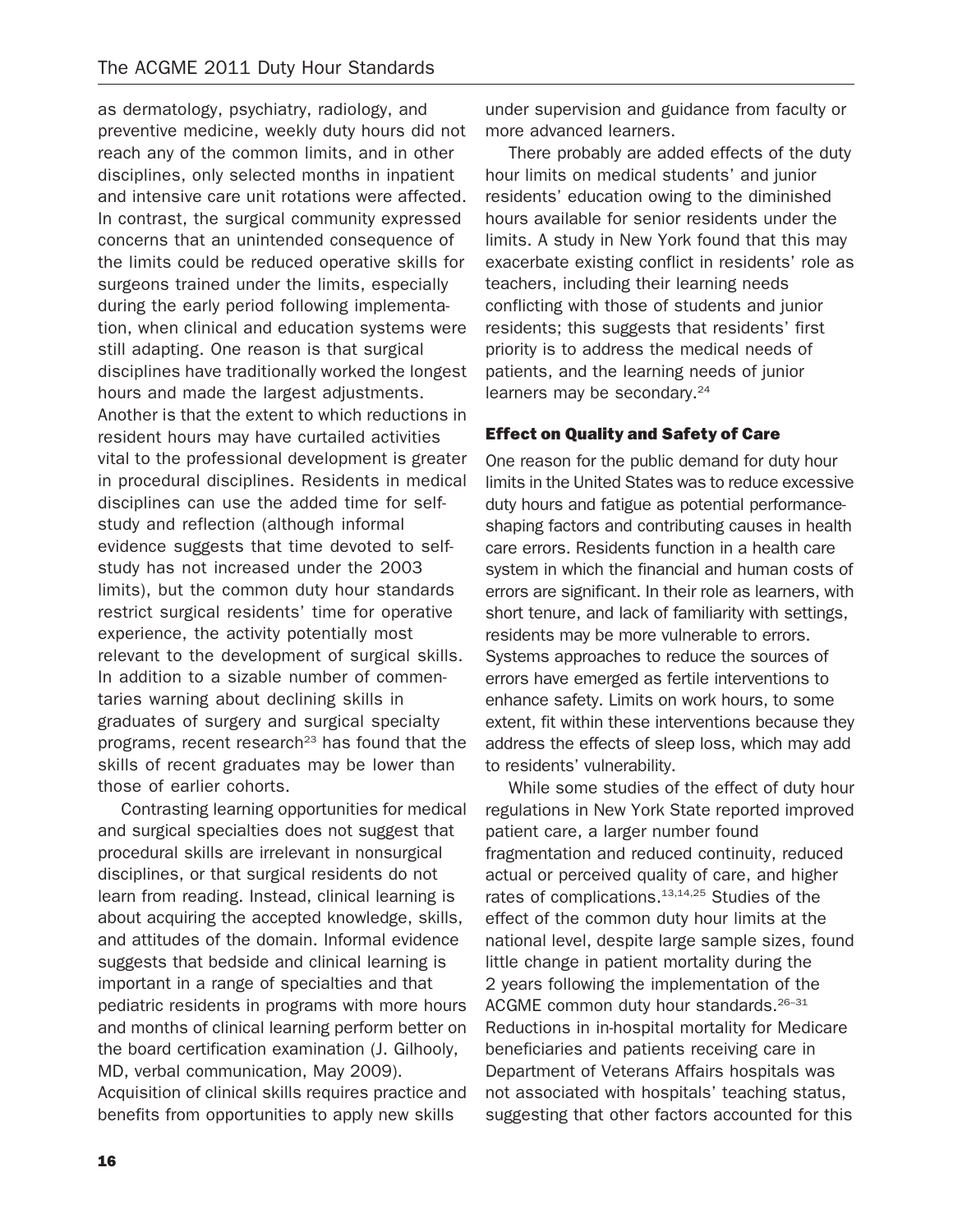improvement and that the duty hour limits did not net positive or negative association of the resident work hour regulations with a major patient-centered outcome.

### Effect on ResidentWell-Being

Resident well-being and an improved balance between residents' professional and personal lives is one area where the body of literature on the effects of common duty hour limits has produced relatively unequivocally positive findings. At the same time, there is evidence that residents work harder in the hours shortened by regulatory limits, and residents now appear to be more concerned with the intensity of their workload than with the number of hours worked. There are indications that resident work has not diminished proportionately to the reductions in hours and that work intensity has increased. One reason is that financial pressures force many hospitals to largely preserve residents' contribution to patient care.<sup>32</sup> This may contribute to upsetting a balance between service and education, with fewer elective rotations, less formal didactic activities, and a feeling there is less time for resident learning at the bedside, in the clinic, and particularly the operating room, where opportunity to observe and assist in procedures before performing them under supervision is becoming the exception rather than the norm. There are fewer senior residents who are available to teach and mentor junior residents and students, and to benefit themselves from participation in this timehonored process of education in the profession.

During the early implementation of the 2003 duty hour standards, some residents reacted negatively to interventions that reduce time they considered important for their learning and professional development. Initial informal data suggested that the coexistence of duty hour limits and an overarching focus on meeting clinical demands for some residents might contribute to their viewing themselves as workers and championing reductions in hours, whether they are applied to educationally valuable time or hours used to meet service demands.

### Reducing Hours

In most programs, reducing resident hours required that some patient care activities be transferred to other providers, and the complexity and challenges posed by these transfers merits further attention. Transferring work to faculty and other providers is made difficult because of shortages in many health professions and because faculty already feel overburdened. Replacement is complicated by the fact that most mid-level practitioners cannot perform the full range of activities that can be performed by a physician.33 Efforts to redesign care in teaching settings may be the ultimate solution but have been relatively limited in the 5 years since the implementation of the common standards.

### Future Refinements to the Standards

In the more than 7 years since the implementation of the common duty hour standards, programs and institutions have made changes in education, patient care, and the mechanisms for duty hour monitoring and oversight. However, much of the large-scale change and innovation to adapt to the duty hour limits did not materialize. A small number of programs reengineered their patient care and education systems, $34$  but most used schedule changes, substitution of residents' clinical work with mid-level practitioners or hospitalists, and an increase in faculty clinical load. Resident education and patient safety are influenced by multiple factors. No single intervention, including limits on resident hours, can ensure safe patient care. There are dangers in implementing added changes without evidence that they will contribute to safer care and better education and offer value for what is likely to be their sizable added cost in a health care system with many demands for constrained resources.

In most programs, residents spend some amount of time performing activities that have little relation to their education. The first encompasses extraneous work that does not require a physician and is addressed in the accreditation standards. The ACGME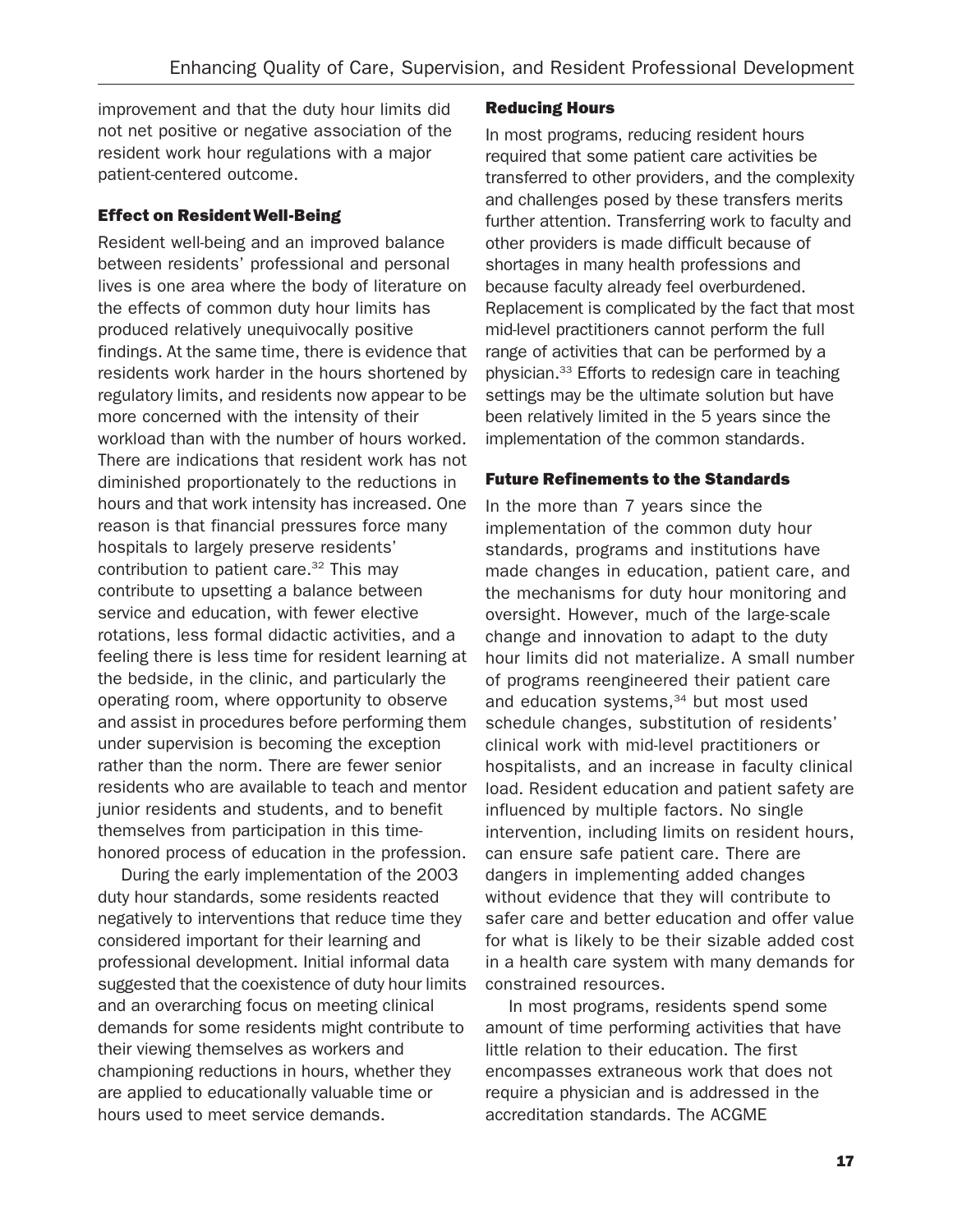Institutional Requirements stipulate that sponsoring institutions provide phlebotomy, radiology, laboratory results reporting, and patient transport to ensure that residents spend minimal time in these activities.<sup>35</sup> Institutions that fail to provide these services are cited.

Beyond this, focusing reductions in hours on ''noneducational work'' is quite difficult, and some added hours are due to inherent inefficiencies in teaching hospitals' clinical settings. Work in a second category of ''noneducational work'' includes potentially redundant activities, and wait and travel times, which could be eliminated though reengineering of the teaching environment, $36$  but interventions would be both costly and complex to initiate. The third type of work with low educational value has proved even more difficult to address. It entails repeated performance of activities that require a licensed practitioner but that residents have learned sufficiently well, such that performance is no longer valuable from a purely educational perspective. The issues related to minimizing this category of work are 2-fold. The first is that reducing this work for residents involves transfer of these activities to faculty or a ''mid-level practitioner''; the second is that residents should perform some volume of these activities to maintain skills, with frequency dictated by the learning and practice style of the given resident.

The development of the standards and their implementation proceeded with extensive input from the RRCs and the GME community. The community provided feedback on its experience with the common duty hour standards, including concerns about the negative effects of the limits on learning, patient care, and residents' professional development. The ACGME had resolved that no revisions to the standards would occur for 5 years, to allow programs to adapt education and patient care systems, and that it would solicit feedback on elements that appeared to reduce educational quality or had other unintended effects, with the goal of identifying areas for refinement. Future changes would be evidence based and would incorporate input from the medical education community and the public.

### **References**

- 1 Philibert I, Friedmann P, Williams WT. New requirements for resident duty hours. JAMA. 2002;288:1112–1114.
- 2 Staiger DO, Auerbach DI, Buerhaus PI. Trends in the work hours of physicians in the United States. JAMA. 2010;303(8):747–753.
- 3 United States Congress, 105th Sess. The Balanced Budget Act of 1997, HR 2015.ENR. (1997).
- 4 Gurjala A, Lurie P, Haroona L, et al. Petition to the Honorable R. David Layne, Acting Assistant Secretary for Occupational Safety and Health, requesting that limits be placed on hours worked by medical residents. Public Citizen. April 30, 2001.
- **5** Conyers J. The Patient and Physician Safety and Protection Act of 2005, HR 1228 (2005).
- 6 Corzine J. Patient and Physician Safety and Protection Act of 2005. S 1297 (2005).
- 7 Samkoff JS, Jacques CHM. A review of studies concerning effects of sleep-deprivation and fatigue on residents' performance. Acad Med. 1991;66:687–693.
- 8 Weinger MB, Ancoli-Israel S. Sleep deprivation and clinical performance. JAMA. 2002;287(8):955–957.
- 9 Philibert I. Sleep loss and performance in residents and nonphysicians: a meta-analytic examination. 2005. Sleep. 28(11):1392–1402.
- 10 Accreditation Council for Graduate Medical Education. Report of the ACGME Work Group on Resident Duty Hours. June 11, 2002.
- 11 Accreditation Council for Graduate Medical Education. Impact Statement. Chicago, IL: Accreditation Council for Graduate Medical Education; September 2002.
- 12 Thorpe KE. House staff supervision and working hours: implications of regulatory change in New York State. JAMA. 1990;263(23):3177–3181.
- 13 Howard DL, Silber JH, Jobes DR. Do regulations limiting residents' work hours affect patient mortality? J Gen Intern Med. 2004;19(1):1–7.
- 14 Laine C, Goldman L, Soukup JR, Hayes JG. The impact of a regulation restricting medical house staff working hours on the quality of patient care. JAMA. 1993;269(3):374–378.
- 15 Holzman IR, Barnett SH. The Bell Commission: ethical implications for the training of physicians. Mt Sinai J Med. 2000;67(2):136–139.
- 16 Small GE. House officer stress syndrome. Psychosomatics. 1981;22(10):860–869.
- 17 Shanafelt TD, Bradley KA, Wipf JE, Back AL. Burnout and self-reported patient care in an internal medicine residency program. Ann Intern Med. 2002;136(5):358–367.
- 18 Yedidia NJ, Lipkin M Jr, Schwartz MD, Hirschkorn C. Doctors as workers—work-hour regulations and interns: perceptions of responsibility, quality of care, and training. J Gen Int Med. 1993;8:429–435.
- 19 Epstein RM, Hundert EM. Defining and assessing professional competence. JAMA. 2002;287(2):226–235.
- 20 Ludmerer KM. Instilling professionalism in medical education. JAMA. 1999;282(9):881–882.
- 21 Blatman KH. The Institute of Medicine resident work hours recommendations: a resident's viewpoint. J Clin Sleep Med. 2009;5(1):13.
- 22 Szymczak JE, Brooks JV, Volpp KG, Bosk CL. To leave or to lie: are concerns about a shift-work mentality and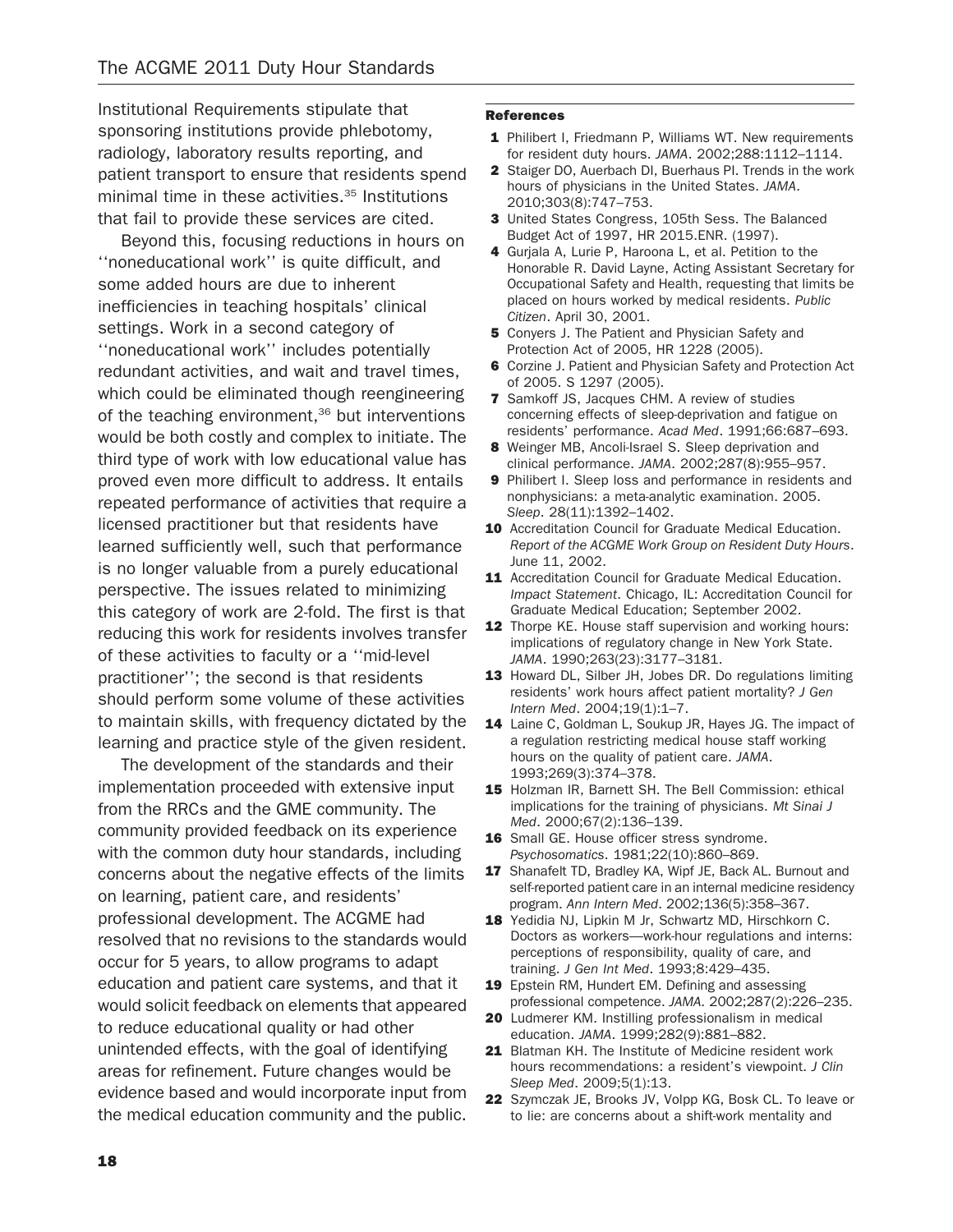eroding professionalism as a result of duty-hour rules justified? Milbank Q. 2010;88(3):350–381.

- 23 Jagannathan J, Vates GE, Pouratian N, Sheehan JP, Patrie J, Grady MS, Jane JA. Impact of the Accreditation Council for Graduate Medical Education work-hour regulations on neurosurgical resident education and productivity. J Neurosurg. 2009;110(5):820–827.
- 24 Yedidia MJ, Schwartz, MD, Hirschkorn C, Lipkin M. Learners as teachers—the conflicting roles of medical residents. J Gen Intern Med. 1995;10:615–623.
- 25 Conigliaro J, Frishman WH, Lazar EJ, Croen L. Internal medicine housestaff and attending physician perceptions of the impact of the New York State Section 405 regulations on working conditions and supervision of residents in two training programs. J Gen Intern Med. 1993;8(9):502–507.
- 26 Volpp KG, Rosen AK, Rosenbaum PR, Romano PS, et al. Mortality among hospitalized Medicare beneficiaries in the first 2 years following ACGME resident duty hour reform. JAMA. 2007;298(9):975–983.
- 27 Volpp KG, Rosen AK, Rosenbaum PR, Romano PS, et al. Mortality among patients in VA hospitals in the first 2 years following ACGME resident duty hour reform. JAMA. 2007;298(9):984–992.
- 28 Shetty KD, Bhattacharya J. Changes in hospital mortality associated with residency work-hour regulations. Ann Intern Med. 2007;147(2):73–80.
- 29 Prasad M, Iwashyna TJ, Christie JD, et al. Effect of workhours regulations on intensive care unit mortality in

United States teaching hospitals. Crit Care Med. 2009;37(9):2564–2569.

- 30 Silber JH, Rosenbaum PR, Rosen AK, et al. Prolonged hospital stay and the resident duty hour rules of 2003. Med Care. 2009;47(12):1191–1200.
- 31 Press MJ, Silber JH, Rosen AK, et al. The impact of resident duty hour reform on hospital readmission rates among medicare beneficiaries [published online ahead of print November 6, 2010]. J Gen Intern Med.
- 32 Weinstein DF. Duty hours for resident physicians: tough choices for teaching hospitals. New Engl J Med. 2002;347(16):1275–1278.
- 33 Knickman J, Lipkin M, Finkler S, Thompson W, Kiel J. The potential for using non-physicians to compensate for the reduced availability of residents. Acad Med. 1992;67:429–438.
- 34 Darosa DA, Bell RH Jr, Dunnington GL. Residency program models, implications, and evaluation: results of a think tank consortium on resident work hours. Surgery. 2003;133(1):13–23.
- 35 Accreditation Council for Graduate Medical Education. ACGME Institutional Requirements. Available at: http:// www.acgme.org/acWebsite/irc/irc\_IRCpr07012007. pdf. Effective July 1, 2007. Accessed November 25, 2010.
- 36 Gabow PA, Karkhanis A, Knight A, Dixon P, Eisert S, Albert RK. Observations of residents' work activities for 24 consecutive hours: implications for workflow redesign. Acad Med. 2006;81(8):766–775.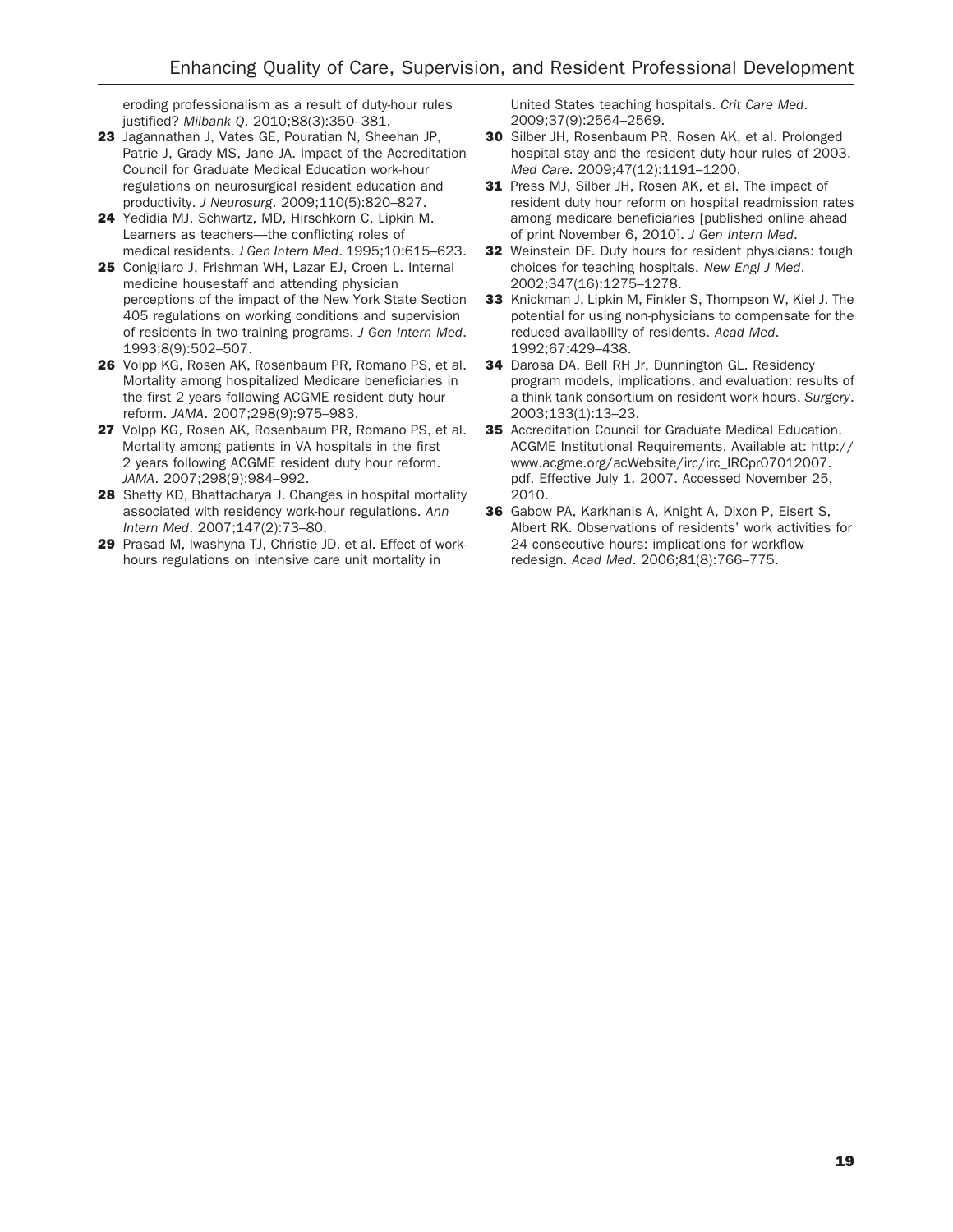# CHAPTER 4 THE PROCESS FOR DEVELOPING THE 2011 DUTY HOUR STANDARDS

### Introduction

In 2008, the common duty hour standards instituted in 2003 had been in effect for 5 years, and the ACGME was prepared to explore refinements that would be based on programs', institutions', and residents' experience with the 2003 standards. Concurrently, the Institute of Medicine announced that at the request of elected officials and the Agency for Healthcare Research and Quality (AHRQ) it had convened an expert group to deliberate about resident hours and conditions to optimize patient safety. $1$  The ACGME decided that it would await the release of the IOM report, $2$  scheduled for December 2008, and initiate a comprehensive, multifaceted process to develop new standards for duty hours, supervision, and professionalism. A key attribute of the approach would be an explicit commitment to provide all interested and affected stakeholders with the opportunity for input into the revisions of the common requirements.

### ACGME Task Force on Quality Care and Professionalism

The ACGME adopted a process for the development of new standards for duty hours, supervision, and professionalism that sought to ensure that all interested and affected stakeholders had the opportunity to provide input. After the release of the IOM report, in February 2009, the ACGME charged a 16 member ACGME Task Force with the process of deliberating on the new common requirements for resident duty hours. Initially named the Duty Hours Task Force, one of its first actions was to change its name to the ACGME Task Force on Quality Care and Professionalism, to reflect the complexity and comprehensiveness of the issues being addressed. The Task Force comprised 12 national leaders in graduate medical education, 3 residents, and 1

nonphysician public representative with experience in consumer advocacy.

The members of the Task Force were drawn from the Council of Review Committees (CRCs) and the ACGME Board of Directors and included program directors, department chairs, and designated institutional officials (DIOs), hospital administrators, and residents/fellows. The CRC consists of the chairs of each of the 27 specialtyspecific Review Committees and the Institutional Review Committee, 2 ACGME directors and nonvoting observers from the Royal College of Physicians, the Council of Medical Specialty Society's Organization of Program Director Associations, and the Veterans Administration.3 The Council is responsible for the content of the Common Program Requirements, which it must review and revise at least every 5 years and as needed.4 All members (with the exception of the public member) had extensive current or recent experience in graduate medical education, collectively representing more than 250 years of activity in training future physicians. Susan Day, MD, chair of the ACGME Board of Directors, and E. Stephen Amis Jr, MD, FACR, chair of the CRC, served as cochairs, and Thomas Nasca, MD, MACP, chief executive officer of the ACGME, served as vice-chair.

The membership represented a host of specialties, including internal medicine, pediatrics, family medicine, emergency medicine, surgery, pulmonary disease and critical care, neurosurgery, vascular surgery, diagnostic radiology, anesthesiology, ophthalmology, obstetrics and gynecology, colon and rectal surgery, and nephrology. Members felt this spectrum of medical, surgical, and hospitalbased disciplines capably represented the interests of those specialties not on the Task Force. The participation of residents and fellows also created generational diversity and brought to the table the perspectives of individuals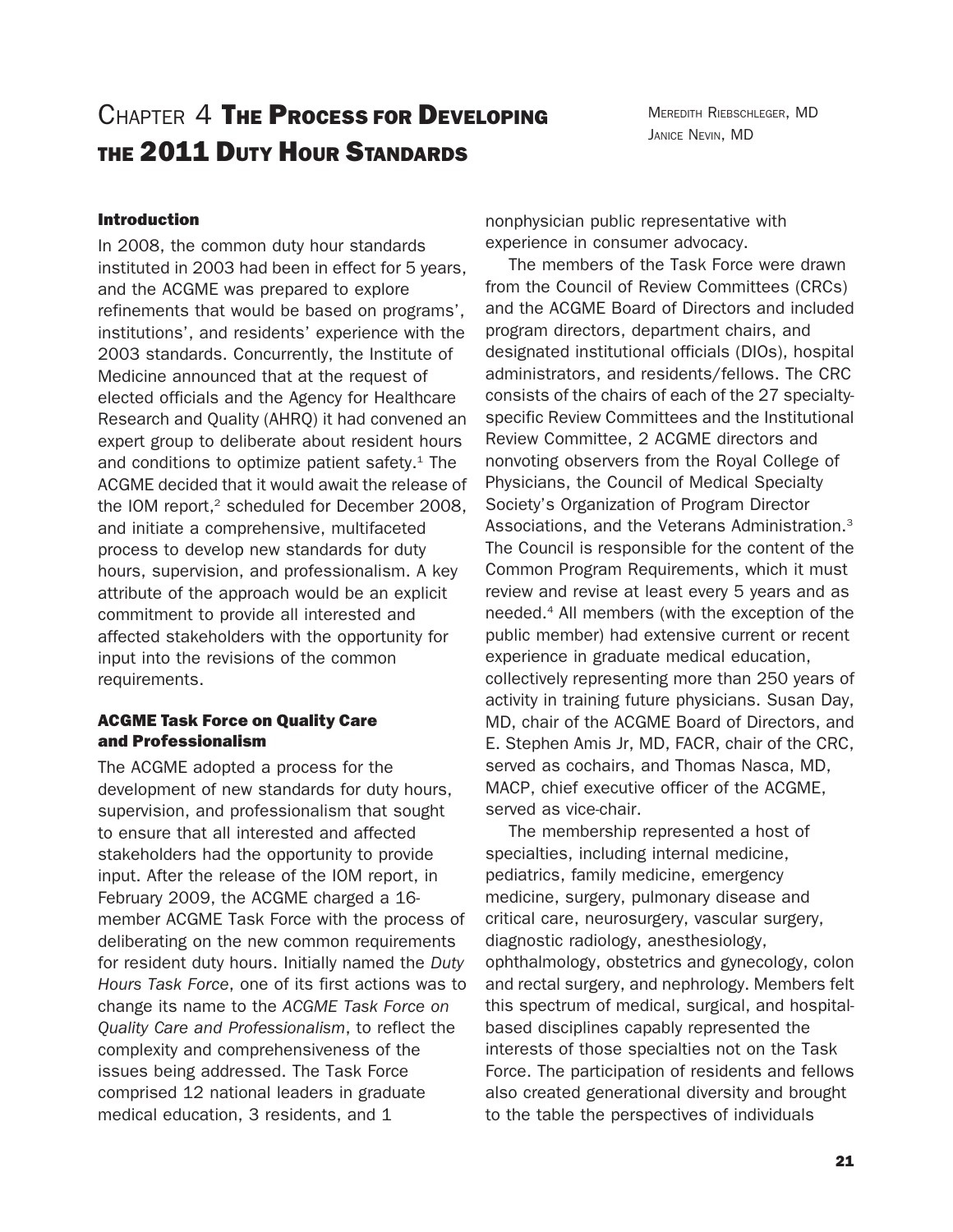### TABLE 1 Task Force on Quality Care and Professionalism Members

E. Stephen Amis Jr, MD, FACR, Chair, Council of Review Committees and Task Force Co-chair; University Chair, Department of Radiology, Albert Einstein College of Medicine and Montefiore Medical Center, Bronx, New York

Susan Day, MD, Chair, ACGME Board of Directors and Task Force Co-chair; Chair and Residency Program Director, Department of Ophthalmology, California Pacific Medical Center, San Francisco, California

Thomas Nasca, MD, MACP, Task Force Vice-chair; Chief Executive Officer ACGME and ACGME International LLC, Chicago; Professor of Medicine, Jefferson Medical College, Thomas Jefferson University, Philadelphia, Pennsylvania

Paige Amidon, Public Member, ACGME Board of Directors

Jaime Bohl, MD, Staff Surgeon, Department of Colon and Rectal Surgery, New Orleans, Louisiana. Dr Bohl served as a resident representative.

Lois Bready, MD, Professor, Department of Anesthesiology and Associate Dean for Graduate Medical Education, University of Texas Health Science Center San Antonio, San Antonio, Texas

Ralph Dacey Jr, MD, Henry G. and Edith R. Schwartz Professor and Chair, Department of Neurological Surgery, Washington University School of Medicine, St Louis, Missouri

Rosemarie Fisher, MD, Attending Physician and Associate Dean for Graduate Medical Education, Yale-New Haven Hospital, Yale University, New Haven, Connecticut

Timothy Flynn, MD, FACS, Chair-Elect, ACGME Board of Directors; Professor, Department of Surgery, and Senior Associate Dean for Clinical Affairs, University of Florida College of Medicine, Gainesville, Florida

Stephen Ludwig, MD, Professor of Pediatrics and Emergency Medicine, and Designated Institutional Official, The Children's Hospital of Philadelphia, University of Pennsylvania School of Medicine, Philadelphia, Pennsylvania

Robert L. Muelleman, MD, FACEP, Professor and Chairman, Department of Emergency Medicine, University of Nebraska Medical Center; Medical Director, Emergency Medical Services, Nebraska Medical Center, Omaha, Nebraska

Janice Nevin, MD, MPH, Senior Vice President and Associate Chief Medical Officer, Christiana Care Health System; Associate Professor, Jefferson Medical College, Wilmington, Delaware

Meredith Riebschleger, MD, Fellow in Pediatric Rheumatology, University of Michigan Health System - Mott Children's Hospital, Ann Arbor, Michigan. Dr Riebschleger served as a resident representative.

William J. Walsh III, MD, MPH, Research Fellow, Division of Pulmonary and Critical Care Medicine, University of Utah, Salt Lake City, Utah. Dr Walsh served as a resident representative.

George Wendel Jr, MD, Professor and Residency Program Director, Department of Obstetrics and Gynecology, University of Texas Southwestern Medical School, Parkland Memorial Hospital, Dallas, Texas

Thomas V. Whalen, MD, MMM, CPE, FACS, FAAP, Chairman, Department of Surgery, Lehigh Valley Health Network; Professor of Surgery, Penn State University College of Medicine/The Milton S. Hershey Medical Center; Adjunct Associate Professor, Uniformed Health Services University of the Health Sciences, Allentown, Pennsylvania

currently in training. The public member, Paige Amidon, ACGME public director, played a critical role representing the voice of the patient and the public at large. A complete listing of Task Force members is provided in TABLE 1 .

The Task Force was charged with reviewing the available evidence pertaining to the existing requirements, the findings of the IOM's 2008 report on resident duty hours,<sup>2</sup> and other relevant information and to make recommendations for new common standards. The group conducted a comprehensive review of duty hour

standards, resident supervision, and related issues.<sup>5</sup> It also considered more than 100 written position statements by the organizations and individuals in the academic community, heard oral testimony, received 3 comprehensive external reviews of the literature that the ACGME had commissioned expressly for this purpose, and conducted multiple additional fact-gathering sessions. On behalf of the Task Force, the ACGME conducted a survey of residents, medical school faculty, program directors, and DIOs.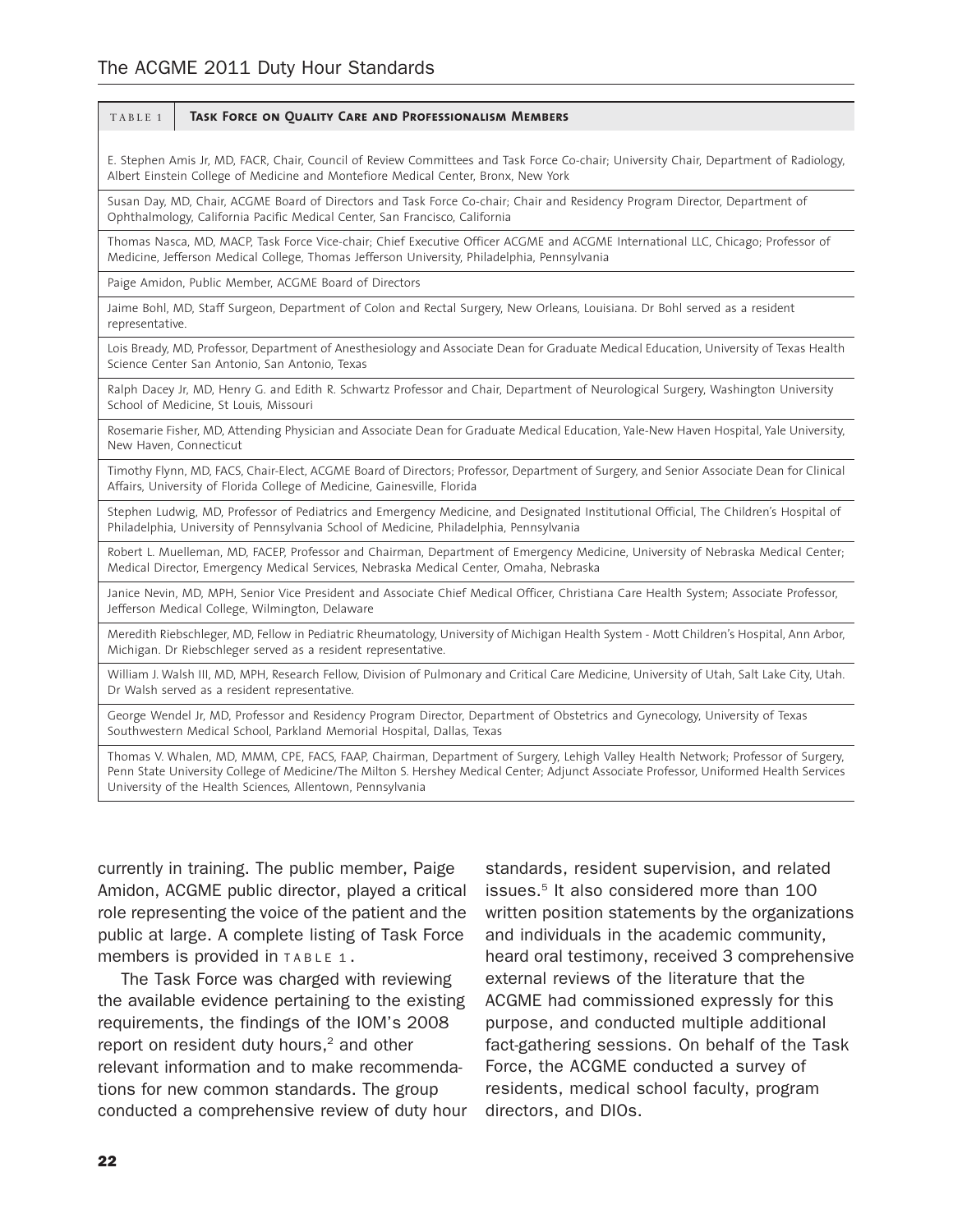### International Duty Hour Symposium

The first step in developing refined standards for resident duty hours entailed information gathering. A key event was an International Duty Hour Symposium that took place in conjunction with the annual ACGME Educational Conference in March 2009. Approximately 200 individuals participated in the symposium.6 This began the process of soliciting the perspectives of residents, program directors, DIOs, faculty, ACGME review committee members, and others with a stake in graduate medical education. Participants heard from experts on sleep loss and performance and were briefed by representatives from other nations that have regulated resident hours and by members of the committee who developed the IOM duty hour recommendations. The symposium also addressed the issue of potential federal regulation of resident duty hours.

Attendees discussed ways to improve the ACGME's approach to monitoring duty hours and supervision arrangements that would enhance resident learning and ensure safe and effective care. An important concept that emerged during the symposium was the need to develop duty hour standards that would be sensitive to differences among specialties and levels of training, to ensure safe patient care in settings with resident participation while allowing for acquisition of competence for independent practice, and the professional development of physicians.

### Duty Hours Congress

In June 2009, the Task Force and the ACGME convened a 2-day Duty Hours Congress, held in Chicago.7 Before the event, the ACGME invited the GME community and other stakeholders to provide written commentary on the impact of the current duty hour requirements and to make recommendations for the upcoming revision of the standards. Most respondents also provided opinions on the recommendations contained in the 2008 IOM report on resident duty hours.

More than 100 organizations responded to the request, including all of the major professional organizations representing the specialties and most of the major organizations in health care and medical education, such as the American Medical Association and the American Hospital Association. Organizations representing students, residents, and the public also submitted commentary.

During the Duty Hours Congress, the Task Force heard 67 oral presentations as a follow-up to the written opinions. Some disciplines collaborated and chose to present a consensus statement; others presented individually. Task Force members had the opportunity to question the presenters. The Duty Hours Congress provided the necessary foundation for the Task Force to begin its work, though additional information gathering would continue for several months.

### Task Force Meetings and Fact Gathering

During the 2009–2010 academic year, the Task Force met an additional 11 times, with 6 meetings entirely devoted to fact gathering from multiple experts. Topics were essentially grouped into 5 areas, including history and background of duty hour restrictions, needs of the medical profession, patient safety (including the perspective of the patient), sleep physiology, and research. A list of presenters and organizations providing testimony in these sessions is found in TABLE 2 .

The remaining 5 Task Force meetings were devoted to reviewing testimony and developing the recommendations. While the initial time line called for draft requirements to be presented at the February 2010 ACGME Board Meeting, the Task Force appreciated the complexity of the issue and recognized that added work was needed to refine the revisions. This work was completed at meetings held in Chicago in April and June 2010.

The Task Force met personally with representatives of 72 groups, which included experts on fatigue mitigation, patient safety,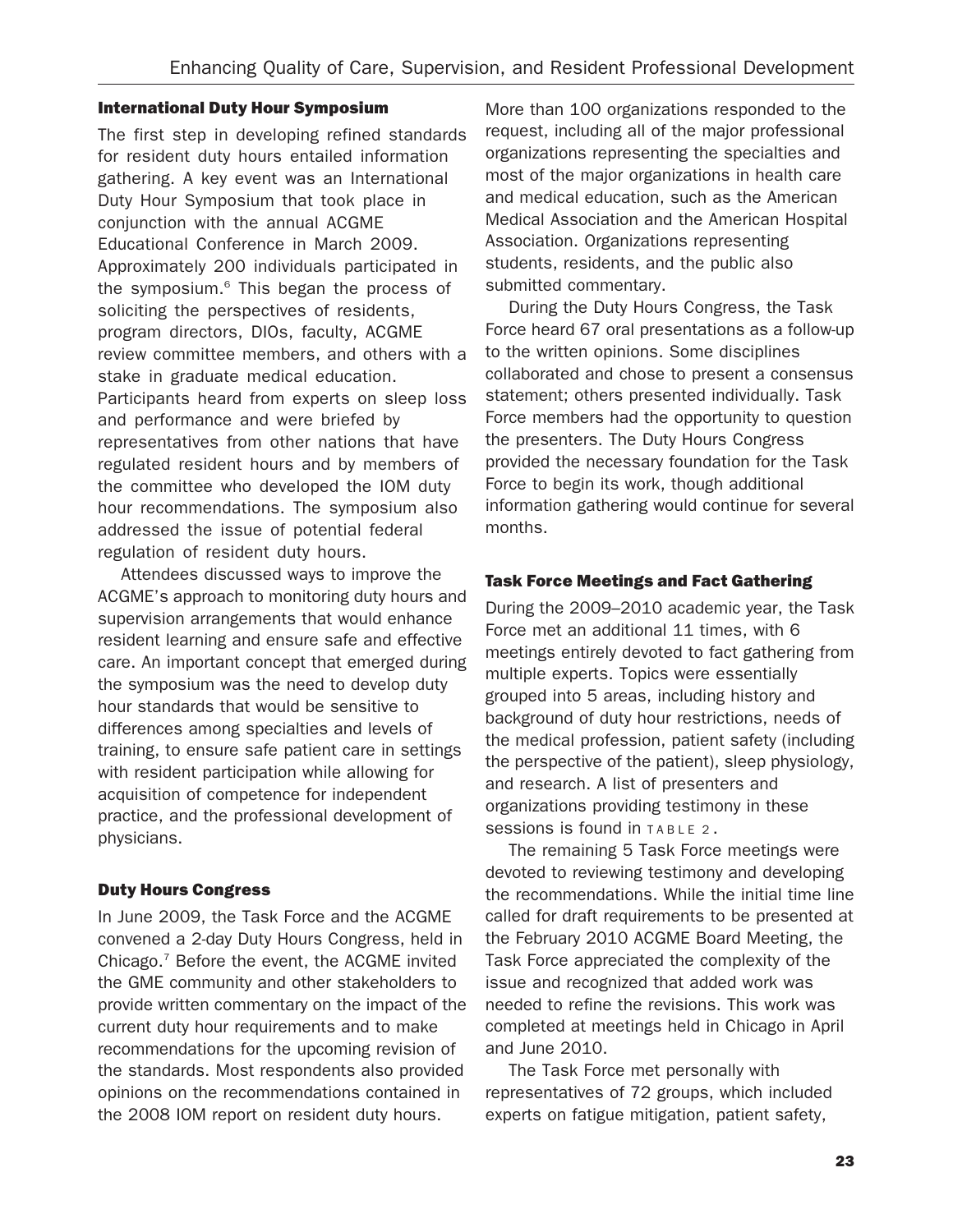| TABLE 2            | PRESENTERS TO THE ACGME TASK FORCE ON QUALITY CARE AND PROFESSIONALISM                                                                                                                                                                                                                    |
|--------------------|-------------------------------------------------------------------------------------------------------------------------------------------------------------------------------------------------------------------------------------------------------------------------------------------|
| Center             | Lawrence Opas, MD, Associate Dean, Graduate Medical Education and Designated Institutional Official, USC/LAC + USC Medical<br>Cost Impact of Duty Hour Change                                                                                                                             |
|                    | Lucian Leape, MD, Harvard School of Public Health<br>Training Physicians for the New World of Health Care                                                                                                                                                                                 |
|                    | James Bagian, MD, Chief Patient Safety Officer, Director, National Center for Patient Safety Department of Veteran Affairs<br>Fatique Mitigation: Is It Just About Resident Duty Hours?                                                                                                   |
|                    | Mark Chassin, MD, President, The Joint Commission<br>The Joint Commission, Patient Safety, and Duty Hours During Physician Training                                                                                                                                                       |
|                    | Doug Carlson, ACGME Legal Counsel<br>Duty Hours and the Law                                                                                                                                                                                                                               |
|                    | Dewitt Baldwin Jr, MD, ACGME Scholar in Residence; and Steven R. Daugherty, PhD, Director, Education and Testing, Kaplan Medical<br>Past Date, Present Correlates, and Future Directions: Toward a Better Understanding of Residency Education                                            |
|                    | Dewitt Baldwin Jr, MD, ACGME Scholar in Residence; Steven R. Daugherty, PhD, Director, Education and Testing, Kaplan Medical; and<br>Patrick M. Ryan, MD, Research Consultant, ACGME<br>Beyond Work and Sleep: Variations in Residency Training                                           |
|                    | Ingrid Philibert, PhD, MBA, Senior Vice President, Field Activities, ACGME<br>The 2003 ACGME Common Duty Hours Standards: Development, Implementation, and Promoting Compliance—Lessons Learned                                                                                           |
|                    | Timothy Johnson, Senior Vice President, Greater New York Hospital Association<br>Resident Duty Hour Limitations: Observations From New York                                                                                                                                               |
| School of Medicine | David Dinges, PhD, Professor of Psychology and Psychiatry, and Chief, Division of Sleep and Chronobiology, University of Pennsylvania<br>Sleep Research and Resident Duty Hours                                                                                                           |
| School of Medicine | David Dinges, PhD, Professor of Psychology and Psychiatry, and Chief, Division of Sleep and Chronobiology, University of Pennsylvania<br>Fatigue Management Overview                                                                                                                      |
|                    | Charles Czeisler, PhD, MD, Baldino Professor of Sleep Medicine, and Director, Division of Sleep Medicine, Harvard Medical School<br>Medical and Genetic Differences in the Impact of Sleep Loss on Performance: Implications for Work Hour Standards                                      |
|                    | Javier A. Gonzalez del Rey, MD, MEd, Director, Pediatric Residency Program, Cincinnati Children's Hospital<br>The Recommendations of the IOM Consensus Committee to Optimize Residents' Hours and Work Schedules to Include Patient Safety: A<br>Pediatric Program Director's Perspective |
|                    | Susan Sheridan, Consumers Advancing Patient Safety<br>Keeping Patients Safe: Passion, Courage, and the Power of Partnership                                                                                                                                                               |
|                    | Lenora Janacek, Save the Patient<br>The Life You Save May Be Your Own                                                                                                                                                                                                                     |
|                    | Helen Haskell, Mothers Against Medical Error<br>Resident Working Conditions: We Have Questions                                                                                                                                                                                            |

sleep physiology, quality improvement,

transitions of care, and impact of the New York State duty hour standards. Finally, the members studied the IOM's 2008 report, ''Resident Duty Hours: Enhancing Sleep, Supervision, and Safety'' (the 2008 IOM report), $2$  and engaged in in-depth discussions with the authors of that report.

### Literature Reviews

In addition to hearing directly from experts and other persons invested in the GME system, the ACGME commissioned 3 comprehensive literature reviews of US and international peer-reviewed articles relevant to resident duty hours, supervision, and the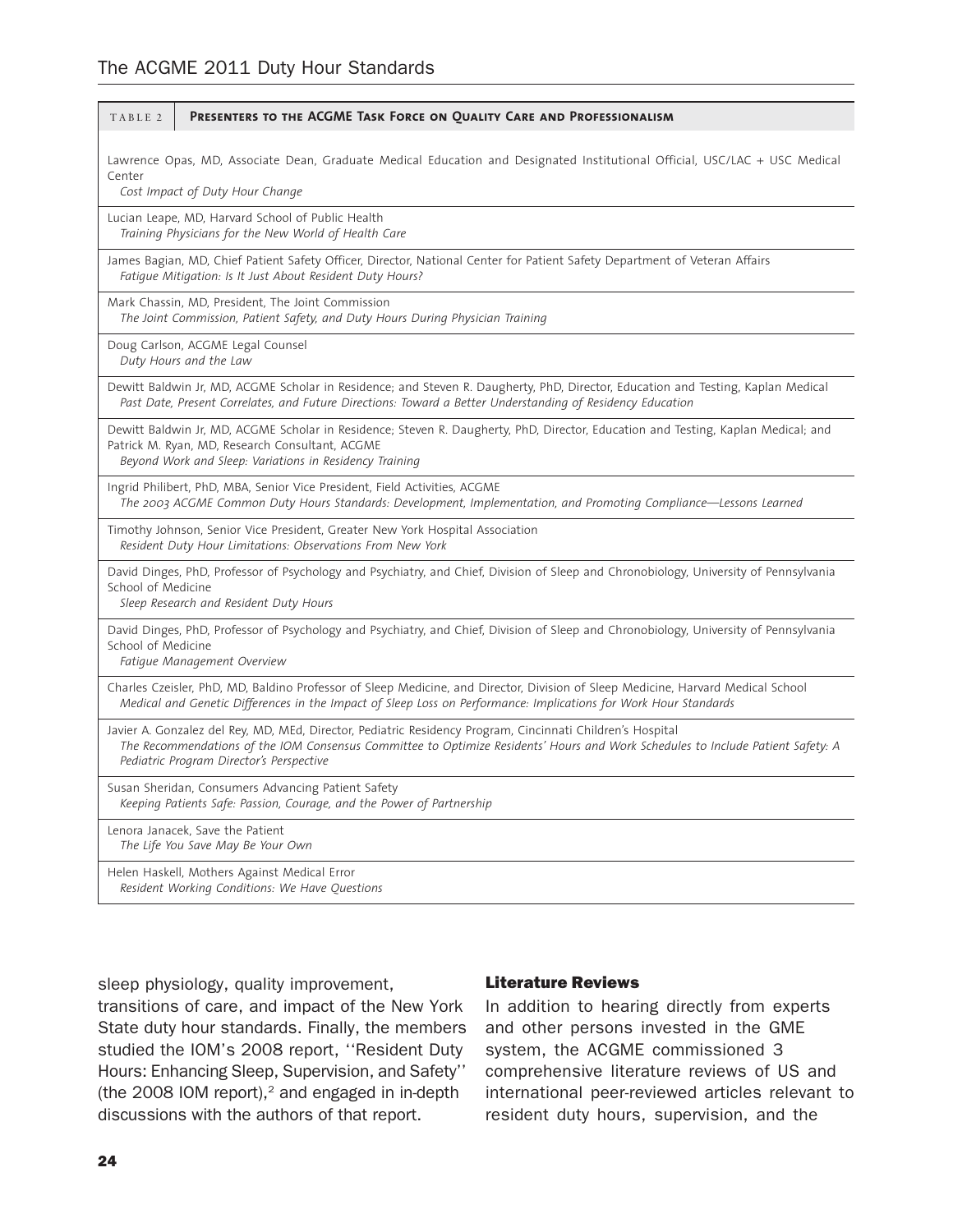working environment; sleep physiology, sleep and deprivation, fatigue and well-being; moonlighting; causes of medical errors, and the effect of the 2003 duty hour standards, presented as Appendix A through C of this monograph.<sup>8-10</sup> A request for proposals was released in April 2009: eight proposals were submitted to the ACGME, and 3 were selected for authorization to proceed and receive funding. Analysis and synthesis of key elements and themes were the main focus of each review. The authors were asked to identify significant gaps in data and to recommend areas of needed research. Each review applied a quality index based on relevance, sample size, and methodology in order to determine which articles would be included. An annotated bibliography was produced to accompany each review. The reviews addressed the conceptual frameworks underlying proposed changes in the duty hour limits, the effect of varying resident duty hours and schedules on patient safety, and duty hours and related topics such as supervision and workload.

### Consensus Building

After assimilating the evidence, the Task Force began the process of drafting and reaching consensus for the revised standards. A drafting subcommittee produced the framework. This process resulted in 3 options with varying degrees of specialty- and training-level specificity. The decision was made to move forward with a framework based primarily upon level of training. Although specialty-specific requirements were desirable for some areas, the Task Force was not prepared to generate 27 different versions of the duty hour standards. In addition, the members were concerned that the complexity of specialty-specific requirements for all areas might be confusing for residents working across specialties, such as family medicine and emergency medicine, and for transitional year residents, as well as for sponsoring institutions that would need to monitor compliance.

The 3 major categories in which themes were identified—duty hours, professionalism and personal responsibility, and supervision—were used as subthemes for drafting the new standards. Each member of the Task Force was assigned to 1 of 3 writing groups and initial requirements were drafted. The writing groups considered scientific evidence, including the IOM recommendations, expert testimony, and the practical experience of its members when drafting the new requirements.

Each writing group brought its product to the entire Task Force for review, and the members discussed every requirement line by line and word by word during several roundtable meetings. The Task Force strove to reach full consensus for each requirement, and the members voted on the exact wording. Dissent by 3 members was necessary for a veto and further discussion.

### Approval Process

In June 2010, the Task Force presented its recommendations for enhancing the 2003 resident duty hour standards. A key aim was to expand the focus beyond duty hours and to set forth new standards for supervision, safety, and professionalism. After soliciting and reviewing comments from major stakeholders in the GME community and general public, the group chose to:

- Establish more restrictive limitations on continuous shift hours for first-year residents;
- $\blacksquare$  Require the creation of mandatory transportation and in-hospital sleep facilities for resident physicians who may be too tired to drive home safely;
- **Include all moonlighting in the 80-hour** weekly limit; and
- **Enhance the requirements for graded** supervision of residents.

The 2011 duty hour, supervision, and safety standards did not receive special treatment with regard to the approval process for ACGME program requirements, despite the increased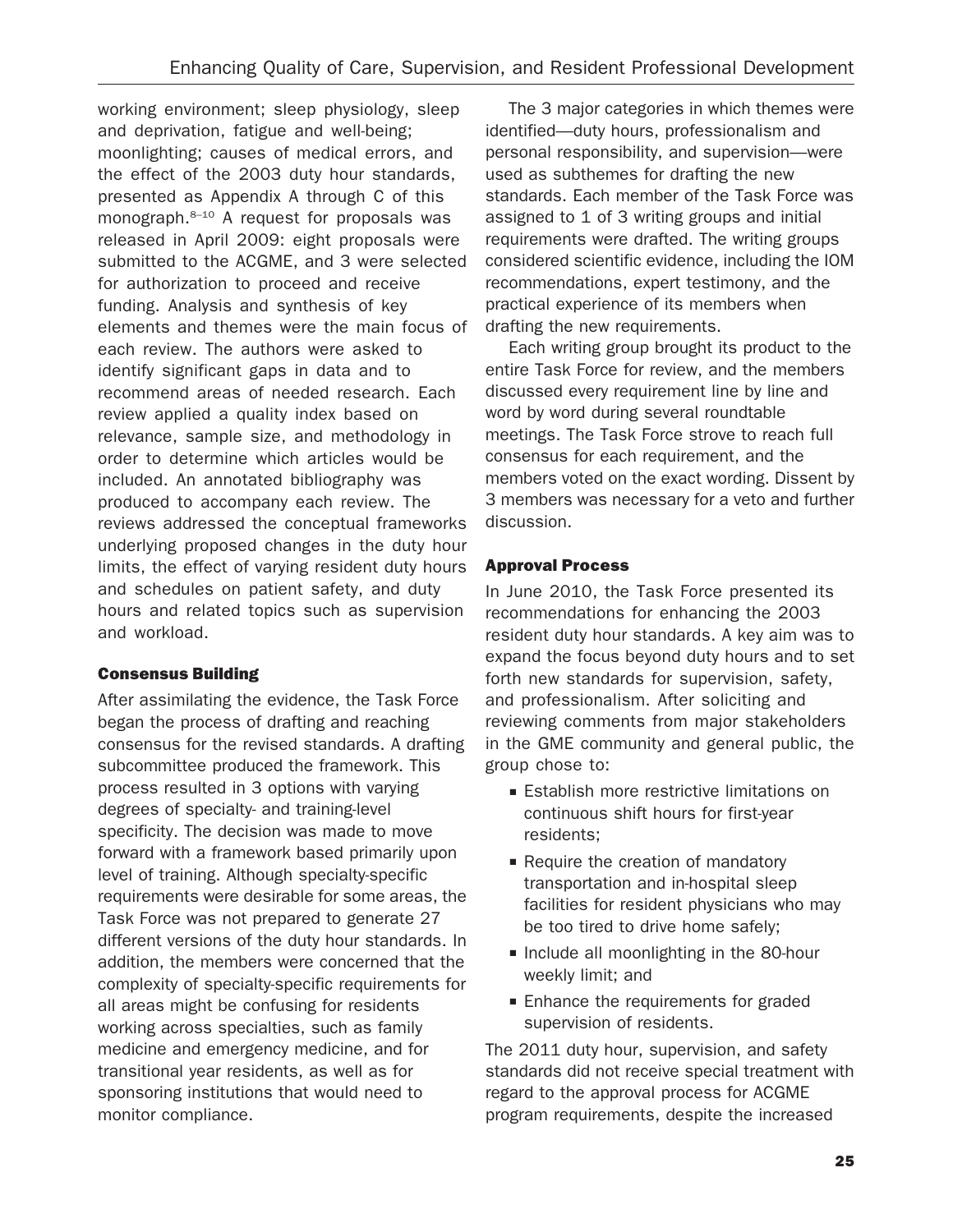magnitude of public attention and scrutiny from the GME community. Under the ACGME's policies and procedures for standards revisions, all significant revisions of any program requirement are sent to the Committee on Requirements (COR) before submission to the Board of Directors.<sup>7</sup> The COR considers the content, clarity of language, general reasonableness, and impact for the proposed requirements; makes any necessary modifications; and returns the document to the submitting committee or council for response. The Committee then submits the proposed revised requirements to the Board of Directors, which has ultimate responsibility for approving revisions. In addition, all changes in ACGME accreditation standards are posted for a 45-day period of public comment.4 The committee or council proposing the revision must consider and respond to all comments. For the 2011 duty hour and professionalism standards, the CRC delegated that responsibility to the Task Force, which discussed all comments and considered making additional changes to the requirements during another roundtable consensus-building session.

Once the Task Force developed a document that met the spirit of their goals for improved resident education, with concomitant increases in resident and patient safety, the standards were subjected to the process of public notice and comment that is expected for any revision of the ACGME program requirements.<sup>4</sup> This included the development of an impact statement that addresses the effect of revision on resident education, patient care, and institutional resources, facilities, and services. The impact statement recognized that changes in residency requirements may affect how patient care is delivered and the allocation of resources within the sponsoring institution. The draft standards documents, including the impact statement, were forwarded to the CRC, who submitted the draft requirements to the ACGME Board for approval.

After approval by the Board, the new standards were posted on the ACGME website for 45 days, as required by policy.<sup>4</sup> Stakeholders were notified of the posting and advised to submit comment if they desired, and the ACGME received comments from more than 1000 organizations and individuals. On August 29, 2010, the Task Force convened for the last time to review the comments received. Because of the constructive nature of the comments, the standards were reevaluated and revised in some areas. This final revision was endorsed by the CRC and Committee on Requirements before being submitted to the ACGME Board for review and approval. On September 27, 2010, the Board of Directors approved the new standards addressing professionalism, supervision, and duty hours. The new standards were scheduled to become effective July 1, 2011.

### References

- 1 Iglehart JK. Revisiting duty-hour limits-IOM recommendations for patient safety and resident education. N Engl J Med. 2008;359(25):2633–2635.
- 2 Ulmer C, Wolman D, Johns M, eds; Committee on Optimizing Graduate Medical Trainee (Resident) Hours and Work Schedules to Improve Patient Safety, Institute of Medicine. Resident Duty Hours: Enhancing Sleep, Supervision, and Safety. Washington, DC: National Academies Press; 2008.
- 3 Accreditation Council for Graduate Medical Education. Bylaws. Chicago, IL: Accreditation Council for Graduate Medical Education; revised September 2009.
- 4 Accreditation Council for Graduate Medical Education. Manual of Policies and Procedures. Chicago, IL: Accreditation Council for Graduate Medical Education; revised September 2009.
- 5 Nasca TJ. Letter to Program Directors, Members of the Faculty, Designated Institutional Officials, Residents and Fellows of the United States. Chicago, IL: Accreditation Council for Graduate Medial Education; May 4, 2010.
- 6 Promoting good learning and safe, effective care: a fiveyear review of the ACGME's common duty hour standards. Presented at: Duty Hour Symposium; March 4–5, 2009; Dallas, TX.
- 7 ACGME Duty Hours Congress; June 11–12, 2009; Chicago, IL.
- 8 Schwartz A, Pappas C, Bashook P, et al. Conceptual Frameworks in the Study of Duty Hour Changes in Graduate Medical Education: An Integrative Review. Chicago, IL: University of Illinois at Chicago Departments of Medical Education, Department of Obstetrics and Gynecology, and Library of Health Sciences; September 2009.
- 9 Caruso JW, Veloski J, Grasberger M, et al. Systematic Review of the Literature on the Impact Variation in Residents' Duty Hour Schedules on Patient Safety. Philadelphia, PA: Jefferson Medical College; September 2009.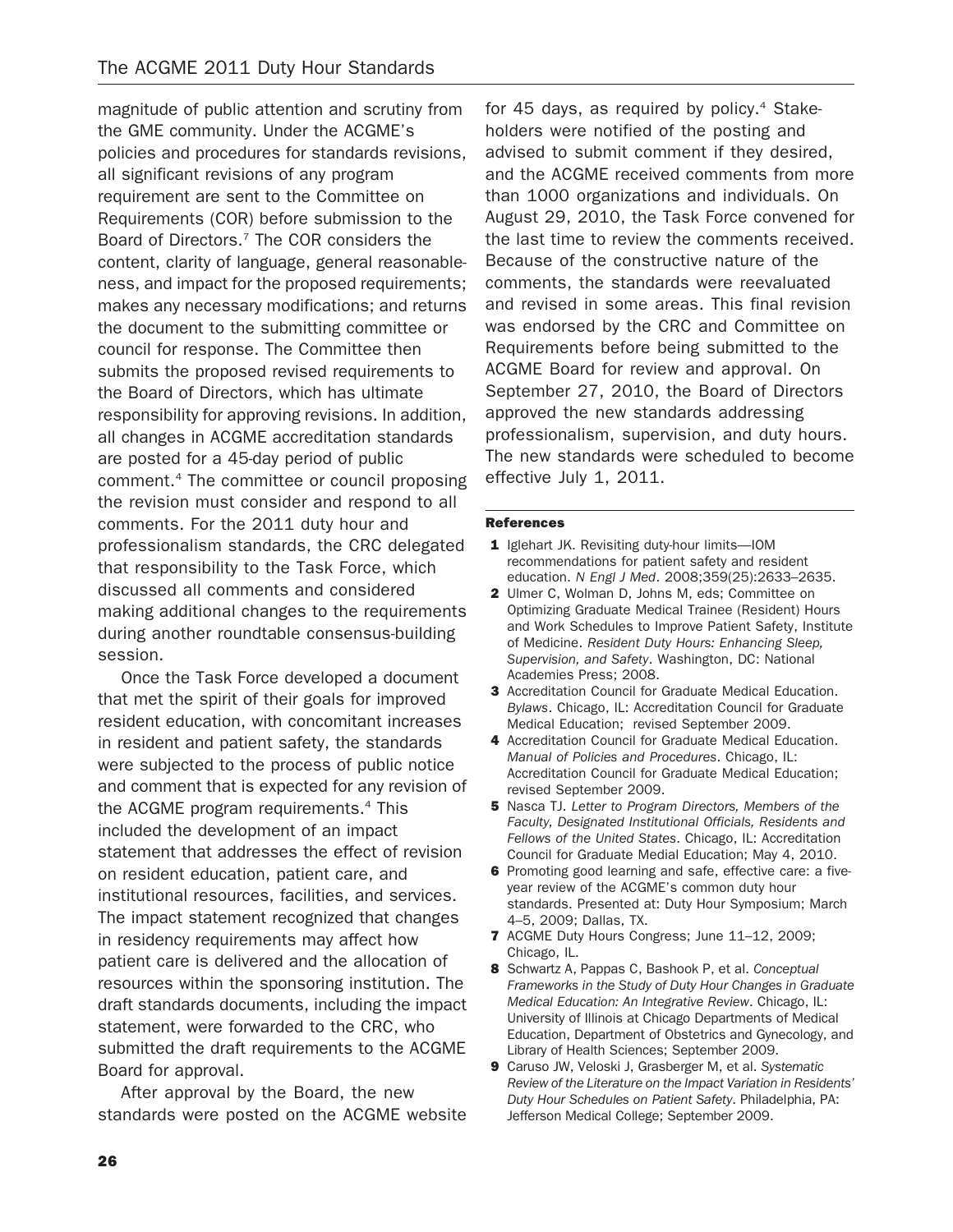10 Fletcher K, Reed D, Arora V. Systematic Review of Literature: Resident Duty Hours and Related Topics. Milwaukee, WI: Department of Medicine, Milwaukee VAMC/ Medical College of Wisconsin; Rochester, MN: Department of Medicine, Mayo Clinic College of Medicine; Chicago, IL: Department of Medicine, University of Chicago, Pritzker School of Medicine; September 2009.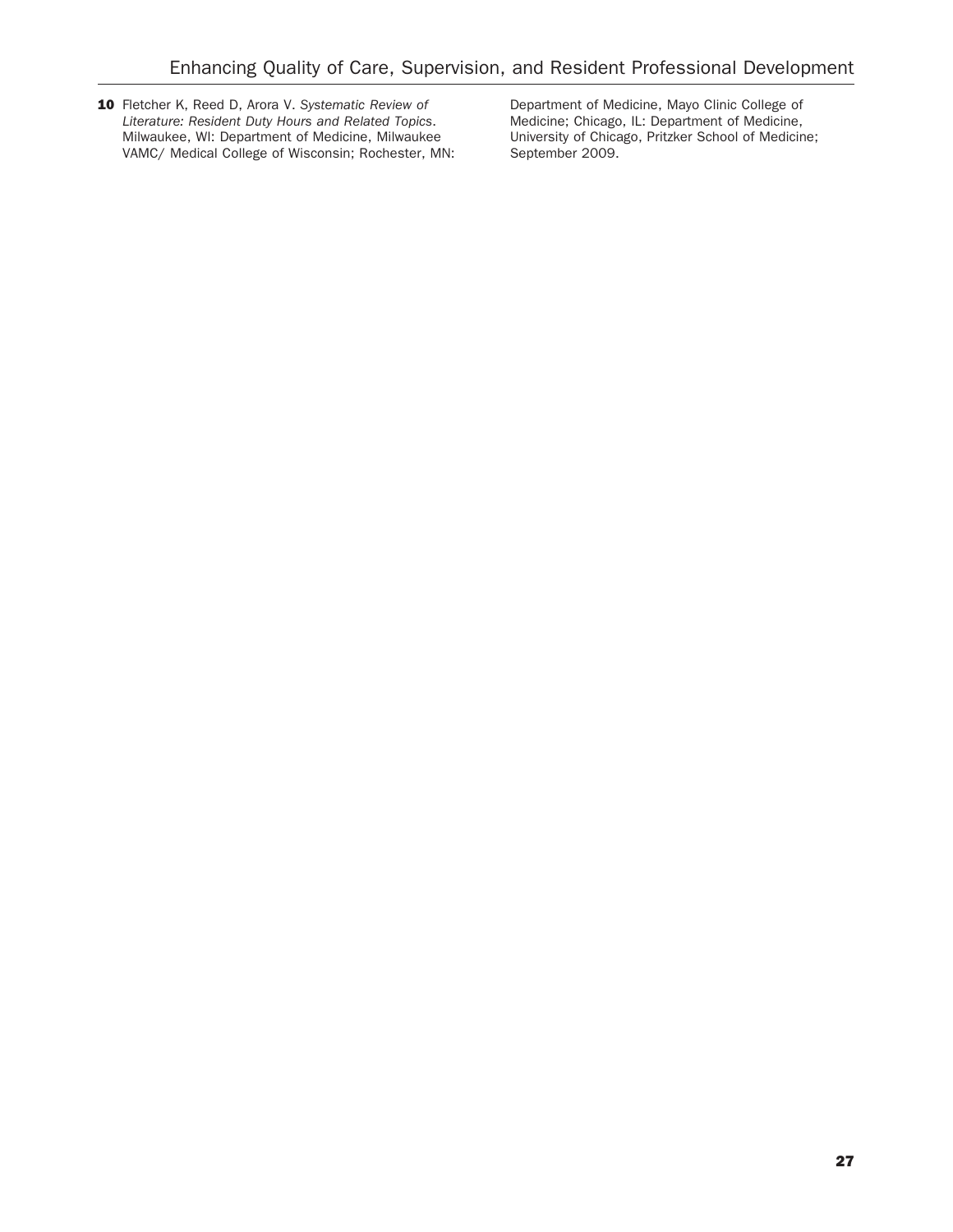# CHAPTER 5 NEW DUTY HOUR LIMITS! DISCUSSION AND JUSTIFICATION

### Introduction

The ACGME Task Force on Quality Care and Professionalism established 3 principles of enduring value that guided the Task Force in its work. The standards thus seek to ensure (1) the safety of patients in our teaching hospitals today; (2) the safety of patients who will be under the care of today's residents in their future independent practice of medicine; and (3) the establishment of a humanistic learning environment where residents learn and demonstrate effacement of self-interest in favor of the needs of their patients. This chapter provides a rationale for each individual standard. At the same time, the duty hour requirements were developed as a comprehensive package that emphasizes the importance of supervision, workload and work compression, professionalism and personal responsibility, transitions in patient care, and alertness management in the ability to achieve these 3 objectives. The goal was to create standards that would promote resident education, while protecting patient and resident safety, and the Task Force considered both the IOM recommendations $1$  and the 3 comprehensive reviews of the literature commissioned by the ACGME.2–4

### Maximum Hours ofWork PerWeek

Duty hours must be limited to 80 hours per week, averaged over a 4-week period, inclusive of all in-house call activities and all moonlighting.

In 2003, when the ACGME common duty hour requirements for all accredited programs were implemented, many educators were concerned about a negative effect of a limit on weekly duty hours. In the 7 years that the GME community has functioned under the 2003 common standards, studies have shown that

residents' clinical exposure.<sup>5-16</sup> academic achievement, $17$  and medical knowledge $12,18-21$ have remained constant or improved slightly. In addition, residents identified 76 to 82 hours as ideal for experiential learning, as shown in FIGURE 1 , which presents data on hours worked per week compared to residents' perception of ideal duty hours for learning, based on learning styles.<sup>22</sup>

Some patient safety advocates predicted sweeping improvements in the quality of patient care after the institution of the 2003 standards, while others foresaw a significant worsening of the quality of care. Neither materialized, and quality of care appears to have been unaffected or only very slightly improved by the 2003 limits. $19,20,23-29$  A survey of residents in 1999 showed that residents averaging more than 80 hours per week were more likely to be involved in a personal accident or injury, or in a serious conflict with other staff members.<sup>30</sup> An anticipated effect of

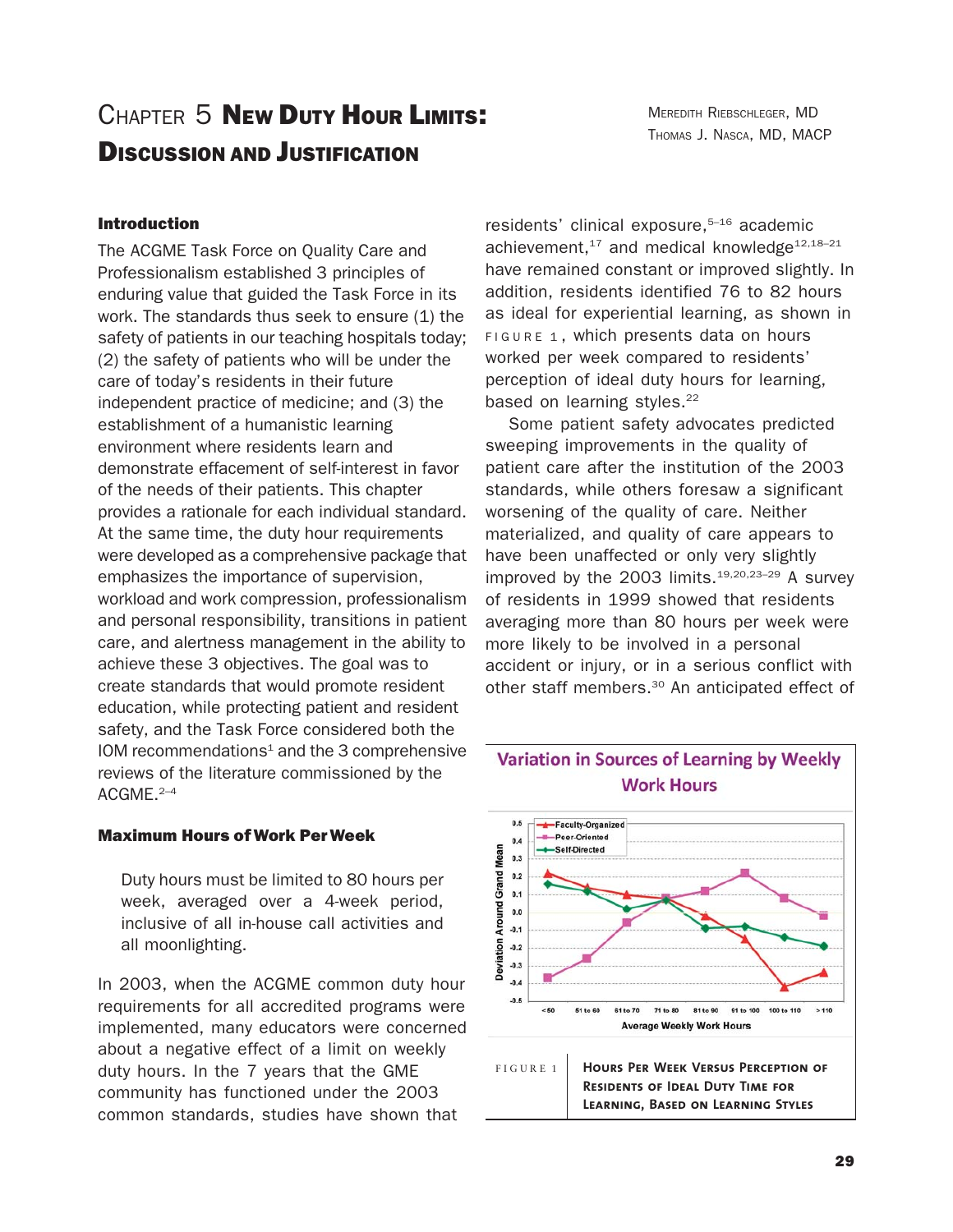the 2003 standards was improvement in resident mood and quality of life, which has been borne out by several studies across multiple specialties.<sup>31-37</sup> Finally, the Task Force entertained comment from a wide range of individual organizations in the profession and found broad-based support for maintaining the 80-hour weekly limit.

### Duty Hour Exceptions

A Review Committee may grant exceptions for up to 10%, or a maximum of 88 hours, to individual programs when based on a sound educational rationale.

In preparing a request for an exception, the program director must follow the duty hour exception policy from the ''ACGME Manual on Policies and Procedures.''

Before submitting the request to the Review Committee, the program director must obtain approval of the institution's Graduate Medical Education Committee and designated institutional official.

The Task Force retained this requirement unchanged from the 2003 standards. A major theme of the June 2009 ACGME Duty Hours Congress, was ''one size does not fit all.'' This emphasizes that some academic and patient care settings may require an approved variance in weekly hours. Use of the exception will continue to require strict oversight by the program, the sponsoring institution, the Residency Review Committee, and the ACGME Monitoring Committee. Neurologic surgery is the only discipline that currently has a significant number of programs with an approved exception. All were reviewed and approved by the RRC, using criteria that have been approved by the ACGME. Support for maintaining this exception comes from research showing that in surgical specialties with very long operative procedures, duty hour limits may have a negative effect on residents' attainment of competence for independent practice.<sup>6</sup>

### Moonlighting

Moonlighting must not interfere with the ability of the resident to achieve the goals and objectives of the educational program. Time spent by residents in internal and external moonlighting (as defined in the ''ACGME Glossary of Terms'') must be counted toward the 80-hour maximum weekly hour limit. Postgraduate year–1 (PGY-1) residents are not permitted to moonlight.

The Task Force reviewed the benefits and drawbacks of resident moonlighting, including the Institute of Medicine position and the legal and logistic dimensions of inclusion of external moonlighting in the maximum hoursper-week calculation. It concluded that external moonlighting had a similar impact on overall resident fatigue as hours spent in the training program, and that for this reason, all moonlighting hours must be included in the calculation of weekly duty hours. PGY-1 residents are not permitted to moonlight because the necessary degree of supervision cannot be assured outside of their formal education program. In most states, first-year residents cannot moonlight because most state medical boards require at least 1 year of graduate medical training before residents are able to apply for an unrestricted license that would allow them to practice independently.38

One reason for including moonlighting under the duty hour limits is concern about the cumulative effect of an absence of supervision and the potential for fatigue. The lack of supervision may place patients seen by residents moonlighting at greater risk than patients seen by residents working the same number of hours under supervision. Also, because of the lack of supervision, moonlighting hours are less valuable for the acquisition of competence for independent practice than hours in the formal education program.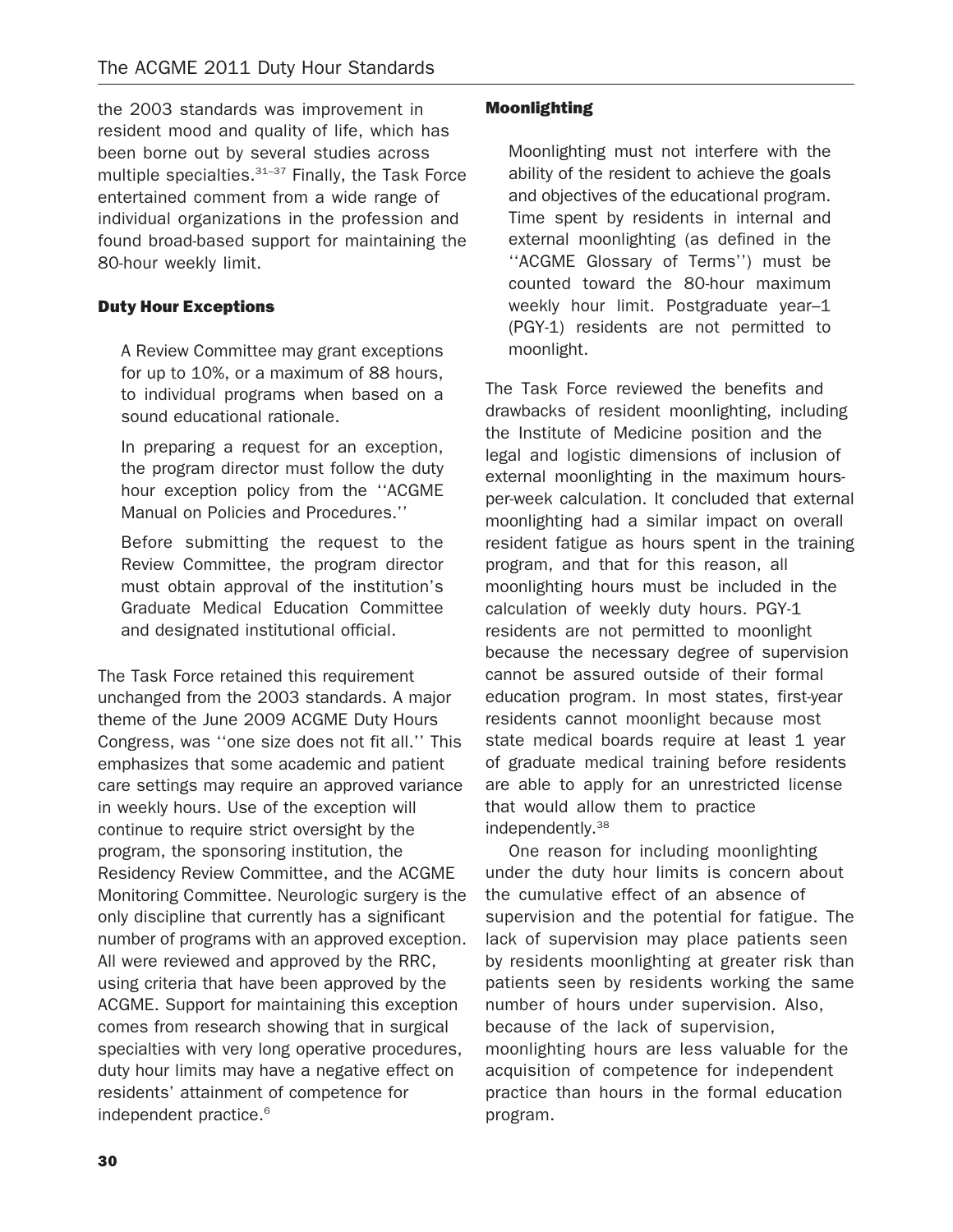

### MandatoryTime Free Of Duty

Residents must be scheduled for a minimum of 1 day free of duty every week (when averaged over 4 weeks). Athome call cannot be assigned on these free days.

The Task Force left unchanged the requirement for 1 day in 7 free from duty to balance continuity of care with fostering resident recovery from fatigue and ensuring quality of life. The flexibility given by the option to average days off over 4 weeks allows residents a reasonable opportunity to participate in activities outside the hospital and ensures time for recuperation, while promoting continuity of care. Finally, an inpatient care team of any size can provide daily continuity of care because at least 1 member of the team will be present on every day.

### Maximum Duty Period Length

Duty periods of PGY-1 residents must not exceed 16 hours.

This group of requirements addresses the requests for some flexibility in the standards requested by the community. It takes into account the differences between PGY-1 residents and their more senior colleagues, and the consensus that very junior learners would benefit from a more

supported and regulated learning environment. PGY-1 residents may not have sufficient experience and skills to provide high-quality, safe patient care, while research indicates that under the current standards, this group works the longest hours of any cohort of residents,<sup>39</sup> as shown in FIGURE 2 . All differences between first-year and other residents, with exception of home call and 1 day off in 7, are significant  $(P < .0001)$ . In addition, PGY-1 residents make more errors when working longer consecutive hours.40,41 Entrusting care to residents with inadequate experience is neither good education nor quality, safe patient care. PGY-1 residents must earn the right to remain with patients for 24 continuous hours, through demonstration of the competencies required, which are best learned under the direct supervision of upper-level residents, fellows, and faculty. The ideal is a first year of education with more protected hours, with hours and responsibilities gradually increasing over the years of residency, and the final year of residency beginning to emulate practice, while still under supervision.

Although limiting first-year residents to 16 continuous hours represents a significant shift in the scheduling patterns for PGY-1 residents, it should not diminish their overall contact time with patients. PGY-1 residents may still be scheduled for up to 80 hours per week, averaged over 4 weeks. Continuity of care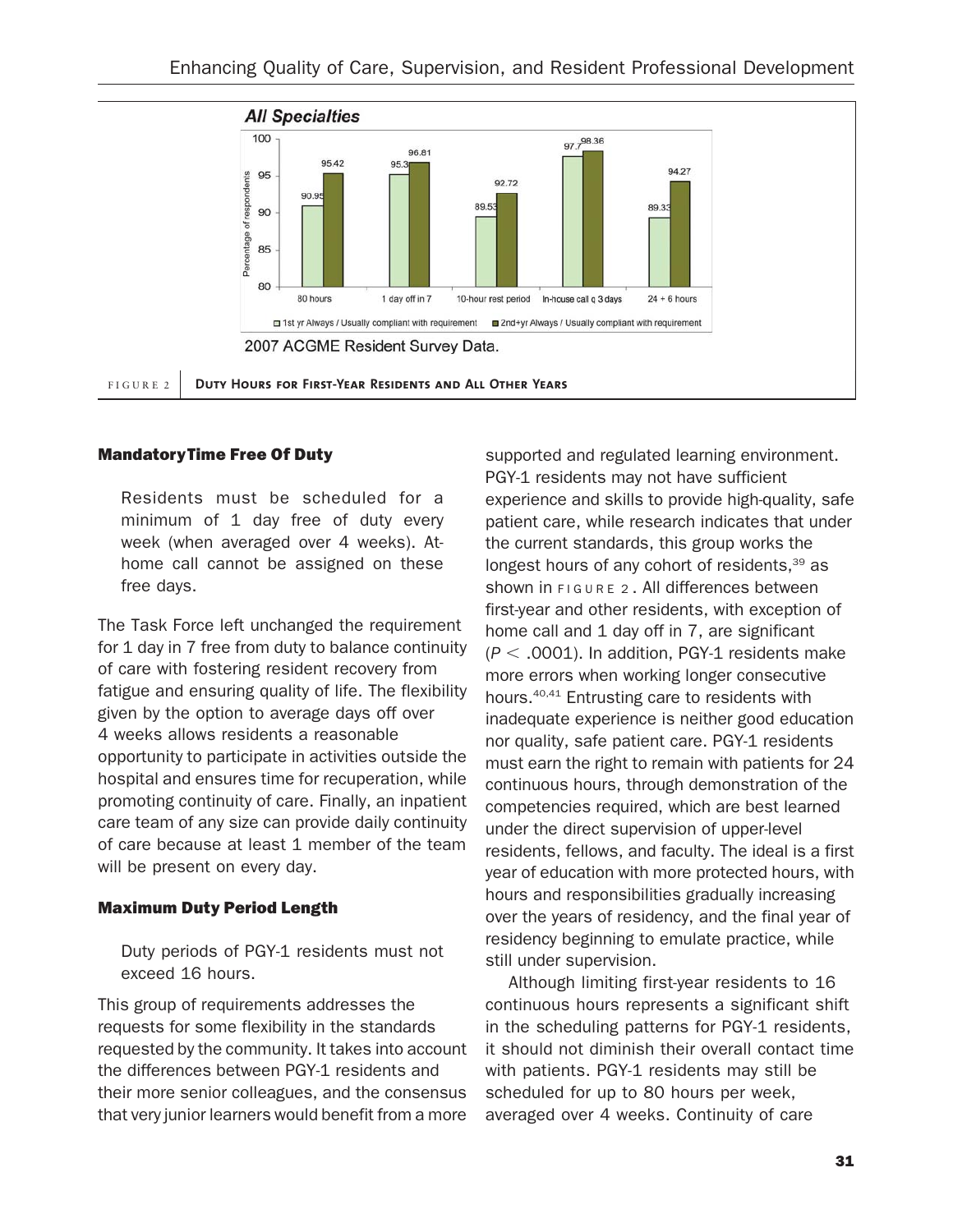provided by PGY-1 residents may actually be enhanced by the new requirements because the typical amount of time the PGY-1 resident is ''away'' from his or her patients for a day off is decreased as compared to the usual practice of taking 18 hours off on the postcall day. Finally, these standards do not preclude PGY-1 residents from working at night and gaining experience that will prepare them for practice in the nighttime hospital setting.

Duty periods of PGY-2 residents and more senior residents may be scheduled to a maximum of 24 hours of continuous duty in the hospital. Programs must encourage residents to use alertness management strategies in the context of patient care responsibilities. Strategic napping, especially after 16 hours of continuous duty and between the hours of 10:00 PM and 8:00 AM, is strongly suggested.

Studies looking for an increased risk of errors among more advanced residents have not demonstrated significant differences in patient outcomes, <sup>42,43</sup> nor have they demonstrated any differences in patient outcomes based on the ''sleep status'' of the residents providing care.44–46 The Task Force asserted that observing the progression of illness and treatment in patients is critical in the development of clinical judgment. Although it is true that residents can learn about the preoperative, operative, and postoperative care by caring for 3 different patients, the experience is more effective when it involves the continuous care of a single person. In addition to providing for continuity of care, prolonged periods of duty more adequately replicate the actual practice of clinical medicine that residents will encounter after completing training and overcome senior residents' view of the duty hour restrictions as barriers to their education.<sup>47</sup>

The Task Force gave serious consideration to the recommendation by the IOM Committee on Resident Duty Hours to provide a 5-hour nap period for overnight call. $1$  There is scientific

evidence from other occupations with need for high performance that naps can restore alertness and cognitive function. However, sleep schedules tested and used in these settings generally consist of a brief ''power nap,''48–50 and longer naps of up to 1 hour may be associated with sleep inertia (difficulty waking up after sleep or a nap). $51$ Studies of napping in teaching settings found that time for protected sleep enhanced sleep efficiency, but it did not affect measures of alertness.52 One study found that interns who were given coverage for protected naps did not take the rest periods, owing to their desire to care for their patients and concerns about discontinuity of care.<sup>53</sup>

It is essential for patient safety and resident education that effective transitions in care occur. Residents may be allowed to remain on-site to accomplish these tasks; however, this period of time must be no longer than an additional 4 hours.

Residents must not be assigned additional clinical responsibilities after 24 hours of continuous in-house duty.

The Task Force learned that many programs had not used the 2003 " $24 + 6$ " hours, as was initially intended, and scheduled residents for 30 hours of continuous duty, sometimes caring for patients they had met previously owing to the broad definition of ''new patient.'' To address this issue, the new standards define the 4 hours after the 24 hours of consecutive duty as time solely for transitions in care.

In unusual circumstances, residents, on their own initiative, may remain beyond their scheduled period of duty to continue to provide care to a single patient. Justifications for such extensions of duty are limited to reasons of required continuity for a severely ill or unstable patient, academic importance of the events transpiring, or humanistic attention to the needs of a patient or family.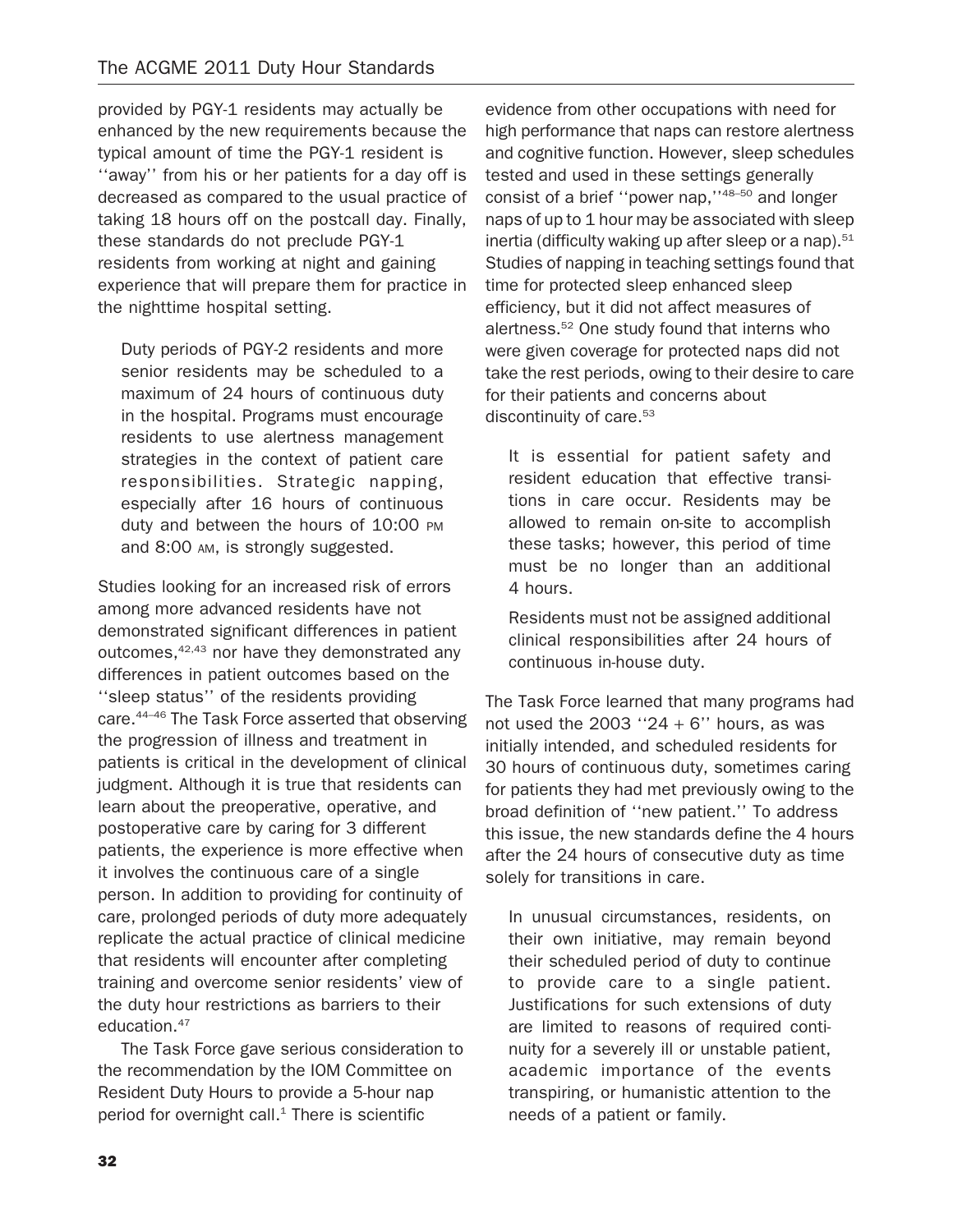Under those circumstances, the resident must:

- **E** appropriately hand over the care of all other patients to the team responsible for their continuing care; and
- & document the reasons for remaining to care for the patient in question and submit that documentation in every circumstance to the program director.

The program director must review each submission of additional service and track both individual resident and program-wide episodes of additional duty.

One of the foremost concerns expressed in residents' testimony to the Task Force was the ethical dilemma the regulations caused them, because of the decision on whether to ''break the rules'' to do the right thing and remain at the bedside of a dying patient or to leave because of the time on the clock, while believing that their choice may be morally and professionally wrong. It was crucial that the Task Force address this concern by adding flexibility to the requirements, while promoting education and safety and maintaining the integrity of the standards. The flexibility offered by the new requirements allows residents to remain in the hospital caring for a single patient, satisfying the spirit of the requirements and the tenets of professionalism. Program directors are expected to monitor such occurrences, assuring that abuse of the privilege does not occur. This also offers a unique opportunity for reflection by the resident and the program director when such an extension occurs.

## MinimumTime Off Between Scheduled Duty Periods

PGY-1 residents should have 10 hours, and must have 8 hours, free of duty between scheduled duty periods.

Intermediate-level residents (as defined by the Review Committee) should have 10 hours free of duty and must have 8 hours between scheduled duty periods. They must have at least 14 hours free of duty after 24 hours of in-house duty.

Residents in the final years of education (as defined by the Review Committee) must be prepared to enter the unsupervised practice of medicine and care for patients over irregular or extended periods. This must occur within the context of the 80-hour maximum duty period length and 1-day-offin-7 standards. While it is desirable that residents in their final years of education have 8 hours free of duty between scheduled duty periods, there may be circumstances (as defined by the Review Committee) when these residents must stay on duty to care for their patients or return to the hospital with fewer than 8 hours free of duty.

Circumstances of return-to-hospital activities with fewer than 8 hours away from the hospital by residents in their final years of education must be monitored by the program director.

The aim of this requirement is to provide residents adequate time for recovery between shifts. According to the American Time Use Survey 2003–2005, adults 25 to 34 years of age slept an average of 8.2 hours each night,<sup>54</sup> and nearly two-thirds of employed respondents who participated in the National Health Interview Survey in 2004–2007 reported sleeping an average of 7 or 8 hours each night.<sup>55</sup> In consideration of this, the Task Force elected to set the minimum requirement for time off between shifts at 10 hours, unless programs were able to provide an acceptable educational justification for a briefer rest period of 8 hours between shifts.<sup>56</sup>

The increased flexibility for residents in the final years of training is intended to prepare them for the 24-hour world they will enter after completing training. The Task Force received extensive testimony from specialty societies and from senior residents and fellows that this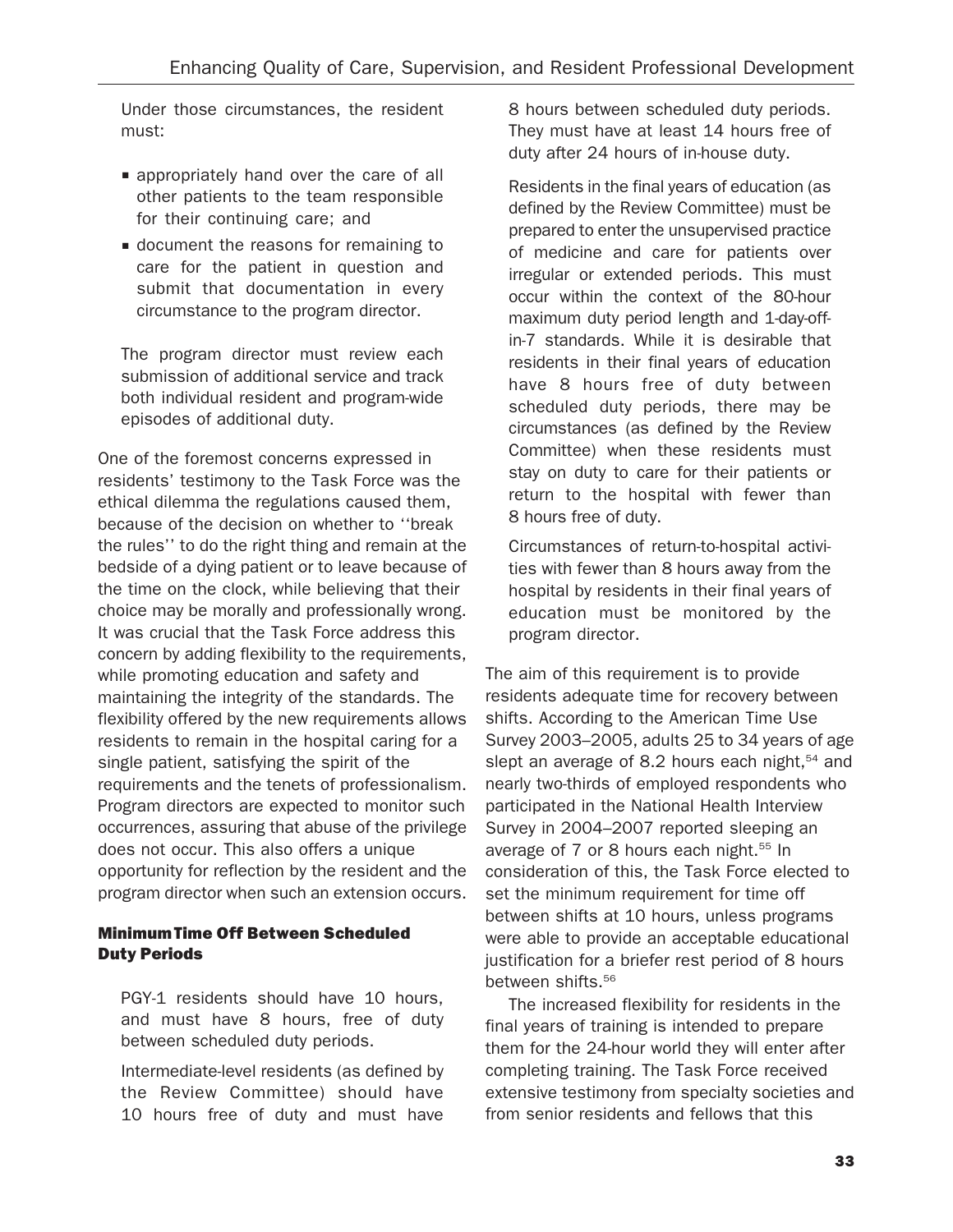degree of flexibility was essential in the final phases of preparation for independent clinical practice in many fields, most notably those where clinical responsibilities include surgical or invasive procedures. This requirement also decreases the likelihood of an ethical dilemma for senior level residents in the provision of care to their patients.

### Maximum Frequency of In-House Night Float

Residents must not be scheduled for more than 6 consecutive nights of night float. (The maximum number of consecutive weeks of night float, and maximum number of months of night float per year, may be further specified by the Review Committee.)

Sleep physiology studies have demonstrated that night shifts are more taxing than day shifts.<sup>57</sup> With this requirement, The Task Force ensured that any resident on night float would receive 1 day in 7 free from program responsibilities, and that the requirement for 1 day off in 7 must not be averaged during night float rotations. Although there is evidence that the deleterious effects of working night shifts or night float are cumulative,<sup>58-60</sup> no studies have identified a consistent number of days at which the effects warrant added limitation on the number of consecutive nights.

The Task Force recognized that the intensity and quality of the learning experience of night float varies both between specialties and between programs. Each Review Committee therefore was directed to consider further specificity regarding night float, including placing limits upon the maximum number of consecutive weeks of night float and maximum number of months of night float per year.

## Maximum In-House On-Call Frequency

PGY-2 and more senior residents must be scheduled for in-house call no more frequently than every third night (when averaged over a 4-week period).

The Task Force considered the scientific literature and testimony by the medical community in deliberating this requirement. Studies have demonstrated that residents continue to experience effects of call beyond the first recovery night, $57$  and that PGY-1 residents taking every-other-night call experienced more fatigue and stress than their counterparts taking call less frequently.<sup>61</sup> For these reasons, the Task Force initially recommended in-house call to be no more frequent than every third night, with no averaging permitted. During the period of public comment, however, resident groups and individuals pleaded for the flexibility averaging provides, with many comments coming from program directors and residents representing programs with a small resident complement, where averaging of call frequency is essential in providing residents with a weekend free from duty each month. The Task Force noted that PGY-1 residents are excluded from overnight call, and studies<sup>62</sup> have not found any difference in the actual number of errors per call when residents took every-other-night call, as compared to less frequently. The members also noted that the current standard is infrequently cited or identified as problematic in the ACGME Resident Survey. After careful consideration of all the factors involved, the Task Force affirmed the current standard, deciding that the trade-off of occasional every-other-night call (for residents beyond the PGY-1 year) for increased flexibility of scheduling, to allow residents to be scheduled for 1 weekend entirely free of duty per month, was acceptable. The discussion of this standard emphasized that frequent or routine scheduling of every-other-night call is unacceptable and should be cited by the Review Committees, even if the frequency of call is every third night or less when averaged over 4 weeks.

## At-Home Call

Time spent in the hospital by residents on at-home call must count toward the 80 hour maximum weekly hour limit. The frequency of at-home call is not subject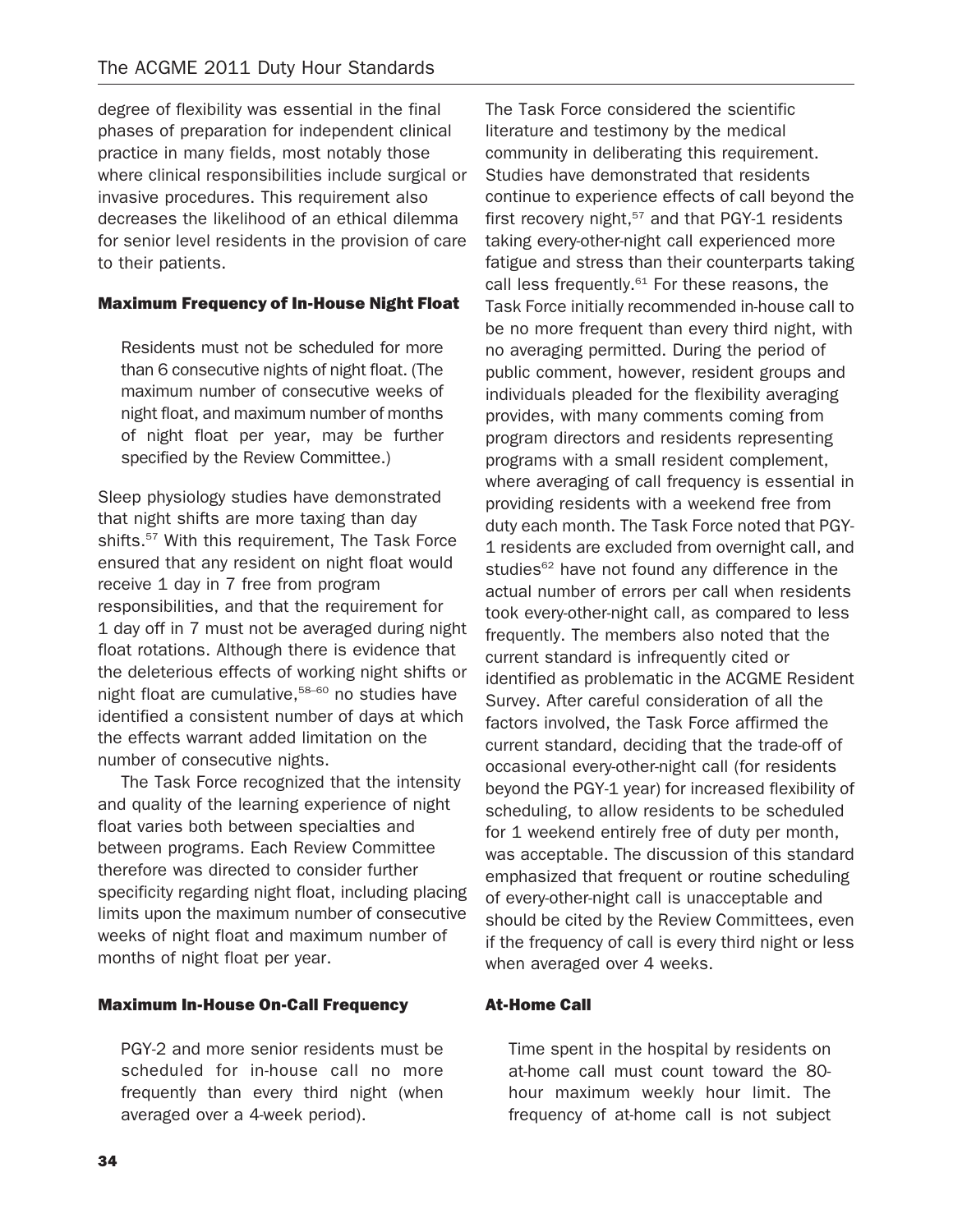to the every-third-night limitation, but must satisfy the requirement for 1 day in 7 free of duty, when averaged over 4 weeks.

At-home call must not be so frequent or taxing to preclude rest or reasonable personal time for each resident.

Residents are permitted to return to the hospital while on at-home call to care for new or established patients. Each episode of this type of care, while it must be included in the 80-hour weekly maximum, will not initiate a new ''off-duty period.''

This requirement relates to the time residents spend at home but are available to provide care for patients should the need arise. The sleep physiology literature has affirmed that the most restorative sleep is fully uninterrupted. At the same time, medical practice in the United States requires physicians to be available to their patients and respond to their needs 24 hours a day.

Use of at-home call varies among specialties, as does the intensity of such coverage. At-home call provides the more senior resident or fellow with the opportunity to experience that actual practice with some degree of supervision. In many circumstances, the resident may not receive a call. In others, at-home call may result in remote supervision of more junior residents, or telephone counseling of patients or families. Finally, there may be instances in which at-home call frequently requires the resident to return to the hospital at night. These hours of return to the hospital continue to be included in the maximum weekly hour limit.

The Task Force attempted to further limit the impact at-home call would have on resident fatigue by including the time spent in the hospital while on at-home call in the 80-hour weekly maximum and by requiring that the resident have 1 day in 7 free of all duties including at-home call. In some specialties, the nuances of at-home call may require more specific oversight or guidance, and in those cases, individual Review Committees may make standards more stringent.

#### References

- 1 Ulmer C, Wolman D, Johns M, eds; Committee on Optimizing Graduate Medical Trainee (Resident) Hours and Work Schedules to Improve Patient Safety, Institute of Medicine. Resident Duty Hours: Enhancing Sleep, Supervision, and Safety. Washington, DC: National Academies Press; 2008.
- 2 Schwartz A, Pappas C, Bashook P, et al. Conceptual Frameworks in the Study of Duty Hour Changes in Graduate Medical Education: An Integrative Review. Chicago, IL: University of Illinois at Chicago Departments of Medical Education, Department of Obstetrics and Gynecology, and Library of Health Sciences; September 2009.
- 3 Caruso JW, Veloski J, Grasberger M, et al. Systematic Review of the Literature on the Impact Variation in Residents' Duty Hour Schedules on Patient Safety. Philadelphia, PA: Jefferson Medical College; September 2009.
- 4 Fletcher K, Reed D, Arora V. Systematic Review of Literature: Resident Duty Hours and Related Topics. Milwaukee, WI: Department of Medicine, Milwaukee VAMC/ Medical College of Wisconsin; Rochester, MN: Department of Medicine, Mayo Clinic College of Medicine; Chicago, IL: Department of Medicine, University of Chicago, Pritzker School of Medicine; September 2009.
- 5 Damadi A, Davis AT, Saxe A, Apelgren K. ACGME duty-hour restrictions decrease resident operative volume: a 5-year comparison at an ACGME-accredited university general surgery residency. J Surg Educ. 2007;64(5):256–259.
- 6 Jagannathan J, Vates GE, Pouratian N, et al. Impact of the Accreditation Council for Graduate Medical Education work-hour regulations on neurosurgical resident education and productivity. J Neurosurg. 2009;110(5):820–827.
- 7 Connors RC, Doty JR, Bull DA, May HT, Fullerton DA, Robbins RC. Effect of work-hour restriction on operative experience in cardiothoracic surgical residency training. J Thorac Cardiovasc Surg. 2009;137(3):710–713.
- 8 Weatherby BA, Ervin TB, Stafford PR, Norris BL. The effect of resident work hour regulations on orthopaedic surgical education. J Surg Orthop Adv. 2007;16(1):19–22.
- 9 Feanny MA, Scott BG, Mattox KL, Hirshberg A. Impact of the 80-hour work week on resident emergency operative experience. Am J Surg. 2005;190(6):947–949.
- 10 Shin S, Britt R, Doviak M, Britt LD. The impact of the 80hour work week on appropriate resident case coverage. J Surg Res. 2010;162(1):33–36.
- 11 Baskies MA, Ruchelsman DE, Capeci CM, Zuckerman JD, Egol KA. Operative experience in an orthopaedic surgery residency program: the effect of work-hour restrictions. J Bone Joint Surg Am. 2008;90(4):924–927.
- 12 Durkin ET, McDonald R, Munoz A, Mahvi D. The impact of work hour restrictions on surgical resident education. J Surg Educ. 2008;65(1):54–60.
- 13 Tran J, Lewis R, de Virgilio C. The effect of the 80-hour work week on general surgery resident operative case volume. Am Surg. 2006;72(10):924–928.
- 14 Ferguson CM, Kellogg KC, Hutter MM, Warshaw AL. Effect of work-hour reforms on operative case volume of surgical residents. Curr Surg. 2005;62(5):535–538.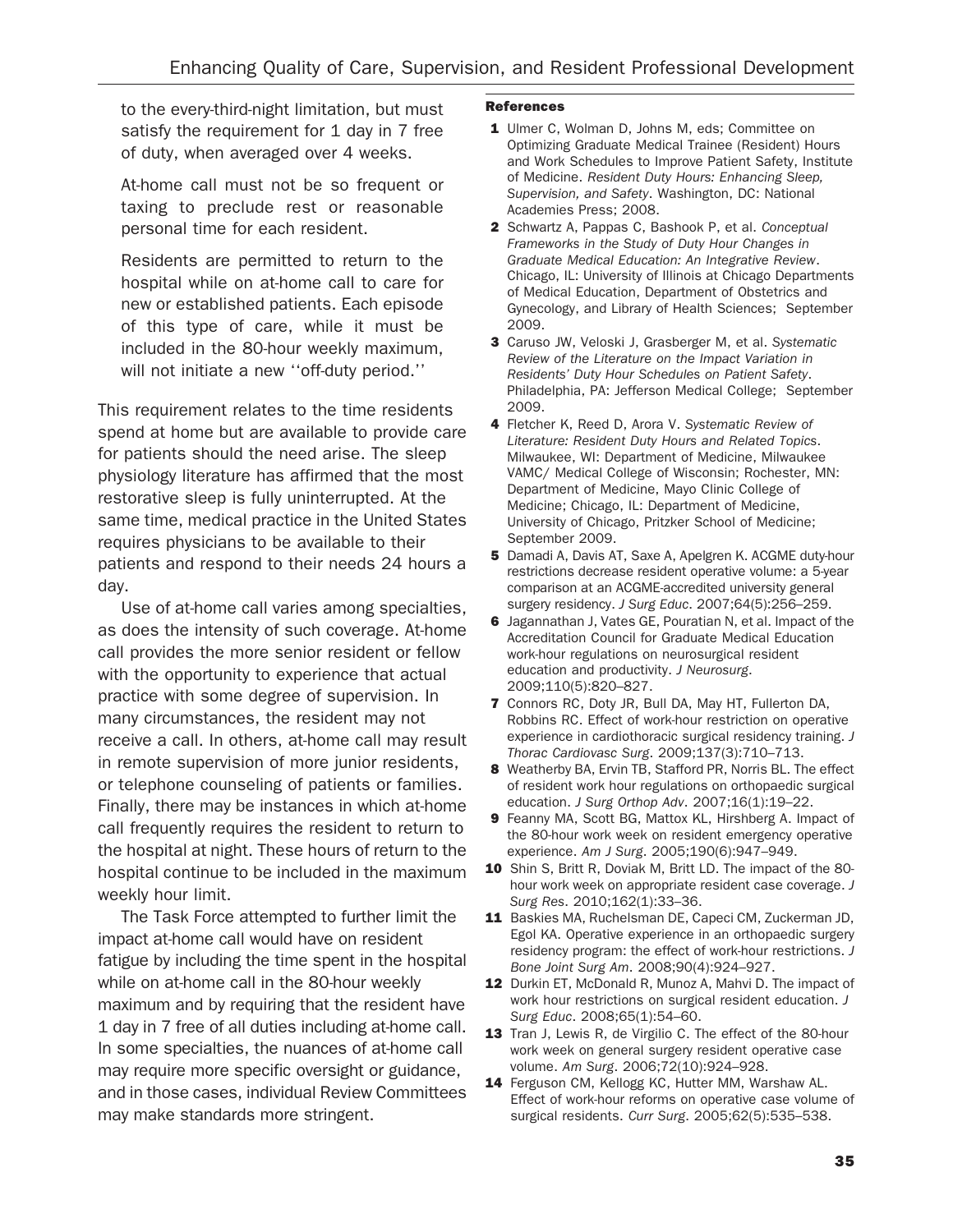- 15 McElearney ST, Saalwachter AR, Hedrick TL, Pruett TL, Sanfey HA, Sawyer RG. Effect of the 80-hour work week on cases performed by general surgery residents. Am Surg. 2005;71(7):552–555.
- 16 Spencer AU, Teitelbaum DH. Impact of work-hour restrictions on residents' operative volume on a subspecialty surgical service. J Am Coll Surg. 2005;200(5):670–676.
- 17 Namdari S, Baldwin KD, Weinraub B, Mehta S. Changes in the number of resident publications after inception of the 80-hour work week. Clin Orthop Relat Res. 2010;468(8):2278–2283.
- 18 Jagsi R, Shapiro J, Weissman JS, Dorer DJ, Weinstein DF. The educational impact of ACGME limits on resident and fellow duty hours: a pre-post survey study. Acad Med. 2006;81(12):1059–1068.
- 19 Shonka DC Jr, Ghanem TA, Hubbard MA, Barker DA, Kesser BW. Four years of accreditation council of graduate medical education duty hour regulations: have they made a difference? Laryngoscope. 2009;119(4):635–639.
- 20 de Virgilio C, Yaghoubian A, Lewis RJ, Stabile BE, Putnam BA. The 80-hour resident workweek does not adversely affect patient outcomes or resident education. Curr Surg. 2006;63(6):435–439.
- 21 Brau RH, Murray I, Quiruz E, Gelpi F, Cabrera F, Rivera C, Haddock L. Assessment of the educational experience in the Neurosurgery Residency Program of the University of Puerto Rico Medical Sciences Campus. P R Health Sci J. 2007;26(1):65-74.
- 22 Baldwin D. ACGME Bull. 2007;4 (November):23–31.
- 23 Morrison CA, Wyatt MM, Carrick MM. Impact of the 80 hour work week on mortality and morbidity in trauma patients: an analysis of the National Trauma Data Bank. J Surg Res. 2008;154(1):157–162.
- 24 Hutter MM, Kellogg KC, Ferguson CM, Abbott WM, Warshaw AL. The impact of the 80-hour resident workweek on surgical residents and attending surgeons. Ann Surg. 2006;243(6):864–871.
- 25 Naylor RA, Rege RV, Valentine RJ. Do resident duty hour restrictions reduce technical complications of emergency laparoscopic cholecystectomy? J Am Coll Surg. 2005;201(5):724–731.
- 26 Kaafarani HM, Itani KM, Petersen LA, Thornby J, Berger DH. Does resident hours reduction have an impact on surgical outcomes? J Surg Res. 2005;126(2):167–171.
- 27 Volpp KG, Rosen AK, Rosenbaum PR, Romano PS, et al. Mortality among hospitalized Medicare beneficiaries in the first 2 years following ACGME resident duty hour reform. JAMA. 2007;298(9):975–983.
- 28 Volpp KG, Rosen AK, Rosenbaum PR, Romano PS, et al. Mortality among patients in VA hospitals in the first 2 years following ACGME resident duty hour reform. JAMA. 2007;298(9):984–992.
- 29 Shetty KD, Bhattacharya J. Changes in hospital mortality associated with residency work-hour regulations. Ann Intern Med. 2007;147(2):73–80.
- 30 Baldwin DC Jr, Daughetry SM, Tsai R, Scotti MJ Jr. A national survey of residents' self-reported work hours: thinking beyond specialty. Acad Med. 2003;78(11):1154–1163.
- 31 Immerman I, Kubiak EN, Zuckerman JD. Resident workhour rules: a survey of residents' and program directors'

opinions and attitudes. Am J Orthop. 2007;36(12): E172–E179.

- 32 Myers JS, Bellini LM, Morris JB, et al. Internal medicine and general surgery residents' attitudes about the ACGME duty hour regulations: a multi-center study. Acad Med. 2006;81(12):1017–1020.
- 33 Dola C, Nelson L, Lauterbach J, Degefu S, Pridjian G. Eighty hour work reform: faculty and resident perceptions. Am J Obstet Gynecol. 2006;195(5):1450–1456.
- 34 Stamp T, Termuhlen P, Miller S, et al. Before and after resident work hour limitations: an objective assessment of the well-being of surgical residents. Curr Surg. 2005;62(1):117–121.
- 35 Kiernan M, Civetta J, Bartus C, Walsh S. 24 hours on-call and acute fatigue no longer worsen resident mood under the 80-hour work week regulations. Curr Surg. 2006;63(3):237–241.
- 36 Barrack RL, Miller LS, Sotile WM, Sotile MO, Rubash HE. Effect of duty hour standards on burnout among orthopaedic surgery residents. Clin Orthop Relat Res. 2006;449:134–137.
- 37 Martini S, Arfken CL, Balon R. Comparison of burnout among medical residents before and after the implementation of work hours limits. Acad Psychiatry. 2006;30(4):352–355.
- 38 Federation of State Medical Boards. Table of postgraduate training requirements by state boards. Available at: http://www.fsmb.org/ usmle\_requirementschart.html. Accessed November 21, 2010.
- 39 Accreditation Council for Graduate Medical Education (ACGME). Resident Survey Data: In-House Analysis. Chicago, IL: Accreditation Council for Graduate Medical Education; 2008.
- 40 Landrigan CP, Rothschild JM, Cronin JW, et al. Effect of reducing interns' work hours on serious medical errors in intensive care units. N Engl J Med. 2004;351(18):1838– 1848.
- 41 Lockley SW, Cronin JW, Evans EE, et al. Effect of reducing interns' weekly work hours on sleep and attentional failures. N Engl J Med. 2004;351(18):1829–1837.
- 42 Yaghoubian A, Kaji AH, Ishaque B, et al. Acute care surgery performed by sleep deprived residents: are outcomes affected? J Surg Res. 2010;163(2):192–196.
- 43 Afessa B, Kennedy CC, Klarich KW, Aksamit TR, Kolars JC, Hubmayr RD. Introduction of a 14-hour work shift model for housestaff in the medical ICU. Chest. 2005;128(6):3910–3915.
- 44 Ellman PI, Kron IL, Alvis JS, et al. Acute sleep deprivation in the thoracic surgical resident does not affect operative outcomes. Ann Thorac Surg. 2005;80(1):60–64.
- 45 Jakubowicz DM, Preice EM, Glassman HJ, et al. Effects of a 24-hour call period on resident performance during simulated endoscopic sinus surgery in an Accreditation Council for Graduate Medical Education-compliant training program. Laryngoscope. 2005;115(1):143–146.
- 46 Jensen A, Milner R, Fisher C, Gaughan J, Rolandelli R, Grewal H. Short-term sleep deficits do not adversely affect acquisition of laparoscopic skills in a laboratory setting. Surg Endosc. 2004;18(6):948–953.
- 47 Moalem J, Salzman P, Ruan DT, et al. Should all duty hours be the same: results of a national survey of surgical trainees. J Am Coll Surg. 2009;209(1):47–54.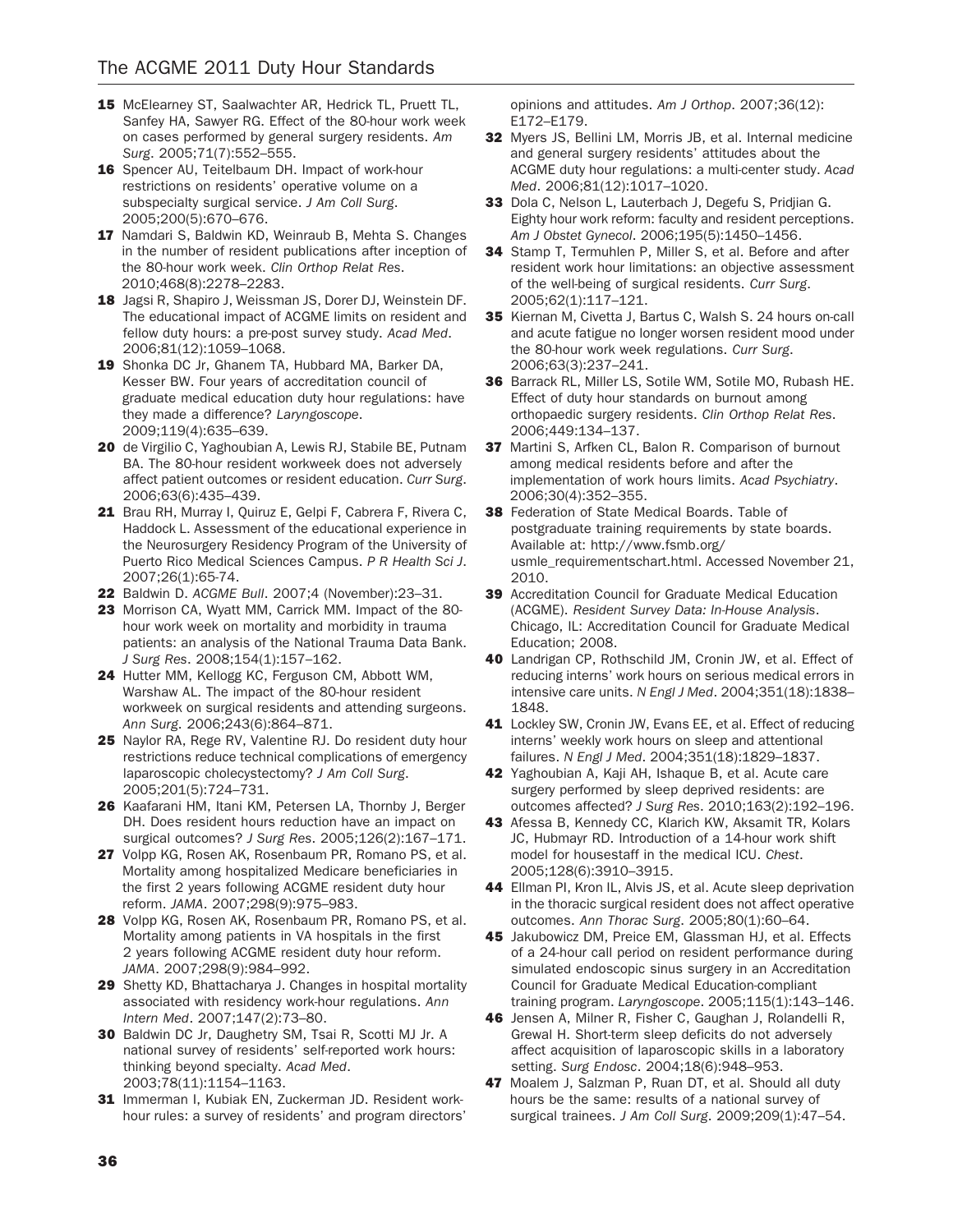- 48 Milner CE, Cote KA. Benefits of napping in healthy adults: impact of nap length, time of day, age, and experience with napping. J Sleep Res. 2009;18(2):272–281.
- 49 Purnell MT, Feyer A, Herbison GP. The impact of a nap opportunity during the night shift on the performance and alertness of 12-h shift workers. J Sleep Res. 2002;11(3):219–227.
- 50 Sallinen M, Harma M, Akerstedt T, Rosa R, Lillqvist O. Promoting alertness with a short nap during a night shift. J Sleep Res. 1998;7(4):240–247.
- **51** Asaoka S, Masaki H, Ogawa K, et al. Performance monitoring during sleep inertia after a 1-h daytime nap. J Sleep Res. 2010;19(3):436–443.
- 52 Richardson GS, Wyatt JK, Sullivan JP, et al. Objective assessment of sleep and alertness in medical house staff and the impact of protected time for sleep. Sleep.1996;19(9):718–726.
- 53 Arora V, Dunphy C, Chang VY, et al. The effects of on-duty napping on intern sleep time and fatigue. Ann Intern Med. 2006;144(11):792–798.
- **54** Basner M, Fomberstein KM, Razavi FM, et al. American time use survey: sleep time and its relationship to waking activities. Sleep. 2007;30(9):1085–1095.
- **55** Luckhaupt SE, Tak S, Calvert GM. The prevalence of short sleep duration by industry and occupation in the

National Health Interview Survey. Sleep. 2010;33(2):149–159.

- **56** Accreditation Council for Graduate Medical Education (ACGME). Glossary of terms. Available at: http://www. acgme.org/acWebsite/about/ab\_ACGMEglossary.pdf. Published May 7, 2010. Accessed November 26, 2010.
- **57** Arendt J. Shift work: coping with the biologic clock. Occup Med (Lond). 2010;60(1):10–20.
- **58** Cavallo A, Ris MD, Succop P. The night float paradigm to decrease sleep deprivation: good solution or a new problem? Ergonomics. 2003;46(7):653–663.
- 59 Åkerstedt T. Adjustment of physiological circadian rhythms and the sleep–wake cycle to shift work. In: Monk TH, Folkard S, eds. Hours of Work. Chichester, United Kingdom: John Wiley; 1985:185–198.
- 60 Folkard S, Tucker P. Shift work, safety and productivity. Occup Environ Med. 2003;53:95–101.
- 61 Rose M, Manser T, Ware JC. Effects of call on sleep and mood in internal medicine residents. Behav Sleep Med. 2008;6(2):75–88.
- 62 Sawyer RG, Tribble CG, Newberg DS, Pruett TL, Minasi JS. Intern call schedules and their relationship to sleep, operating room participation, stress, and satisfaction. Surgery. 1999;126(2):337–342.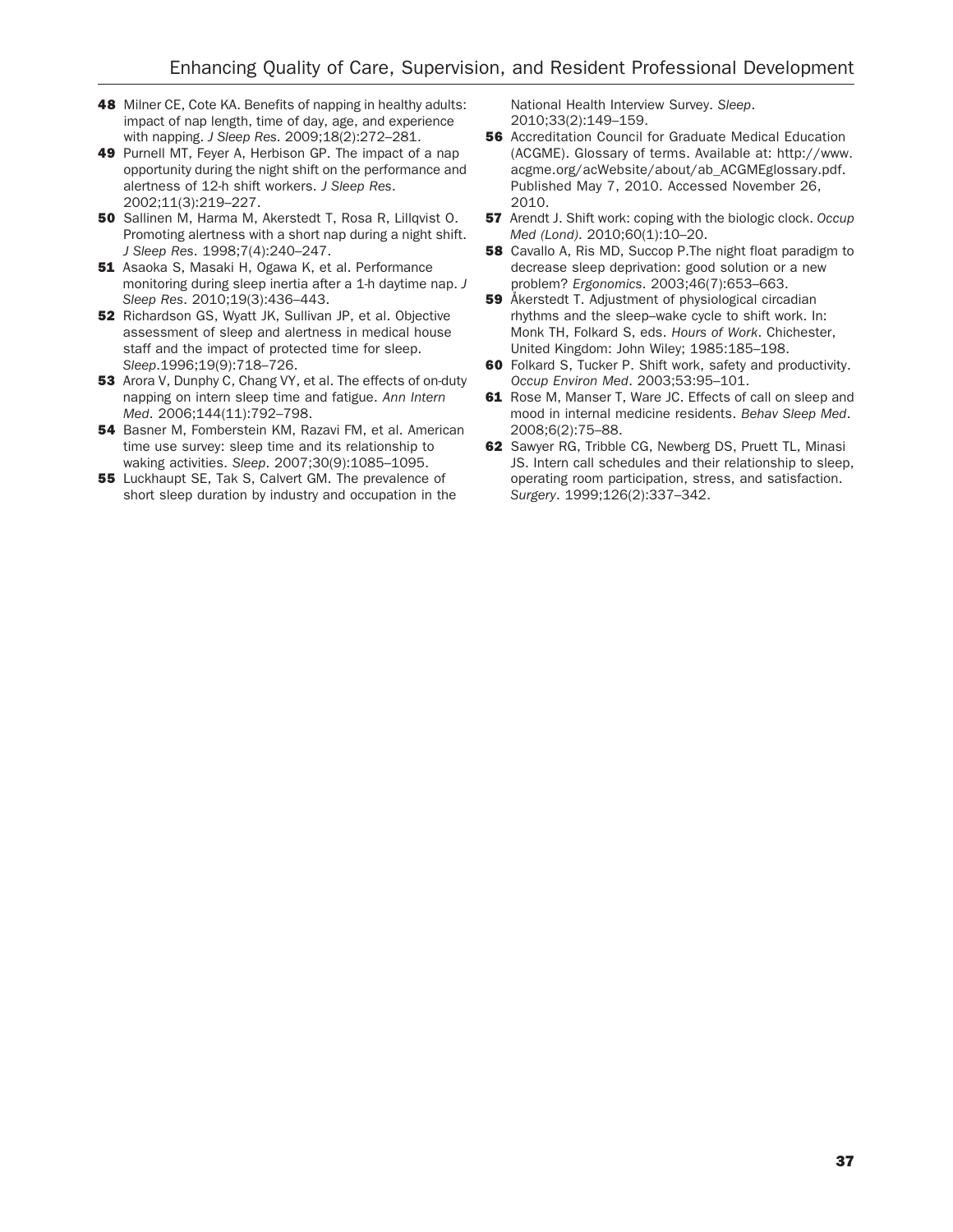## CHAPTER 6 NEW SUPERVISION STANDARDS!

THOMAS WHALEN, MD, FACS, FAAP GEORGE WENDEL, MD

## DISCUSSION AND JUSTIFICATION

## **Background**

Supervision is a key concept in graduate medical education, with educational and clinical origins, and it is deeply rooted in traditional concepts of the education of physicians. $1,2$  It is critical in ensuring safe and effective patient care. $1,3,4$  Research has shown lack of supervision as a cause or contributing factor in adverse events,<sup>5</sup> and good supervision has been associated with improved clinical outcomes.<sup>6-8</sup> Supervision and the resulting feedback are important to residents' acquisition of clinical skills and professional development and socialization into the profession. $9,10$  Finally, faculty supervision is required for faculty to be compensated when residents participate in care.<sup>11,12</sup> Combined with gradually increasing authority and independence, supervision and feedback allow residents to make the transition from novice learner to proficient practitioner at the completion of residency training.13 At the same time, excessive supervision without progressive independence, as residents acquire knowledge and skills, may hamper their progression from learner to competent practitioner in their discipline.<sup>13</sup>

The Institute of Medicine's report entitled ''To Err Is Human"<sup>14</sup> did not focus on teaching settings or provide recommendations for enhancing supervision. However, much of the subsequent literature on supervision referenced the report for its alarming data on preventable health care errors that lead to adverse outcomes for patients, with calls for enhanced transparency, oversight, and attention to human factors.<sup>15,16</sup> The IOM's 2008 report entitled ''Resident Duty Hours: Enhancing Sleep, Supervision, and Safety"<sup>17</sup> expressly recommended enhancing supervision in teaching settings.

## Empirical Evidence for the Supervision Standards

A systematic review of the literature on supervision in 2000 concluded that ''current supervisory practice in medicine has very little empirical or theoretical basis'' and borrows from other disciplines such as nursing, education, and social work, $9$  and much of the early practical guidance on supervision came from other disciplines.18 Research over the past decade has developed a conceptual framework and guidance for supervision of medical residents. This includes research in the Department of Veterans Affairs, $19-21$  single-site studies, $22,23$  surveys of residents' perceptions of their supervision, $24$  and studies that have explored the value of increasing on-site faculty presence and supervision after the institution of the 2003 duty hour limits.<sup>25,26</sup> Some studies developed models for supervision that seek to promote safety and resident learning.<sup>27</sup> Of particular value is the work by Tara Kennedy and colleagues, 13,28-31 which explores the relationship between supervision and progressive independence and was used to develop the supervision framework on which the ACGME common standards are based.

## Supervision and Patient Safety

Appropriate supervision is critical to patient safety. To many, the advent of oversight and increasing regulation of the resident work environment resulted from the 1984 death of Libby Zion in a New York teaching hospital. $32$  The inquiry that followed implicated the lack of supervision of the first- and second-year residents who provided most of her care and ultimately prompted the New York State Board of Health to establish regulations governing resident physician duty hours and the level of supervision provided to them.<sup>33,34</sup> Other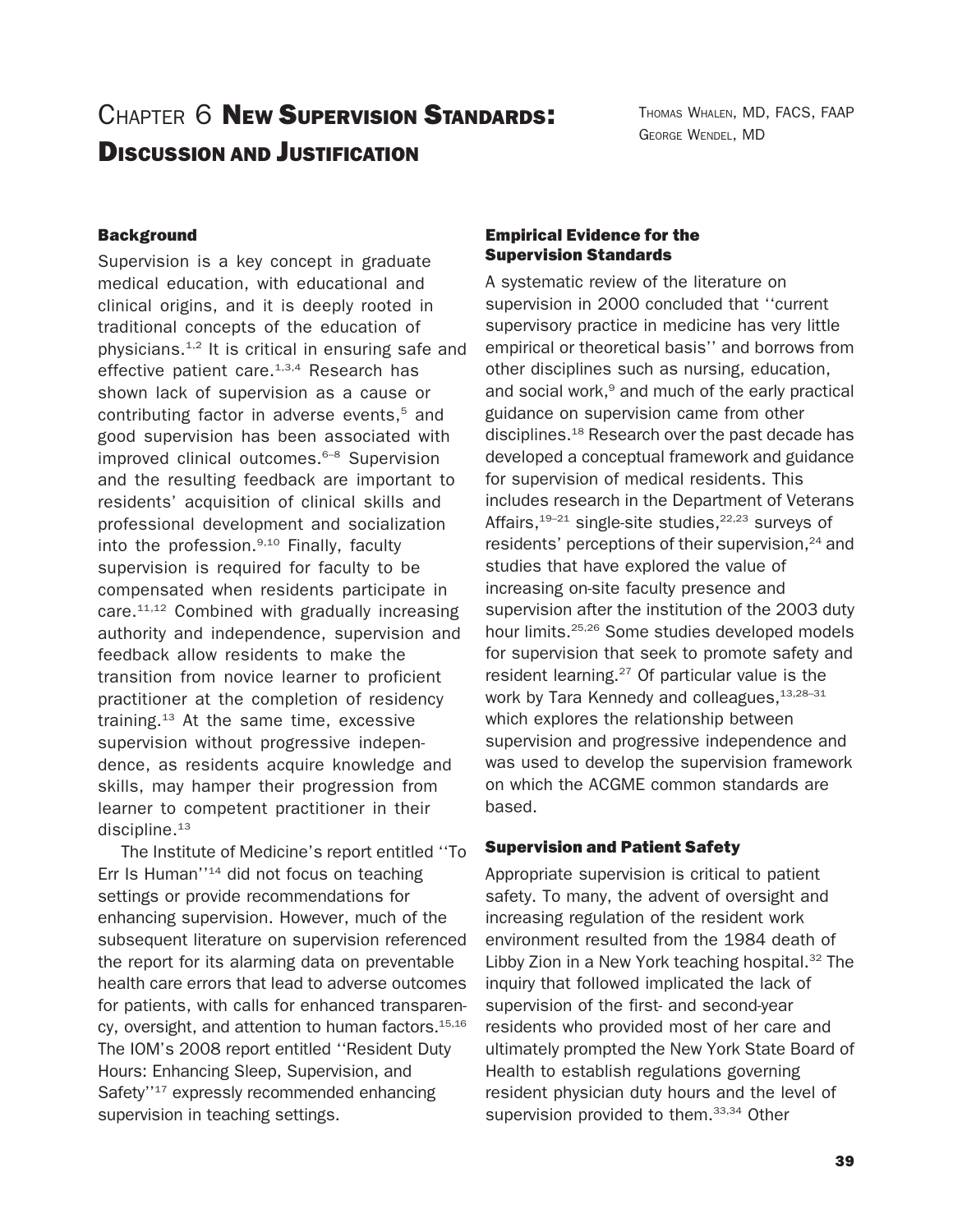accounts of adverse events in teaching institutions also implicate lack of adequate supervision. A study of nearly 4000 patients who presented with a variety of diagnoses that included asthma/chronic obstructive pulmonary disease, chest pain, abdominal pain, hand laceration, head trauma, and vaginal bleeding reported that the quality of care benefited from direct supervision regardless of the residents' level of training.3 Research on the effect of admission during a weekend on hospital mortality found a larger ''weekend effect'' in major teaching hospitals compared with nonteaching hospitals and minor teaching hospitals, which may be attributable to reduced availability of faculty for supervision.<sup>35</sup> Other studies have also found that reduced availability of faculty supervision over the weekend was associated with increased mortality for patients whose treatment depended on rapid availability of services and personnel.36 A longitudinal analysis of adverse events in teaching hospitals between 1979 and 2001 revealed that this prevalence of adverse events associated with problems with supervision may have declined, as clinical supervision has increased during the past 2 decades. The study found that improvements in supervision during the latter one-half of the study period (1993–2001) significantly reduced the frequency of events in which suboptimal supervision was a cause or contributing factor (61% versus 47%;  $P = .01$ ).<sup>5</sup>

#### Supervision and the Acquisition of Competence for Independent Practice

The importance of supervision to the acquisition of competence for independent practice is made prominent in the work of K. Anders Ericsson<sup>10</sup> and colleagues $37$  on expert performance, which makes a strong case for ''deliberate practice'' in the acquisition of a high level of skill. Although residents may feel their learning benefits from the increased autonomy, this work has shown that guided practice is instrumental in the development of higher-order competence in complex cognitive and haptic tasks.<sup>10,37</sup>

A number of studies have explored supervision in graduate medical education during the past 2 decades, finding that residents who were more closely supervised through direct observation acquired primary-care skills more rapidly than those who were supervised after the fact.<sup>38</sup> Practice without adequate supervision also may result in learners failing to adopt the best models for care. A classic study $4$  showed that when faculty physicians personally examined patients cared for by residents, they reached different conclusions about the severity of patients' illness, diagnosis, treatment and required follow-up and were more critical of the residents' assessment and care plan than when they provided remote supervision.

Supervision is important in allowing residents to receive guidance for giving and coordinating care, even as they progress toward independent practice. A commentary on the fallacies of common recommendations for residency education settings noted that the recommendation to ''let residents run the teams,'' together with ''mistakes are valuable learning opportunities,'' is used as a justification for absent faculty supervision, even for junior residents, and diminishes faculty oversight of care, along with faculty members' active practice of the science and art of supervision.39

Recent work has explored supervision from the perspective of those being supervised.<sup>22–27,40</sup> A qualitative study of residents and their supervising faculty revealed that an important aspect of the supervisory relationship entails recognizing and dealing with uncertainty and ensuring that residents know when to involve their supervising physician.27 Two early studies also defined attributes of a functioning supervisor-supervisee relationship. Research in pediatrics showed that residents were able to evaluate supervision and distinguish between good and poor supervision, with positive characteristics including supervisors who are approachable, nonthreatening, enthusiastic, who provide clear explanations and feedback, and who give residents autonomy that is appropriate for their competence and clinical experience.40 The same study found that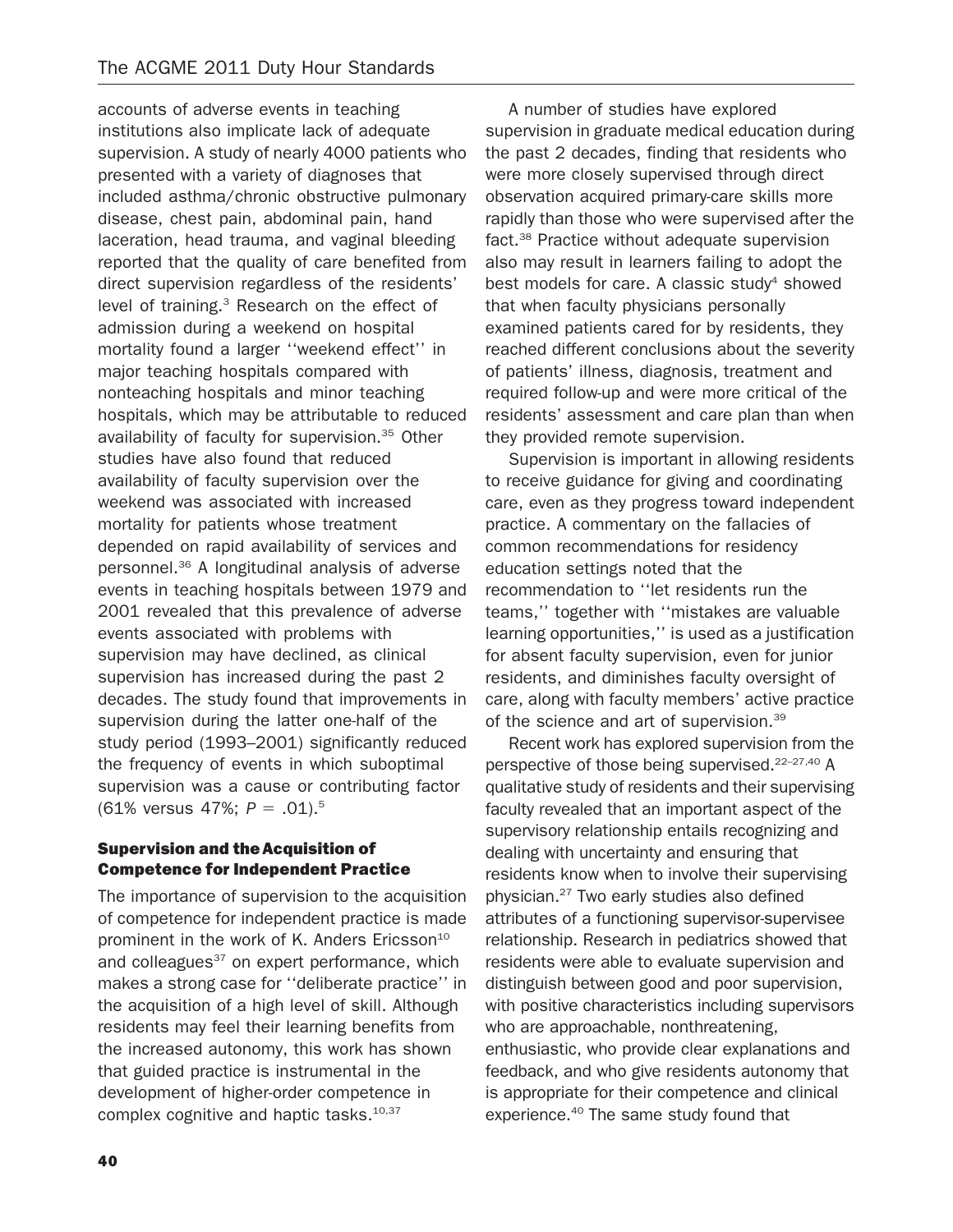characteristics of poor supervision included lack of guidance, oversupervision, poor clinical decisions, and overuse of resources by faculty supervisors.<sup>40</sup> Helpful forms of supervision, as defined by supervisors and those being supervised, include linking theoretic concepts to actual practice; personal supervision and guidance on clinical tasks work, with residents reporting that it is more helpful when they are encouraged early to provide their thoughts on diagnosis and treatment; and opportunities for joint problem solving, and providing reassurance to learners.<sup>41</sup>

## Justification for the 2011 Common Supervision Requirements

Evidence shows that supervision contributes to high-quality clinical outcomes and resident learning and professional development, particularly when combined with focused feedback. The new Common Program Requirements include enhanced supervision standards that explicitly define the levels of supervision provided to residents for different stages of their training and for various levels of knowledge and skills, to create a seamless transition from highly supervised care during the early years of residency to progressive independence, culminating in a fully trained physician capable of independent, unsupervised practice.

In the clinical learning environment, each patient must have an identifiable, appropriately credentialed attending physician with privileges who is ultimately responsible for that patient's care. Supervision may be exercised through a variety of methods. Some activities require the physical presence of the supervising faculty member. Other portions of care provided by the resident can be adequately supervised by a more advanced resident or fellow. The program must demonstrate that the appropriate level of supervision is in place for all residents caring for patients.

This preamble to the new, detailed supervision standards and the associated expectations for enhanced supervisory practices and oversight in residency programs and sponsoring institutions is in keeping with the overarching goal of the 2011 common duty hour standards of promoting a climate of patient safety. Levels of supervision:

Direct supervision: The supervising physician is physically present with the resident and patient.

Indirect supervision:

- With direct supervision immediately available: The supervising physician is physically within the hospital or other site of patient care and is immediately available to provide direct supervision.
- With direct supervision available: The supervising physician is not physically present within the hospital or other site of patient care, but is immediately available by means of telephonic and/or electronic modalities, and is available to provide direct supervision.

Oversight: The supervising physician is available to provide review of procedures/ encounters with feedback provided after care is delivered.

This section of the standards is based on the work by Tara Kennedy and colleagues, who conducted extensive observational field work and qualitative interviews of faculty physicians, residents, medical students, and other health care personnel to explore themes around supervision and faculty oversight of clinical care.28–31 Their research produced the graded levels of supervision, with progressively increasing responsibility and autonomy used in the new standards, to ensure that supervision is commensurate with the residents' knowledge and clinical competence, and with patient severity of illness and intensity of care.

The privilege of progressive authority and responsibility, conditional independence,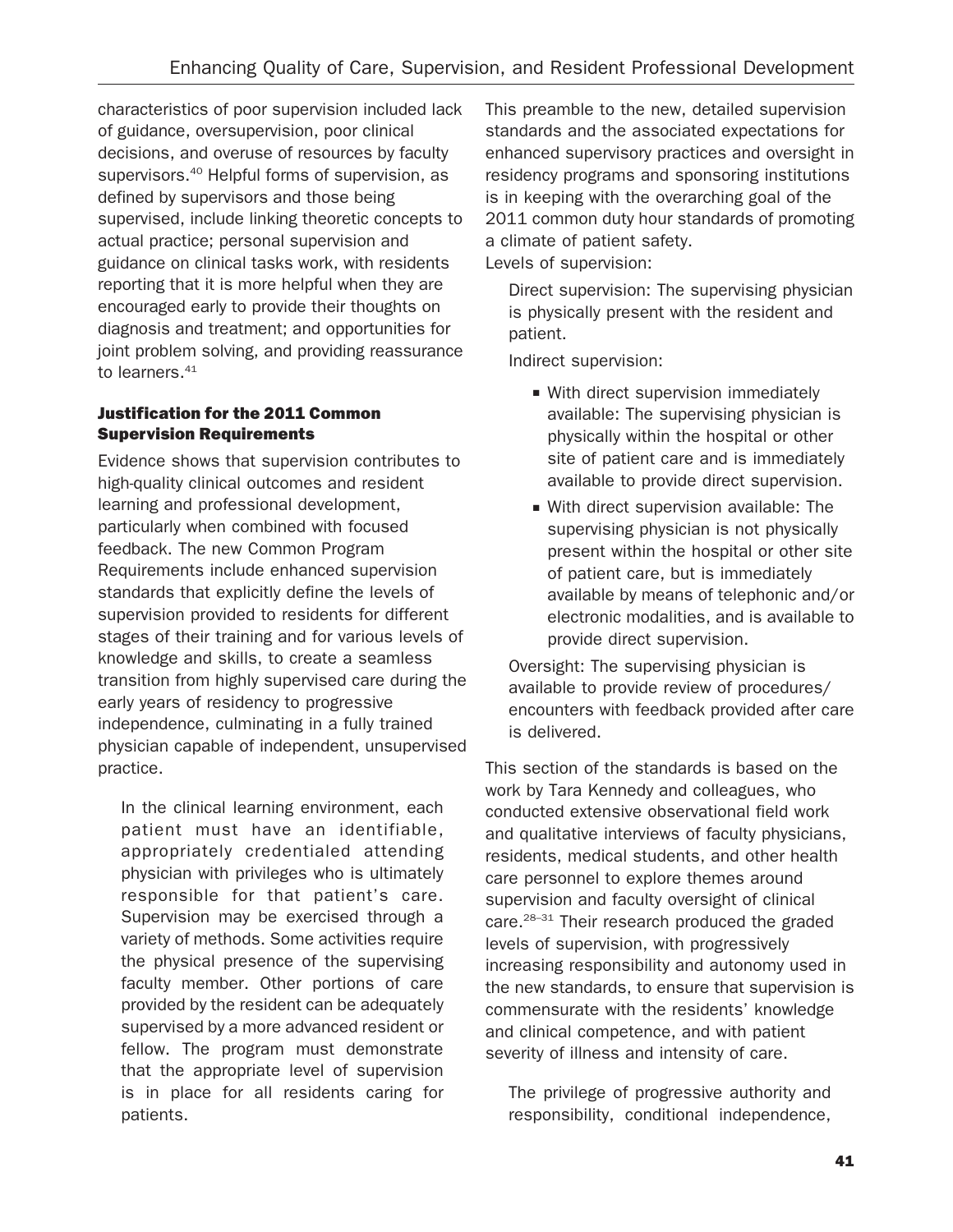and a supervisory role in patient care delegated to each resident must be assigned by the program director and faculty members.

The preceding section defines that the assignment of progressive responsibility must be made by the program director and faculty and must be based on an assessment of the given resident's ability to safely provide care and, ideally, with educational benefit from the level of autonomy that is being assigned. An early study of resident physicians found that they desire autonomy and that this is critical to their professional development.<sup>42</sup> Other studies similarly have shown that residents desire less supervision than attending physicians want to provide, although both groups agree on the patient care events that require direct supervision and/or involvement of the supervisory physician.<sup>23,27</sup> Residents' selfassessments regarding their need for clinical supervision are problematic in light of research suggesting that self-monitoring or ''reflection-inpractice'' requires high-quality data and the ability to distinguish high-quality data from projection, even in experienced clinicians.<sup>43</sup> In this context, proper balancing of supervision and autonomy, in measures appropriate to a given resident's developing capabilities, is the key to appropriate progressive assignment of independent responsibility. Farnan and colleagues<sup>44</sup> described this ongoing conversation and negotiation between the resident and the supervisor as ''a 2-way street.''

A study of the factors guiding clinical supervisors' decisions to trust residents with critical patient care tasks showed the importance of these faculty decisions and found that 4 sets of factors determined these ''entrustment'' decisions: characteristics of the resident, the attending physician, the clinical context, and the criticality of the task.45 Kennedy and colleagues<sup>28</sup> found that faculty varied their degree of supervision from ''routine oversight'' to ''responsive oversight'' when routing monitoring revealed concerns. When

supervisors' concerns or the situation warranted it (when clinical demands exceeded the resident's abilities), the supervisor would readily move from clinical oversight to ''direct patient care.''28

These findings suggest that the ideal set of standards is specific about the level of supervision and, at the same time, allows sufficient flexibility to be applicable to multiple specialties and over the continuum of multiple year levels. The standards were created to allow individual Residency Review Committees latitude in defining what the qualifications of the supervising physician are. The standards affirm that it is appropriate and, in many cases, educationally desirable, to have a senior resident provide supervision to a more junior resident.

Programs must set guidelines for circumstances and events in which residents must communicate with appropriate supervising faculty members, such as the transfer of a patient to an intensive care unit or end-of-life decisions.

Beyond allowing for flexibility for the individual RRCs, the responsibility for supervision can be individualized even further and more appropriately at the level of the training program when instances of significant changes in care arise. Components of an effective supervisory relationship include reassuring the residents that it is appropriate to call the supervisor and that there will be no negative consequences for seeking the attending physician; ready availability of the supervising attending physician, and sharing contact information and responding promptly to questions and requests for assistance; balancing supervision and resident decision autonomy; planning regular communication times; defining in advance the role each resident will play on the team; and setting clear expectations for the types of clinical scenarios that always warrant attending physician input (such as end-of-life and legal issues, transfers to the intensive care unit,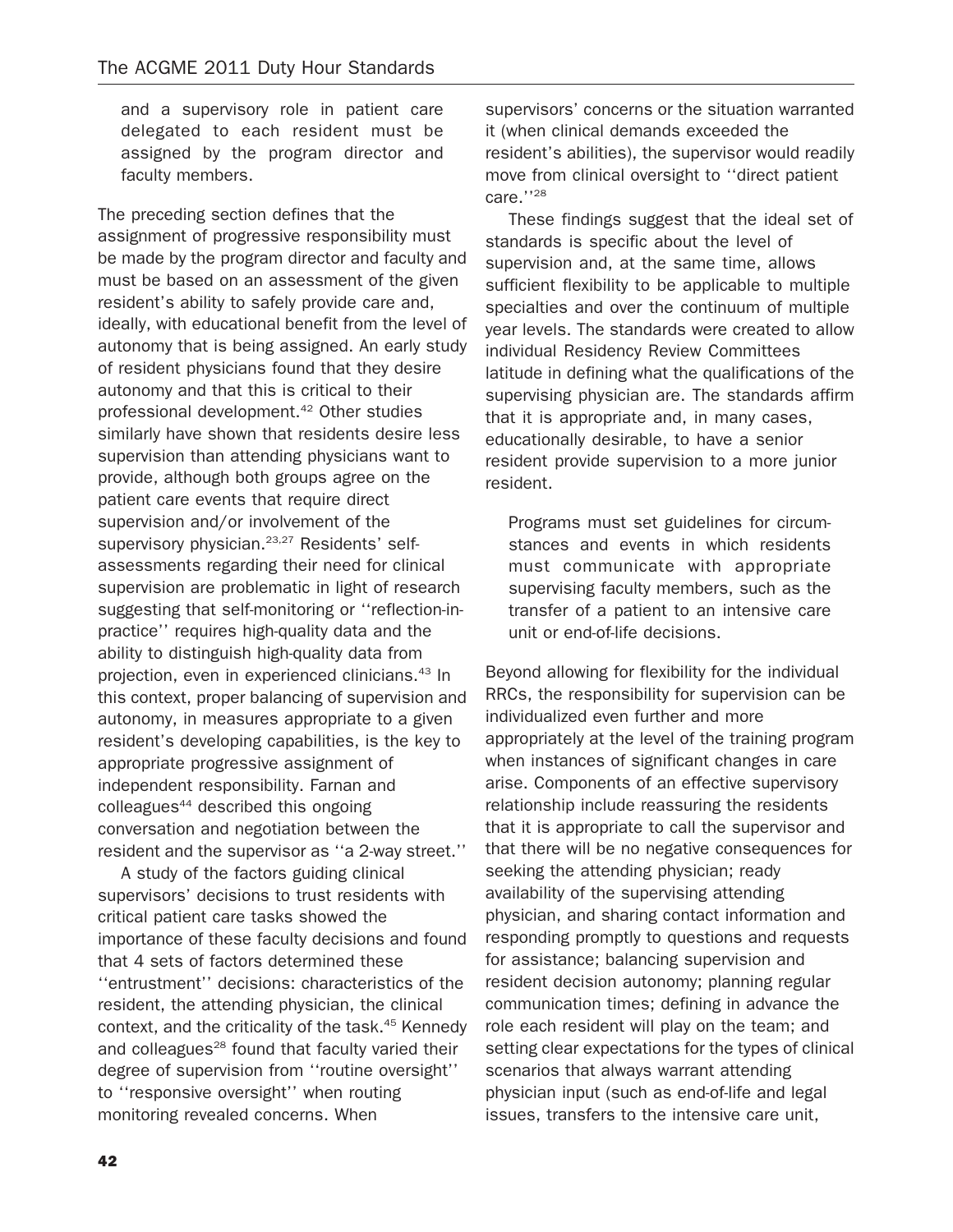resuscitations, or assistance with navigating difficult systems-level issues).<sup>27</sup>

Each resident is responsible for knowing the limits of his or her scope of authority, and the circumstances under which he or she is permitted to act with conditional independence.

As adult learners and physicians, residents are expected to take responsibility in the area of supervision. By formally stating that residents are responsible for knowing their limits and the scope of their authority, the standards promote a culture that allows residents to seek assistance, and one in which faculty are trained to provide it. Concurrently, the program director and faculty are expected to assess the knowledge and skills of each resident and change the level of supervision when warranted.

In particular, during the PGY-1, residents should be supervised either directly or indirectly, with direct supervision immediately available. Each RRC must describe the achieved competencies that PGY-1 residents must possess to be supervised indirectly, with direct supervision available.

The standards establish that, as the least experienced residents, PGY-1 residents should always have direct supervision immediately available. They contain a provision that allows determination of competencies that a PGY-1 resident would need to demonstrate to allow supervision from home by a faculty physician or more senior resident.

## Institutional Oversight for Supervision

Creating the environment for appropriate supervision goes beyond setting and complying with supervision standards at the level of the individual residency program. The larger institutional environment, and how faculty are scheduled, rewarded, and developed for the process of teaching and supervising residents, are important in promoting appropriate

supervision and faculty oversight of care. To ensure this, the ACGME will monitor sponsoring institutions for compliance with the Institutional Requirements that set forth expectations for institutional monitoring of resident supervision, to ensure that supervision is consistent with ''a) [p]rovision of safe and effective patient care; b) [e]ducational needs of residents; c) [p]rogressive responsibility appropriate to residents' level of education, competence, and experience….''46

In addition, as defined in the Institutional Requirements, the designated institutional official is required to make an annual report for the sponsoring institution's and major participating site's Organized Medical Staff and governing body that, among other items, addresses resident supervision and resident clinical responsibilities.

## Preparing Faculty for their Role as Supervisors

The quality of the supervisory relationship is very important, as noted in a systematic review of the literature in supervision, which affirmed ''that the quality of the relationship between supervisor and resident is probably the single most important factor for effective supervision."<sup>9</sup> A recent commentary on supervision called for enhancing faculty development for their role as supervisors of the residents, noting that ''[a]vailable and involved master clinician-educators are integral to the delicate balance of effective supervision, clinical service, and learner autonomy,'' and also sought to dispel the notion that supervision and autonomy are mutually exclusive.39

Given the need for a balance between supervision and granting autonomy to facilitate residents' professional development, faculty should receive added training and professional development for their role as supervisors. However, current training for supervisors, when provided, often is not theoretically or empirically based. Guidance should come from studies of effective supervision, which have identified openness, availability, and clear feedback,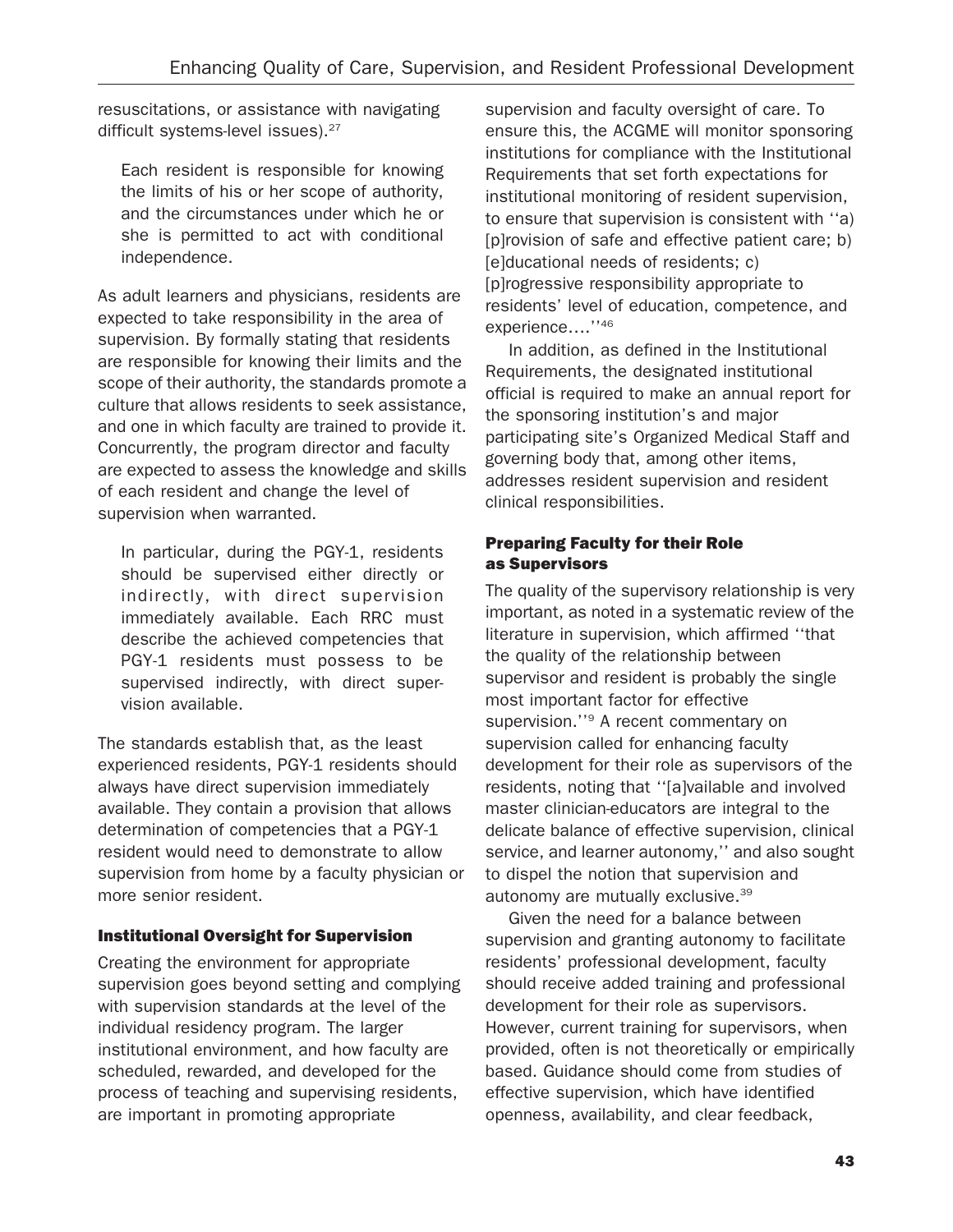including feedback about errors; on the other hand, ineffective supervision includes rigidity, low empathy, failure to offer support, and failure to follow the supervisees' concerns. $27-31$  It is encouraging that residents may feel greater satisfaction with attending physicians who are more often present on the floors and may perceive better medical care and autonomy with them at the bedside. $47$  A study comparing resident perceptions of the ideal clinical supervisor in 1994 and 2003 found that the supervisor role gained significant prominence in 2003 versus 1994, and the importance of the role of ''physician'' declined concurrently.48

Developing faculty as supervisors may require enhanced teaching of skills that residents consider as desirable components of their supervision—but report as being largely absent in many supervisors—including active coaching in clinical skills and procedures, effective communication skills, and clinical decision making that incorporates the principles of costappropriate care.39

#### References

- 1 Launer J. Supervision, Mentoring and Coaching, in Understanding Medical Education: Evidence, Theory and Practice. In: Swanwick T, ed. Oxford, United Kingdom: Wiley-Blackwell; 2010.
- 2 Kilminster S, Cottrell D, Grant J, Jolly B. AMEE Guide No. 27: effective educational and clinical supervision. Med Teach. 2007;29(1):2–19.
- 3 Sox CM, Burstin HR, Orav EJ, et al. The effect of supervision of residents on quality of care in five university-affiliated emergency departments. Acad Med. 1998;73(7):776–782.
- 4 Gennis VM, Gennis MA. Supervision in the outpatient clinic: effects on teaching and patient care. J Gen Int Med. 1993;8(7):378–380.
- 5 Singh H, Thomas EJ, Petersen LA, Studdert DM. Medical errors involving trainees: a study of closed malpractice claims from 5 insurers. Arch Intern Med. 2007;167(19):2030–2036.
- **6** Fallon WF Jr, Wears RL, Tepas JJ III. Resident supervision in the operating room: does this impact on outcome? J Trauma. 1993;35(4):556–560.
- 7 Schmidt UH, Kumwilaisak K, Bittner E, George E, Hess D. Effects of supervision by attending anesthesiologists on complications of emergency tracheal intubation. Anesthesiology. 2008;109(6):973–937.
- 8 Velmahos GC, Fili C, Vassiliu P, Nicolaou N, Radin R, Wilcox A. Around-the-clock attending radiology coverage is essential to avoid mistakes in the care of trauma patients. Am Surg. 2001;67(12):1175–1177.
- 9 Kilminster SM, Jolly BC. Effective supervision in clinical practice settings: a literature review. Med Educ. 2000;34(10):827–840.
- 10 Ericsson KA. Deliberate practice and acquisition of expert performance: a general overview. Acad Emerg Med. 2008;15(11):988–994.
- 11 Stern RS. Medicare reimbursement policy and teaching physicians' behavior in hospital clinics: the changes of 1996. Acad Med. 2002;77(1):65–71.
- 12 Stevermer JJ, Stiffman MN. The effect of the teaching physician rule on residency education. Fam Med. 2001;33(2):104–110.
- 13 Kennedy TJ, Regehr G, Baker GR, Lingard LA. Progressive independence in clinical training: a tradition worth defending? Acad Med. 2005;80(10 suppl):S106–S111.
- 14 Kohn LT, Corrigan JM, Donaldson MS, eds; Committee on Quality of Health Care in America, Institute of Medicine. To Err Is Human: Building a Safer Health System. Washington, DC: National Academy Press; 2000.
- **15** The IOM medical errors report: 5 years later, the journey continues. Qual Lett Healthc Lead. 2005;17(1):2–10,11.
- 16 Leape LL. Errors in medicine. Clin Chim Acta. 2009;404(1):2–5.
- 17 Ulmer C, Wolman D, Johns M, eds; Committee on Optimizing Graduate Medical Trainee (Resident) Hours and Work Schedules to Improve Patient Safety, Institute of Medicine. Resident Duty Hours: Enhancing Sleep, Supervision, and Safety. Washington, DC: National Academies Press; 2008.
- 18 Likert R. Effective supervision: an adaptive and relative process. Pers Psychol. 2006;11(3):317–332.
- 19 Byrne JM, Kashner M, Gilman SC, et al. Measuring the intensity of resident supervision in the department of veterans affairs: the resident supervision index. Acad Med. 2010;85(7):1171–1181.
- 20 Kashner MT, Byrne JM, Henley SS, et al. Measuring progressive independence with the resident supervision index: theoretical approach. J Grad Med Educ. 2010;2(1):8–16.
- 21 Kashner MT, Byrne JM, Chang BK, et al. Measuring progressive independence with the resident supervision index: empirical approach. J Grad Med Educ. 2010;2(1):17–30.
- 22 Levinson KL, Barlin JN, Altman K, Satin AJ. Disparity between resident and attending physician perceptions of intraoperative supervision and education. J Grad Med Educ. 2010;2(1):31–36.
- 23 Farnan JM, Johnson JK, Meltzer DO, Humphrey HJ, Arora VM. On-call supervision and resident autonomy: from micromanager to absentee attending. Am J Med. 2009;122(8):784–788.
- 24 Baldwin DC Jr, Daugherty SR, Ryan PM. How residents view their clinical supervision: a reanalysis of classic national survey data. J Grad Med Educ. 2010;2(1):37–45.
- 25 Trowbridge RL, Almeder L, Jacquet M, Fairfield KM. The effect of overnight in-house attending coverage on perceptions of care and education on a general medical service. J Grad Med Educ. 2010;2(1):53-56.
- 26 DeFilippis AP, Tellez I, Winawer N, Di Francesco L, Manning KD, Kripalani S. On-site night float by attending physicians: a model to improve resident education and patient care. J Grad Med Educ. 2010;2(1):57–61.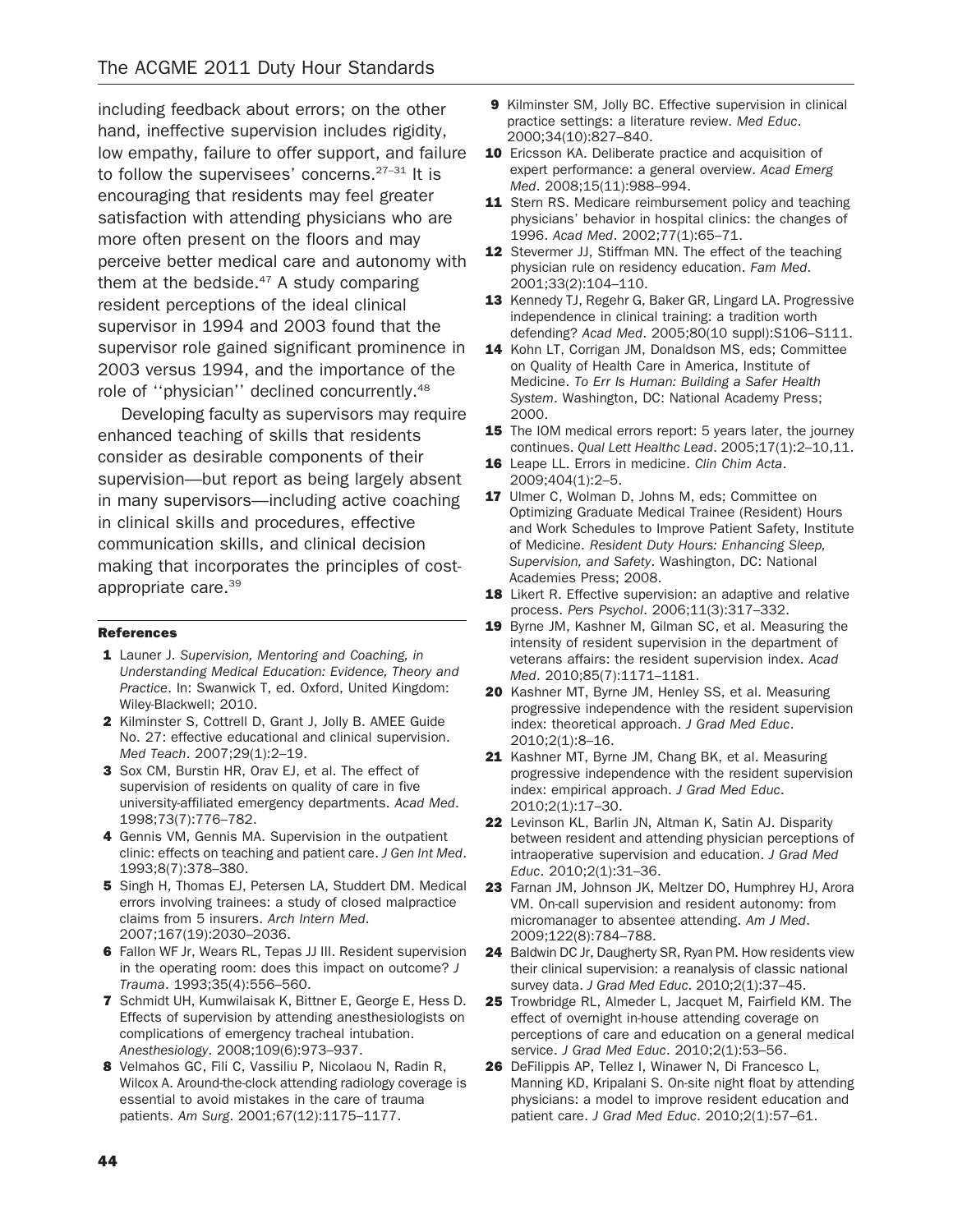- 27 Farnan JM, Johnson JK, Meltzer DO, et al. Strategies for effective on-call supervision for internal medicine residents: the superb/safety model. J Grad Med Educ. 2010;2(1):46–52.
- 28 Kennedy TJ, Lingard L, Baker GR, Kitchen L, Regehr G. Clinical oversight: conceptualizing the relationship between supervision and safety. J Gen Intern Med. 2007;22(8):1080–1085.
- 29 Kennedy TJ, Regehr G, Baker GR, Lingard L. Point-of-care assessment of medical trainee competence for independent clinical work. Acad Med. 2008;83(10 suppl):S89–S92.
- 30 Kennedy TJ, Regehr G, Baker GR, Lingard LA. 'It's a cultural expectation….': the pressure on medical trainees to work independently in clinical practice. Med Educ. 2009;43(7):645–653.
- **31** Kennedy TJ. Towards a tighter link between supervision and trainee ability. Med Educ. 2009;43(12):1126– 1128.
- 32 Lermer BH. A case that shook medicine: how one man's rage over his daughter's death sped reform of doctor training. The Washington Post. November 28, 2006. Available at: http://www.washingtonpost.com/wp-dyn/ content/article/2006/11/24/AR2006112400985. html. Accessed November 13, 2010.
- 33 Johnson T. Limitations on residents' working hours at New York teaching hospitals: a status report. Acad Med. 2003;78(1):3–8.
- 34 Bell BM. Supervision, not regulation of hours, is the key to improving the quality of patient care. JAMA. 1993;269(3):403–404.
- 35 Cram P, Hillis SL, Barnett M, Rosenthal GE. Effects of weekend admission and hospital teaching status on inhospital mortality. Am J Med. 2004;117(3):151–157.
- 36 Bell CM, Redelmeier DA. Mortality among patients admitted to hospitals on weekends as compared with weekdays. N Engl J Med. 200;345(9):663–668.
- 37 Ericsson KA, Nandagopal K, Roring RW. Toward a science of exceptional achievement: attaining superior

performance through deliberate practice. Ann N Y Acad Sci. 2009;1172:199–217.

- 38 Osborn LM, Sargent JR, Williams SD. Effects of time-inclinic, clinic setting, and faculty supervision on the continuity clinic experience. Pediatrics. 1993;91(6):1089–1093.
- 39 Bush RW. Supervision in medical education: logical fallacies and clear choices. J Grad Med Educ. 2010;2(1):141–143.
- 40 Busari JO, Weggelaar NM, Knottnerus AC, Greidanus PM, Scherpbier AJ. How medical residents perceive the quality of supervision provided by attending doctors in the clinical setting. Med Educ. 2005;39(7):696–703.
- 41 Hirons A, Velleman R. Factor which might contribute to effective supervision. Clin Psychol For. 1993;57:11–13.
- 42 Bucher R, Stelling JG. Becoming Professional. London, United Kingdom: Sage Publications; 1977.
- 43 Epstein RM, Siegel DJ, Silberman J. Self-monitoring in clinical practice: a challenge for medical educators. J Contin Educ Health Prof. 2008;28(1):5–13.
- 44 Farnan JM, Humphrey HJ, Arora V. Supervision: a 2-way street. Arch Intern Med. 2008;168(10):1117.
- 45 Sterkenburg A, Barach P, Kalkman C, Gielen M, ten Cate O. When do supervising physicians decide to entrust residents with unsupervised tasks? Acad Med. 2010;85(9):1399–1400.
- 46 Accreditation Council for Graduate Medical Education. ACGME Institutional Requirements. Chicago IL: Accreditation Council for Graduate Medical Education. Available at: http://www.acgme.org/acWebsite/irc/ irc\_IRCpr07012007.pdf. Effective July 1, 2007. Accessed November 25, 2010.
- 47 Phy MP, Offord KP, Manning DM, Bundrick JB, Huddleston JM. Increased faculty presence on inpatient teaching services. Mayo Clin Proc. 2004;79(3):332–336.
- 48 Boor K, Teunissen PW, Scherpbier AJ, van der Vleuten CP, van de Lande J, Scheele F. Residents' perceptions of the ideal clinical teacher—a qualitative study. Eur J Obstet Gynecol Reprod Biol. 2008;140(2):152–157.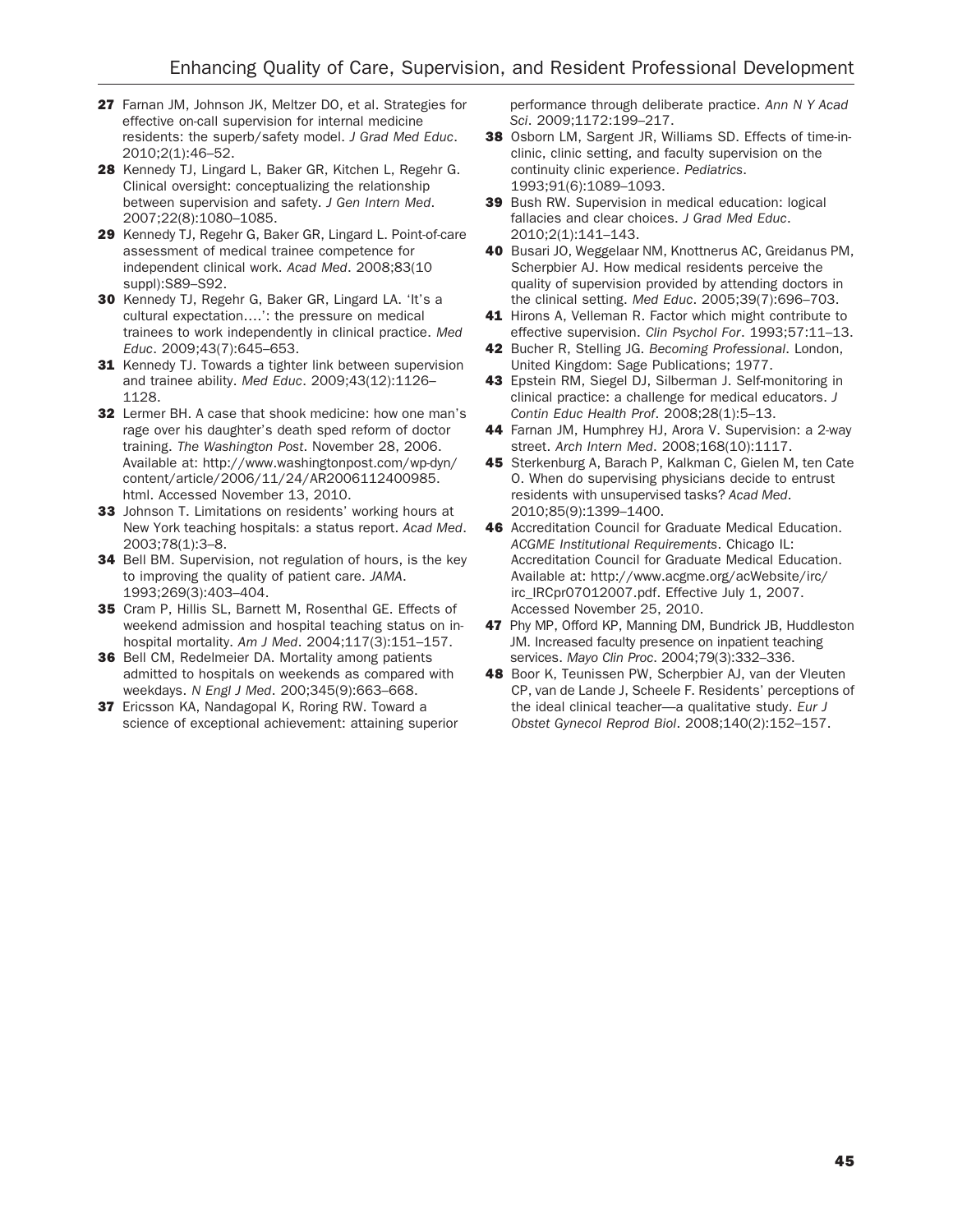# CHAPTER 7 NEW STANDARDS FOR RESIDENT PROFESSIONALISM: DISCUSSION AND JUSTIFICATION

STEPHEN LUDWIG, MD SUSAN DAY, MD

#### Introduction

Professionalism forms the core of a good physician. There have been numerous efforts by medical educators, associations, and specialty boards to elevate the awareness of professionalism throughout all levels of training and into the lives of practicing physicians. $1-3$  The Accreditation Council for Graduate Medical Education has long focused attention on the critical importance of professionalism in graduate medical education by incorporating it as 1 of the 6 core competencies. $1$  There are many definitions for professionalism but one that is all inclusive is espoused by  $Stern<sup>4</sup>$  in his book titled Measuring Medical Professionalism:

Professionalism is demonstrated through a foundation of clinical competence, communication skills, and ethical understanding, upon which is built the aspiration to and wise application of the principles of professionalism: excellence, humanism, accountability and altruism.4

In the American Board of Internal Medicine's review of this topic in 2002, the working group,<sup>5</sup> led by Sax, created a physician charter and enumerated 3 core principles related to professionalism: (1) the primacy of patient welfare, (2) patient autonomy, and (3) social justice. The document further listed 10 professional responsibilities, including commitments to the following:

- Professional competence;
- $\blacksquare$  Honesty with patients;
- Patient confidentiality;
- Maintaining appropriate relationships with patients;
- Improving quality of care;
- **Improving access to care;**
- **Just distribution of finite resources:**
- Scientific knowledge;
- & Maintaining trust by managing conflicts of interest;
- **Professional responsibilities.**

This professionalism charter became an important bedrock in the ACGME deliberations and recommendations regarding the new standards on professionalism.

#### Resident Professionalism

The principal aim of graduate medical education in the United States is to prepare young doctors for the safe, independent practice of medicine on completion of residency or fellowship.<sup>6,7</sup> An important part of graduate medical training is that it exposes residents to the demands of real-life practice, including the long work hours of physicians in practice (50 to 60 hours a week on average,<sup>8</sup> with a sizable percentage of physicians in a number of specialties working more than 80 hours a week).<sup>9,10</sup> In 1998, realizing the power of the ''hidden curriculum'' on the values that are being communicated to residents, members of the profession called for a significant change in the way residents were treated, $11$  and in 2003 the ACGME adopted a set of duty hour regulations in a report about resident hours and conditions to optimize patient safety, which made prominent reference to supervision and other factors that collectively contribute to the quality and safety of care in teaching settings, which provide the setting for the development of resident professionalism.12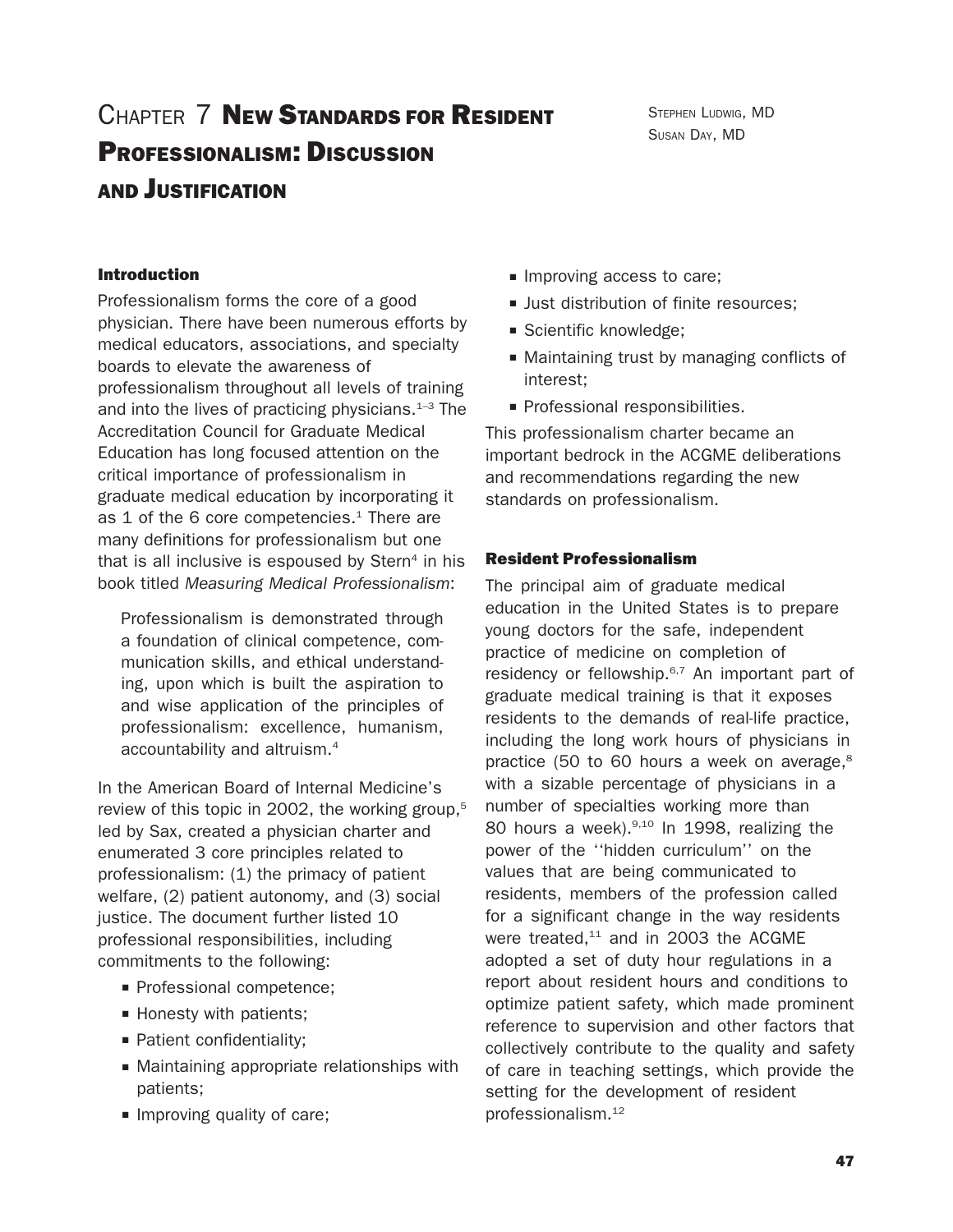#### Professionalism and Duty Hours

In considering a revision of the duty hour standards, the basic tenets of professionalism often were at the core of Task Force deliberations. Many individuals and professional organizations expressed concern that residents not be reduced to shift workers with resultant erosion of their sense of duty and professionalism. There was a strong belief among the members that a major factor in the professional development of residents is that they personally must take primary responsibility for how their hours are spent, to ensure their personal readiness to work and learn. Many advisors to the process also spoke passionately about how graduated physicians must efficiently manage their time and responsibilities and stressed that gaining facility with time management during their training years was important. Managing work and other life responsibilities is critical to the long-term success of physicians and can be directly linked to their job satisfaction and longevity in medical practice.

Studies and testimony heard by the Task Force showed that among residents there often was a stated conflict between issues of professional commitment—such as being with a needy patient in the hospital at a time past the allowed duty hours versus being at home to rest or study in preparation for the next day's work. This was a prominent finding in research on the effect of the regulation of duty hours in New York and in studies of resident perceptions of the effect of the national duty hour standards.<sup>13-16</sup> Resident sentiments regarding duty hours often were stated as 2 divergent positions:

Resident 1: Strict limitation of my duty hours is antiprofessional. I need to be with my patients when my patients need me. A professional should not punch a time clock.

Resident 2: Duty hours should be restricted. I need time to think, to rest, and to live my life. That will prepare me to come to work the next day and give it my all. Eighty hours is more than enough.

Both residents are making important and valid points and the position that each one is taking needs to be addressed. This diversity

reflects the fact that professionalism, personal responsibility, and patient safety always are inseparable.17 The Task Force focused on patient safety and recognized that, in a patient-centered model, graduate medical education must stress the personal responsibility physicians must have for their patients. Although professionalism is emphasized from the first day of medical school, increasing responsibility and skill during residency must be aligned with professional growth and a growing sense of individual responsibility as residents move through supervised, guided settings toward independent practice.

### Requirements for Duty Hours and Professionalism and their Rationale

The aim of the new requirements for professionalism is to ensure that residents understand their personal responsibility to their patients, including their responsibility for maintaining alertness and fitness for duty and the effect that all activities, including those outside of their educational program may have on this.

Programs and sponsoring institutions must educate residents and faculty members concerning the professional responsibilities of physicians to appear for duty appropriately rested and fit to provide the services required by their patients.

The program director and institution must ensure a culture of professionalism that supports patient safety and personal responsibility.

Residents and faculty members must demonstrate an understanding and acceptance of their personal role in the following:

- 1. assurance of the safety and welfare of patients entrusted to their care;
- 2. provision of patient- and family-centered care;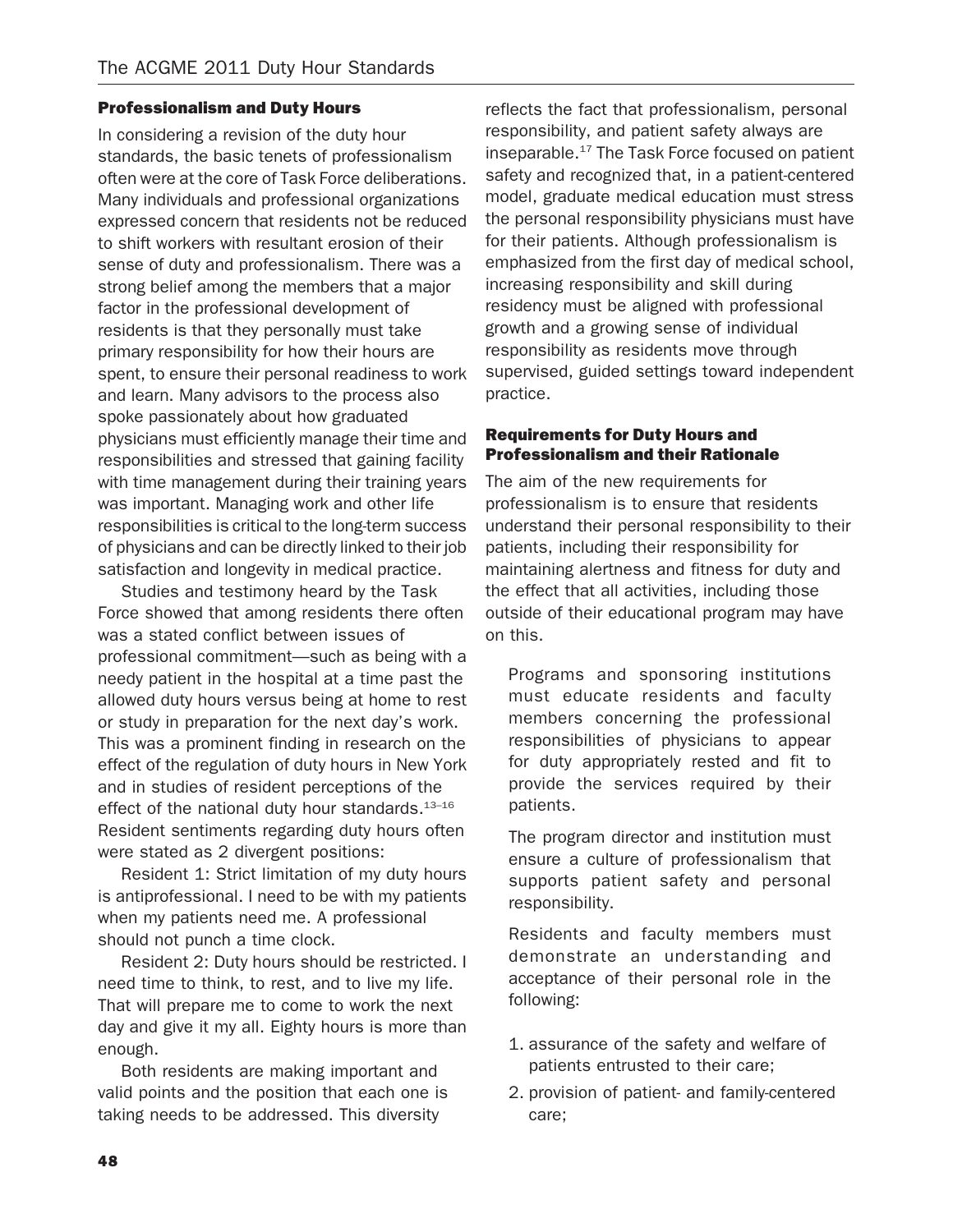- 3. assurance of their fitness for duty;
- 4. management of their time before, during, and after clinical assignments;
- 5. recognition of impairment, including illness and fatigue, in themselves and in their peers;
- 6. attention to lifelong learning;
- 7. the monitoring of their patient care performance improvement indicators; and,
- 8. honest and accurate reporting of duty hours, patient outcomes, and clinical experience data.

The Task Force recognized that responsibility for building professionalism is a collaborative process involving programs, program directors, institutions, and most important, the residents. All must be involved and have shared goals. Education of faculty (who may have trained under different standards) and residents/ fellows is the responsibility of programs and sponsoring institutions. The onus of responsibility extends beyond the individual program to the institution, to ensure that programs are provided appropriate resources and that education occurs in a suitable learning environment. This fosters both patient safety and resident well-being, which are important outcomes of quality graduate medical education.

To properly fulfill their professional responsibilities, residents must understand the systems in which they function, and the interprofessional nature of health care. Thus, the Task Force emphasized the regular, meaningful involvement of residents in program and institutional quality improvement and patient safety initiatives. Such an expansion of the educational model should have the benefit of an immediate focus on ensuring patient safety; it also sets the stage for lifelong behaviors directly toward enhancing patient care through improving the systems for health care delivery.

When designing learning objectives, programs in essence are creating the atmosphere of professionalism.<sup>6,11,17</sup> Residents learn by doing (patient care responsibilities), by being mentored (supervision during these patient care responsibilities), by observing and listening to those more senior in their level of competence (clinical learning), and by acquiring medical knowledge necessary for state-of-the-art management of disease and other conditions (didactic learning). To acquire the judgment to determine how various conditions resemble, yet differ, from one another, a balance must be achieved between the expertise gained by repetitive exposure to specific diseases and accrual of the didactic information covering the spectrum of presentations and findings in any particular diagnostic category.

Since residents have limited time to acquire medical experience and knowledge necessary to sharpen their judgment, programs must not allow service obligations to take precedence over activities that have true educational value. The new standards reemphasize this mandate, seeking to eliminate instances where residents are asked to perform tasks not normally relegated to physicians.

As part of a modern medical education environment, residents' involvement in patient care must continually focus on patient safety and individual responsibility. This should be accomplished by the program director and faculty leading by example, and by the institution providing a learning environment that emphasizes patient safety not only in policies but also through its actions. The optimal patient care environment stresses 7 principles:

1. Patient safety is at the core of all patient care. This simple statement requires support from all care providers and a seamless interaction among many hospital systems and policies. There should be adequate support staff; protocols for preventing wrong-side surgery or patient falls must be in place; quality laboratory testing and imaging must be readily available; and patients' rights must be clearly written and easily accessed by patients and their families. Patients are vulnerable, and must perceive the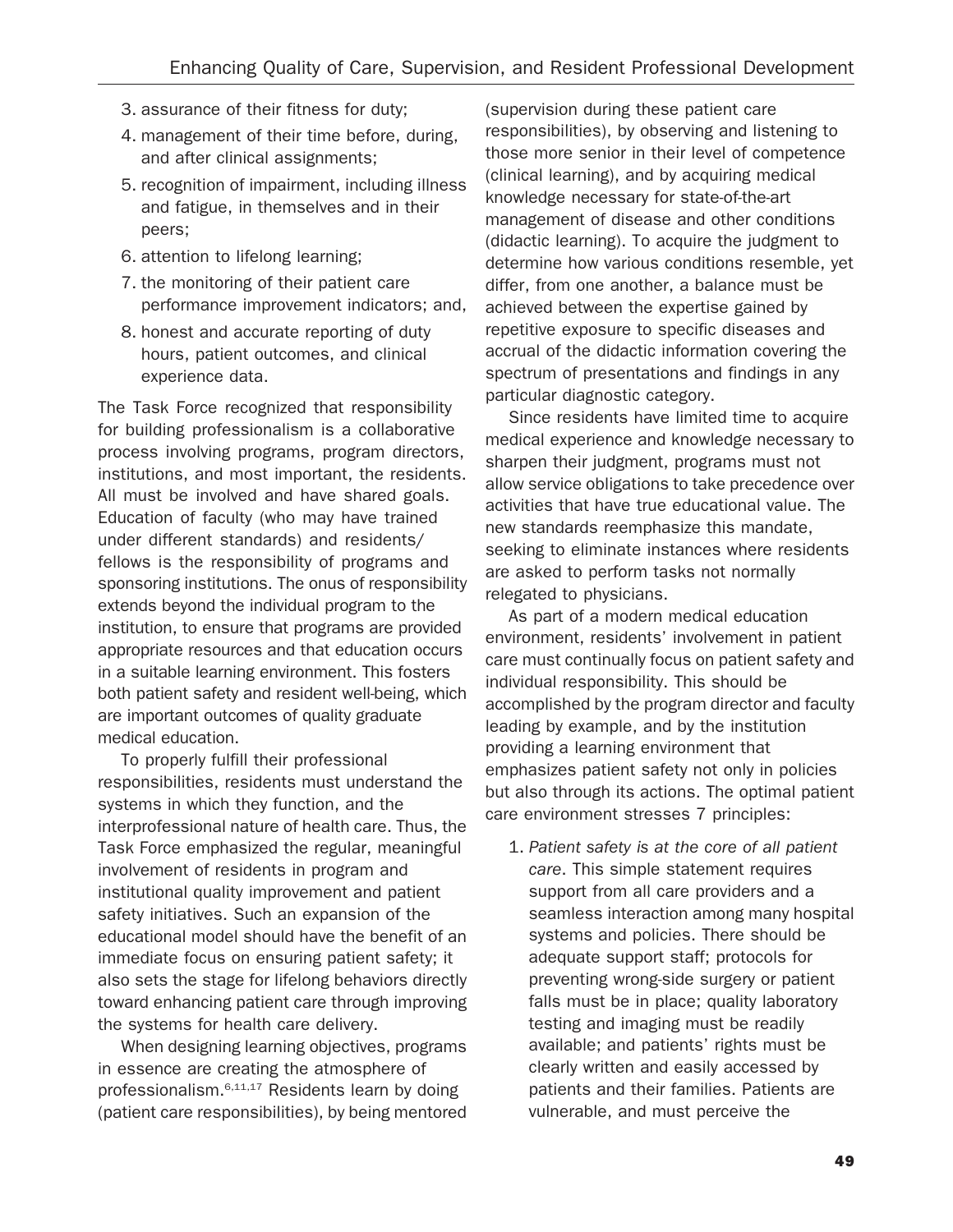environment in which care is rendered as deserving of their trust.

- 2. Care must be patient centered and family centered. This key concept of the Institute of Medicine's report, ''Crossing the Quality Chasm,''18 is equally important in the teaching hospital environment, where research, education, or departmental needs may on occasion appear to take precedence over the needs of patients and their families. Such an emphasis is inappropriate and must be redirected. An excellent clinical learning milieu can be achieved without sacrificing focus on patients, and education in such an environment is likely to positively shape the future practice of graduates.
- 3. Physicians must be fit for duty. Physicians—whether faculty or resident must be fit for duty and able to effectively care for their patients. That ''[p]atients have a right to expect a healthy, alert, responsible, and responsive physician''19 has been a key tenet of the dialogue about work hours since the American College of Surgeons formally issued this statement in 1994. Residents and faculty, even when ''off duty,'' are still responsible for appropriately managing their time to enable them to report for their next scheduled duty well rested and alert. Program directors and supervising faculty cannot mandate that residents or other faculty members get sufficient rest at home, or place any other limitations on activity (other than external moonlighting for residents) away from work. They can, however, demand that resident physicians on duty are well rested and capable of performing their duties.
- 4. Impaired physicians must be recognized and removed from patient care activities. Residents and faculty are human and on rare occasion are found to be impaired. Such impairment, which can be as serious as drug or alcohol addiction or as

temporary as a significantly fatigued resident, can adversely affect patient safety and must be recognized and addressed in a timely manner. It is the responsibility of anyone in the health care system observing impaired behavior to report it to a supervisor or other individual who can intervene.

- 5. Physicians must be committed to lifelong learning. In a time when medical knowledge is rapidly advancing, it is incumbent on faculty members to model the behaviors of ongoing critical review of the literature and to participate in programs that document ongoing medical competence (such as Maintenance of Certification and Maintenance of Licensure).
- 6. Patient care must be monitored for overall quality. Institutions must have in place quality and performance improvement initiatives, outcomes assessment, and peer review programs designed to constantly monitor patient safety, the quality of care rendered, and the competence of physicians. While these functions have long been the purview of the faculty and an essential element of selfregulation, it will now be required that residents participate actively in these processes as part of the new emphasis on patient-centered care.
- 7. There must be honest and accurate reporting of all elements of resident training and patient care. In the past, there has been concern that residents reported what they thought faculty wanted to hear when answering questions about duty hours, clinical experiences, and patient outcomes. The new requirements emphasize honesty in reporting as yet another essential element of professionalism. This applies to individuals, programs, and institutions.

The ACGME's emphasis on professionalism, evidenced by the development and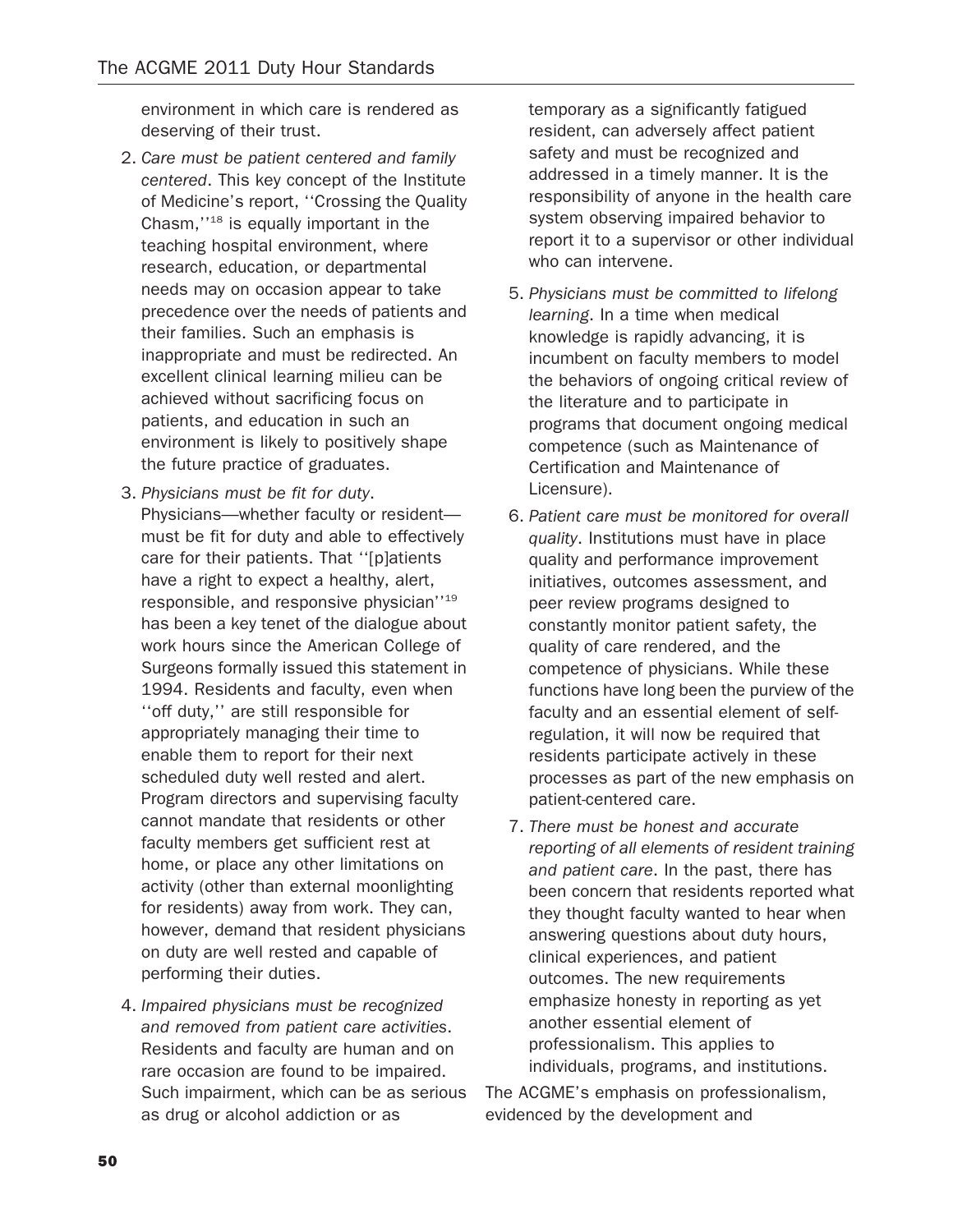implementation of more detailed standards, reflects a belief that this core competency underpins many elements of residency training, especially in the arena of fitness for duty and compliance with duty hours. It is felt that these standards are in keeping with the broader principles already espoused by the medical profession. In addition to reasonable limits on resident work hours, there is a new emphasis on immersing residents in all aspects of patient care including diagnosis and treatment of disease, and inculcating in them a commitment to care for patients as human beings. This should result in a more altruistic physician and set the stage for a lifetime of highly professional behavior.

#### References

- 1 Accreditation Council for Graduate Medical Education. Advancing education in medical professionalism. Available at: http://www.acgme.org/outcome/ implement/profm\_resource.pdf. Published 2004. Accessed December 22, 2010.
- 2 Cohen JJ. Professionalism in medical education, an American perspective. Med Educ. 2006;40(7):607–617.
- 3 Association of American Medical Colleges. Compact between resident physicians and their teachers. Available at: www.aamc.org/residentcompact. Published January 2006. Accessed December 22, 2010.
- 4 Stern DT, ed. Measuring Medical Professionalism. New York, NY: Oxford Press; 2006.
- 5 ABIM Foundation. Medical professionalism in the new millennium: a physician charter. Ann Int Med. 2002;136(3):243–246.
- **6** Stern DT, Papadakis MA. The developing physician: becoming a professional. N Engl J Med. 2006;355(17):1794–1799.
- **7** Saultz JW. Are we serious about teaching professionalism in medicine? Acad Med. 2007;82(6):574–577.
- 8 US Department of Labor, Bureau of Labor Statistics. Occupational outlook handbook, 2010-11 edition. Available at: http://www.bls.gov/oco/ocos074.htm. Accessed December 27, 2010.
- 9 Weiss GG. Exclusive survey: productivity takes a dip. Med Econ. 2005;82(22):86–87,89,91–93.
- 10 Weiss GG. Exclusive survey—productivity: work hours up, patient visits down. Med Econ. 2006;83(21):57-58,60,62–63.
- 11 Cohen JJ. Honoring the "E" in GME. Acad Med. 1999;74(2):108–113.
- 12 Philibert I, Friedmann P, Williams WT. New requirements for resident duty hours. JAMA. 2002;288:1112–1114.
- 13 Holzman IR, Barnett SH. The Bell Commission: ethical implications for the training of physicians. Mt Sinai J Med. 2000;67(2):136–139.
- 14 Shanafelt TD, Bradley KA, Wipf JE, Back AL. Burnout and self-reported patient care in an internal medicine residency program. Ann Intern Med. 2002;136(5):358– 367.
- 15 Yedidia NJ, Lipkin M Jr, Schwartz MD, Hirschkorn C. Doctors as workers: work-hour regulations and interns' perceptions of responsibility, quality of care, and training. J Gen Int Med. 1993;8(8):429–435.
- 16 O'Malley PG, Khandekar JD, Phillips RA. Residency training in the modern era: the pipe dream of less time to learn more, care better, and be more professional. Arch Intern Med. 2005;165(22):2561–2562.
- 17 Epstein RM, Hundert EM. Defining and assessing professional competence. JAMA. 2002;287(2):226– 235.
- 18 Committee on Quality of Health Care in America, Institute of Medicine. Crossing the Quality Chasm: A New Health System for the 21st Century. Washington, DC: National Academy Press; 2001.
- 19 American College of Surgeons. Formal statement, January 1994. Reissued at: 87th Annual Clinical Congress of the American College of Surgeons; October 9, 2001; New Orleans, LA.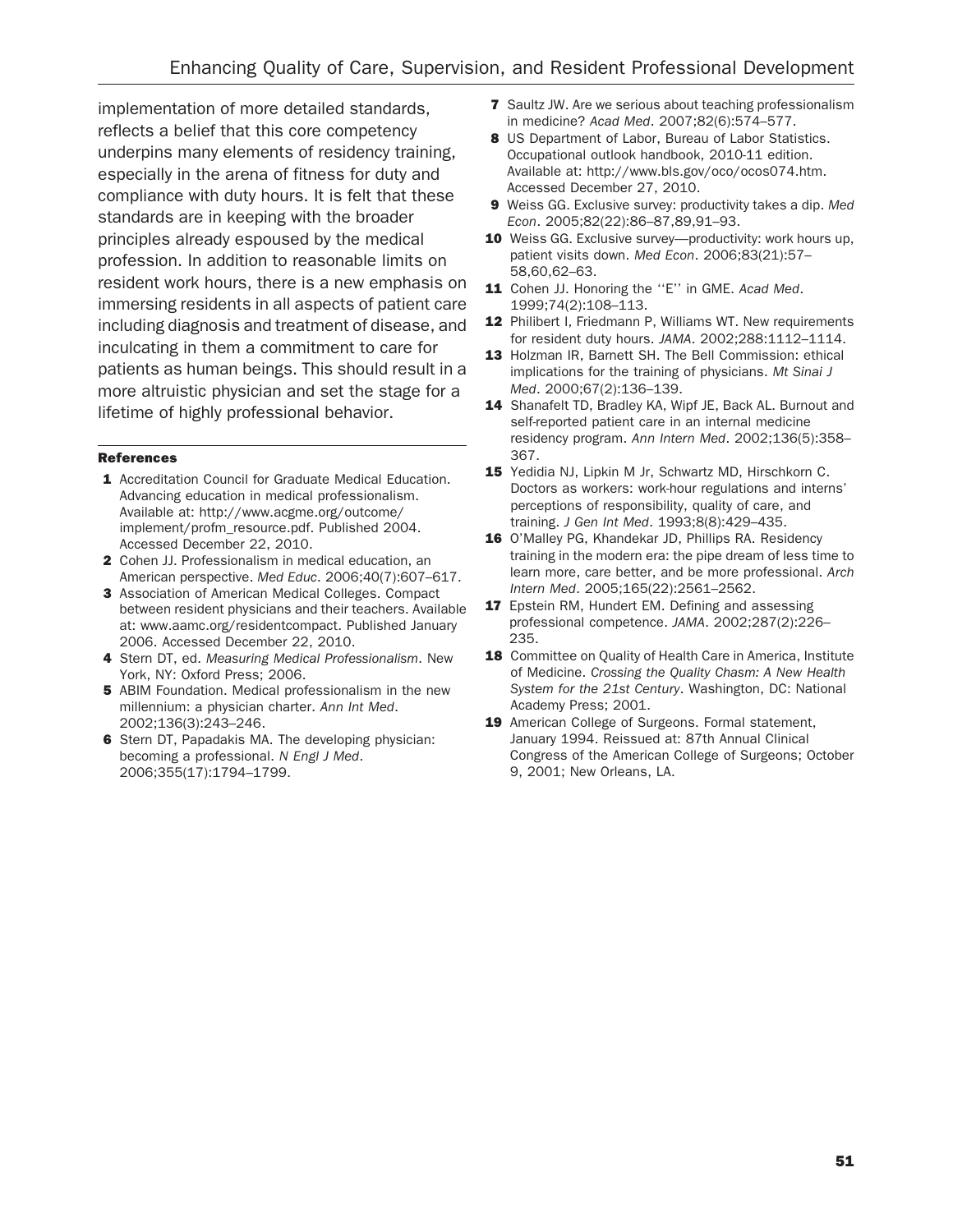MEREDITH RIEBSCHLEGER, MD JAIME BOHL, MD

## CHAPTER 8 NEW STANDARDS FOR TEAMWORK! DISCUSSION AND JUSTIFICATION

The sum total of medical knowledge is now so great and wide-spreading that it would be futile for any one man…to assume that he has even a working knowledge of any part of the whole.…The best interest of the patient is the only interest to be considered, and in order that the sick may have the benefit of advancing knowledge, union of forces is necessary.…It has become necessary to develop medicine as a cooperative science; the clinician, the specialist, and the laboratory workers uniting for the good of the patient, each assisting in elucidation of the problem at hand, and each dependent upon the other for support.

William J. Mayo, 1910

#### The Study of Teamwork in Health Care

A growing interest in team approaches to health care has been fostered by trends in health care delivery, including changes in organization; increasing specialization and division of labor; a need for coordination of comprehensive, costeffective, population-based, and patient-focused care; and a growing interest in prevention and ongoing management of chronic conditions. $1-4$ For health professionals, teamwork offers the benefits of enhanced professional satisfaction and a change in emphasis from acute, episodic care to management and prevention. Teamwork also encourages innovation and quality improvement in health care. $2-4$ 

Teamwork in health care has been described and studied for several decades. In a classic study done in the  $1970s$ . Bosk<sup>5</sup> described how surgical teams decentralize authority, make decisions, and develop value systems related to their work. Coordination of teamwork in health care settings often depends on direct communication and informal rules in the

immediate care environment. This contrasts with formal bureaucratic rules in other settings and makes teams vulnerable to changes in health care leadership and context. $6,7$  In 1975, themes in the literature on teams in health care encompassed status, power and authority, roles and professional domains, and decision making and communication; and these still are dominant themes in the research on health care teams. Areas of emphasis more recently added include patient-centered approaches to care<sup>8-10</sup> and clinical microsystems as the organizing framework for health care delivery.<sup>11,12</sup> The term clinical microsystem refers to a small health care work unit that provides care to a defined group of patients. Microsystems consist of a small team of people, a local information system, and a set of work processes.<sup>11</sup>

#### Benefits of Teamwork

The 2001 Institute of Medicine report entitled ''Crossing the Quality Chasm''13 references the importance of teamwork in realizing 6 aims for the health care system. Those 6 aims call for care to be as follows:

- Safe: Avoid injuries to patients from the care that is intended to help them.
- **Effective: Match care to science: avoid** overuse of ineffective care and underuse of effective care.
- Patient-Centered: Honor the individual and respect choice.
- Timely: Reduce waiting for both patients and those who give care.
- **Efficient: Reduce waste.**
- Equitable: Close racial and ethnic gaps in health status.

A few empirical studies that have examined teamwork and clinical outcomes have found evidence of benefit. A Cochrane systematic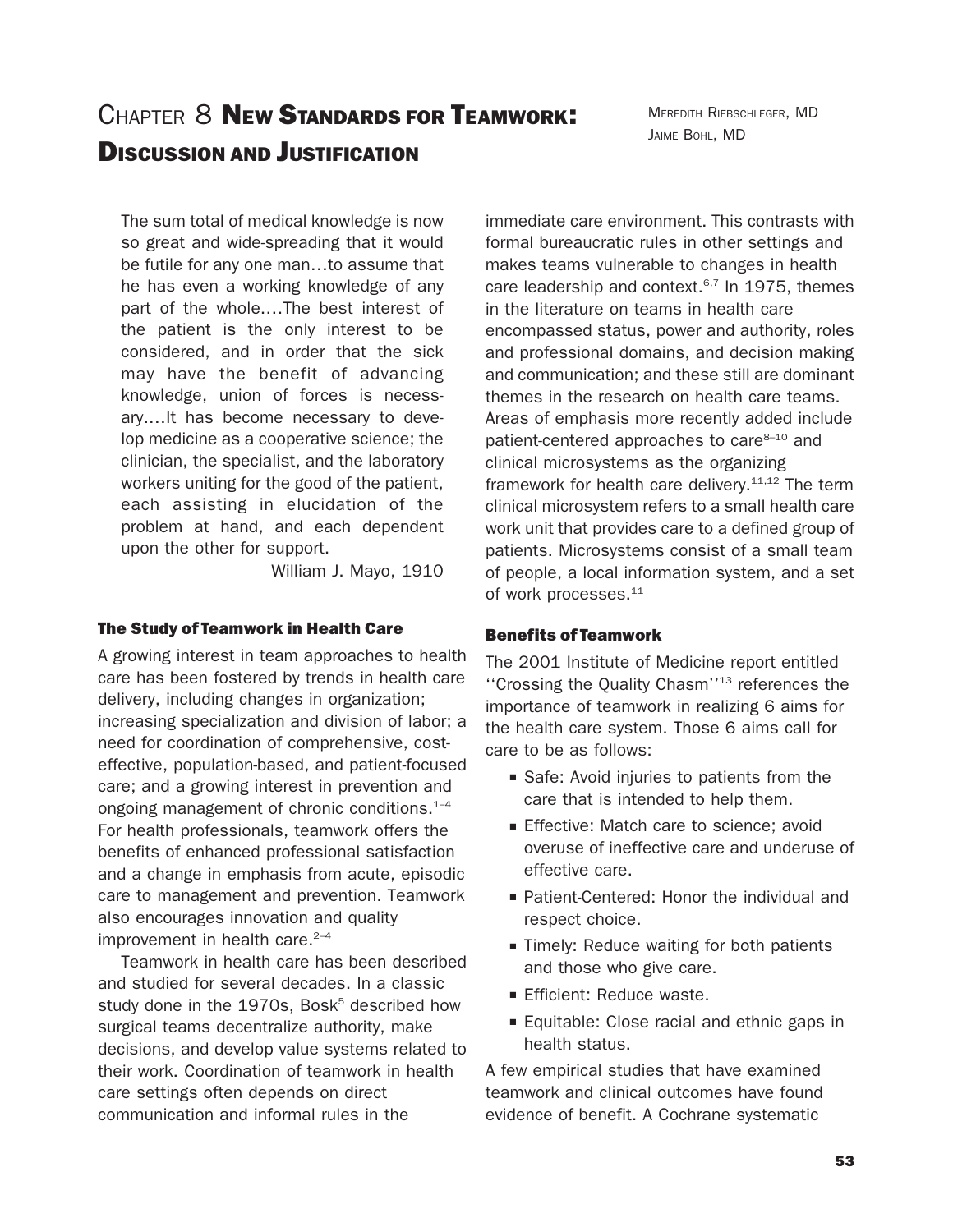review<sup>14</sup> of the benefits of teamwork in 2007 found that practice-based interprofessional team interventions improve health care delivery and outcomes, but the small number of studies, small sample size, and challenges in measuring collaboration made it difficult to generalize about the elements of teamwork that were responsible for these positive effects. A review of the literature on the benefits of team approaches from 1985 through 2004 found that the diversity of clinical expertise involved in team decision making may account for improvements in patient care and organizational effectiveness, while collaboration, conflict resolution, participation, and cohesion may enhance team member satisfaction and perceptions of team effectiveness.<sup>15</sup> A study of safety factors and surgical outcomes in 52 teaching hospitals found that high levels of faculty and resident communication and collaboration were associated with lower risk-adjusted morbidity for surgical patients. $16$  In another study, $17$  intensive care unit nurses' reports of collaboration were associated positively with patient outcomes.

## The NewTeamwork Standards

The ACGME standards promote teamwork as beneficial to patient safety and to the professional development and formation of the resident. In addition to the standards below, the sections on transitions of care emphasize teamwork in transmitting information and collectively managing the care of patients.

[Residents are expected to] work effectively as a member or leader of a health care team or other professional group.

[Residents are expected to] work in interprofessional teams to enhance patient safety and improve patient care quality.

The first standard defines residents' roles as members or leaders of health care teams or similar groups, while the second section expands existing expectations for resident representation on hospital quality improvement committees to include active resident

participation on quality and safety teams. Systematic approaches to enhance quality and safety in health professions education, including changes in curricula and organizational culture, and assessing outcomes at the individual and program level, have been recommended for a number of years.<sup>18</sup> The literature on educational approaches to teach residents how to improve quality and safety has demonstrated that ongoing, active involvement in quality improvement efforts is superior to didactic methods and short-term quality or safety electives.<sup>18,19</sup> Popular approaches for applied teaching of quality improvement include incorporating quality improvement principles into morbidity and mortality conferences, morning report, and clinical case conferences.<sup>20-23</sup> Recent efforts have focused on closer integration between didactics and applied approaches to teaching practice-based learning and improvement and systems-based practice, with a particular emphasis on quality and safety.24–27

Residents must care for patients in an environment that maximizes effective communication. This must include the opportunity to work as a member of effective interprofessional teams that are appropriate to the delivery of care in the specialty.

The program director must ensure that residents are integrated and actively participate in interdisciplinary clinical quality improvement and patient safety programs.

These standards define attributes of the environment for resident teamwork and collaboration and cooperation, with the aim of creating a system in which residents manage information and care decisions collectively and with other health professionals.<sup>28</sup> Implementation of these standards will necessitate, and likely contribute, to a change in the culture in settings where residents participate in patient care.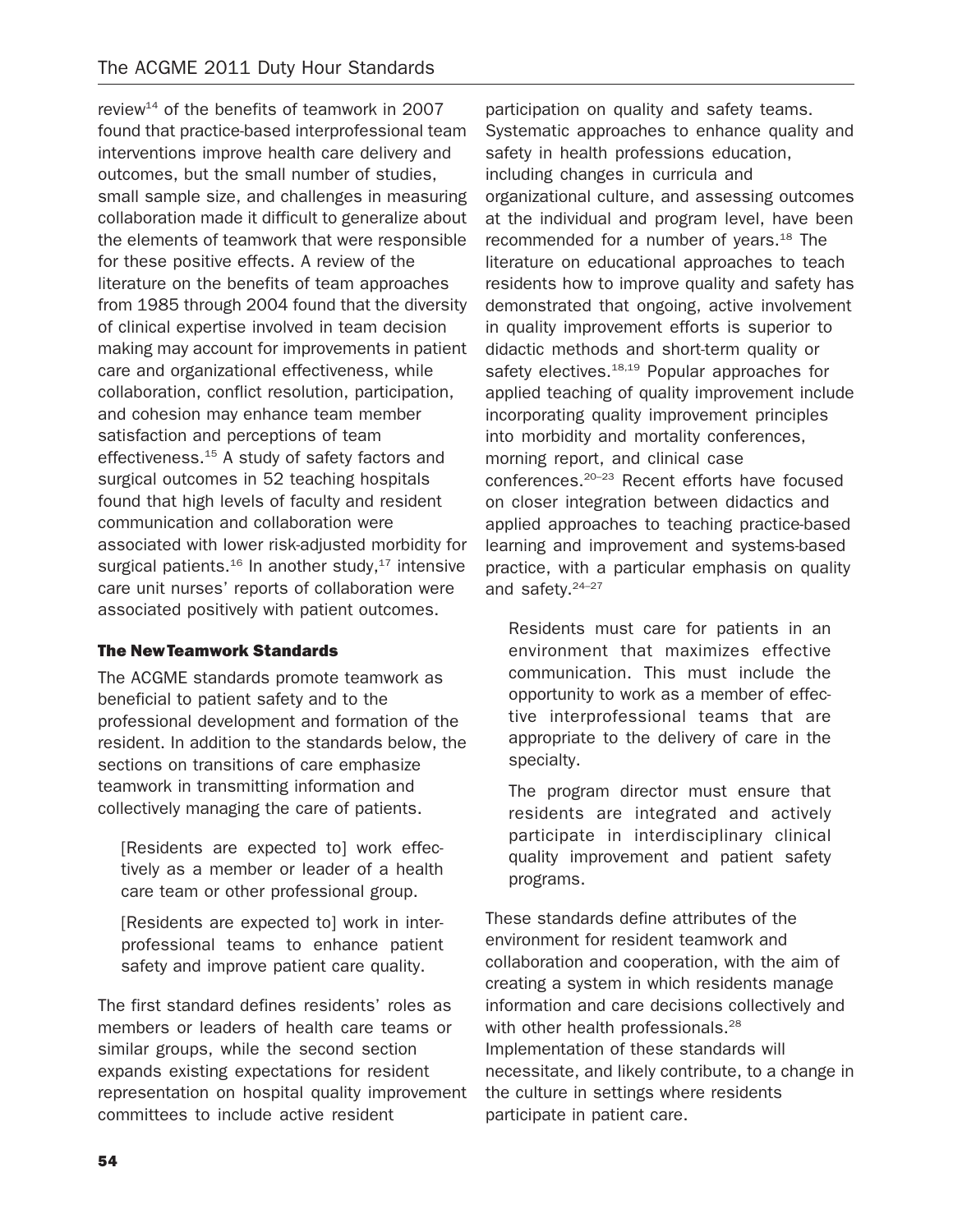## Implementing Teamwork inTeaching Settings: Models and Challenges

The IOM report ''Crossing the Quality Chasm''13 did not offer specific guidance for how to implement teamwork in patient care settings. Two exceptions are the reference to clinical microsystems $9,10$  and the statement asserting that redesign of the immediate work units that provide care will be required to ensure that care is knowledge based, patient centered, and systems minded.<sup>11</sup> Practical interpretations and companion documents to the report also do not offer advice on how to make health care more team oriented, but rather offer visions of a new system in which cooperation among clinicians is a priority.29 A theoretic discussion of physicians' education and professional development related to teamwork postulated that the knowledge, skills, and attitudes to enhance team work can be taught and assessed.<sup>30</sup> A review of team training interventions found that curricula used in team training for residents and medical students use sound educational principles and appear to be modestly effective and that the effectiveness of interventions is enhanced when curricula cover several dimensions of teamwork.<sup>31</sup>

Teams can be effective catalysts for organizational change.<sup>32</sup> In teaching settings, care teams are made more complex by professional role boundaries and interprofessional relations and by how team activities are influenced by technology and the care environment. An added challenge for teams that include residents is that much of the research on teams has focused on stable teams, yet many health care teams are temporary, coming together for brief periods, ranging from the time spent caring for a given patient to the 30-day time frame of a clinical rotation. The implementation of the new teamwork standards will need to be mindful of these teams' temporary nature.

#### References

1 Nagi SZ. Teamwork in health care in the US: a sociological perspective. Milbank Mem Fund Q Health Soc. 1975;53(1):75–91.

- 2 Baldwin DC. The Role of Interdisciplinary Education and Teamwork in Primary Care and Health Care Reform. Rockville, MD: Health Resources and Services Administration, Bureau of Health Professions; 1994.
- 3 Grant RW, Finocchio LJ; California Primary Care Consortium Subcommittee on Interdisciplinary Collaboration. Interdisciplinary Collaborative Teams in Primary Care: A Model Curriculum and Resource Guide. San Francisco, CA: Pew Health Professions Commission; 1995.
- 4 Tresolini CP; Pew Health Professions Commission Advisory Panel on Health Professions Education for Managed Care. Health Professions Education and Managed Care: Challenges and Necessary Responses. San Francisco, CA: Pew Health Professions Commission; 1995.
- 5 Bosk CL. Forgive and Remember: Managing Medical Failure. 2nd ed. Chicago, IL: University of Chicago Press; 2003.
- 6 Roberts KH, Madsen P, Desai V, Van Stralen D. A case of the birth and death of a high reliability healthcare organisation. Qual Saf Health Care. 2005;14(3):216– 220.
- 7 Cicourel AV. The integration of distributive knowledge in collaborative medical diagnosis. In: Galegher J, Kraut RE, Egido C, eds. Intellectual Team Work: Social and Technological Foundations of Cooperative Work. Hillsdale, NJ: Lawrence Erlbaum Associates; 1990:221–242.
- 8 Rosen P, Stenger E, Bochkoris M, Hannon MJ, Kwoh CK. Family-centered multidisciplinary rounds enhance the team approach in pediatrics. Pediatrics. 2009;123(4):e603–e608.
- 9 Muething SE, Kotagal UR, Schoettker PJ, Gonzalez del Rey J, DeWitt TG. Family-centered bedside rounds: a new approach to patient care and teaching. Pediatrics. 2007;119(4):829–832.
- 10 Ranatunga S, Myers S, Redding S, Scaife SL, Francis MD, Francis ML. Introduction of the chronic care model into an academic rheumatology clinic. Qual Saf Health Care. 2010;19(5):e48. doi:10.1136/ qshc.2009.035030.
- 11 Nelson EC, Batalden PB, Huber TP, et al. Microsystems in health care, part 1: learning from high-performing frontline clinical units. Jt Comm J Qual Improv. 2002;28(9):472–493.
- 12 Mohr J, Batalden P, Barach P. Integrating patient safety into the clinical microsystem. Qual Saf Health Care. 2004;13(suppl 2):ii34–ii38.
- 13 Committee on Quality of Health Care in America, Institute of Medicine. Crossing the Quality Chasm: A New Health System for the 21st Century. Washington, DC: National Academy Press; 2001.
- 14 Zwarenstein M, Goldman J, Reeves S. Interprofessional collaboration: effects of practice-based interventions on professional practice and healthcare outcomes. Cochrane Database Syst Rev. 2009;(3):CD000072.
- 15 Lemieux-Charles L, McGuire WL. What do we know about health care team effectiveness: a review of the literature. Med Care Res Rev. 2006;63(3):263–300.
- 16 Davenport DL, Henderson WG, Mosca CL, Khuri SF, Mentzer RM Jr. Risk-adjusted morbidity in teaching hospitals correlates with reported levels of communication and collaboration on surgical teams but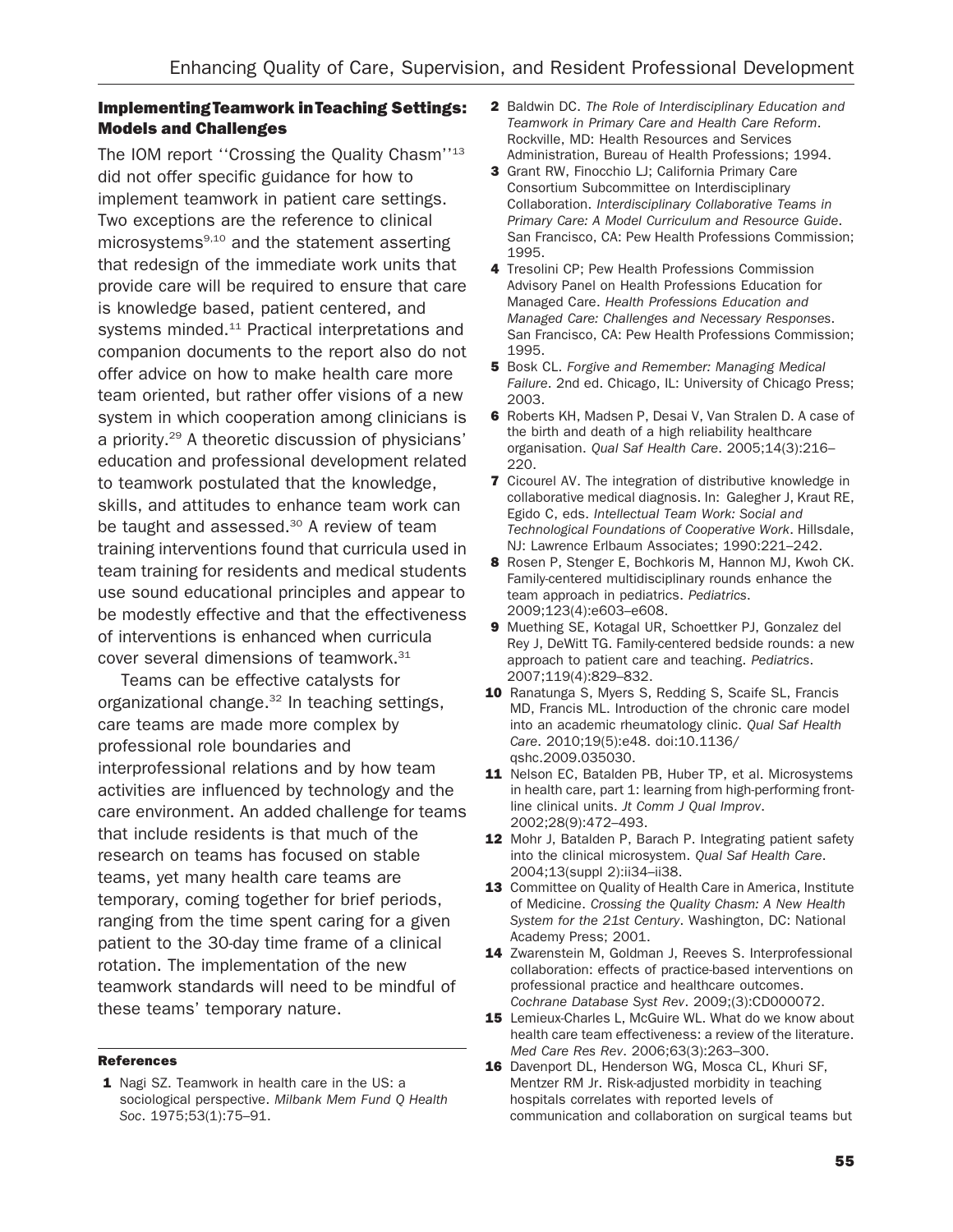not with scale measures of teamwork climate, safety climate, or working conditions. J Am Coll Surg. 2007;205(6):778–784.

- 17 Baggs JG, Schmitt MH, Mushlin AI, et al. Association between nurse-physician collaboration and patient outcomes in three intensive care units. Crit Care Med. 1999;27(9):1991–1998.
- 18 Aron DC, Headrick LA. Educating physicians prepared to improve care and safety is no accident: it requires a systematic approach. Qual Saf Health Care. 2002;11(2):168–173.
- 19 Philibert I. Involving Residents in Quality Improvement: Contrasting Top-Down and Bottom-Up Approaches: IHI 90 Day Project. Chicago, IL: Accreditation Council for Graduate Medical Education; August 2008.
- 20 Folcik MA, Kirton OC, Ivy ME. A two-tiered quality management program: Morbidity and Mortality conference data applied to resident education. Conn Med. 2007;71(8):471–478.
- 21 Rosenfeld JC. Using the Morbidity and Mortality conference to teach and assess the ACGME General Competencies. Curr Surg. 2005;62(6):664–669.
- 22 Kravet SJ, Howell E, Wright SM. Morbidity and mortality conference, grand rounds, and the ACGME's core competencies. J Gen Intern Med. 2006;21(11):1192– 1194.
- 23 Stiles BM, Reece TB, Hedrick TL, et al. General surgery morning report: a competency-based conference that enhances patient care and resident education. Curr Surg. 2006;63(6):385–390.
- 24 Singh R, Naughton B, Taylor JS, et al. A comprehensive collaborative patient safety residency curriculum to

address the ACGME core competencies. Med Educ. 2005;39(12):1195–1204.

- 25 Sachdeva AK, Philibert I, Leach DC, et al. Patient safety curriculum for surgical residency programs: results of a national consensus conference. Surgery. 2007;141(4):427–441.
- 26 Chapman DM, Hayden S, Sanders AB, et al. Integrating the Accreditation Council for Graduate Medical Education Core Competencies into the model of the clinical practice of emergency medicine. Ann Emerg Med. 2004;43(6):756–769.
- 27 Bingham JW, Quinn DC, Richardson MG, Miles PV, Gabbe SG. Using a healthcare matrix to assess patient care in terms of aims for improvement and core competencies. Jt Comm J Qual Patient Saf. 2005;31(2):98–105.
- 28 Epstein, RM, Hundert EM. Defining and assessing professional competence. JAMA 2002;287(2):226– 235.
- 29 Berwick DM. A user's manual for the IOM's 'Quality Chasm' report. Health Aff (Millwood). 2002;21(3): 80–90.
- 30 Baker DP, Salas E, King H, Battles J, Barach P. The role of teamwork in the professional education of physicians: current status and assessment recommendations. Jt Comm J Qual Patient Saf. 2005;31(4):185–202.
- 31 Chakraborti C, Boonyasai RT, Wright SM, Kern DE. A systematic review of teamwork training interventions in medical student and resident education. J Gen Intern Med. 2008;23(6):846–853.
- 32 Firth-Cozens J. Cultures for improving patient safety through learning: the role of teamwork. Qual Health Care. 2001;10(suppl 2):ii26–ii31.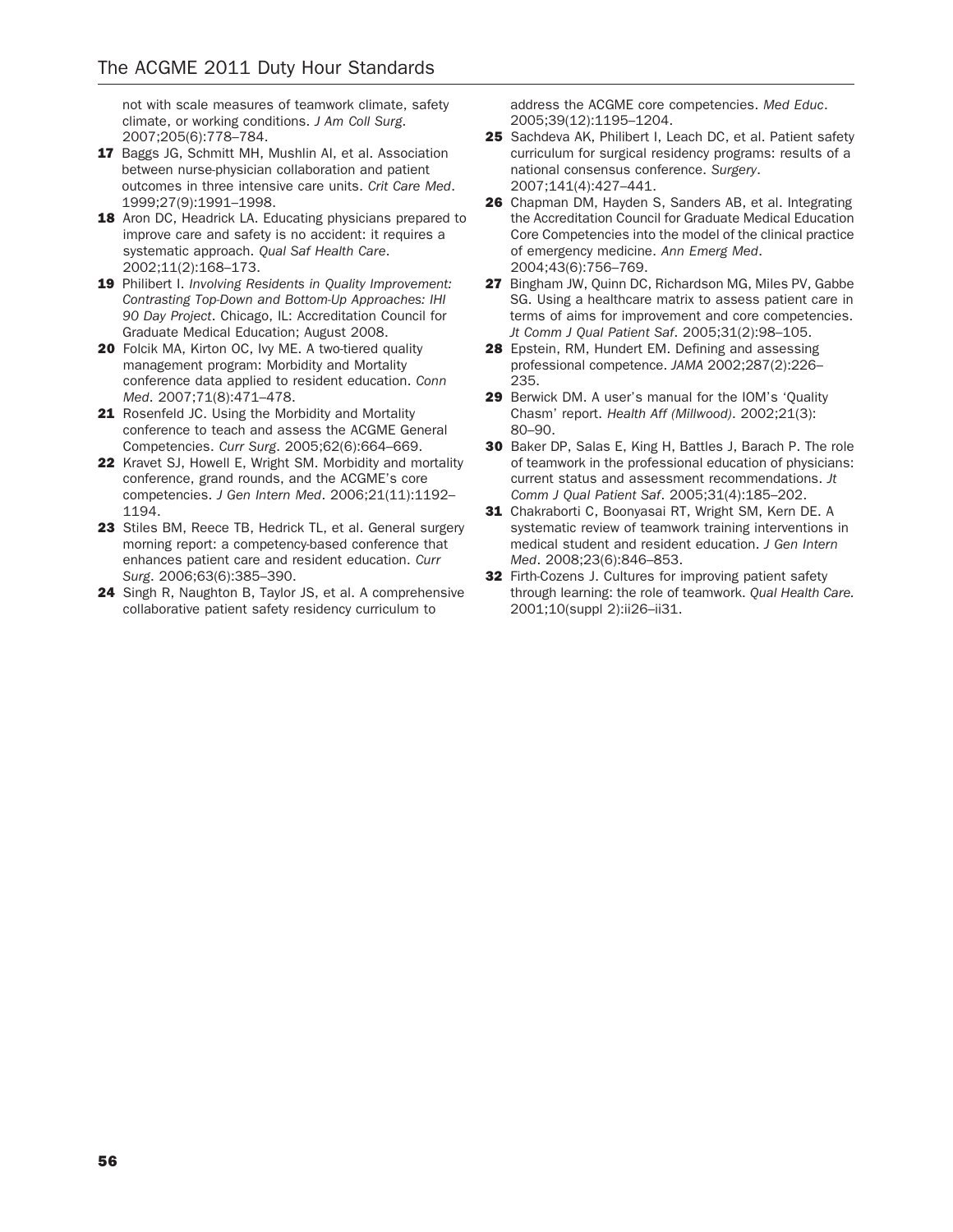MEREDITH RIEBSCHLEGER, MD INGRID PHILIBERT, PhD, MBA

Continuity of care is an important aspect of quality, yet in the 24-hours-a-day, 7-days-a-week enterprise of the teaching hospital, which encompasses multiple specialties, clinical departments, and modalities of care, transitions of care between units and providers or provider teams (also called handoffs, handovers, or signouts) are a common and necessary occurrence. During these transitions, the physician or team handing over responsibility for care must accurately convey information about the patients under his or her care, and the physician accepting responsibility must receive, process, and interpret this information to make judgments about what actions must be taken in the immediate future.<sup>1</sup> In addition to "task lists." this process frequently includes decisions about the degree of monitoring necessary for the patients' acuity of illness to allow for the appropriate allocation of time, attention, and other resources.<sup>1,2</sup> These attributes of transitions are addressed in the ACGME standards.

#### Transitions of Care

Programs must design clinical assignments to minimize the number of transitions in patient care.

This standard seeks to reduce the number of handoffs to the minimum needed to ensure coverage, with the understanding that each transition creates the potential for information to be lost or distorted. $3,4$  A study of closed malpractice claims attributed a high percentage of errors in teaching settings to teamwork problems, with handoff errors being disproportionately more common in teaching settings.<sup>5</sup> Communication failures were also implicated in 60% of the sentinel events reported to the Joint Commission on the

Accreditation of Healthcare Organizations,<sup>6</sup> and the 2008 Institute of Medicine report<sup>7</sup> regarding resident hours and patient safety recommended that all residents receive education in patient handoffs.

Studies have shown that the frequency of transitions in patient care has increased since the 2003 institution of common duty hour standards. A consequence of the regulation of duty hours is that the responsibility for each patient may be transferred between 2 or more physicians 2 to 3 times during a 24-hour period. A study in the pediatrics inpatient setting found a small increase in medication errors after the institution of the duty hour limits and attributed this change to problems with patient handoffs.<sup>8</sup>

Sponsoring institutions and programs must ensure and monitor effective, structured handover processes to facilitate both continuity of care and patient safety. Programs must ensure that residents are competent in communicating with team members in the handover process.

In 2006 the Joint Commission added transitions in patient care to its National Patient Safety Goals, referencing the need for ''a standardized approach to hand-off communications, including an opportunity to ask and respond to questions.''9 Residents believe transitions are not adequately addressed in education and practice, noting that processes are haphazard, with no system of organized interaction.<sup>10,11</sup> Limits on resident hours have also increased the use of ''cross-coverage,'' defined as residents outside of the primary care team providing care in the absence of the primary team. This increase has been associated with an increase in the likelihood of unplanned changes in care and errors attributed to problems with the transfer of information.<sup>12</sup> In some surgical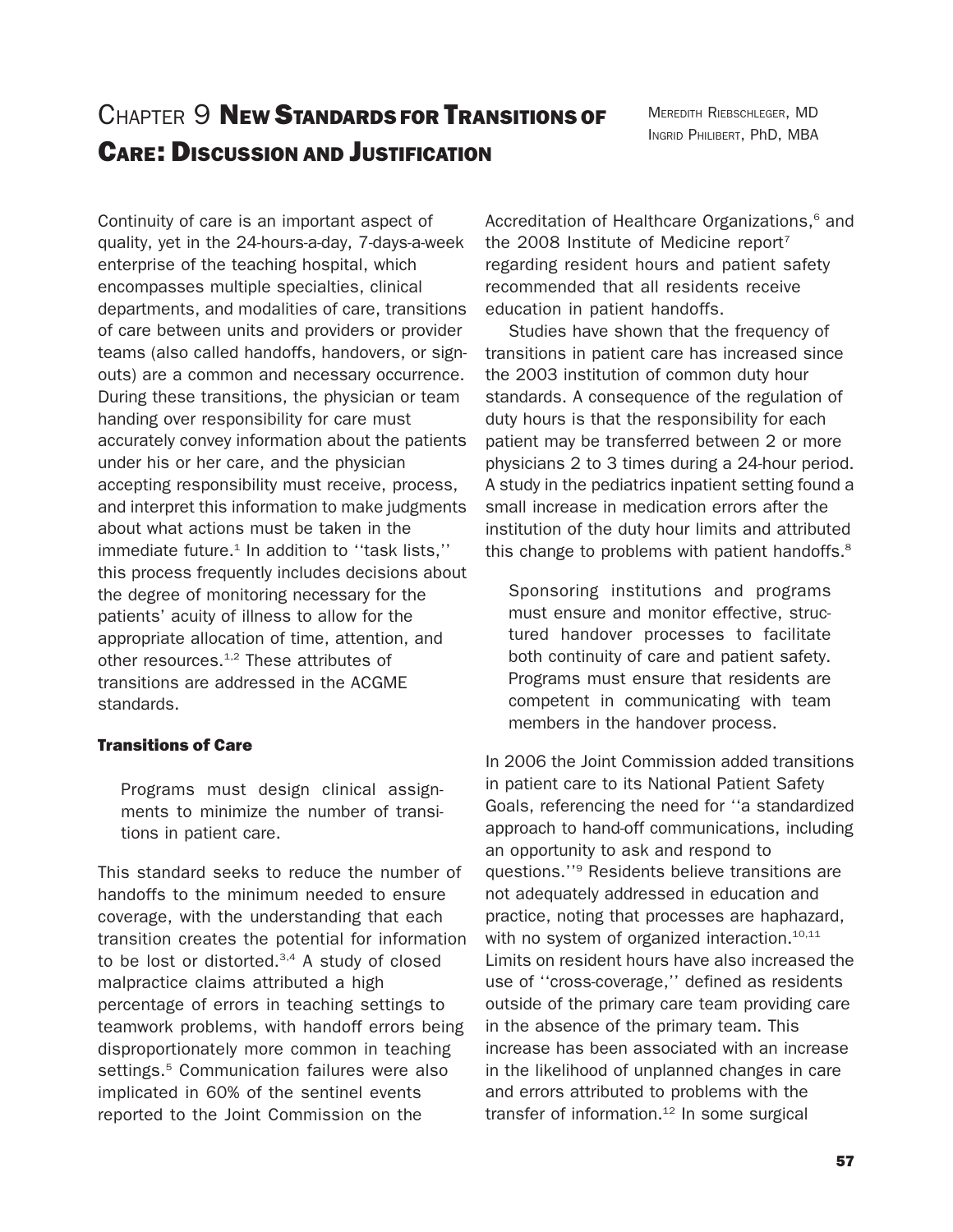programs, the limits may have increased the number of asynchronous handoffs without person-to-person interactions, a practice that is associated with even greater potential for handoff errors. $1,13$ 

An important reason for instituting common duty hour limits was to reduce the potential for errors attributed to resident sleep deprivation and fatigue. Improving transitions in patient care is critical to ensure that the common duty hour limits realize this aim and that reductions in errors due to fatigue are not offset by increases in errors due to inadequate information transfer. Large scale studies of the effect of the 2003 duty hour limits have not found significant improvement of morbidity and mortality. $14-16$ Because these analyses have used administrative data, it is not possible to determine whether ''technical problems'' considered sensitive to improvements in resident alertness under reduced duty hours were offset by ''communication errors'' thought to result from lost information under more frequent care transfers.

The sponsoring institution must ensure the availability of schedules that inform all members of the health care team of attending physicians and residents currently responsible for each patient's care.

This standard addresses coordination of care, which has traditionally been an important concept in continuity, with classic definitions of continuity including an understanding of who is responsible for patient care and communicating this information to the patient. $17,18$  An added benefit of enhanced coordination is that transitions of care and handoffs are complex clinical acts, which benefit from supervision and coaching, particularly for junior learners. In addition, recommendations for transferring practices from high-reliability organizations have focused on how redundancy can reduce the risk of errors in transmission and how feedback to the presenter contributes to enhanced accuracy and learning. $1$  This approach is congruent with

the concept of high-reliability organizations' ''preoccupation with failure'' and may result in increased ability of the system to detect both deterioration of patients and errors and omissions in information transfer.<sup>19</sup> Other recent approaches for improving transitions have focused on supervision and provision of feedback for junior residents' handoffs<sup>1,20</sup> and on the use of objective skills-based examinations to allow residents to test and practice handoff skills.21

#### References

- 1 Philibert I. Use of strategies from high-reliability organisations to the patient hand-off by resident physicians: practical implications. Qual Saf Health Care. 2009;18(4):261–266.
- 2 Mangrulkar RS. A seminar to improve the handover of patients. University of Michigan Health System, Department of Medicine; 2002; Ann Arbor, MI.
- 3 Scoglietti VC, Collier KT, Long EL, Bush GP, Chapman JR, Nakayama DK. After-hours complications: evaluation of the predictive accuracy of resident sign-out. Am Surg. 2010;76(7):682–686.
- 4 Arora V, Kao J, Lovinger D, Seiden SC, Meltzer D. Medication discrepancies in resident sign-outs and their potential to harm. J Gen Intern Med. 2007;22(12):1751– 1755.
- 5 Singh H, Thomas EJ, Petersen LA, Studdert DM. Medical errors involving trainees: a study of closed malpractice claims from 5 insurers. Arch Intern Med. 2007;167(19):2030–2036.
- **6** The Joint Commission. Sentinel event statistics. Available at: http://www.jcaho.org/accredited+ organizations/sentinel+ event/sentinel+event\_ statistics.htm. Accessed December 1, 2010.
- 7 Ulmer C, Wolman D, Johns M, eds; Committee on Optimizing Graduate Medical Trainee (Resident) Hours and Work Schedules to Improve Patient Safety, Institute of Medicine. Resident Duty Hours: Enhancing Sleep, Supervision, and Safety. Washington, DC: National Academies Press; 2008.
- 8 Landrigan CP, Fahrenkopf AM, Lewin D, et al. Effects of the accreditation council for graduate medical education duty hour limits on sleep, work hours, and safety. Pediatrics. 2008;122(2):250–258.
- 9 Arora V, Johnson J. A model for building a standardized hand-off protocol. Jt Comm J Qual Patient Saf. 2006;32(11):646–655.
- 10 Roughton VJ, Severs MP. The junior doctor handover: current practices and future expectations. J R Coll Physicians Lond. 1996;30(3):213–214.
- 11 Volpp KG, Grande D. Residents' suggestions for reducing errors in teaching hospitals. New Engl J Med. 2003;348(9):851–855.
- 12 Petersen LA, Brennan TA, O'Neil AC, et al. Does housestaff discontinuity of care increase the risk for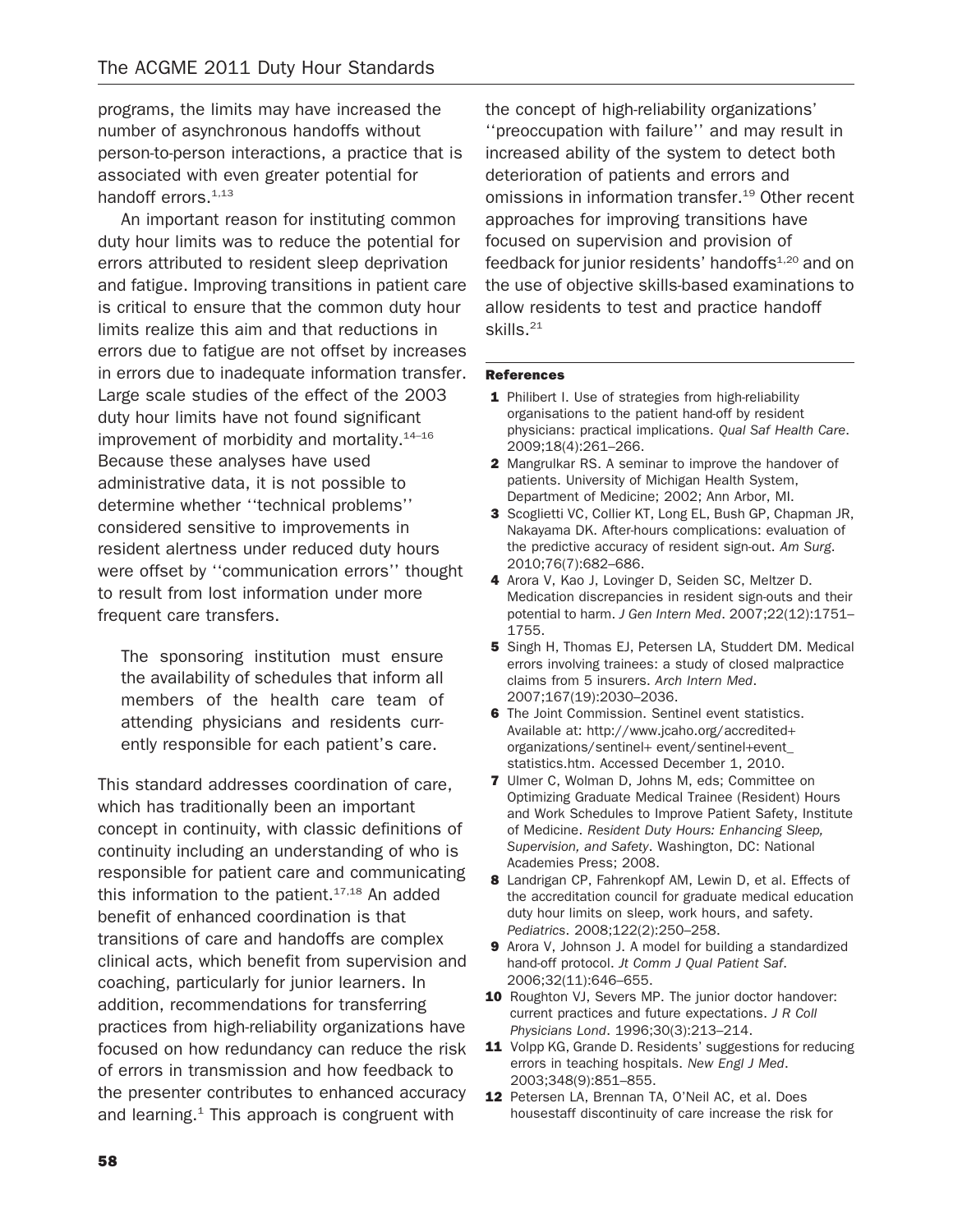preventable adverse events? Ann of Intern Med. 1994;121(11):866–872.

- 13 Patterson ES. Structuring flexibility: the potential good, bad and ugly in standardisation of handovers. Qual Saf Health Care. 2008;17(1):4–5.
- 14 Volpp KG, Rosen AK, Rosenbaum PR, Romano PS, et al. Mortality among patients in VA hospitals in the first 2 years following ACGME resident duty hour reform. JAMA. 2007;298(9):984–992.
- 15 Volpp KG, Rosen AK, Rosenbaum PR, Romano PS, et al. Mortality among hospitalized Medicare beneficiaries in the first 2 years following ACGME resident duty hour reform. JAMA. 2007;298(9):975–983.
- 16 Prasad M, Iwashyna TJ, Christie JD, et al. Effect of workhours regulations on intensive care unit mortality in United States teaching hospitals. Crit Care Med. 2009;37(9):2564–2569.
- 17 Fletcher RH, O'Malley MS, Fletcher SW, Earp JA, Alexander JP. Measuring the continuity and coordination of medical care in a system involving multiple providers. Med Care. 1984;22(5):403–411.
- 18 Banahan BF Jr, Banahan BF III. Continuity as an attitudinal contract. J Fam Pract. 1981;12(4):767–768.
- 19 Weick KE, Roberts KH. Collective mind in organizations: heedful interrelating on flight decks. Admin Sci Q. 1993;38:357–381.
- 20 Chacko V, Varvarelis N, Kemp DG. eHand-offs: an IBM Lotus Domino application for ensuring patient safety and enhancing resident supervision in hand-off communications. AMIA Annu Symp Proc. 2006:874.
- 21 Farnan JM, Paro JA, Rodriguez RM, et al. Hand-off education and evaluation: piloting the observed simulated hand-off experience (OSHE). J Gen Intern Med. 2010;25(2):129–134.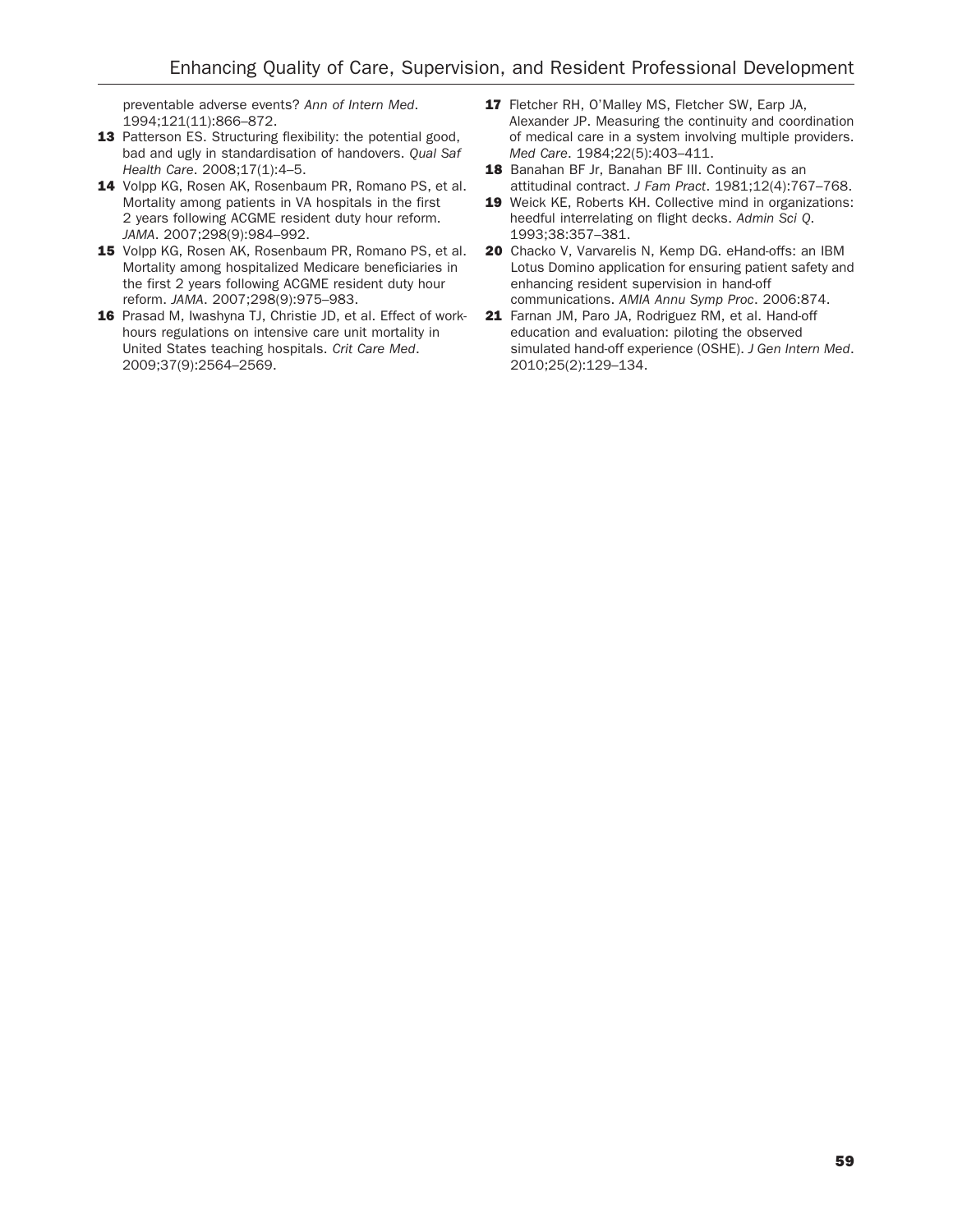## CHAPTER 10 **New Standards Addressing** FITNESS FOR DUTY, ALERTNESS MANAGEMENT, AND FATIGUE MITIGATION

THOMAS WHALEN, MD, FACS, FAAP WILLIAM WALSH, MD, MPH

If sleep does not serve an absolutely vital process, it is the biggest mistake the evolutionary process ever made.

Allan Rechtschaffen

## Sleep and Its Effect on Performance: A Brief History

In 350 BCE Aristotle wrote about human sleep as ''an inhibition of sense perception'' for ''conservation.''1 Studies on the effect of sleep and sleep loss began with animals in the 1800s and the 1920s. Kleitman and colleagues $2$ explored how sleep and wakefulness relate to circadian rhythms and studied the effects of sleep deprivation. One of Kleitman's students, William Dement,<sup>3</sup> described the cyclic patterns of rapid eye movement (REM) and non-REM sleep in humans and later in other mammals. In 1968, Allan Rechtschaffen and Anthony Kales created ''A Manual of Standardised Terminology, Techniques and Scoring System for Sleep Stages of Human Subjects,''4 and in 1978, Mary Carskadon and colleagues<sup>5</sup> developed the first test to assess for sleepiness, known as the multiple sleep latency test. The first study in resident physicians, conducted by Friedman and  $coll$ eagues $6$  in 1971, showed that postcall residents made more errors in reading a standardized electrocardiogram than their rested colleagues.

In the ensuing 4 decades, individual studies and systematic reviews found that sleep deprivation had a negative effect on aspects of human performance important to physicians' work, including cognitive function, working memory, vigilance, fine motor skills, and mood.<sup>6-12</sup> Three meta-analyses $13-15$  and 3 qualitative reviews<sup>16–18</sup> found that sleep deprivation reduced cognitive performance, mood, concentration, and effort. All subjects reported a decline in

performance after 24 to 30 hours without sleep, and several highlighted chronic partial sleep loss, defined as sleep duration of fewer than 5 hours for several consecutive nights, as a significant cause of reduced performance. Chronic partial sleep loss is common in residents, and residents who reported sleeping 5 or fewer hours per night were more likely to report having worked in an ''impaired condition'' and having made medical errors.<sup>19</sup>

The meta-analyses also explored moderators in the effect of sleep loss on performance, including type of performance, as well as task duration and complexity. Research on type of performance found that vigilance appears to be affected first by sleep loss and to a higher degree than memory and cognitive function, with gross motor performance being quite resilient.14,15,20 Hours without sleep influenced this effect, with long-term total sleep deprivation having the most pronounced negative consequences for performance.<sup>14,15</sup> A metaanalysis with a large sample of physician participants reported a decline in clinical performance of 1.5 standard deviations in sleepdeprived individuals.15 Finally, interindividual variation in the effect of sleep loss on performance may be a moderator. Some individuals appear to be profoundly affected, whereas others are minimally affected by the same number of hours without sleep $2^{2+23}$ ; others may require longer sleep on a regular basis to maintain wakefulness.<sup>24</sup> Recent research has identified a gene allele associated with individuals' high susceptibility to sleep loss.<sup>25</sup>

A number of commentaries about physicians and their performance while sleep deprived have suggested that individual selection may result in physicians as a group being more resistant to the performance effects of sleep loss. While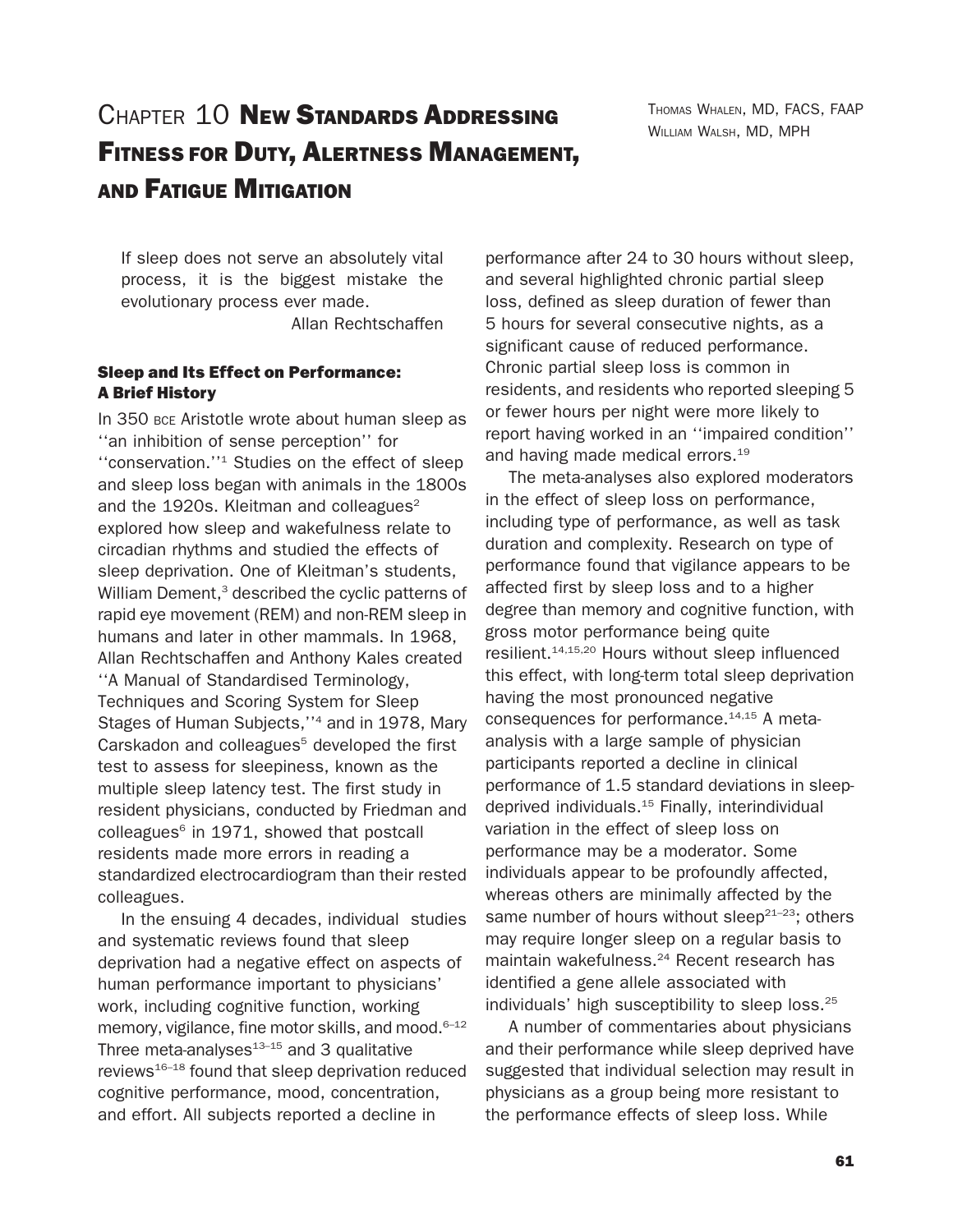some selection undoubtedly is present, 2 other factors may explain why earlier studies have found that physicians are less affected by sleep loss. The first is that many residents experience chronic partial sleep loss owing to their working schedules; the second relates to differences in how studies were conducted.<sup>15</sup> Most research on sleep deprivation in nonphysicians has been conducted in highly controlled laboratory settings, while the common approach for studying residents involves field experiments that compare the performance of postcall residents to a ''rested'' comparison group or that study the same residents in a sleep deprived and a ''rested'' state. This approach results in studies with less rigid control on the number of sleep hours for the sleep-deprived group, which attenuates the effect size of sleep loss in these field studies.<sup>15</sup>

An important recent observation is that while older studies of the clinical implications of sleep loss have found it to be associated with greater complication rates,<sup>26</sup> and increased errors and lower effectiveness on actual and simulated care tasks,27–29 more recent studies conducted under the 2003 ACGME common duty hour standards or comparable limits and conditions in other nations, including 24-hour call, have failed to find a reduction in clinical performance in physicians. $30-34$  A study of surgical residents<sup>35</sup> also found no worsening of mood under conditions of acute sleep loss. Its authors $35$  and an unpublished meta-analysis of articles on the effect of work and sleep hours on clinical performance and medical errors hypothesized that by eliminating some of the chronic sleep debt, the duty hour limits may have reduced the negative effect of acute sleep loss in postcall individuals (Ingrid Philibert, unpublished metaanalysis, December 2010).

## Fitness for Duty

Standards and regulations to promote patient safety and resident alertness for the learning process traditionally have focused on the number of hours worked. This includes state regulation of resident hours in New York State and the ACGME's 2003 common duty hour standards. However, focusing predominantly on duty hours neglects much of the science about sleep and performance that may influence multiple human factors. The concept of ''fatigue'' extends beyond sleep status and views other factors. This concept recognizes that the performance effect of sleep loss on performance is more complex than a linear association with hours without sleep and is influenced by the time of day and its effect on circadian rhythm,  $36-39$  as well as the length and complexity of the test or task, and whether it is self-paced or performed at a pace that is externally dictated.<sup>14,40,41</sup>

Limits on resident duty hours, applied equally to all residents in all situations, cannot incorporate information about the amount and quality of the sleep the individual resident had before presenting for work on a given morning; about the biologic factors that may predispose an individual to be more susceptible to the performance effects of sleep loss; nor about questions about the intensity of the activities residents engage in during their nonduty hours.

Sleep experts who have advocated for further restrictions in resident hours acknowledge that a host of factors, both genetic and adaptive, contributes to different individual responses to the amount and quality of sleep obtained. $22,42$ 

Without the ability to consider some of these attributes of individuals, tasks or contexts, the concern is that further restrictions in resident hours may reduce professional socialization and preparation for some of the demands of independent practice,<sup>43</sup> but still may not guarantee a rested and alert resident.

The ACGME Task Force asked the advice of experts in exploring whether tests existed that could determine an individual resident's fitness for duty. The ideal would be a quick, reliable, easy to administer, and inexpensive assessment tool that could accurately predict the ability to safely provide care, effectively participate in the learning process, and ensure the safety of the resident on activities such as driving home. To date, no reliable mechanism exists that would be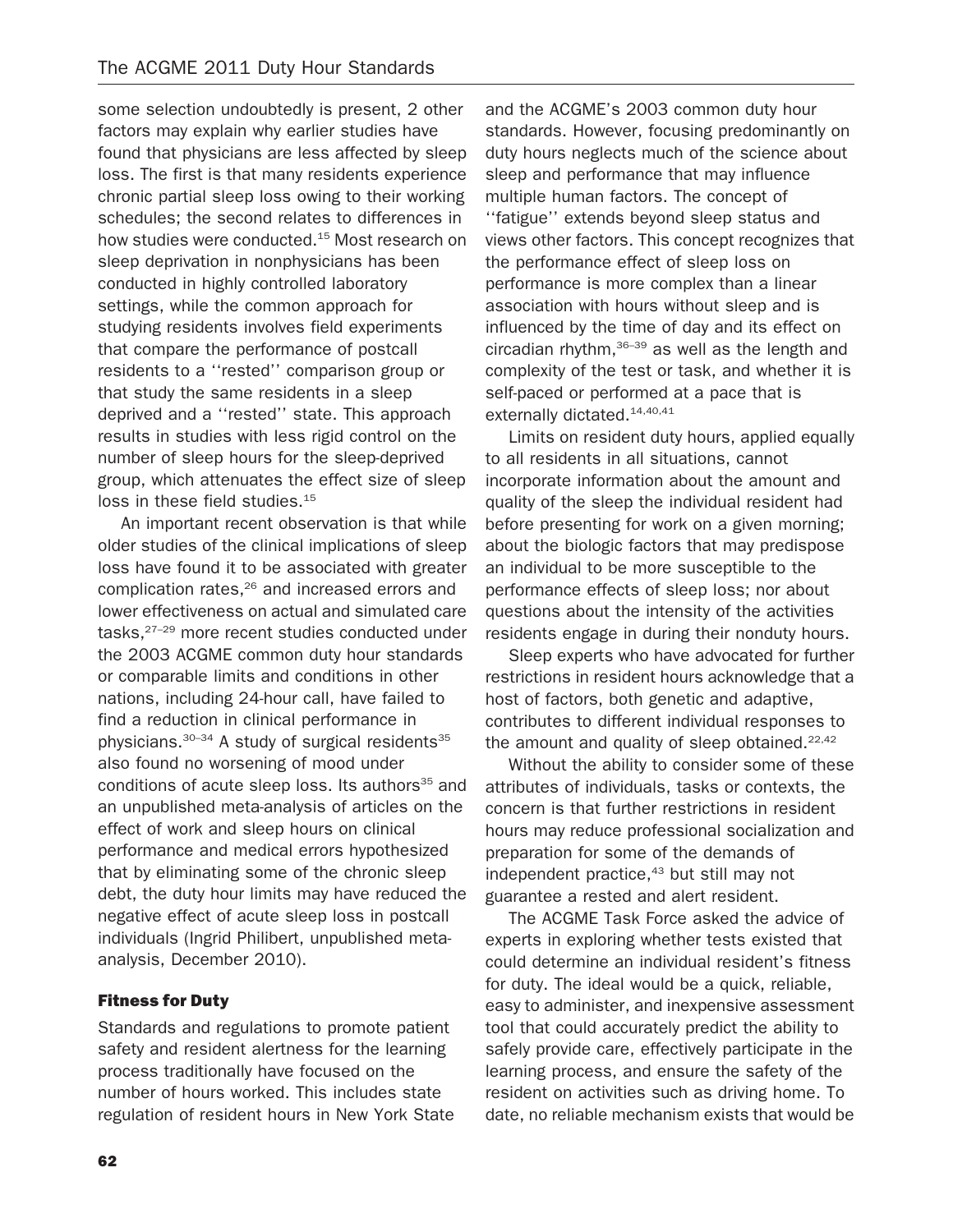feasible and practical for application in residency programs. Research in this area has been conducted for the past 2 decades and continues to focus on the development of a model of alertness and performance by using 3 relatively simple inputs: the time of day, the time since awakening, and the duration of prior sleep.<sup>44</sup> This has shown some success in predicting motor vehicle accidents.45

## Alertness Management/Fatigue Mitigation

There has been considerable research on the assessment of sleep for the past several decades, which has produced a number of methodologies, both investigational and clinical, including polysomnography, wrist actigraphy, sleep latency tests, and others. $1,3-5$  These can be used to measure the amount of sleep, its quality, and the desire for sleep, with some of these providing information that can be used to make inferences about alertness. There also is an emerging science of how to maintain and manage alertness by identifying and addressing various factors that assist in maintaining wakefulness and alertness.

Alertness management strategies can minimize the adverse effects of sleep loss and circadian disruption and promote optimal alertness and performance in operational settings. Sleep and circadian physiology are complex, individuals are different, the task demands of settings are different, and schedules are extremely diverse; therefore, no single strategy will fully address the fatigue, sleepiness and performance vulnerabilities engendered by 24-hour operational demands. Rather than attempt to eliminate fatigue, it may be more useful to consider the critical factors that can promote and optimize alertness management.46

The belief that there should be systematic attempts to manage alertness for individuals who need to work and function under stressful conditions for prolonged periods of time is not

unique to medicine.<sup>47</sup> Physicians, nurses, police, firefighters, emergency personnel, fighter pilots, naval crews, and transportation workers all operate in environments where the timing of work is not always conveniently matched to the human circadian rhythm, and the length of the work may challenge individuals' ability to function effectively.<sup>48</sup> While to date few trials of alertness management strategies have been undertaken with resident physicians in clinical settings, a sizable body of research has addressed the effectiveness of alertness management strategies in pilots, air traffic controllers, shift workers, and adults in laboratory settings, with much of this work done at the NASA Ames Jet Lag and Fatigue Countermeasure Groups.49–51

## Rationale for the Standards on Alertness Management/Fatigue Mitigation

The 2011 ACGME common duty hour standards expand the 2003 requirements that included a requirement for educating residents and faculty about recognizing and responding to the signs of fatigue and sleep deprivation. In addition, they include new standards for education in alertness management and fatigue mitigation, and for programs to adopt fatigue mitigation strategies such as naps or backup schedules. The standards call for each program to do the following:

- **Educate all faculty members and residents to** recognize the signs of fatigue and sleep deprivation;
- **Educate all faculty members and residents** in alertness management and fatigue mitigation processes; and,
- & Adopt fatigue mitigation processes, such as naps or backup call schedules, to manage the potential negative effects of fatigue on patient care and learning.

The underlying evidence indicates that while research has shown that self-assessment of fatigue by individuals is poor, $48$  individuals can plan in advance to deal with fatigue and institute appropriate countermeasures.<sup>47</sup> Allowing for naps at opportune times during actual work conditions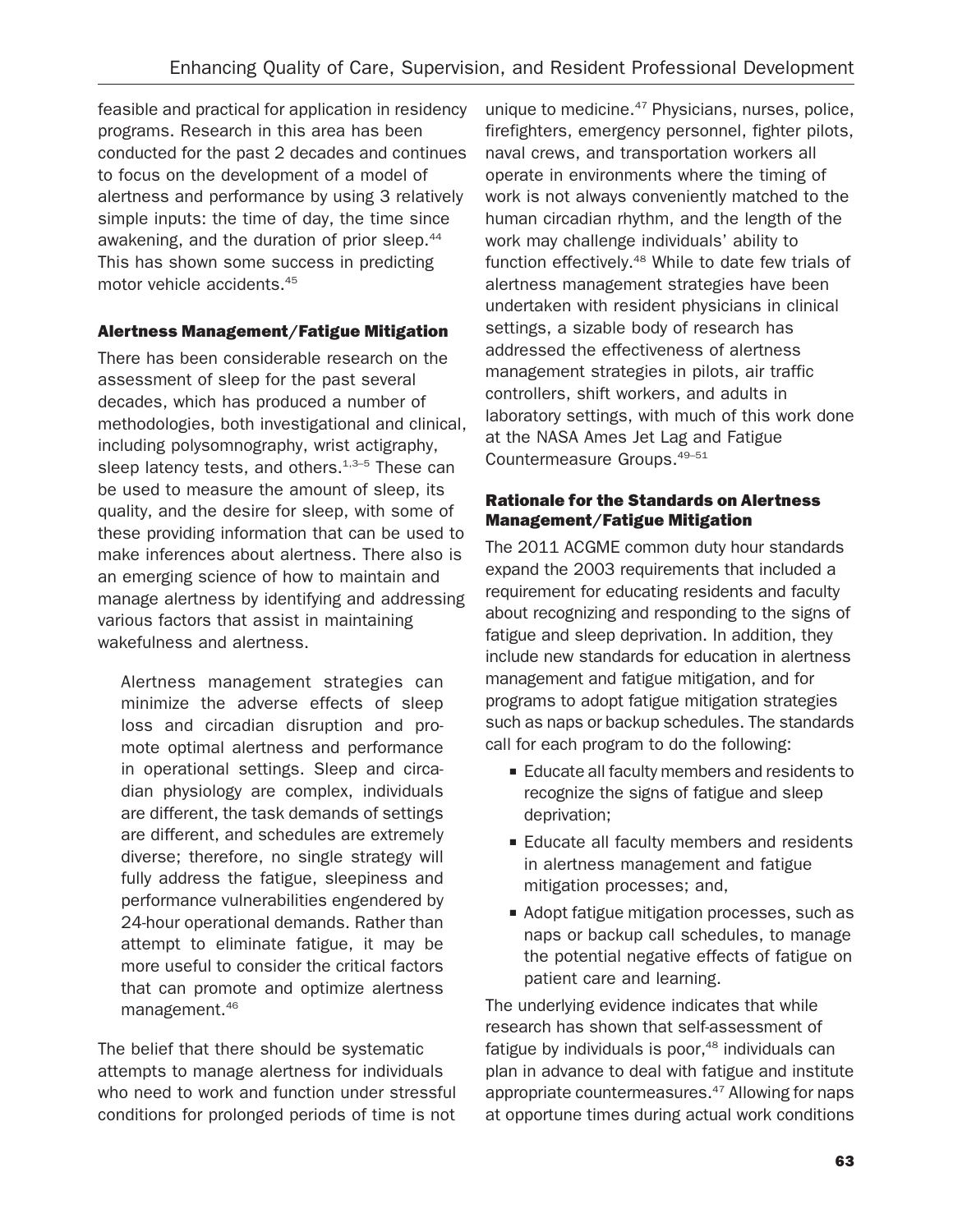| TABLE                                                                          | <b>EFFECTIVE ALERTNESS MANAGEMENT</b> |
|--------------------------------------------------------------------------------|---------------------------------------|
|                                                                                |                                       |
| Fatigue prevention strategies                                                  |                                       |
| Obtain adequate sleep before presenting for duty                               |                                       |
| Treat all sleep-related illnesses (insomnia, OSA)                              |                                       |
| Obtain adequate exercise and nutrition                                         |                                       |
| Reduce use of alcohol or hypnotics for sleep when not on<br>duty, if avoidable |                                       |
| Fatigue mitigation strategies                                                  |                                       |
| 10- to 45-minute naps                                                          |                                       |
| 1- and 2-hour naps also increase efficacy, but may result in<br>sleep inertia  |                                       |
| Caffeine when sleepy (and not when awake)                                      |                                       |
| Exercise/activity during duty                                                  |                                       |
| Bright light                                                                   |                                       |

Abbreviation: OSA - obstructive sleep apnea

has been tested in pilots on long-haul flights,<sup>52</sup> nurses,<sup>53</sup> and air traffic controllers,<sup>54</sup> with improved postnap performance found across this range of occupations, with performance dimensions relevant to the work of physicians. Preventive strategies (coming to work rested and ready for duty), in addition to operational strategies (napping, use of caffeine) have been assessed and have proved effective.<sup>55</sup>

The program director and institution must ensure a culture of professionalism that supports patient safety and personal responsibility.

Residents and faculty members must demonstrate an understanding and acceptance of their personal role in the following: assurance of the safety and welfare of patients entrusted to their care; provision of patient- and family-centered care; assurance of their fitness for duty; management of their time before, during, and after clinical assignments; recognition of impairment, including illness and fatigue, in themselves and in their peers.

The 2011 ACGME common program requirements for the first time mention attention to being rested and fit for duty as an element of residents' personal and professional obligations. This is based on research showing that obtaining appropriate rest between duty periods greatly improves operational effectiveness in several occupational sectors.49–55 Maintaining good sleep hygiene when not at work can include regular bedtimes, use of the bedroom for sleep, eating only lightly (or not at all) before sleep, avoiding alcohol or caffeine before sleep, and getting out of bed if not asleep in 30 minutes.<sup>56-61</sup> Operational alertness management strategies must allow for individual, workload, and task variation and are best when several strategies are used collectively. What is important is to be aware of which strategies work. Strategic napping, use of selected stimulants, $62$  physical activity, $63$  and eating properly have been shown to be of benefit. The use of stimulants has been studied in shift workers; of these stimulants, caffeine is the safest and easiest to use (TABLE). 62,64,65 To obtain the best effect in managing alertness, caffeine should not be used as a ''food,'' but rather as a drug to be taken when one is most fatigued, and not taken before sleep periods or when waking from a nap.

Naps in the workplace have been tested in some occupations, with beneficial effects on alertness.52–54 Scientific studies suggest that a minimum of 2 hours is required for completion of 1 ''cycle'' through the various stages of sleep. $66,67$  Longer naps of up to 1 hour have been associated with sleep inertia, or difficulty waking up after napping. 46,68,69 In some contexts, very brief naps have been demonstrated to improve alertness and reduce errors in laboratory experiments, with nap length ranging from 10 or 20 minutes, but also 30 seconds and 90 seconds.54,70–73

The 2008 Institute of Medicine report $74$  on resident duty hours included a recommendation for 5-hour naps. However, the only 2 studies of a prolonged nap period for residents found them ineffective in improving alertness.<sup>75,76</sup> An early formal study of a 4-hour protected sleep period showed that sign-out to night-float residents for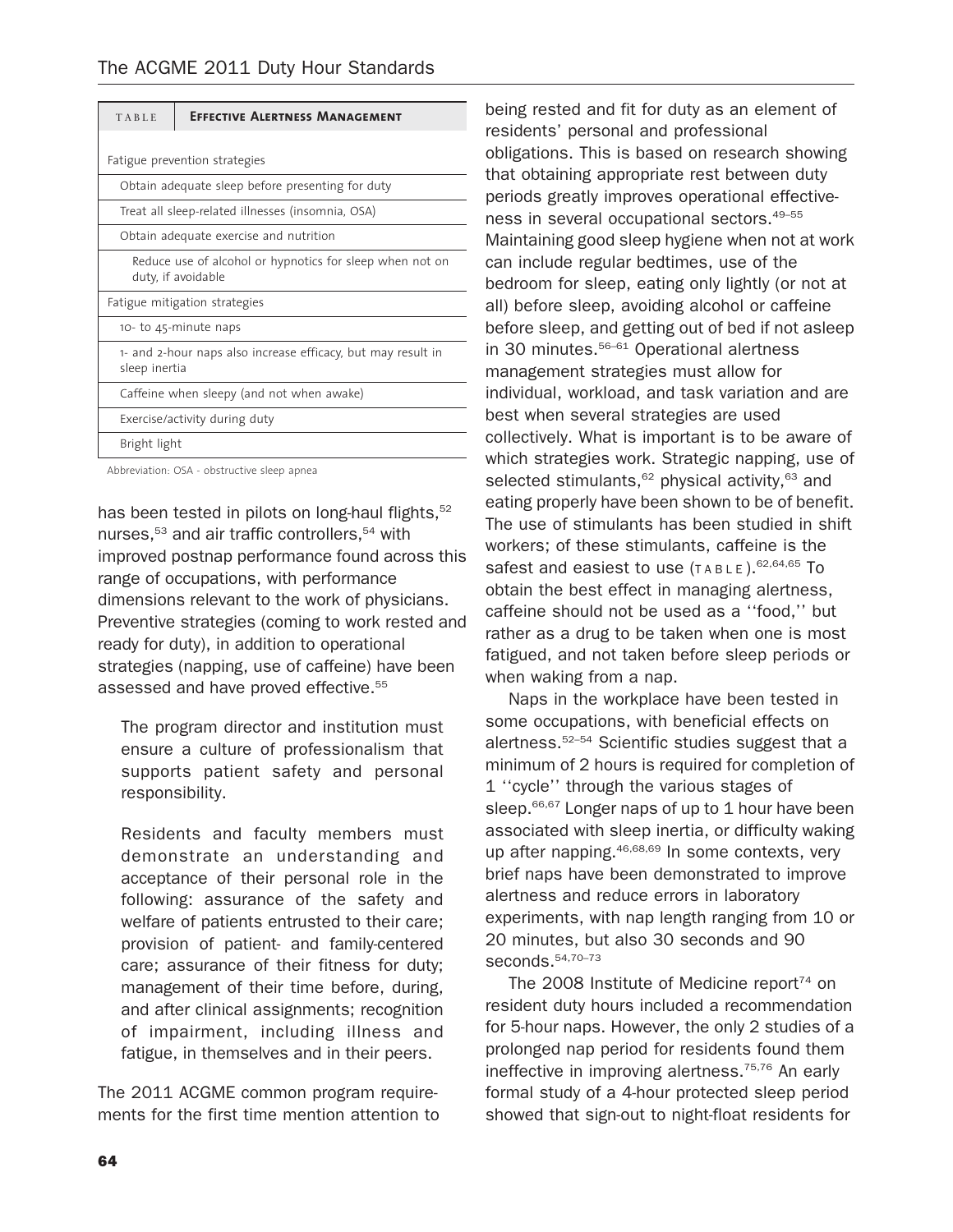4 hours did not significantly change total sleep time (it did increase slow-wave sleep) nor did it have significant effect measures of alertness and performance.<sup>75</sup> In the second study, residents rarely fully used the nap period provided to them, owing to an unwillingness to sign out the pager for their own patients, and the study also found that residents with shorter nap periods felt more rested.76

Making fitness for duty part of residents' professional obligations recognizes both its important contribution to managing alertness for patient care and the learning process; it also responds to comments the Task Force received that indicated some confusion in the graduate medical education community about the extent to which program leaders can influence the activities and behavior of residents during their hours outside of the educational program. Other standards, which promote alertness management in the clinical setting, include a reiteration of the importance of appropriate space conducive to sleep and rest in the hospital. Included are enhanced standards that formally make residents and faculty collectively responsible for the safety and welfare of patients and that call for a transfer of responsibility for the patient to another rested provider; the standard for appropriate backup to maintain continuity of care when a resident is too fatigued to perform his or her patient care responsibilities; and the new standard for provision of safe transport home for residents too fatigued to drive safely.

All residents and faculty members must demonstrate responsiveness to patient needs that supersedes self-interest. Physicians must recognize that under certain circumstances, the best interests of the patient may be served by transitioning that patient's care to another qualified and rested provider.

Each program must have a process to ensure continuity of patient care in the event that a resident may be unable to perform his or her patient care duties.

The sponsoring institution must provide adequate sleep facilities and/or safe transportation options for residents who may be too fatigued to safely return home.

In addition to continued education of residents and faculty about sleep, performance, and alertness management, the requirements expand the role of program directors, faculty, and resident colleagues in identifying and intervening in instances when residents exhibit signs of fatigue. Fully meeting the intent of these standards may necessitate change in the culture of some programs and sponsoring institutions, with faculty taking an active role in supporting residents' decision to leave when fatigued; counseling residents who appear fatigued but are reluctant to leave; and assisting residents in making appropriate decisions about the circumstances when patient care and learning are served by staying beyond the limits and when patients benefit from transferring the care to a rested resident or team. To avail themselves of something as simple as safe transportation home, residents need to recognize their own limits and request it, knowing their safety may be compromised by driving. Programs will need to institute the necessary changes in their learning environment to allow residents to make these decisions.

#### References

- 1 Edelson E. Sleep. New York, NY: Chelsea House; 1992.
- 2 Kleitman N. Sleep and Wakefulness. 2nd ed. Chicago, IL: University of Chicago Press; 1963.
- 3 Dement WC. The SleepWatchers. Stanford, CA: Stanford Alumni Association; 1992.
- 4 Rechtschaffen A, Kales A, eds. A Manual of Standardized Terminology, Techniques and Scoring System for Sleep Stages of Human Subjects. Bethesda, MD: Neurological Information Network, National Institutes of Health; 1968. Publication No. 204.
- 5 Carskadon MA, Dement WC, Mitler MM, Roth T, Westbrook PR, Keenan S. Guidelines for the multiple sleep latency test (MSLT): a standard measure of sleepiness. Sleep. 1986;9(4):519–524.
- 6 Friedman RC, Bigger JT, Kornfeld DS. The intern and sleep loss. N Engl J Med. 1971;285(4):201–203.
- **7** Leung L, Becker CE. Sleep-deprivation and house staff performance—update 1984–1991. J Occup Med. 1992;34(12):1153–1160.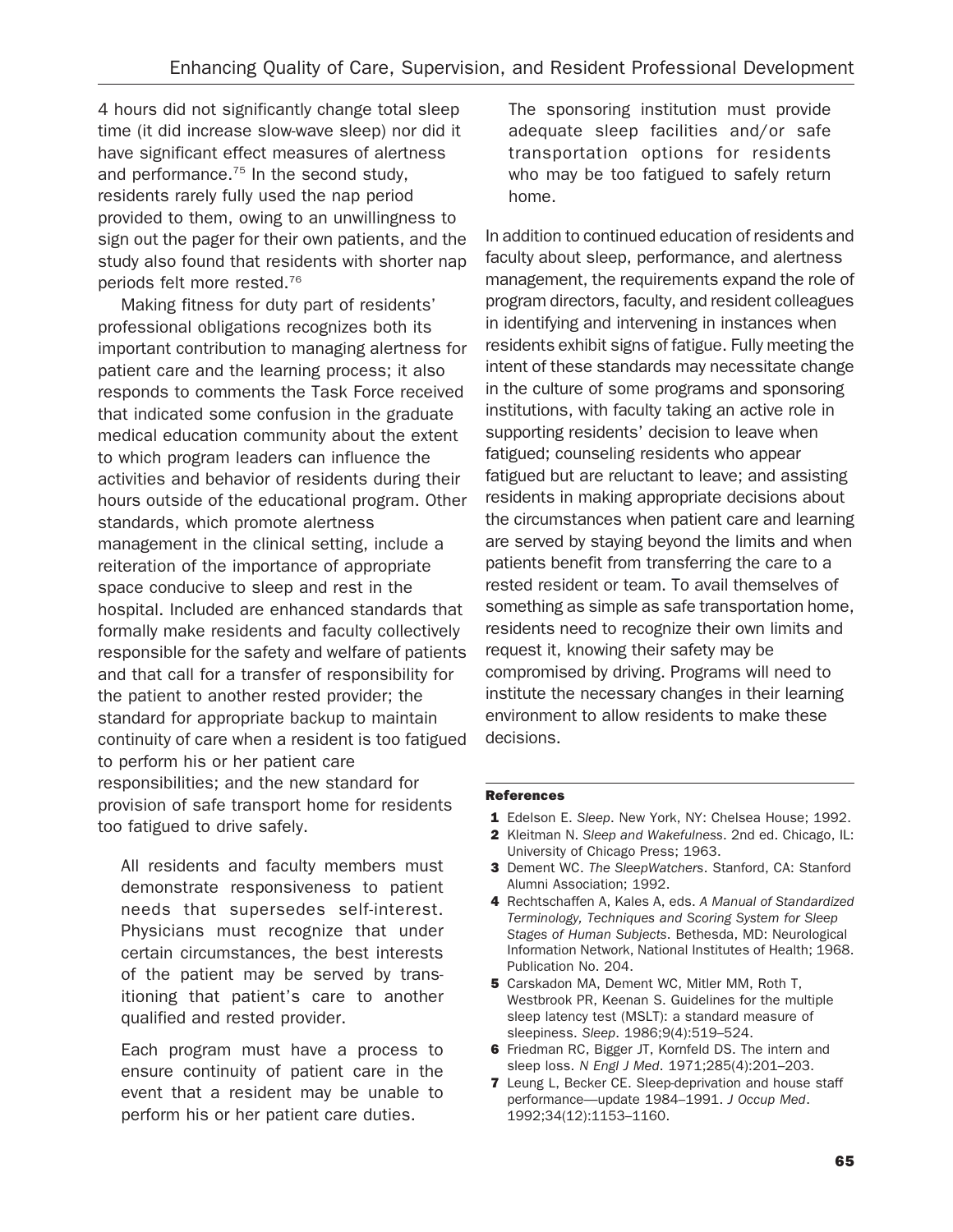- 8 Schwartz AJ, Black ER, Goldstein MG, et al. Levels and causes of stress among residents. J Med Educ. 1987;62(9):744–753.
- 9 Asken MJ, Raham DC. Resident performance and sleep deprivation: a review. J Med Educ. 1983;58(5):382–388.
- 10 Garcia EE. Sleep deprivation in physician training. NY State J Med. 1987;87:637–638.
- 11 Lingenfelser T, Kaschel R, Weber A, Zaiser-Kaschel H, Jakober B, Kuper J. Young hospital doctors after night duty—their task-specific cognitive status and emotional condition. Med Educ. 1994;28(6):566–572.
- 12 Browne BJ, VanSusteren T, Onsager DR, Simpson D, Salaymeh B, Condon RE. Influence of sleep-deprivation on learning among surgical house staff and medical students. Surgery. 1994;115(5):604–610.
- 13 Koslowsky M, Babkoff H. Meta-analysis of the relationship between total sleep deprivation and performance. Chronobiol Int. 1992;9(2):132–136.
- 14 Pilcher JJ, Huffcutt AI. Effects of sleep deprivation on performance: a meta-analysis. Sleep. 1996;19(4):318– 326.
- 15 Philibert I. Sleep loss and performance in residents and nonphysicians: a meta-analytic examination. Sleep. 2005;28(11):1392–1402.
- 16 Samkoff JS, Jacques CHM. A review of studies concerning effects of sleep-deprivation and fatigue on residents' performance. Acad Med. 1991;66(11):687–693.
- 17 Weinger MB, Ancoli-Israel S. Sleep deprivation and clinical performance. JAMA. 2002;287(8):955–957.
- 18 Veasey S, Rosen R, Barzansky B, Rosen I, Owens J. Sleep loss and fatigue in residency training: a reappraisal. JAMA. 2002;288(9):1116–1124.
- 19 Baldwin DC Jr, Daugherty SR. Sleep deprivation and fatigue in residency training: results of a national survey of first- and second-year residents. Sleep. 2004;27(2):217–223.
- 20 Van Dongen HP, Baynard MD, Nosker GS, Dinges DF. Repeated exposure to total sleep deprivation: substantial trait differences in performance impairment among subjects. Sleep. 2002;25:121–123.
- 21 Van Dongen HP, Maislin G, Dinges DF. Dealing with interindividual differences in the temporal dynamics of fatigue and performance: importance and techniques. Aviat Space Environ Med. 2004;75(3 suppl):A147–A154.
- 22 Van Dongen HP, Baynard MD, Maislin G, Dinges DF. Systematic interindividual differences in neurobehavioral impairment from sleep loss: evidence of trait-like differential vulnerability. Sleep. 2004;27(3):423–433.
- 23 Chuah YM, Venkatraman V, Dinges DF, Chee MW. The neural basis of interindividual variability in inhibitory efficiency after sleep deprivation. J Neurosci. 2006;26(27):7156–7162.
- 24 Aeschbach D, Sher L, Postolache TT, Matthews JR, Jackson MA, Wehr TA. A longer biological night in long sleepers than in short sleepers. J Clin Endocrinol Metab. 2003;88(1):26–30.
- 25 Goel N, Banks S, Mignot E, Dinges DF. DQB1\*0602 predicts interindividual differences in physiologic sleep, sleepiness, and fatigue. Neurology. 2010;75(17):1509– 1519.
- 26 Haynes DF, Schwedler M, Dyslin DC, Rice JC, Kerstein MD. Are postoperative complications related to resident sleep deprivation? South Med J. 1995;88(3):283–289.
- 27 Grantcharov TP, Bardram L, Funch-Jensen P, Rosenberg J. Laparoscopic performance after one night on call in a surgical department: prospective study. BMJ. 2001;323(7323):1222–1223.
- 28 Taffinder NJ, McManus IC, Gul Y, et al. Effect of sleep deprivation on surgeons' dexterity on laparoscopy simulator. Lancet. 1998;352(9135):1191.
- 29 Aya AGM, Mangin R, Robert C, Ferrer JM, Eledjam JJ. Increased risk of unintentional dural puncture in nighttime obstetric epidural anesthesia. Can J Anaesth. 1999;46(7):665–669.
- 30 Denisco RA, Drummond JN, Gravenstein JS. The effect of fatigue on the performance of a simulated anesthetic monitoring task. J Clin Monit. 1987;3(1):22–24.
- 31 Lehmann KS, Martus P, Little-Elk S, et al. Impact of sleep deprivation on medium-term psychomotor and cognitive performance of surgeons: prospective cross-over study with a virtual surgery simulator and psychometric tests. Surgery. 2010;147(2):246–254.
- 32 Jakubowicz DM, Price EM, Glassman HJ, et al. Effects of a twenty-four hour call period on resident performance during simulated endoscopic sinus surgery in an accreditation council for graduate medical educationcompliant training program. Laryngoscope. 2005;115(1):143–146.
- 33 Uchal M, Tjugum J, Martinsen E, Qiu X, Bergamaschi R. The impact of sleep deprivation on product quality and procedure effectiveness in a laparoscopic physical simulator: a randomized controlled trial. Am J Surg. 2005;189(6):753–757.
- 34 DeMaria EJ, McBride CL, Broderick TJ, Kaplan BJ. Night call does not impair learning of laparoscopic skills. Surg Innov. 2005;12(2):145–149.
- 35 Kiernan M, Civetta J, Bartus C, Walsh S. 24 hours on-call and acute fatigue no longer worsen resident mood under the 80-hour work week regulations. Curr Surg. 2006;63(3):237–241.
- 36 Heuer H, Spijkers W, Kiesswetter E, Schmidtke V. Effects of sleep loss, time of day, and extended mental work on implicit and explicit learning of sequences. J Exp Psych Appl. 1998;4(2):139–162.
- 37 Casagrande M, Violani C, Curcio G, Bertini M. Assessing vigilance through a brief pencil and paper letter cancellation task (LCT): effects of one night of sleep deprivation and of the time of day. Ergonomics. 1997;40(6):613–630.
- 38 Akerstedt T, Landstrom U. Work place countermeasures of night shift fatigue. Int J Indust Ergon. 1998;21:167– 178.
- 39 Dula DJ, Dula NL, Hamrick C, Wood GC. The effect of working serial night shifts on the cognitive functioning of emergency physicians. Ann Emerg Med. 2001;38(2):152–155.
- 40 Caldwell JA, Ramspott S. Effects of task duration on sensitivity to sleep deprivation using the multi-attribute task battery. Beh Res Meth Instr Comp. 1998;30:651– 660.
- 41 Jewett ME, Dijk DJ, Kronauer RE, Dinges DF. Doseresponse relationship between sleep duration and human psychomotor vigilance and subjective alertness. Sleep. 1999;22(2):171–179.
- 42 Czeisler CA. Medical and genetic differences in the adverse impact of sleep loss on performance: ethical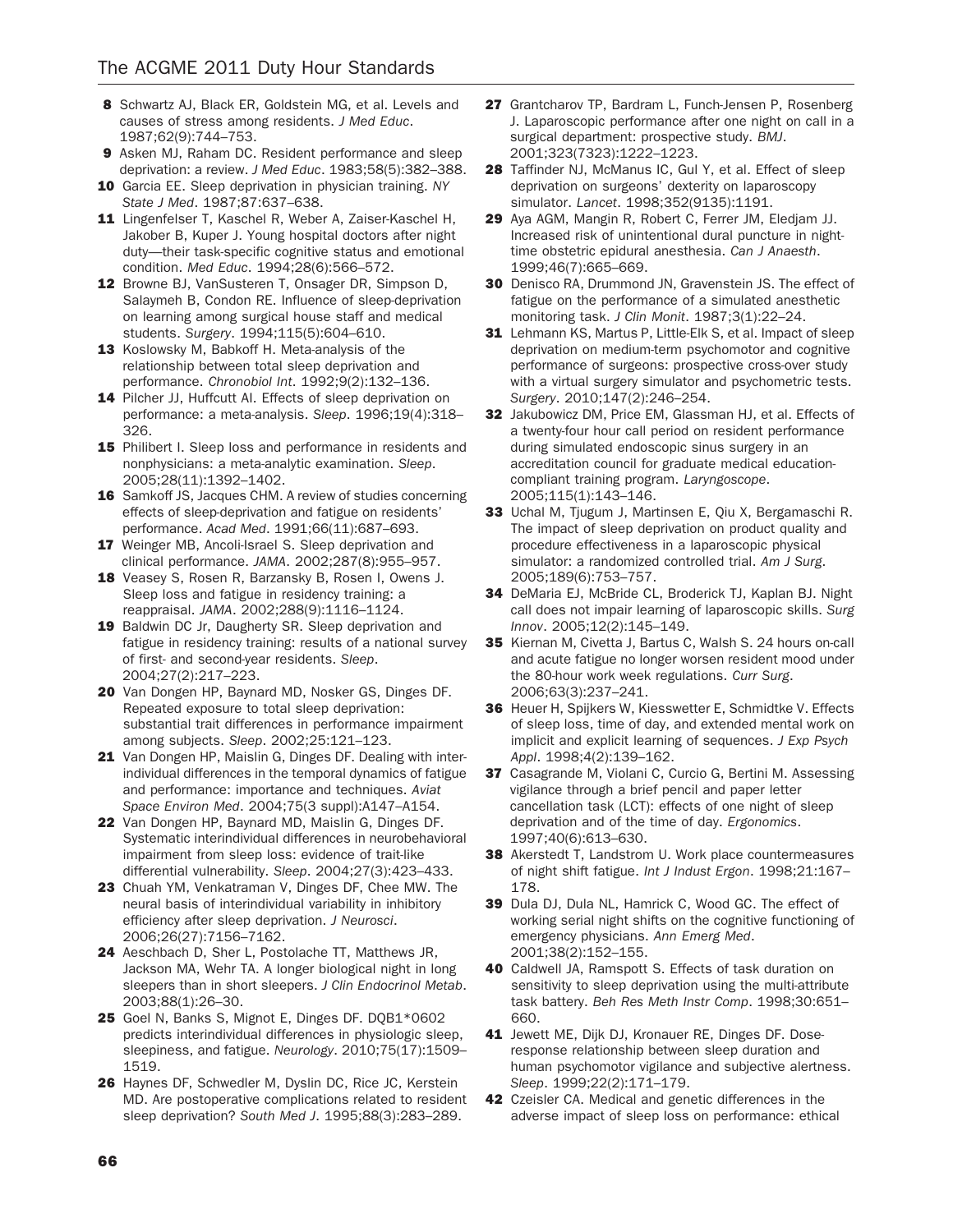considerations for the medical profession. Trans Am Clin Climatol Assoc. 2009;120:249–285.

- 43 Caldicott CV, Holsapple JW. Training for fitness: reconsidering the 80-hour work week. Persp Biol Med. 2008;51(1):134–143.
- 44 Folkard S, Akerstedt T, Macdonald I, Tucker P, Spencer MB. Beyond the three-process model of alertness: estimating phase, time on shift, and successive night effects. J Biol Rhythms. 1999;14(6):577–587.
- 45 Akerstedt T, Connor J, Gray A, Kecklund G. Predicting road crashes from a mathematical model of alertness regulation—The Sleep/Wake Predictor. Accid Anal Prev. 2008;40(4):1480–1485.
- 46 Rosekind MR, Smith RM, Miller DL, et al. Alertness management: strategic naps in operational settings. J Sleep Res. 1995;4(S2):62–66.
- **47** Dinges DF. An overview of sleepiness and accidents. J Sleep Res. 1995;4(S2):4–14.
- 48 Dorrian J, Lamond N, Dawson D. The ability to selfmonitor performance when fatigued. J Sleep Res. 2000;9(2):137–144.
- 49 Mallis MM, DeRoshia CW. Circadian rhythms, sleep, and performance in space. Aviat Space Environ Med. 2005;76(6 suppl):B94–B107.
- 50 Kelly SM, Rosekind MR, Dinges DF, et al. Flight controller alertness and performance during spaceflight shiftwork operations. Hum Perf Extrem Environ. 1998;3(1):100–106.
- 51 Neri DF, Oyung RL, Colletti LM, Mallis MM, Tam PY, Dinges DF. Controlled breaks as a fatigue countermeasure on the flight deck. Aviat Space Environ Med. 2002;73(7):654–664.
- 52 Eriksen CA, Akerstedt T, Nilsson JP. Fatigue in trans-Atlantic airline operations: diaries and actigraphy for twovs. three-pilot crews. Aviat Space Environ Med. 2006;77(6):605–612.
- 53 Scott LD, Hofmeister N, Rogness N, Rogers AE. An interventional approach for patient and nurse safety: a fatigue countermeasures feasibility study. Nurs Res. 2010;59(4):250–258.
- **54** Signal TL, Gander PH, Anderson H, Brash S, Scheduled napping as a countermeasure to sleepiness in air traffic controllers. J Sleep Res. 2009;18(1):11–19.
- 55 Caldwell JA, Caldwell JL, Schmidt RM. Alertness management strategies for operational contexts. Sleep Med Rev. 2008;12(4):257–273.
- 56 Lacks P, Rotert M. Knowledge and practice of sleep hygiene techniques in insomniacs and good sleepers. Behav Res Ther. 1986;24(3):365–368.
- 57 Brown FC, Buboltz WC, Soper B. Relationship of sleep hygiene awareness, sleep hygiene practices, and sleep quality in university students. Behav Med. 2002;28(1):33.
- **58** Stepanski EJ, Wyatt JK. Use of sleep hygiene in the treatment of insomnia. Sleep Med Rev. 2003;7(3):215– 225.
- 59 Rosekind M, Co E, Neri D, Oyung R, Mallis M. Crew Factors in Flight Operations XIV: Alertness Management in Regional Flight Operations Education Module. Hanover, MD: NASA; 2002.
- 60 Rosekind MR, Neri DF, Miller DL, Gregory KB, Webbon LL, and Oyung RL. Crew fatigue research focusing on development and use of effective countermeasures. ICAO Journal, 52(4):2022, 1997.
- 61 Caldwell JA, Caldwell JL, Schmidt RM. Alertness management strategies for operational contexts. Sleep Med Rev. 2008;12(4):257–273.
- 62 Ker K, Edwards PJ, Felix LM, Blackhall K, Roberts I. Caffeine for the prevention of injuries and errors in shift workers. Cochrane Database Syst Rev. 2010;(5):CD008508.
- 63 Neri D, Mallis M, Oyung R, Dinges D. Activity breaks during a night flight.Sleep. 1999;22(suppl 1):S150–S151.
- 64 Horne J, Anderson C, Platten C. Sleep extension versus nap or coffee, within the context of 'sleep debt'. J Sleep Res. 2008;17(4):432–436.
- 65 Smith A, Sutherland D, Christopher G. Effects of repeated doses of caffeine on mood and performance of alert and fatigued volunteers. J Psychopharmacol. 2005;19(6):620–626.
- 66 Rosekind MR, Gander PH, Gregory KB, et al. Managing fatigue in operational settings 2: an integrated approach. Hosp Top. 1997;75(3):31–35.
- **67** Dinges D, Broughton R, eds. Sleep and Alertness: Chronobiological, Behavioral and Medical Aspects of Napping. New York, NY: Raven; 1989.
- 68 Asaoka S, Masaki H, Ogawa K, et al. Performance monitoring during sleep inertia after a 1-h daytime nap. J Sleep Res. 2010;19(3):436–443.
- 69 Bruck D, Pisani DL. The effects of sleep inertia on decision-making performance. J Sleep Res. 1999;8(2):95–103.
- **70** Milner CE, Cote KA. Benefits of napping in healthy adults: impact of nap length, time of day, age, and experience with napping. J Sleep Res. 2009;18(2):272–281.
- 71 Tietzel AJ, Lack LC. The recuperative value of brief and ultra-brief naps on alertness and cognitive performance. J Sleep Res. 2002;11(3):213–218.
- 72 Purnell MT, Feyer A, Herbison GP. The impact of a nap opportunity during the night shift on the performance and alertness of 12-h shift workers. J Sleep Res. 2002;11(3):219–227.
- 73 Sallinen M, Harma M, Akerstedt T, Rosa R, Lillqvist O. Promoting alertness with a short nap during a night shift. J Sleep Res. 1998;7(4):240–247.
- 74 Ulmer C, Wolman D, Johns M, eds: Committee on Optimizing Graduate Medical Trainee (Resident) Hours and Work Schedules to Improve Patient Safety, Institute of Medicine. Resident Duty Hours: Enhancing Sleep, Supervision, and Safety. Washington, DC: National Academies Press; 2008.
- 75 Richardson GS, Wyatt JK, Sullivan JP, et al. Objective assessment of sleep and alertness in medical house staff and the impact of protected time for sleep. Sleep. 1996;19(9):718–726.
- 76 Arora V, Dunphy C, Chang VY, et al. The effects of on-duty napping on intern sleep time and fatigue. Ann Int Med. 2006;144(11):792–798.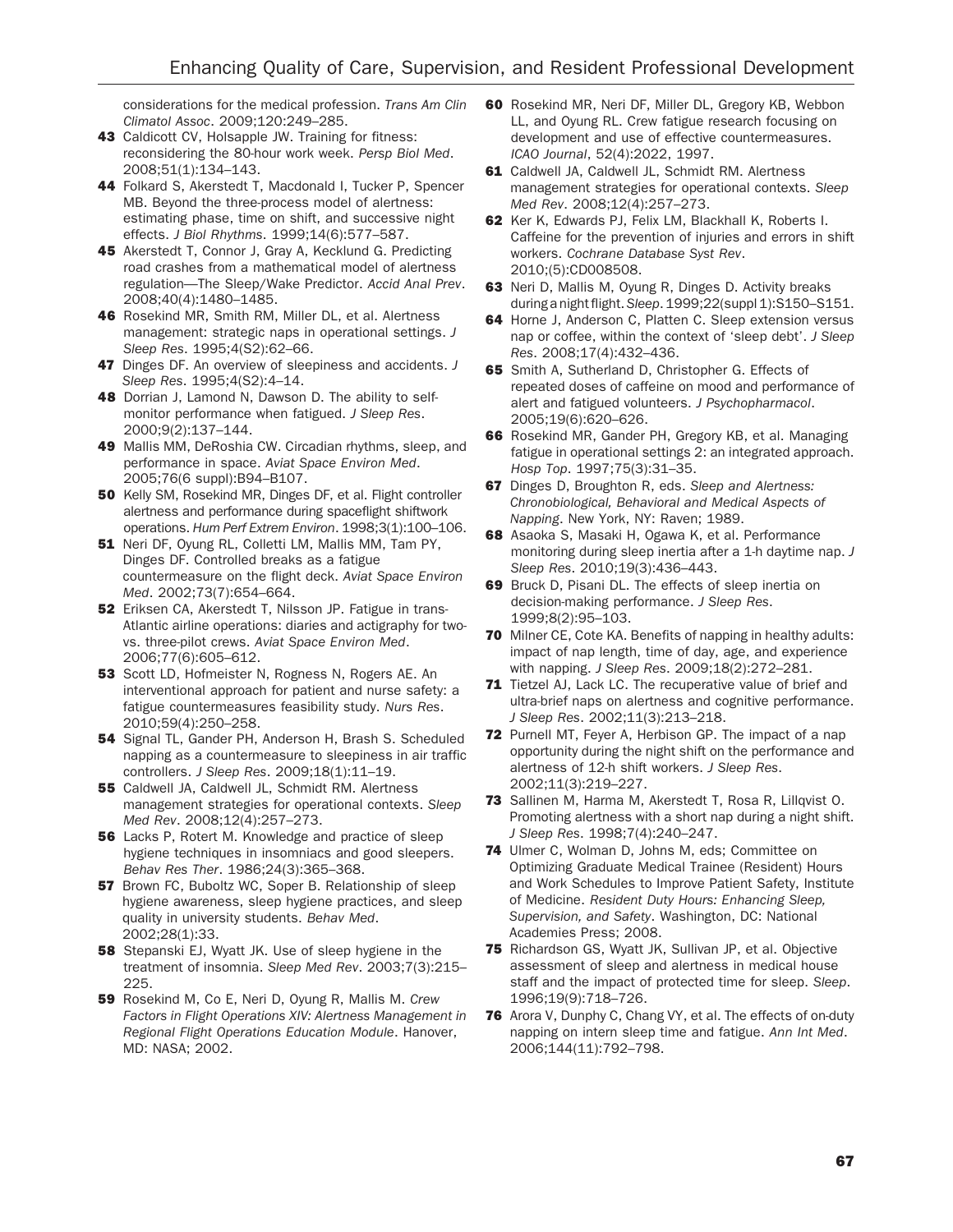THOMAS WHALEN, MD, FACS, FAAP WILLIAM WALSH, MD, MPH

## CHAPTER 11 GOING BEYOND DUTY HOURS: A FOCUS ON PATIENT SAFETY

Much of the public focus on resident hours has been in the context of a perception of long hours and fatigue as performance-shaping factors and contributing causes in errors and adverse events in teaching settings. Yet, early in the debate on duty hours and safety, it was noted that limits on resident hours cannot guarantee safety in teaching hospitals, that ''[i]t would be unrealistic to expect residents to absorb the realities of caring for their equally fragile and needy patients if their working hours were fixed according to an arbitrary schedule, however well-intended''(F. Davidoff, MD, testimony to the 1986 Ad Hoc Committee charged with the inquiry into the Libby Zion's death). As an educational accreditor, the ACGME focuses on resident duty hours in the context of the patient care environment and learning, mindful that resident education and patient safety are influenced by multiple factors. No single intervention, including the imposition of strict limits on standards for resident duty hours, by itself can ensure the safety of patients in teaching settings.

#### ''To Err is Human''

In 1999, the Institute of Medicine's report ''To Err Is Human: Building a Safer Health System''1 focused public attention on the findings that in the United States medical errors may be responsible for 44 000 to 98 000 deaths annually. The estimate is based on 2 studies of adverse events in hospitals in the 1980s: a study in Colorado and Utah, which showed that 2.9% of hospitalized patients experienced an adverse event (of which 8.8% were fatal), and a study in New York State, showing that 3.7% of hospitalizations were associated with an adverse event. More than one-half of the adverse events in both studies were deemed preventable, and the total cost to society of these preventable adverse events was estimated at \$17 billion to \$29 billion, with one-half of this total

representing health care costs. $1$  The release of the IOM report prompted the ACGME to begin a process of exploring errors in teaching settings. While the report did not implicate resident hours as a cause or contributing factor, it was one factor in the ACGME's implementing duty hour limits in 2003.

The 2008 IOM report on resident hours referenced this earlier work and concluded that 8 years after the publication of ''To Err Is Human,''1 patient safety remained a problem that went ''well beyond the subset of hospitals that train residents.''2 In developing the ACGME duty hour standards, the Task Force applied a broad-based approach to promote safe and effective patient care, high-quality education, and resident safety. The 2011 duty hour standards include provisions for enhanced supervision and graduated responsibility, limits on patient load, improvements in the process for transitions in care, increased education about alertness management, and enhancement of teamwork in clinical settings.

### Causes and Contributing Factors of Errors in Teaching Settings

To many, the advent of oversight and increasing regulation of resident hours was prompted by the 1984 death of Libby Zion in a major New York teaching hospital.<sup>3</sup> While much of the investigation into her death focused on the 36-hour duty periods worked by the resident physicians who had cared for her, lack of supervision by an attending physician was a key contributing factor in her death,4,5 and the 1986 grand jury investigation into her death ultimately led to New York's state regulation establishing duty hour limits and requirements for resident supervision.<sup>6</sup>

Residents function in a health care system in which the financial and human costs of errors are significant. Their role as learners, with short tenure and lack of familiarity with settings, may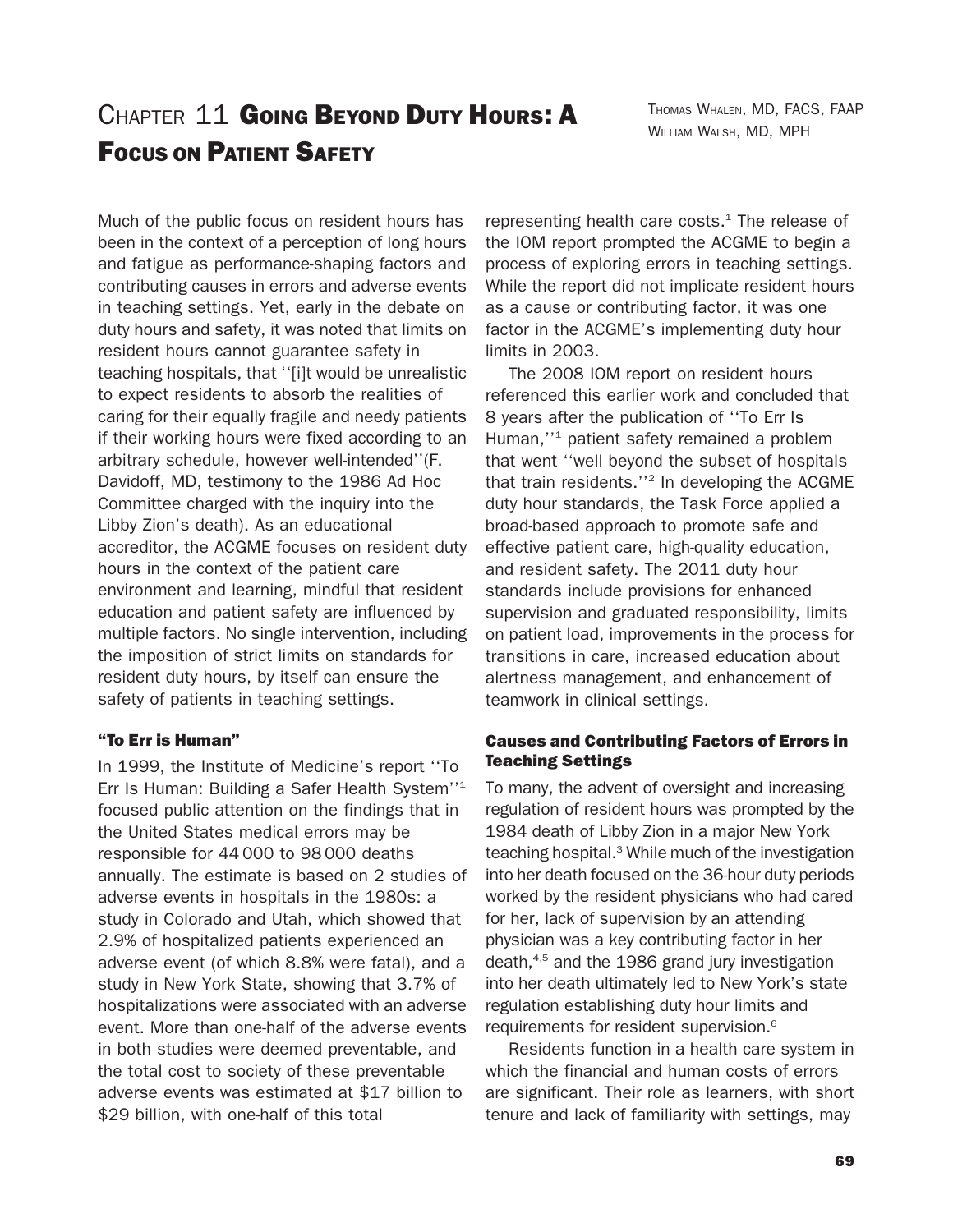make them more vulnerable to errors. That efforts to explore the role of human factors in health care lag behind those in other industries becomes evident in reviews of the literature on the causes of errors and adverse events in teaching settings.<sup>7,8</sup> A number of studies that have analyzed long hours as a contributing factor have found a link between resident fatigue and error.<sup>9-12</sup> At the same time duty hours are by no means the sole or even the leading cause of errors. A study of nearly 700 residents conducted in 2004 found that one-half of respondents had cared for patients with adverse events, with the common types of events related to the procedures and drugs. Residents attributed nearly one-fourth of the adverse events to ''mistakes.'' Working more than 80 hours during the preceding week was associated with a higher likelihood of reporting an error (odds ratio  $1.8$ ).<sup>9</sup> The same study found that during a 1-week period, 18% of the respondents had cared for a patient who had experienced an adverse event, and 37% of the respondents in this group reported they considered themselves responsible for the error.9 While these are important findings, there are methodologic problems with studies that associate resident self-reports of working long hours with higher rates of errors (without the ability to temporally associate incidents of errors with extended shifts). There are also more general attribution problems when individuals are asked to assign causes and contributing factors to errors they have committeed.<sup>10,11</sup>

The 2008 IOM Committee on Resident Duty Hours reported that the percentage of errors attributed to long hours and fatigue varied by type of study. It found that error rates in self-attribution studies ranged from 19% to 41%, with data for the lower percentage collected in  $2003$ , $^{11}$  shortly after the implementation of the ACGME common duty hour limits, and the higher estimate resulting from a study of internal medicine residents in 1989.<sup>10</sup> In contrast, there are much lower percentages of work hours and fatigue in root cause analyses. Root cause analyses of errors in Veterans Affairs hospitals mention fatigue as an associated factor in 4.5% and a cause in 0.7% of serious errors.<sup>13</sup> A comparable analysis for less serious safety incidents mentioned fatigue as a contributing factor in  $1.0\%$  to 3.3% of the cases.<sup>13</sup> In addition to methodologic differences, the self-report studies assessed solely residents, while the Veterans Affairs studies include all types of providers (including those who work hours much below the weekly and continuous duty hour limits worked by residents), as the Veterans Affairs does not routinely identify resident status in its analyses.<sup>13</sup>

## Nonduty Hour Causes of Errors in Teaching Settings

A study of closed malpractice claims data between 1979 and 2001 found higher error rates in teaching than nonteaching settings, but it does not allow the calculation of a percentage of patients that experienced an error during their care.<sup>14</sup> The study found 240 errors in teaching settings during the 22-year period. $14$  Of these, the most prevalent contributing factors were errors in judgment in 72% of the 240 cases, problems with teamwork in 70%, and lack of technical competence in 58%.<sup>14</sup> Lack of supervision and handoff problems were the most prevalent teamwork problems, and both were disproportionately more common among errors that involved residents than those that did not. $14$ Studies based on resident self-reports also find that factors such as ''job overload'' and suboptimal working conditions contribute to errors and adverse events.<sup>10-12,15</sup> In a large studv of residents and errors, residents offered inadequate supervision ahead of duty hours, problems with handoffs, large patient loads, and cross-covering patients as common causes or contributing factors to error, along with long work hours.<sup>9</sup> A cross-sectional survey of 125 internal medicine residents immediately before the implementation of the ACGME 2003 duty hour limits found that suboptimal working conditions (fatigue and work compression and errors during handovers) were the most common contributing conditions reported by the residents.<sup>12</sup> Personal factors and lack of support for noneducational and administrative tasks also played a role, with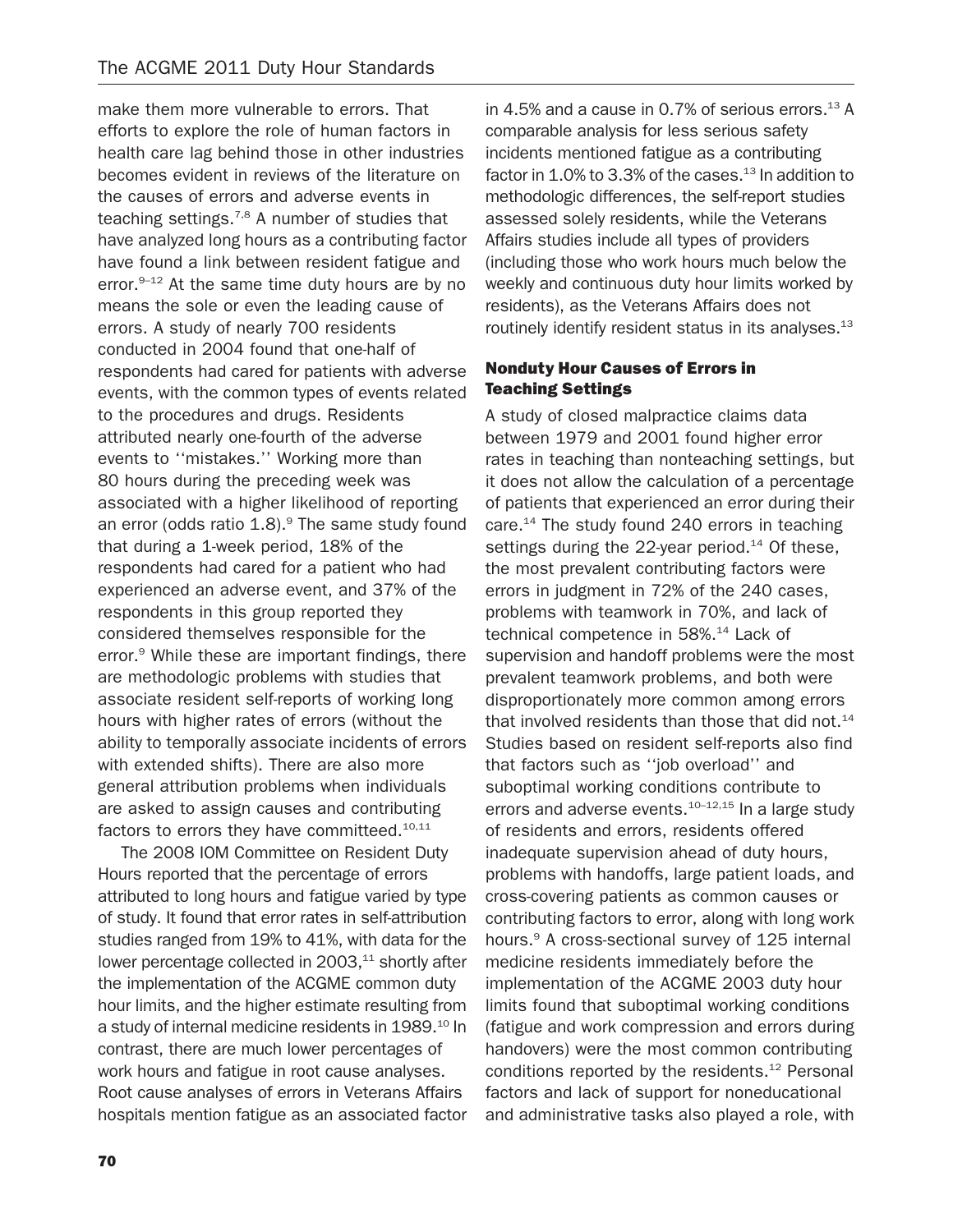residents who felt overwhelmed with work  $(P = .02)$  and who reported spending more than 50% of their time in nonphysician tasks  $(P = .002)$  more likely to report suboptimal care practices, which was associated with a higher self-reports of errors.<sup>12</sup>

The most common event during which failures of technical competence or attention occurred involved diagnostic decision making and monitoring of the patient.<sup>14</sup> This is consistent with studies of instances of ''failure to rescue'' as a cause or contributing factor in adverse outcomes, and with publicized errors in settings where residents participate in care, such as the death of a live liver donor in a New York teaching institution after the state implemented limits on resident hours,<sup>16</sup> or the postoperative death of a young patient from a perforated ulcer due to a high dose of pain medication. $17$  An analysis of closed malpractice claims found that errors involving residents also were more complex than errors for other practitioners (with a mean of 3.8 contributing factors versus 2.5 [ $P < .001$ ]), suggesting that 1 factor may be complexity of the teaching environment.<sup>14</sup>

## Impact of the 2003 Duty Hour Limits

Data collected soon after the 2003 implementation of the ACGME common standards found resident self-reports of factors contributing to errors for programs did not differ for residents in programs that had made significant reductions in weekly hours and those that had made no changes under the new limits.<sup>15</sup> Both groups implicated poor handoff practices, caring for too many patients, and inadequate supervision, though all percentages were somewhat lower for residents in programs that reduced duty hours. $15$  A study that explored the effect of duty hour limits on patient safety implicated problems with handoffs in a slight increase in errors in the pediatrics inpatient setting,<sup>18</sup> and a systematic review found that effort to reduce resident hours failed to have a clear positive effect on patient safety indicators, with some unchanged and others worsening.<sup>19</sup> However, many were single-site studies with

interventions entailing informal schedule changes, and the analysis was limited by study factors, small sample sizes, and the range of interventions included in the analysis.<sup>19</sup>

In an important research article about the patient safety benefits of limits on residents' continuous duty period, Landrigan and colleagues<sup>20</sup> reported on error rates for 21 firstyear residents in an intensive care unit. The study compared error rates across first-year residents and unit-wide, as well as residents working a 14-hour shift versus a schedule pattern that included overnight call, and found that errors per 1000 patient-days unit-wide were 193 for serious errors and 39 for preventable adverse events. First-year residents working on call every third night accounted for a substantial portion of the reported errors (136 serious errors and 20 preventable events per 1000 patientdays). Working a schedule limited to no more than 16 continuous hours reduced errors and adverse events involving first-year residents.<sup>20</sup> A third-party observer collected errors, increasing the methodologic robustness of this study. However, although unit-wide collection of information on errors was within the range identified by other studies, the ''data on interns were more detailed due to the presence of the observers.''21 It is important to note that none of the studies answer the question of whether there is an increased prevalence of errors in teaching hospitals, as none compare error rates for teaching and nonteaching hospitals. A single analysis of the classic studies of adverse event rates for Utah and Colorado, which underlie the estimates of errors in the 1999 IOM report, $1$ found adverse event rates of 4.0% for major teaching hospitals, 3.9% for minor teaching hospitals, and 2.5% for nonteaching and private hospitals, though the data are not adjusted for differences in severity of illness or intensity of service among the 3 types of hospitals.<sup>22</sup>

## The 2011 Standards and Safety as a Systems Property

Experts have estimated that 80% of medical errors occur as a result of systems failures.<sup>23,p. 5</sup>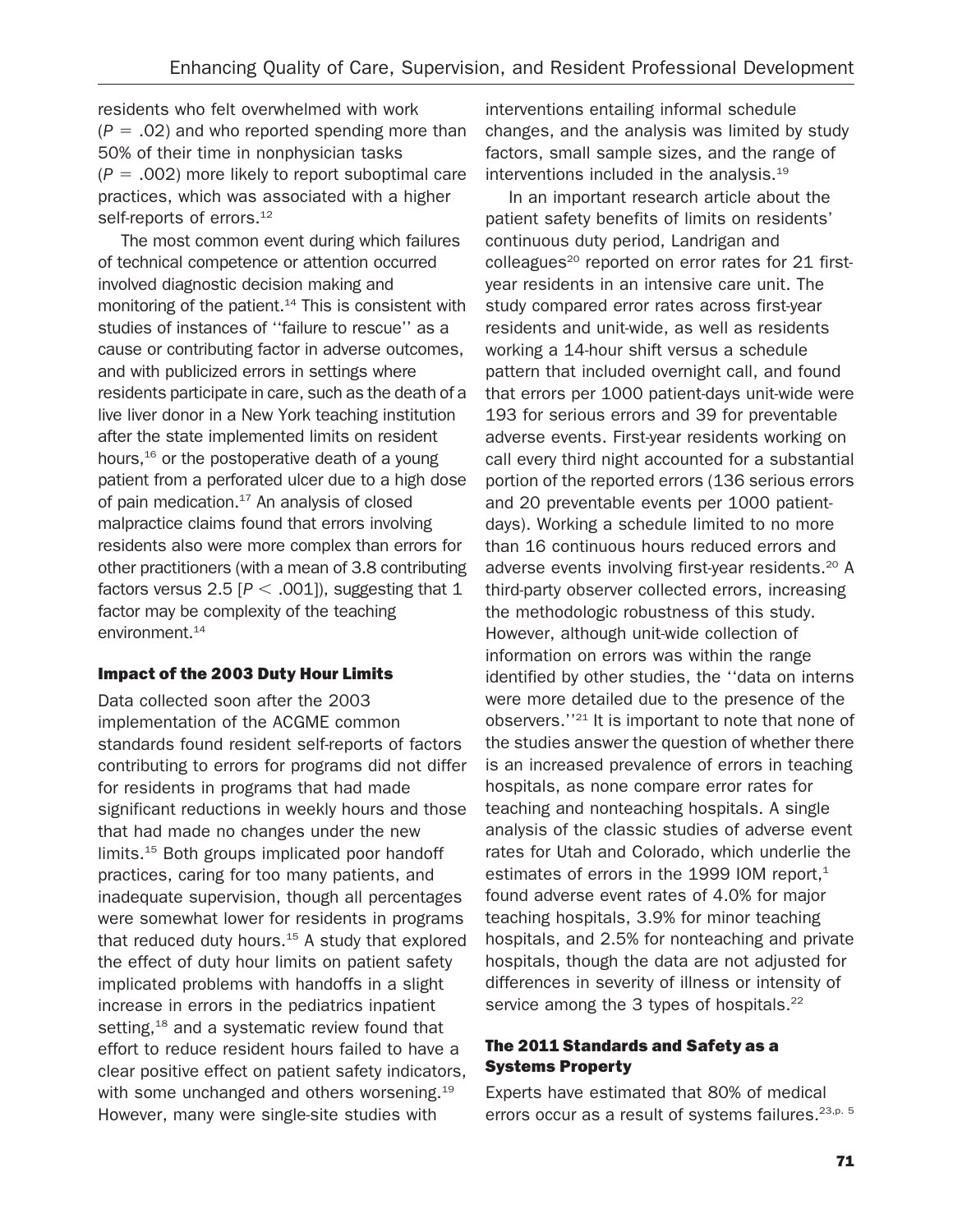This suggests that the resolve of individuals residents, faculty physicians, and other professionals—to work harder and avoid errors will be insufficient to improve the quality and safety of care. The IOM's 2008 report on resident hours noted that a culture of safety in hospitals and enhanced teamwork in patient care can also contribute to safety, and the examples of this culture of safety exist from highreliability organizations.<sup>2</sup> High-reliability organizations function in high-risk domains and produce ''nearly accident-free performance''24 or function in a ''nearly error-free fashion.''25 Examples include flight deck operations on aircraft carriers, the US air traffic control system, and nuclear power plants. All of these settings emphasize teamwork and training in and for teams.26,27 The IOM's 2001 report ''Crossing the Quality Chasm'' emphasized coordination across multiple professionals responsible for the care of the patient, stating that ''[c]linicians and institutions should actively collaborate and communicate to ensure an appropriate exchange of information and coordination of care.''28

The 2011 standards address various aspects of patient safety, including (1) efforts to enhance the quality and safety of care through residents' participation in interprofessional quality improvements teams; (2) enhancements to the handover process; (3) promotion of patient safety as an element of physician professionalism; and (4) residency program and sponsoring institution commitment to creating an environment and systems focus on patient safety.

[Residents are expected to] work in interprofessional teams to enhance patient safety and improve patient care quality.

The program must be committed to and responsible for promoting patient safety and resident well-being in a supportive educational environment.

The program director must ensure that residents are integrated and actively participate in interdisciplinary clinical quality improvement and patient safety programs.

The program director and institution must ensure a culture of professionalism that supports patient safety and personal responsibility.

Residents and faculty members must demonstrate an understanding and acceptance of their personal role in…[the] assurance of the safety and welfare of patients entrusted to their care.

Sponsoring institutions and programs must ensure and monitor effective, structured handover processes to facilitate both continuity of care and patient safety.

Collectively, these standards promote a focus on patient safety as a property of the learning and patient care environment in which residents function. Safety as a systems property is important because individuals, including residents and faculty, can positively influence practices and processes to promote safe practices and a focus on safety and quality. Studies across a range of industries show that the most important marker of safety is an organizational effort to create a culture of safety at the system level, $29-31$  and that an organizational culture of safety is associated with fewer adverse events. The focus on safety at the systems level includes research on a safety focus at the level of the clinical microsystem.32 Finally, such an organizational focus on patient safety requires the commitment of the organizational leadership by setting expectations, ensuring organizational focus and, as needed, providing resources to enhance the safety of patient care. 30,33,34

#### References

- 1 Kohn LT, Corrigan JM, Donaldson MS, eds; Committee on Quality of Health Care in America, Institute of Medicine. To Err Is Human: Building a Safer Health System. Washington, DC: National Academy Press; 2000.
- 2 Ulmer C, Wolman D, Johns M, eds. Committee on Optimizing Graduate Medical Trainee (Resident) Hours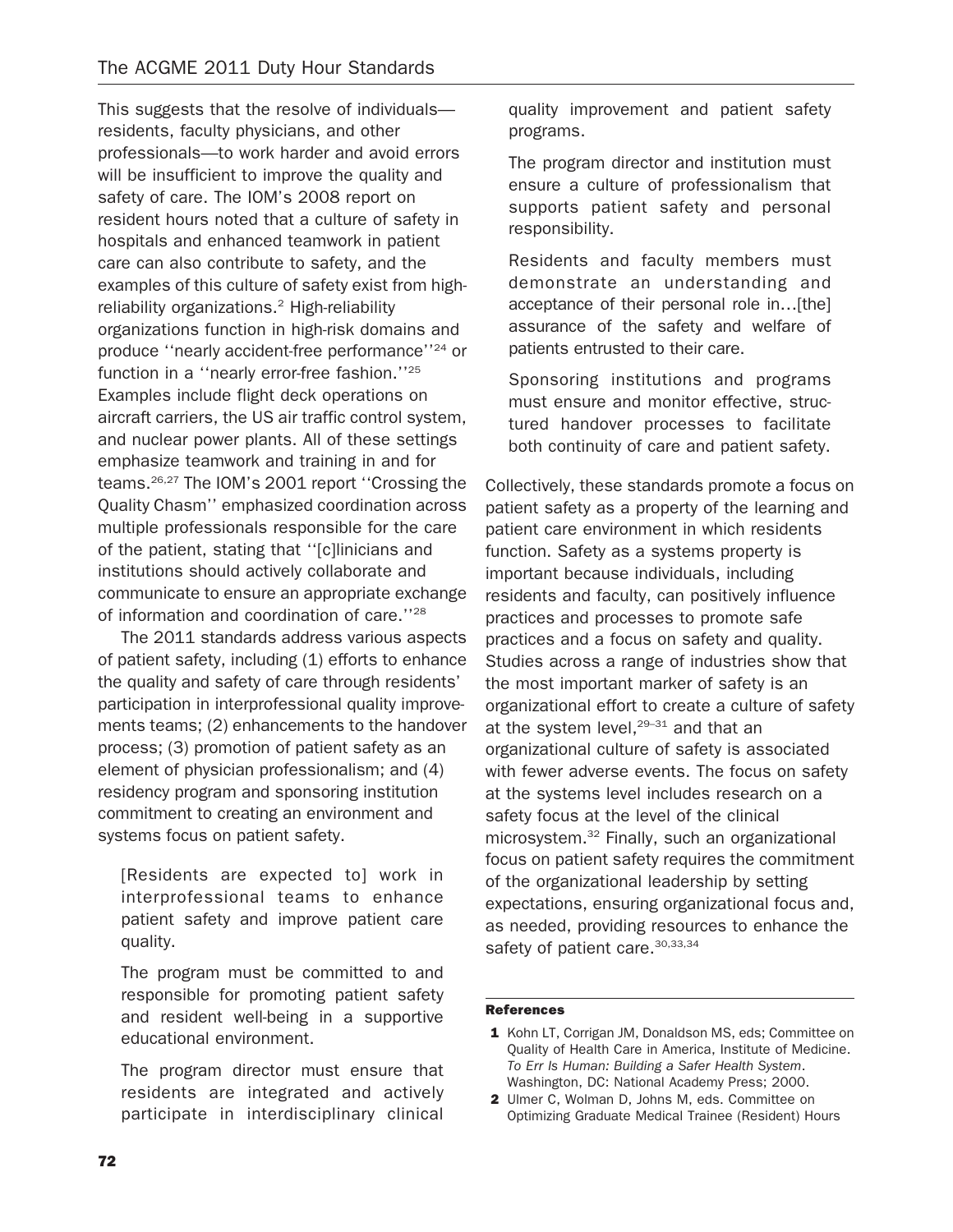and Work Schedules to Improve Patient Safety, Institute of Medicine. Resident Duty Hours: Enhancing Sleep, Supervision, and Safety. National Academies Press; 2008.

- 3 Lermer BH. A case that shook medicine: how one man's rage over his daughter's death sped reform of doctor training. The Washington Post. November 28, 2006. Available at: http://www.howard.edu/surgery/tabs/ dutyhours.html. Accessed April 25, 2011.
- 4 Brody JE. A mix of medicines that can be lethal. New York Times. February 27, 2007. Available at: http://www. nytimes.com/2007/02/27/health/27brody. html?n=Top/News/Health/Diseases,%20Conditions, %20and%20Health%20Topics/Antidepressants. Accessed November 13, 2010.
- 5 Bover EW, Shannon M (2005). The serotonin syndrome. New Engl J Med. 2005;352(11):1112–1120.
- 6 Bell BM. Evolutionary imperatives, quiet revolutions: changing working conditions and supervision of house officers. Pharos Alpha Omega Alpha Honor Med Soc. 1989;52(2):16–19.
- 7 Cook R, Woods D. Operating at the sharp end: the complexity of human error. In: Bogner MS, ed. Human Error in Medicine. Hillsdale, NJ: Lawrence Erlbaum Associates; 1994.
- 8 Leape LL, Lawthers AG, Brennan TA, Johnson WG. Preventing medical injury. Qual Rev Bull. 1993;19(5):144–149.
- 9 Baldwin DC Jr, Daugherty SR. Sleep deprivation and fatigue in residency training: results of a national survey of first- and second-year residents. Sleep. 2004;27(2):217–223.
- 10 Wu AW, Folkman S, McPhee SJ, Lo B. Do house officers learn from their mistakes? JAMA. 1991;265(16):2089– 2094.
- 11 Jagsi R, Kitch BT, Weinstein D, Campbell E, Hutter M, Weissman JS. Residents report on adverse events and their causes. Arch Intern Med. 2005;165(22):2607– 2613.
- 12 Vidyarthi AR, Auerbach AD, Wachter RM, Katz PP. The impact of duty hours on resident self reports of errors. J Gen Intern Med. 2007;22(2):205–209.
- 13 Bagian JP, personal communication, February 11 and 14, 2008. Cited by: Ulmer C, Wolman D, Johns M, eds; Committee on Optimizing Graduate Medical Trainee (Resident) Hours and Work Schedules to Improve Patient Safety, Institute of Medicine. Resident Duty Hours: Enhancing Sleep, Supervision, and Safety. Washington, DC: National Academies Press; 2008.
- 14 Singh H, Thomas EJ, Petersen LA, Studdert DM. Medical errors involving trainees: a study of closed malpractice claims from 5 insurers. Arch Intern Med. 2007;167(19):2030–2036.
- 15 Jagsi R, Weinstein DF, Shapiro J, Kitch BT, Dorer D, Weissman JS. The Accreditation Council for Graduate Medical Education's limits on residents' work hours and patient safety: a study of resident experiences and perceptions before and after hours reductions. Arch Intern Med. 2008;168(5):493–500.
- 16 Grady D. Hospital is fined for "woeful care": Mt Sinai cited for deficiencies after liver donor's death. New York Times. March 13, 2002:A1, B8.
- 17 Raymond J, Kyzer B, Copper T, et al. South Carolina patient safety legislation: the impact of the Lewis Blackman Hospital Patient Safety Act on a large teaching hospital. J S C Med Assoc. 2009;105(1):12– 15.
- 18 Landrigan CP, Fahrenkopf AM, Lewin D, et al. Effects of the Accreditation Council for Graduate Medical Education duty hour limits on sleep, work hours, and safety. Pediatrics. 2008;122(2):250–258.
- 19 Fletcher KE, Davis SQ, Underwood W, Mangrulkar RS, McMahon LF Jr, Saint S. Systematic review: effects of resident work hours on patient safety. Ann Intern Med. 2004;141(11):851–857.
- 20 Landrigan CP, Rothschild J, Cronin JW, et al. Effect of reducing interns' work hours on serious medical errors in intensive care units. N Engl J Med. 2004;351(18):1838– 1848.
- 21 Rothschild JM, Landrigan CP, Cronin JW, et al. The Critical Care Safety Study: the incidence and nature of adverse events and serious medical errors in intensive care. Crit Care Med. 2005;33(8):1694–1700.
- 22 Thomas EJ, Studdert DM, Runciman WB, et al. A comparison of iatrogenic injury studies in Australia and the USA, I: context, methods, casemix, population, patient and hospital characteristics. Int J Qual Health Care. 2000;12(5):371–378.
- 23 Leonard M, Frankel A, Simmonds T, Vega K. Achieving Safe and Reliable Healthcare: Strategies and Solutions. Chicago, IL: Health Administration Press; 2004.
- 24 La Porte T. High reliability organisations: unlikely, demanding and at risk. J Conting Crisis Manag. 1996;4(2):60–71.
- 25 La Porte T, Consolini P. Theoretical and operational challenges of ''high-reliability organizations:'' air-traffic control and aircraft carriers. Int J Pub Admin. 1998;21(6– 8):847–852.
- 26 Weick KE. Organizational culture as a source of high reliability. Calif Manage Rev. 1987;2:112–127.
- 27 Sutcliffe KE, Weick KM. Managing the Unexpected: Assuring High Performance in an Age of Complexity. San Francisco, CA: Jossey-Bass; 2001.
- 28 Committee on Quality of Health Care in America, Institute of Medicine. Crossing the Quality Chasm: A New Health System for the 21st Century. Washington, DC: National Academy Press; 2001.
- 29 Benn J, Burnett S, Parand A, Pinto A, Iskander S, Vincent C. Perceptions of the impact of a large-scale collaborative improvement programme: experience in the UK Safer Patients Initiative. J Eval Clin Pract. 2009;15(3):524–540.
- 30 Ginsburg LR, Chuang YT, Berta WB, et al. The relationship between organizational leadership for safety and learning from patient safety events. Health Serv Res. 2010;45(3):607–632.
- 31 Mardon RE, Khanna K, Sorra J, Dyer N, Famolaro T. Exploring relationships between hospital patient safety culture and adverse events. J Patient Saf. 2010;6(4):226–232.
- 32 Mohr JJ, Barach P, Cravero JP, et al. Microsystems in health care, part 6: designing patient safety into the microsystem. Jt Comm J Qual Saf. 2003;29(8):401– 408.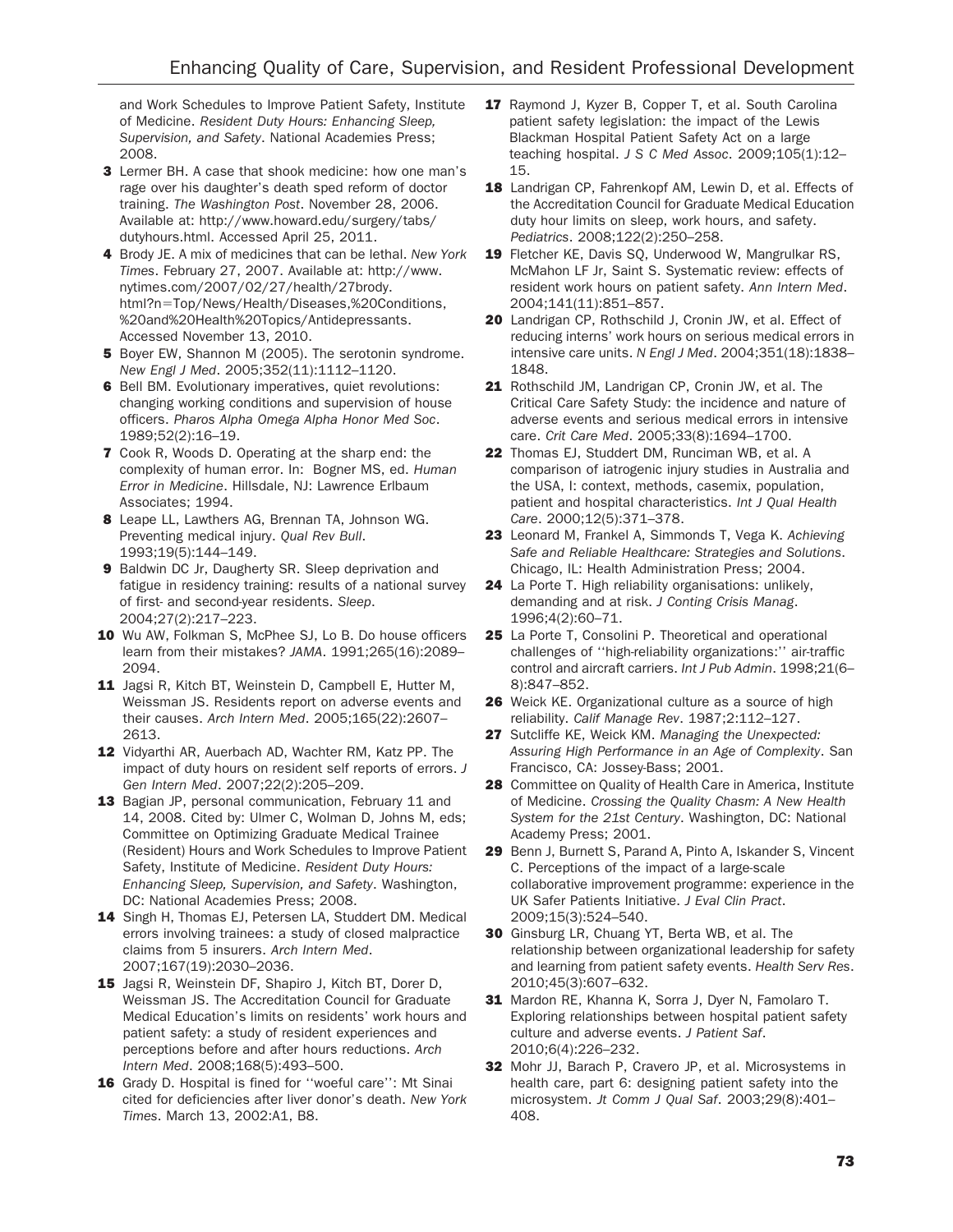- 33 Ruchlin HS, Dubbs NL, Callahan MA. The role of leadership in instilling a culture of safety: lessons from the literature [discussion in J Healthc Manag. 2004;49(1):58–59]. J Healthc Manag. 2004;49(1):47– 58.
- 34 Saint S, Kowalski CP, Banaszak-Holl J, Forman J, Damschroder L, Krein SL. The importance of leadership in preventing healthcare-associated infection: results of a multisite qualitative study. Infect Control Hosp Epidemiol. 2010;31(9):901–907.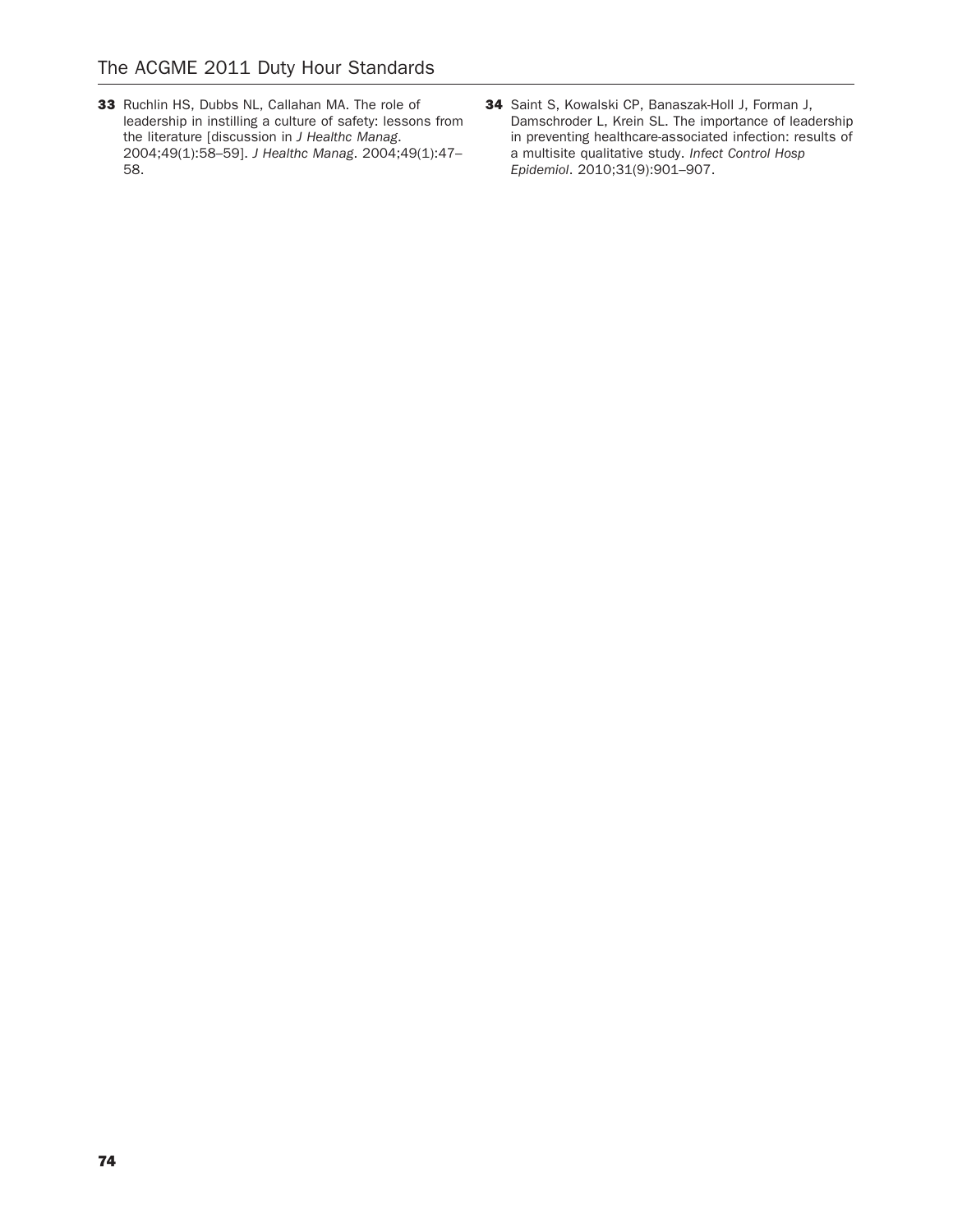# CHAPTER 12 THE NEED FOR FLEXIBILITY IN THE NEW STANDARDS

#### **Background**

In 2003, the Accreditation Council for Graduate Medical Education approved accreditation standards for duty hours for all residency and fellowship programs. $1$  At the time, the decision to implement common standards was based on 3 factors: (1) change in the spectrum of hospitalized patients, with higher levels of acuity and intensity of services and shorter lengths of stay; (2) the emergence of a significant body of scientific data on the effects of sleep loss on cognitive and neurobehavioral performance; and (3) a growing interest in the amount of time residents worked each week, including the length of their continuous duty period. The last was prompted by the death of Libby Zion in a New York teaching hospital in 1984 and the subsequent regulation of duty hours in New York State, $2$  and a 1999 report by the Institute of Medicine, entitled ''To Err is Human.''3 Unlike the findings of the Bell Commission that led to the establishment of New York State's duty hour regulations, the IOM report<sup>3</sup> did not directly implicate sleep loss in residents, but discussed the role of a host of ''human factors,'' including fatigue, as contributors to medical errors responsible for a large number of preventable deaths annually.

The 2003 standards were written to maintain a balance between the need for ACGME to ensure the high quality of education in all ACGME training programs and the need for institutions to provide high-quality round-the-clock patient care. The original duty hour standards were also designed to incorporate the rapidly enlarging body of scientific knowledge on the effects of sleep deprivation. Except for a few specialties like emergency medicine and anesthesiology, which previously had established standards more restrictive than the 2003 common duty hour requirements, and the option for programs to extend weekly duty hours by 10% under an educationally justified

exception, the duty hour standards were identical across specialties, essentially espousing a notion of ''one size fits all.''

The ACGME Task Force on Quality Care and Professionalism approached the need to revise the duty hour standards from a different vantage point. It reviewed the evidence supporting a maximum weekly and continuous duty period, including data showing the effect of sleep deprivation on cognitive and neurobehavioral performance. It also considered the strongly emphasized view of the graduate medical education community that flexibility in duty hours and supervision were needed both vertically (from postgraduate year–1 [PGY-1] to higher levels of residents/fellows) and horizontally (surgical, medical, and hospital-based specialties) to allow graduated responsibility as residents progress to independent practice.

### The Need for Flexibility and Graduated Responsibility

The 2008 publication of the Institute of Medicine's report on duty hours, $4$  among other restrictions, recommended reduced limits on continuous duty hours for all residents and fellows. The publication of the report coincided with the ACGME's promised plan to reexamine and refine the common duty hour requirements that were implemented in 2003. Recognizing the importance of the IOM recommendations and the views of the GME community that differed from the IOM recommendations on a number of matters, the Task Force strove for a balanced view that invited the perspective of the GME community and specialties into the discussion. In June 2009, the Task Force received written position papers from more than 140 medical organizations and during 1.5 days, heard formal testimony from more than 70 national organizations representing all domains of medicine and medical education.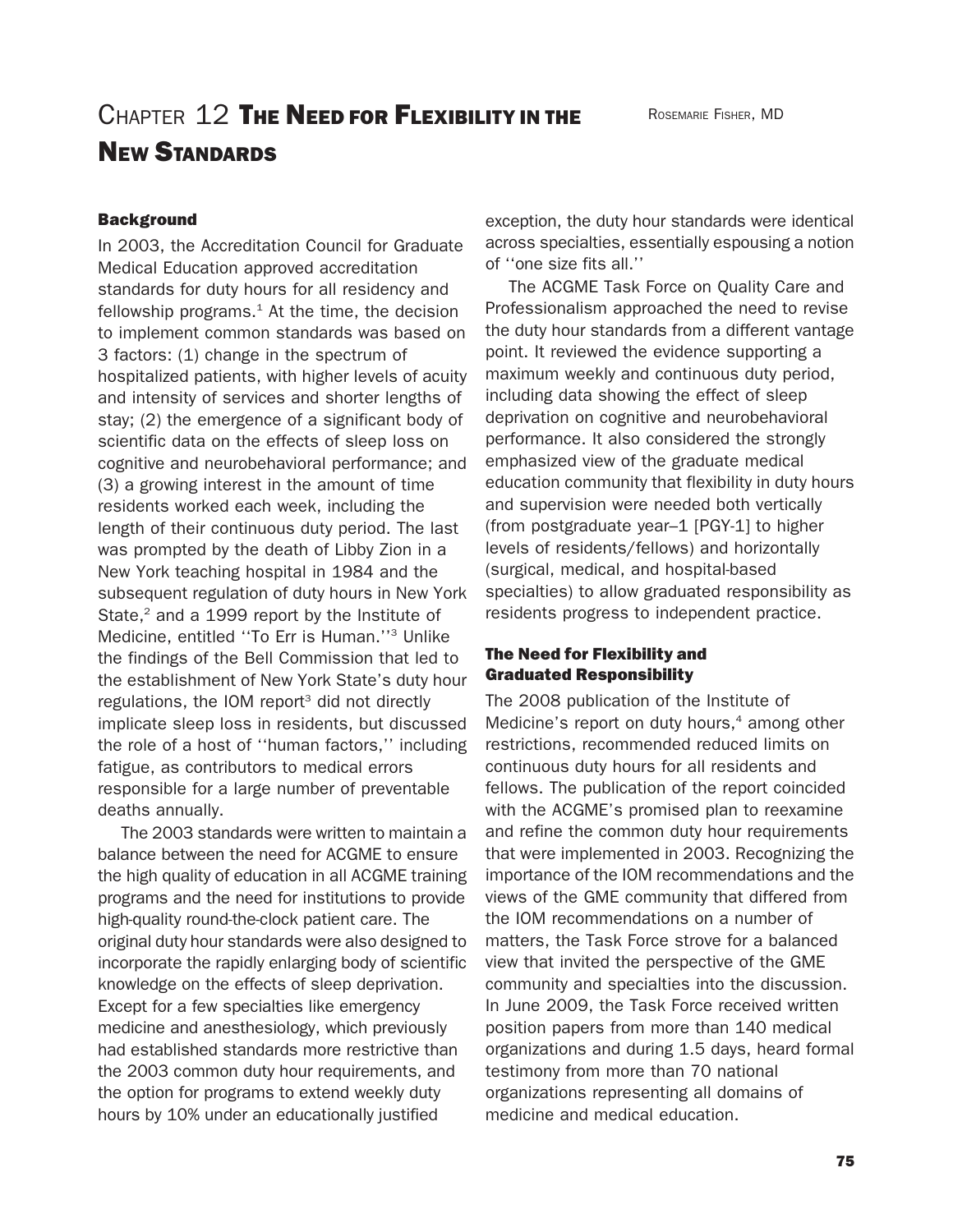A recurring point in the testimony and the written positions from members of the graduate medical education community was the need for flexibility in the duty hour standards across specialties and levels of training. The American College of Physicians stated that ''rigid guidelines may unduly prohibit creativity in program design, strip residents of their ability to make the best decisions that impact them as well as their patients, and actually be counterproductive in achieving one or more of the goals. Providing flexibility in this regard is essential to allow the appropriate level of learning to occur.''5 The American College of Surgeons (ACS) presented the results of a survey of the members of the ACS Resident and Associate Council, in which 41% of 599 respondents indicated that the current inflexible duty hour restrictions were a considerable or moderate barrier to their education.<sup>6</sup>

The official positions of major organizations in medicine showed a high degree of correlation between level of training and a perception that the 2003 limits had a negative effect on learning, with senior residents more likely to report that duty hours significantly impeded their education, compromising the time in the operating room necessary to increase their technical skills and the time spent to maintain continuity of patient care as they approached entering independent practice. There also was strong sentiment on the part of senior residents that they were inhibited from participating in rare and educationally valuable clinical scenarios; this may cause some graduating residents to feel less than fully prepared for independent practice. The ACS reported that this perception was supported by the fact that 77% of surgical chief residents in 2005 and 76% in 2008 chose to pursue fellowships for increased specific training, in lieu of entering general surgery practice.7,8

Although Task Force deliberations had considered a system of standards that would offer flexibility by specialty and level of training, the ultimate recommendations for the 2011 standards focused on flexibility by level of

training, owing to the availability of scientific data supporting this approach and to reduce the danger of fragmentation and undue complexity in the new standards. There was no question about the need for maintaining the 80-hour weekly limit, which also had been supported in the recommendations of the IOM report on duty hours.4 In contrast, there were questions of whether the  $24 + up-to-6$ -hour limit on the continuous duty period was optimal, with the IOM report having recommended a more restrictive 16-hour limit. The positions presented to the Task Force by the academic community voiced strong support for flexibility in the continuous duty period and in the required hours of time off between scheduled duty periods. The positions also emphasized the benefits of a system that would take into account the level of training and competence of the resident, the level of supervision, the anticipated workload, and, perhaps most important, the value of graduated responsibility to prepare residents to function independently after graduation.

The need for flexibility across specialties is further emphasized by the fact that some specialties, such as dermatology, pathology, and radiology, have not been significantly affected by the 2003 duty hour standards, typically because they never reached 2003 duty hour limits even before their implementation. Others, such as surgical specialties and the inpatient experiences in many medical disciplines, needed to be revised significantly to comply with the current limits. Flexibility also is beneficial because of emergent care needs; the educational benefit of seeing rare diagnoses or treatment; the benefits to patient care of continuity, particularly in difficult or emotionally stressful circumstances; and the overlapping involvement of several specialties in the acute care setting. With the 2003 common duty hour standards, which espoused a ''one-size fits-all'' approach, residents occasionally face an ethical dilemma between their professional desire to remain beyond proscribed duty hour limits to provide the best care for their patients (in the process gaining new medical knowledge and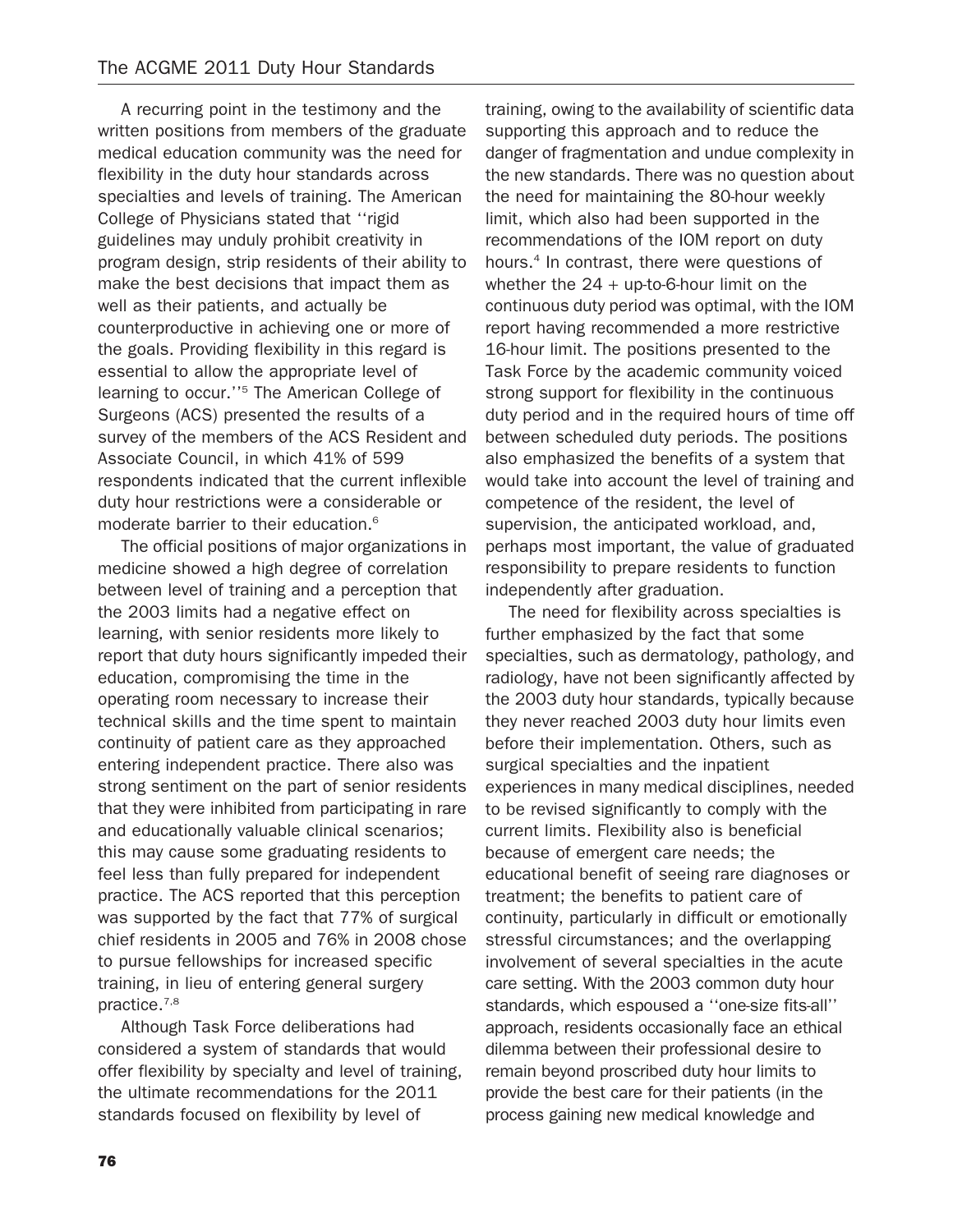clinical skills) or leaving the institution in order to comply with regulations and not put their institution at risk for a citation. The Task Force felt that more flexibility in the 2011 standards would reduce the incidence and severity of these situations.

# Evidence Supporting More Restrictive Limits for PGY-1 Residents

The Task Force considered 3 reviews of the relevant literature commissioned by the ACGME, $9-11$  and also heard expert testimony on sleep physiology. On the basis of this information, the Task Force concluded there is physiologic data demonstrating that a statistically significant dip in performance on psychomotor vigilance tasks occurs between 16 and 24 hours of wakefulness.<sup>12</sup> The extent of the decline in performance varies among individuals and is most likely substantially worse for some residents.13 The practical and clinical significance of these findings were less clear, particularly the effect on medical decision making. In addition, there was concern about the impact that added transitions of care (handoffs), under greater restrictions on the continuous duty period, may have on patient safety.

The 3 literature reviews also explored various other factors, such as resident quality of life, and the effect of sleep loss and duty hour limits on resident education and patient safety and quality of care. Most studies demonstrated an improvement in resident quality of life, but they involved only a single cohort and did not stratify by levels of training. In addition, many studies that assessed the effect of sleep loss on performance used general tasks assessing vigilance and cognitive function, or narrow taskrelated performance on laparoscopy-training devices, and their validity related to performance on clinical tasks may be limited. A recent systematic review of the literature<sup>14</sup> ranked studies that reduced the length of the continuous duty and those that reduced the frequency of overnight call of 24 to 30 hours, by using the United States Preventive Services Task Force methodology. It found that only 1 study, examining the quality of patient care after

implementation of the 2003 duty hour standards, reached level I, defined as evidence obtained from at least 1 properly designed randomized trial; $15$  and only 2 added studies reached a level II-1, defined as evidence obtained from well-designed controlled trials without randomization studies.<sup>16,17</sup> The study reaching level I had a sample size of 21 first-year residents, with a reduction in errors under a 16 hour limit on the continuous duty period.<sup>15</sup> Of the studies reaching level II-1, one was a prospective study that showed no difference in the number of errors per call shift. $16$  The other was a retrospective controlled trial with both concurrent and historical controls that demonstrated a decrease in intensive care unit admissions and pharmacist interventions to prevent drug errors after the 2003 standards were instituted.<sup>17</sup> While the data showing a decline in performance after 16 hours of wakefulness is scientifically  $important<sub>12</sub>$  its generalizability and practical significance is less clear, given the redundant safety and educational oversight systems of patient care in teaching hospitals in the United States. However, the limited data from highquality studies performed within the medical environment indicated that despite the presence of these systems, PGY-1 residents made fewer errors when their continuous duty period was limited to no more than 16 hours.<sup>15,18</sup> The Task Force further heard evidence that PGY-1 residents work the longest hours of any resident cohort. FIGURE 1 presenting data from the ACGME Resident Survey, collected under the 2003 standards, shows this, particularly for first-year residents in specialties with a preliminary year.<sup>19</sup> Differences for all duty hour parameters, with the exception of home call and 1 day off in 7, are significant ( $P < .0001$ ). The findings suggest that the current patterns of resident hours are counter to an ideal of first-year residents having more protected hours, with hours and responsibilities gradually increasing over the years of residency, and the final year beginning to emulate practice, while still under faculty supervision.

The long hours currently worked by PGY-1 residents, linked with 2 studies showing the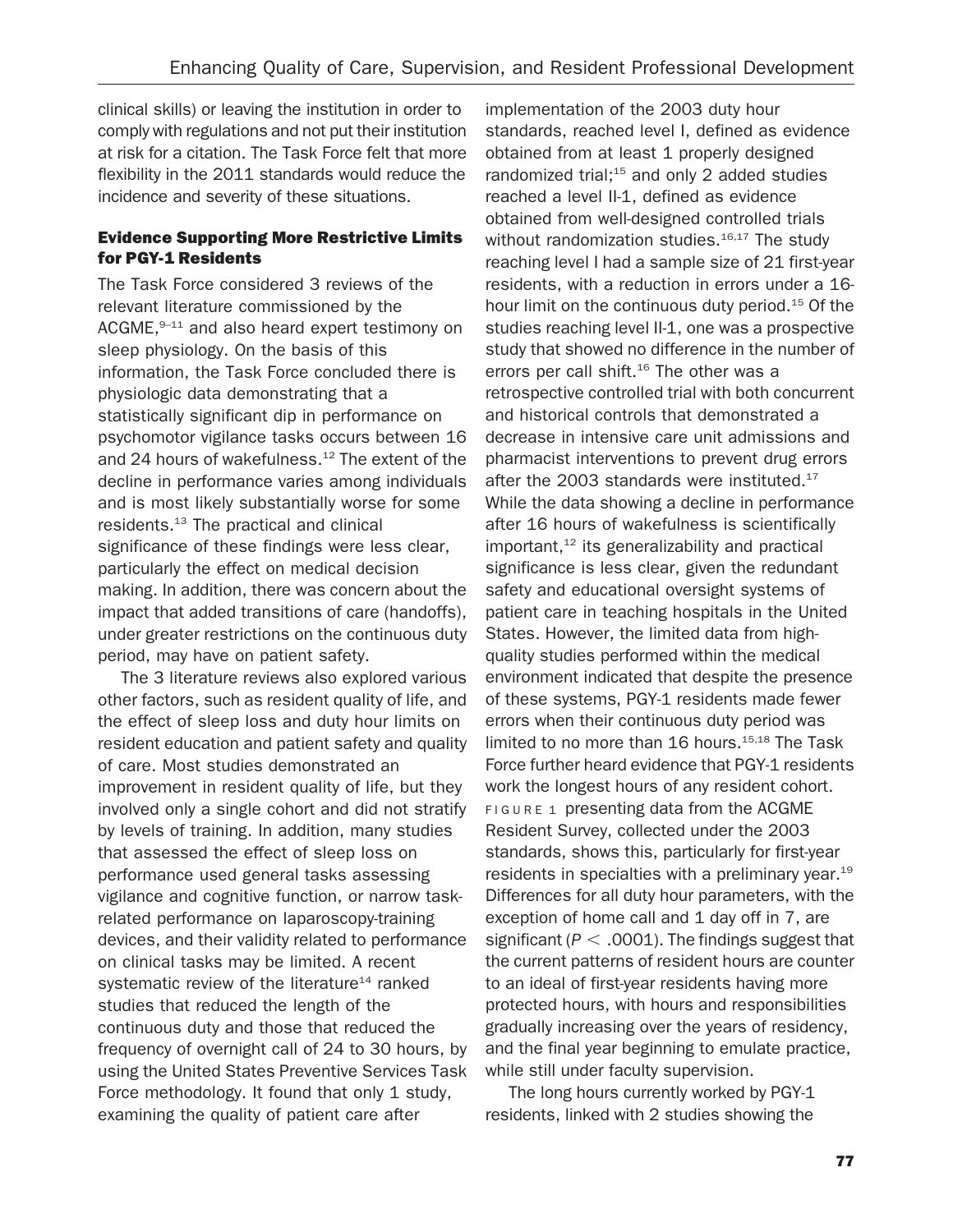negative effect of long hours (greater than 16 hours of wakefulness) on their performance, resulted in the Task Force adopting the standard that this group of residents (PGY-1s) must be limited to a maximum of 16 continuous hours on duty. The training paradigm adopted by the Task Force is predicated on better preparation and supervision of PGY-1 residents, followed by progressive liberalization of the duty hour standards as the resident demonstrates additional competency and is delegated greater degrees of conditional independence in the care of patients.

# Evidence Supporting Levels of Supervision and Graduated Responsibility

The Task Force believed that data from laboratory sleep studies were only 1 factor in the design of educational standards, yet the Task Force members agreed that the clinical care environment has become much more complex, and novice residents need to be more directly and explicitly supervised to promote both patient safety and resident learning, and that supervision is likely the more important factor in preventing errors.

The concept of graduated or progressive responsibility is the cornerstone of medical training in the United States. Many participants at the 2009 Duty Hour Congress testified to the need for preparing residents for the transition from conditional independence during their years of training to independence upon graduation. In an open letter to the GME community Thomas Nasca noted that this graduated independence paradigm can be shifted in 2 ways.<sup>20</sup> First, the most inexperienced resident can be given a high level of authority with too little supervision (FIGURE 2 ), or second, too much supervision can be given throughout training (FIGURE 3), causing a lack of preparedness at the time of graduation from training, or ''falling off the cliff into practice.''20 The ideal model is the balance of independence and supervision illustrated in FIGURE 4. $^{20}$ 

The United States model of graduate medical education is different from the training paradigm in other countries, notably in Europe, where





□ 1st yr Always / Usually compliant with requirement <br>■ 2nd+yr Always / Usually compliant with requirement

graduates may remain in the institution where they trained under indirect supervision by their mentors as they enter practice, particularly in subspecialty areas. The training paradigm adopted by the Task Force is predicated on better preparation and supervision of PGY-1 residents during more normalized work hours,



Figure adapted from T. Nasca, MD, Open Letter to the GME Community, October 2009.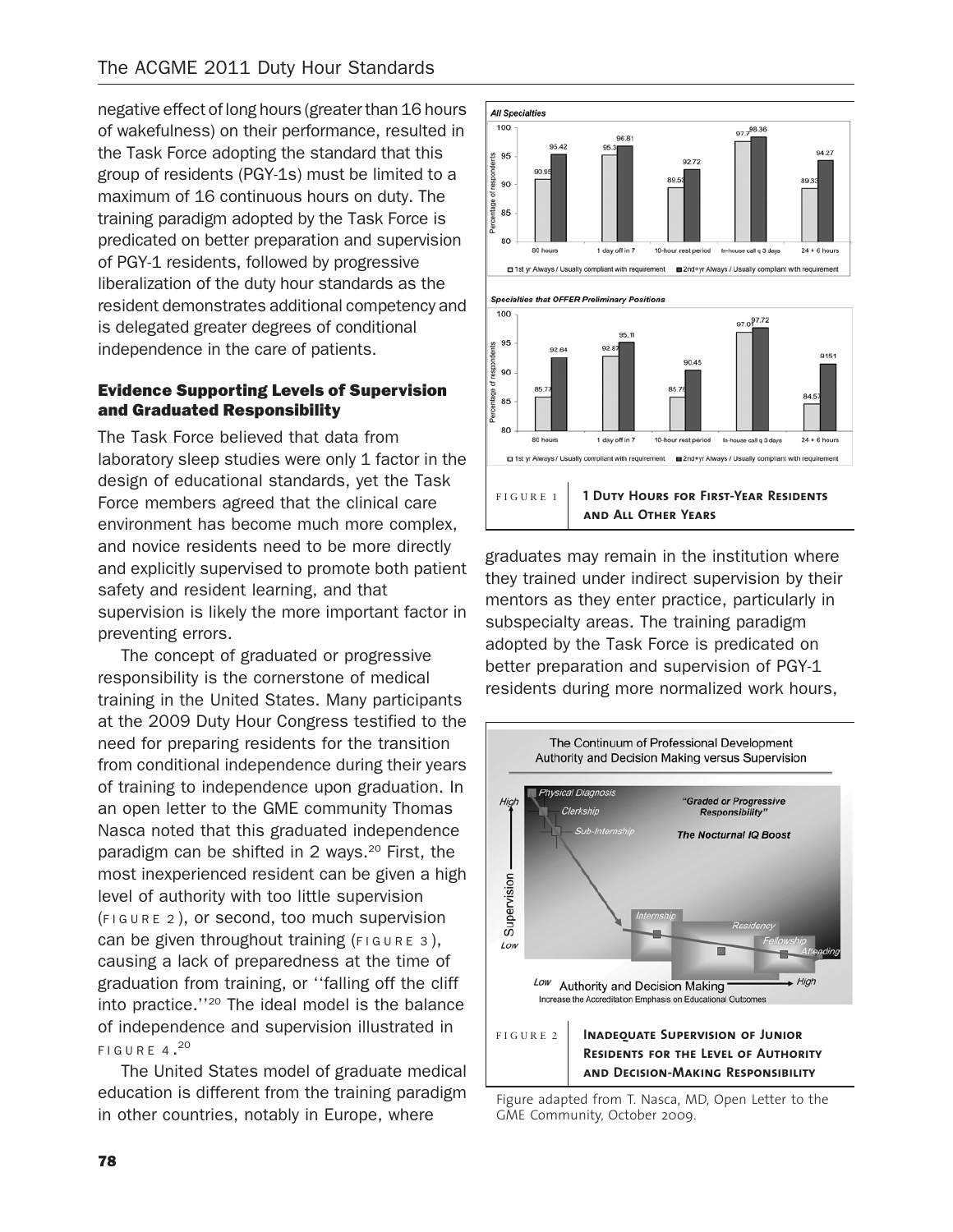

Figure adapted from T. Nasca, MD, Open Letter to the GME Community, October 2009.

followed by progressive liberalization of the duty hour standards as the resident demonstrates competencies that can be used as the basis for granting them greater conditional independence in the care of patients. This progression of responsibility to unsupervised independence is primarily based on the level of training in the new standards, but the ACGME Review Committees will have some latitude in modifying the



Figure adapted from T. Nasca, MD, Open Letter to the GME Community, October 2009.

standards to meet more specific specialty needs. It will be aided significantly by the development of the educational ''milestones,'' which is already underway in internal medicine, $21$ pediatrics,<sup>22,23</sup> general surgery, urology, and obstetrics-gynecology, and will be initiated in the remaining specialties during the next few years. The milestones will provide a more solid and individualized basis for charting residents' road to independent practice.

## Conclusion

The Task Force developed the new standards in the context of an expanded awareness and emphasis on professionalism, a long recognized need for more defined supervision of residents, and a widely expressed desire for greater flexibility in duty hours to facilitate the education of residents who must be prepared to enter the unsupervised practice of medicine at the completion of training.

#### References

- 1 Accreditation Council for Graduate Medical Education. Report of the ACGME Work Group on Resident Duty Hours. Chicago, IL: Accreditation Council for Graduate Medical Education; June 11, 2002.
- 2 Bell BM. Evolutionary imperatives, quiet revolutions: changing working conditions and supervision of house officers. Pharos Alpha Omega Alpha Honor Med Soc. 1989;52(2):16–19.
- 3 Kohn LT, Corrigan J, Donaldson MS, eds. To Err is Human: Building a Safer Health System. Washington, DC: National Academies Press; 2000.
- 4 Ulmer C, Wolman D, Johns M, eds. Committee on Optimizing Graduate Medical Trainee (Resident) Hours and Work Schedules to Improve Patient Safety, Institute of Medicine. Resident Duty Hours: Enhancing Sleep, Supervision, and Safety. Washington, DC: National Academies Press; 2008.
- **5** Weinberger S, Arora V; American College of Physicians. Testimony to the ACGME Duty Hours Task Force. Chicago, IL; June 12, 2009.
- 6 Moalem J, Salzman P, Ruan DT, Cherr GS, Freiburg CB, Farkas RL, Brewster L, James TA. Should all duty hours be the same: results of a national survey of surgical trainees. J Am Coll Surg. 2009;209(1):47–54.
- 7 Borman KR, Vick LR, Biester TW, Mitchell ME. Changing demographics of residents choosing fellowships: longterm data from the American Board of Surgery. J Am Coll Surg. 2008;206(5):782–789.
- 8 Borman KR, Biester TW, Rhodes RS. Motivations to pursue fellowships are gender neutral. Arch Surg. 2010;145(7); 671–678.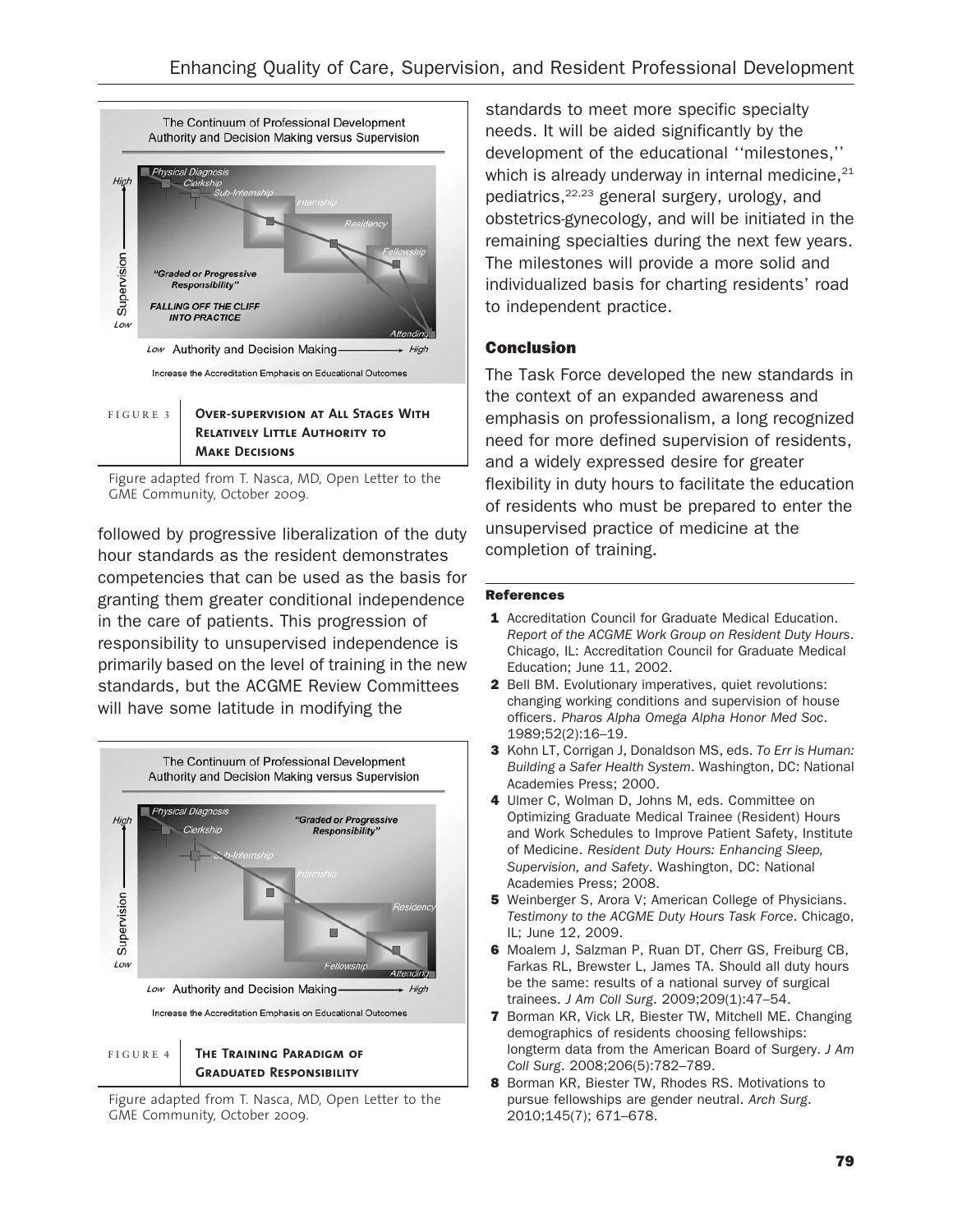- 9 Schwartz A, Pappas C, Bashook P, et al. Conceptual Frameworks in the Study of Duty Hour Changes in Graduate Medical Education: An Integrative Review. Chicago, IL: University of Illinois at Chicago Department of Medical Education, Department of Obstetrics and Gynecology, and Library of Health Sciences; September 2009.
- 10 Caruso JW, Veloski J, Grasberger M, et al. Systematic Review of the Literature on the Impact Variation in Residents' Duty Hour Schedules on Patient Safety. Philadelphia, PA: Jefferson Medical College; September 2009.
- 11 Fletcher K, Reed D, Arora V. Systematic Review of Literature: Resident Duty Hours and Related Topics. Milwaukee, WI: Department of Medicine, Milwaukee VAMC/Medical College of Wisconsin; Rochester, MN: Department of Medicine, Mayo Clinic College of Medicine; Chicago, IL: Department of Medicine, University of Chicago, Pritzker School of Medicine; September 2009.
- 12 Van Dongen HPA, Dinges DF. 2005. Circadian rhythm in sleepiness, alertness and performance. In: Kryger MH, Roth T, Dement WC, eds. Principles and Practice of Sleep Medicine. 4th ed. Philadelphia, PA: W.B. Saunders; 435– 443.
- 13 Van Dongen HPA, Baynard MD, Maislin G, Dinges DF. Systematic interindividual differences in neurobehavioral impairment from sleep loss: evidence of trait-like differential vulnerability. Sleep. 2004; 27(3):423–433.
- 14 Levine AC, Adusumilli J, Landrigan CP. Effects of reducing or eliminating resident work shifts over 16 hours: a systematic review. Sleep. 2010;33(8):1043–1053.
- 15 Landrigan CP, Rotschild JM, Cronin JW, et al. Effect of reducing interns' work hours on serious medical errors in

intensive care units. New Engl J Med. 2004;351(18):1829–1837.

- 16 Sawyer RG, Tribble CG, Newberg DS, Pruett TL, Minasi JS. Intern call schedules and their relationship to sleep, operating room participation, stress and satisfaction. Surgery. 1999;126(2):337–342.
- 17 Horwitz LI, Kosiborod M, Lin Z, Krumholz HM. Changes in outcomes for internal medicine residents after work-hour regulations. Ann Intern Med. 2007;147(2):97–103.
- 18 Lockley SW, Cronin JW, Evans EE, et al. Effect of reducing interns' weekly work hours on sleep and attentional failures. N Engl J Med. 2004;351(18):1829– 1837.
- 19 Accreditation Council for Graduate Medical Education (ACGME). Resident Survey Data, ACGME Analysis. Chicago, IL: Accreditation Council for Graduate Medical Education; 2008.
- 20 Nasca TJ. Conceptualization of Progressive Responsibility: Open Letter to the GME Community. Chicago, IL: Accreditation Council for Graduate Medical Education; October 28, 2009.
- 21 Green ML, Aagaard EM, Caverzagie KJ, et al. Charting the road to competence: developmental milestones for internal medicine residency training. J Grad Med Educ. 2009;1(1):5–20.
- 22 Hicks PJ, Schumacher DJ, Benson BJ, et al. The Pediatrics Milestones: conceptual framework, guiding principles, and approach to development. J Grad Med Educ. 2010;2(3):410–418.
- 23 Hicks PJ, Englander R, Schumacher DJ, et al. Pediatrics Milestone Project: next steps toward meaningful outcomes assessment. J Grad Med Educ. 2010;2(4):577–584.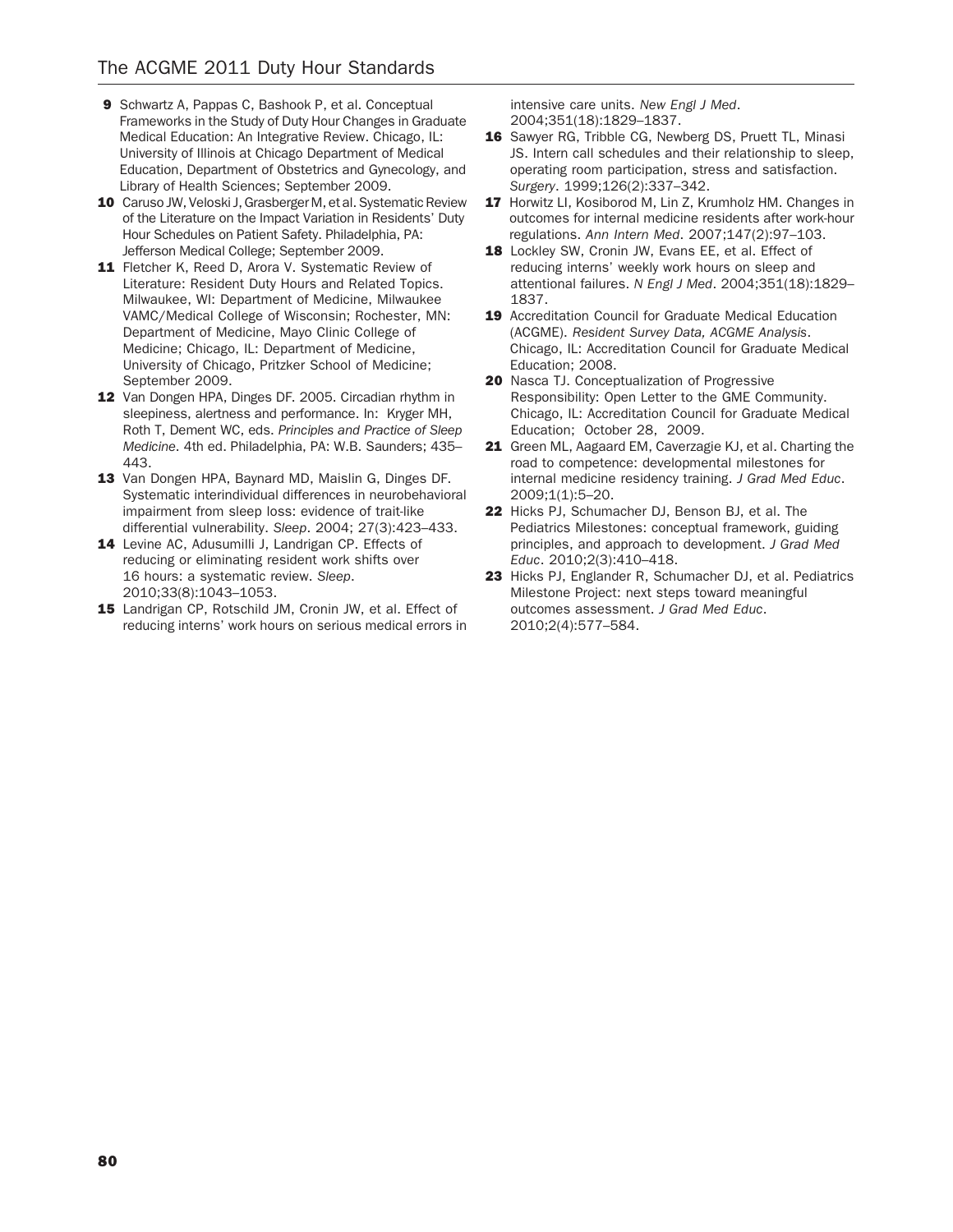LOIS L. BREADY, MD

# CHAPTER 13 THE GRADUATE MEDICAL EDUCATION COMMUNITY'S RESPONSIBILITY FOR PRODUCING A FULLY TRAINED PHYSICIAN

### The Aim of Graduate Medical Education

Today's patients are sicker, and diagnostic and therapeutic options are more numerous, complex, and costly than a generation ago. In response, graduate medical education continues to evolve to educate physicians who can effectively function in this environment. Graduate medical education programs and the institutions sponsoring them are held accountable for ensuring that their graduates have achieved all appropriate competencies by the time that their residency/fellowship training is completed. In a commentary published in June 2003, entitled ''Trust, Accountability, and Other Common Denominators in Modernizing Medical Training,'' Thomas Nasca, MD, MACP, and Jeanne Heard, MD, PhD, FACP described this responsibility of the GME community:

In medical education, we have a greater responsibility than do most other disciplines to not only ensure that our graduates have been exposed to a curriculum that meets national standards for breadth and depth of experience but also to demonstrate that our graduates can actually perform the duties of a specialist in their chosen discipline. Prior to graduation, each resident must demonstrate that he or she is capable of practicing independently.<sup>1</sup>

The commentary underscores that as a professional obligation and a consequence of increased public scrutiny, programs and sponsoring institutions must make patient safety their first priority. A concurrent aim of GME accreditation is to ensure that training programs produce fully trained physicians capable of functioning independently in their chosen field. This is central to the mission of graduate medical

education, and the ACGME Common Program Requirements (Section  $V.A.2.b)^2$  stipulate that programs enter a summative evaluation in each resident's file verifying that he or she has ''demonstrated sufficient competence to enter practice without direct supervision.'' An expected outcome of residency is that graduates will be eligible for initial certification and entry into Maintenance of Certification programs by a member board of the American Board of Medical Specialties. All ACGME Review Committees track board-certification rates of graduates of residency programs as a measure of quality of the programs, and some have as specific requirement that a certain percentage of graduates achieve board certification.3,4 These measures are useful but may not present a complete picture of a program's graduates' ability to practice competently and independently.

## Hours and the Attainment of Clinical Competence

A critical element of producing a fully competent physician will entail preserving and promoting educationally valuable hours and experiences under the new, more restrictive standards, and using the milestones to ensure that residents are attaining the competencies for independent clinical practice in the specialty. A 2005 systematic review of the literature regarding the effect of interventions to reduce resident work hours on residents' education and quality of life found that that these interventions produced a mixed effect on both experience and on perceived educational quality.5

Since the ACGME implemented the common duty hour standards in 2003, questions have arisen about the number of hours required to train a fully competent physician. This is particularly true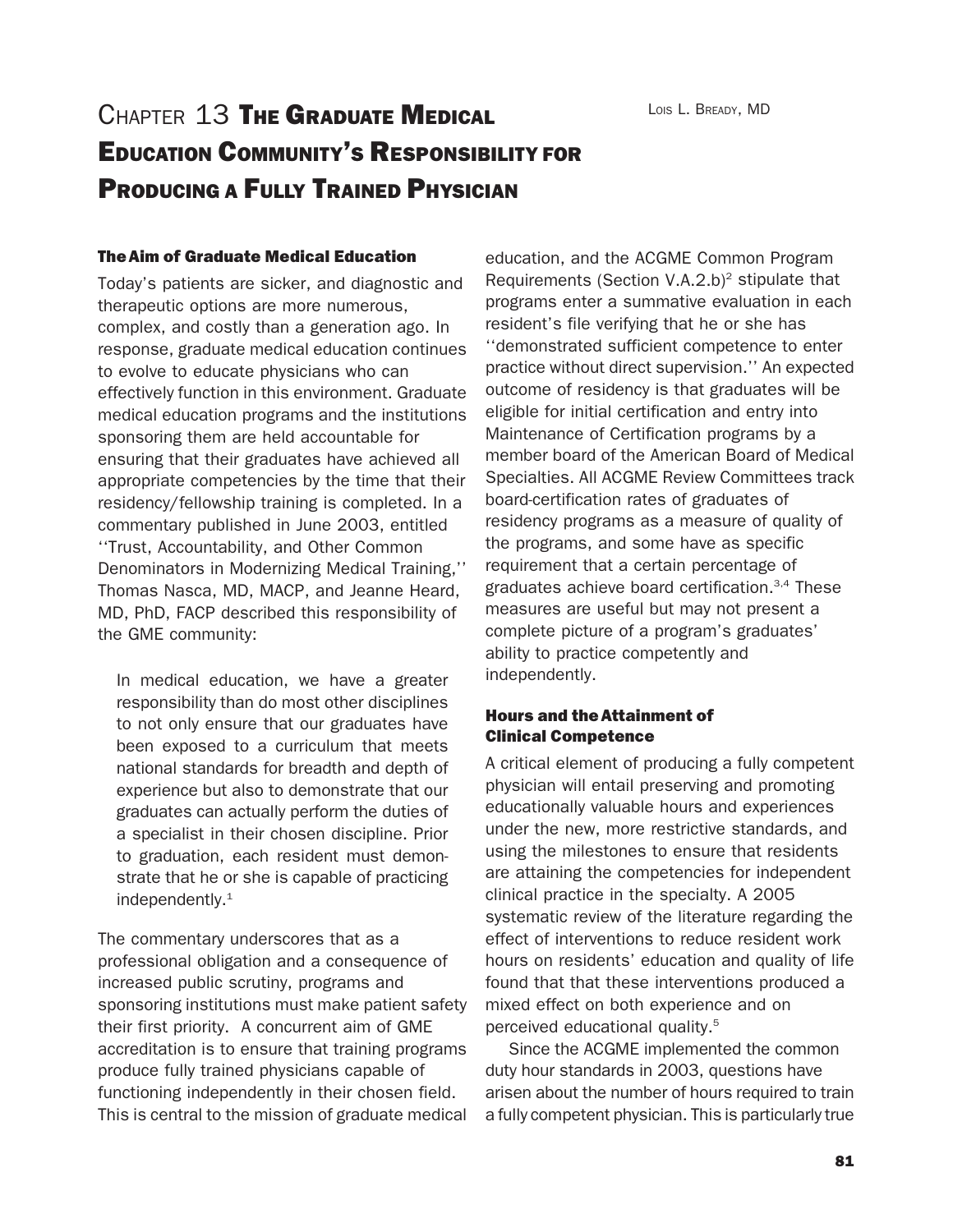for surgical programs, which experienced sizable reductions in duty hours under the 2003 ACGME common standards. To date, relatively little research has assessed the role of operative volume and time on competence for independent medical practice, and proxies from other fields, such as concert pianists, professional athletes, and chess players are being referenced in the literature. These have suggested that it takes approximately 10 000 hours of practice to produce "world class" performance.<sup>6</sup> A study that applied these concepts to graduate medical education estimated the hours residents spend to complete the procedures required for eligibility for certification by the American Board of Surgery; it found that only 20.6% of the approximately 19 200 maximally available hours for a surgery residency (5 years at 80 hours/week) were spent as a chief surgeon, an assistant, or in preoperative and postoperative care.<sup>7</sup>

While commentaries and early studies after the implementation of the 2003 common duty hour standards postulated a reduction in operative experience under the limits, most studies of programs in surgical specialties have found no decline in operative volume. $8-11$  One study found both a decline in first-assistant experience and in perioperative continuity of care,<sup>12</sup> and experts have commented that preservation of operative volume has come at the expense of resident involvement in perioperative care. In some surgical disciplines, educators have voiced concern about reduced competency and performance in recent graduates, and a study of neurosurgical residents' board performance on self-assessments and for actual scoring has shown a sizable decline for the cohort sitting for the examination in 2008, as compared to the 2000 cohort.<sup>13</sup>

A critique of this approach to assessing the effect of duty hours on the attainment of skills for independent practice is that it fails to consider the proportion of hours residents may currently spend on activities with comparably low educational value. For more than a decade, the ACGME Institutional Requirements have required that institutions provide transport and

messenger and test retrieval services that reduce resident hours spent on these activities.14 Analyses conducted during the late 1990s and in the early years of the 21st century have found that a significant proportion of resident time, including time on overnight call, was spent on activities that did not require a physician, did not include direct contact with patients, and may not contribute to the competence for clinical practice.<sup>15-20</sup> Tasks included charting, other documentation and clerical tasks, time spent waiting and dealing with delays in test results, $15-19$  and time in transit among the clinical areas of the inpatient hospital.20 The findings suggest that institutions have largely eliminated resident time spent in transport of patients and specimens. However, it is not clear to what degree programs and institutions have enhanced the educational value of resident hours by reducing these other more subtle and difficult-to-address areas of work with lower relevance to the acquisition of competence.

Problems with reducing activities of lower educational value and preserving formal education contract hours are reported from the European Community, which has functioned for more than 15 years under restrictions on work hours for all physicians.<sup>21-24</sup> Some studies have reported declines in experience and in the comfort level of residents and faculty for graduates' preparedness for independent practice, yet viewed collectively, the findings are not conclusive in allowing an assessment of the educational effect of the European duty hour limits.<sup>25-30</sup> However, a recent study<sup>31</sup> suggested comparably lower competence in medical decision making and patient management skills for physicians recently entering practice in the Netherlands, compared to their Canadian counterparts, who were educated under duty hour limits similar to those in the United States.

### Assessing Acquisition of Competence and Readiness for Practice

Concerns about the effect of duty hour limits on the acquisition of competence for practice has further heightened interest in competency-based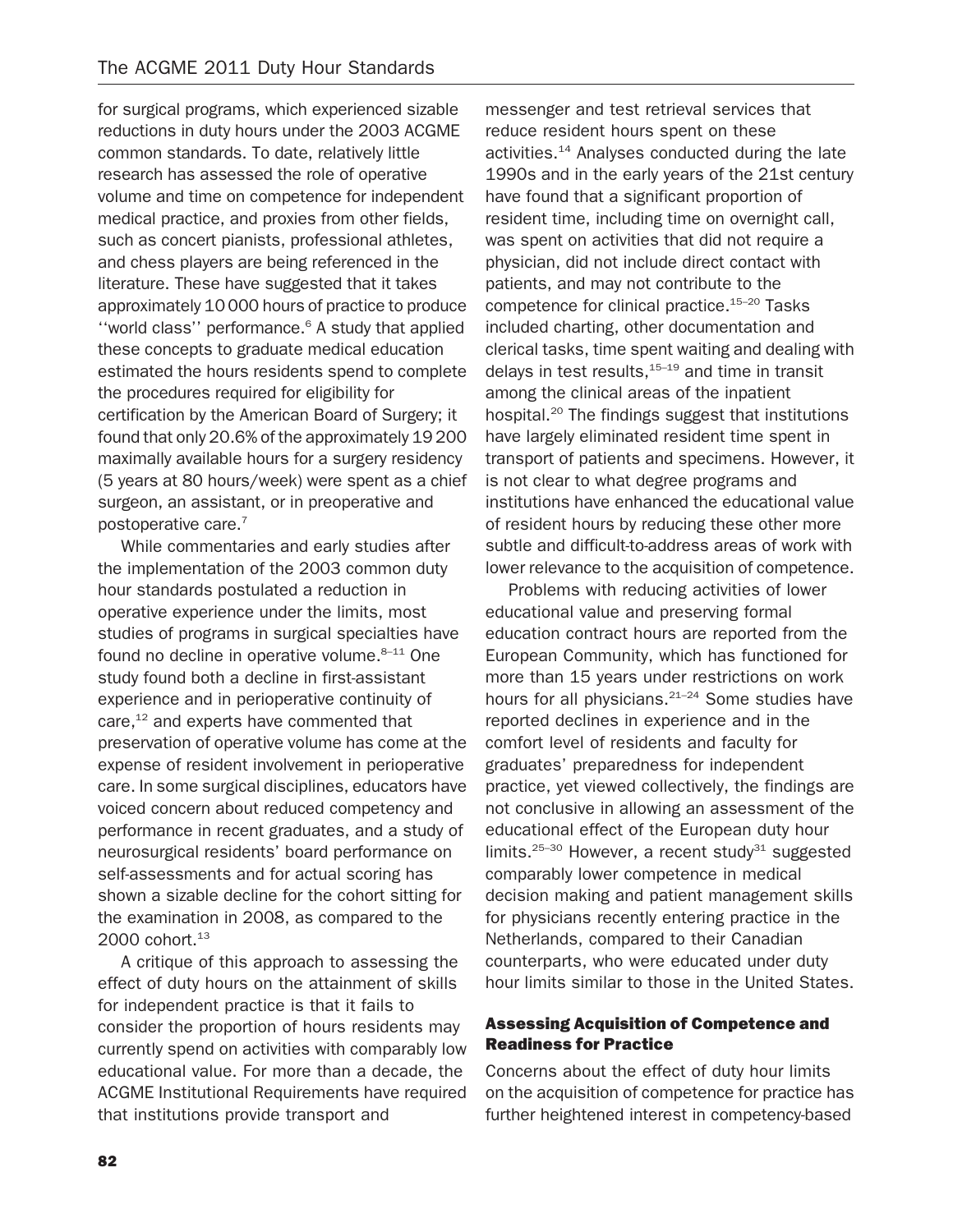education and assessment.32 Competence in the realm of medical knowledge has long been determined by using standardized examinations (ie, in-service and board-certification examinations). $33$  For the 5 other competencies, expectations for competence and methods of assessment are not as clearly defined, and written or computer-based examinations are not the ideal means to asses professionalism, interpersonal and communication skills, practicebased learning and improvement, or systemsbased practice.<sup>34-37</sup> These assessment mechanisms also are not well suited to the assessment of haptic, higher-order, or integrated skills that must be fully developed before a physician is able to practice independently.<sup>33</sup>

The ACGME formally implemented the Outcome Project in 2002, to expand the formal assessment of resident physicians to all 6 competencies, with the aim of assuring the public that graduate medical education is meeting its societal obligation of producing fully trained physicians capable of providing independent patient care.<sup>38</sup> While the Outcome Project significantly advanced teaching of all 6 competencies, evaluation of residents to date largely has been limited to formative assessment using relatively simple, locally developed tools that frequently have undergone little or no validation, or using global ''cross-competency'' faculty ratings of residents after major rotations. The lack of nationally applied and validated assessment tools makes it impossible to conduct national comparisons of resident performance with the aim of identifying best practices and benchmarks.

## The Milestone Project

To enhance the systems for tracking the development of residents as they aim to become fully competent physicians, the ACGME in 2008 initiated the Milestone Project as a major effort to move toward competency-based education.<sup>39</sup> Under the Project, the ACGME is working with its Review Committees and specialty boards to develop specialty milestones—clear, specific

accomplishments relevant to the specialty that residents must achieve at specific times during their education.<sup>40,41</sup> The measure of a fully competent physician ready for entry into practice would be the completion of all education milestones in the specialty.

The goal of the Milestone Project is to set discipline-specific standards for performance over the course of the required years of training by using the progression from beginner to proficient/expert as defined by Dreyfus and Dreyfus.42 The timing of these assessments will be the biannual, more formal evaluations of resident progress, which are already required by the ACGME for all programs and are an accepted approach in residency education. The approach is justified by educational research and will improve the quality and consistency of the assessment of residents in all competencies and, through this, their education and preparation for practice. By having discrete and clearly outlined milestones in place, programs will be able to better plan the major curricular elements of the program, thus ensuring that residents have more uniform, and yet tailored, educational experiences. It also is thought that the milestones will offer clearer guidance for assessment of residents' readiness to be declared ''competent'' in given domains.40,42 By offering national comparisons, programs will be able to benchmark their achievements, and sharing of best practices by high-performing programs may accelerate the pace of innovation and improvement in GME. Finally, the Milestone Project incorporates the understanding that learners' pace of acquisition of competence may differ and, moreover, that by being able to identify learners who require additional experience in a given area at various predetermined times during the course of training, programs can more easily provide such experiences.<sup>42</sup>

At the time of writing, 5 specialties (internal medicine, pediatrics, surgery, obstetricsgynecology, and urology) are nearing completion or have initiated the development of specialty-specific milestones. Other ACGME Review Committees are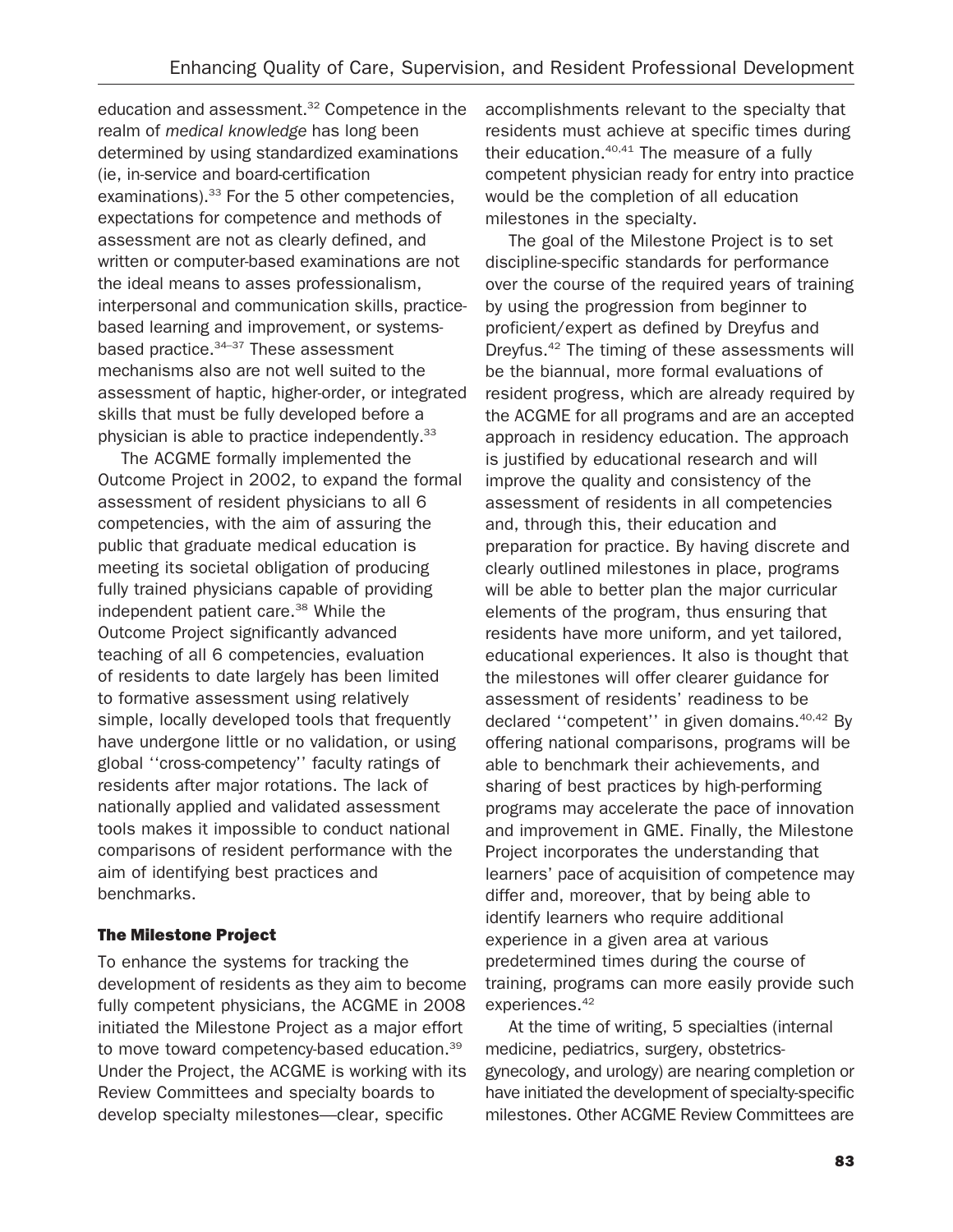slated to commence with development of milestones in the near future, and plans call for the completion of this effort for all core specialties in 3 to 5 years. With the implementation of the Milestone measures, programs and institutions will be able to demonstrate with greater confidence and credibility that their graduates have mastered required goals and are competent to enter independent practice.

#### References

- 1 Nasca TJ, Heard JK. Commentary: trust, accountability, and other common denominators in modernizing medical training. Acad Med. 2010;85(6):932–934.
- 2 Accreditation Council for Graduate Medical Education. Common Program Requirements, section V.A.2.b, Effective July 1, 2007. Available at: http://www.acgme. org/acWebsite/irc/irc\_IRCpr07012007.pdf. Accessed December 31, 2010.
- 3 Accreditation Council for Graduate Medical Education. Common Program Requirements, section V.C.1.c. Effective July 1, 2007. Available at: http://www.acgme. org/acWebsite/dutyHours/ dh\_dutyhoursCommonPR07012007.pdf. Accessed December 31, 2010.
- 4 Fletcher KE, Underwood W III, Davis SQ, Mangrulkar RS, McMahon LF Jr, Saint S. Effects of work hour reduction on residents' lives: a systematic review. JAMA. 2005;294(9):1088–1100.
- **5** Ericsson KA. The influence of experience and deliberate practice on the development of superior expert performance. In Ericsson KA, Charness N, Feltovich PJ, Hoffman RR, eds. Cambridge Handbook of Expertise and Expert Performance. Cambridge, United Kingdom: Cambridge University Press; 2006:685–706.
- 6 Chung RS. How much time do surgical residents need to learn operative surgery? Am J Surg. 2005;190(3):351– 353.
- 7 Carlin AM, Gasevic E, Shepard AD. Effect of the 80-hour work week on resident operative experience in general surgery. Am J Surg. 2007;193:326–329.
- 8 Blanchard MH, Amini SB, Frank TM, Impact of work hour restrictions on resident case experience in an obstetrics and gynecology residency program. Am J Obstet Gynecol. 2004;191(5):1746–1751.
- 9 Shin S, Britt R, Britt LD. Effect of the 80-hour work week on resident case coverage. J Am Coll Surg. 2008;206:798–800.
- 10 de Virgilio C, Yaghoubian A, Lewis RJ, Stabile BE, Putnam BA. The 80-hour resident workweek does not adversely affect patient outcomes or resident education. Curr Surg. 2006;63(6):435–439.
- 11 Feanny MA, Scott BG, Mattox KL, Hirshberg A. Impact of the 80-hour work week on resident emergency operative experience. Am J Surg. 2005;190(6):947–949.
- 12 Jagannathan J, Vates GE, Pouratian N, et al. Impact of the Accreditation Council for Graduate Medical Education work-hour regulations on neurosurgical resident

education and productivity. J Neurosurg. 2009;110(5):820–827.

- 13 Accreditation Council for Graduate Medical Education. ACGME Institutional Requirements. Available at: http:// www.acgme.org/acWebsite/irc/irc\_IRCpr07012007.pdf. Effective July 1, 2007. Accessed November 25, 2010.
- 14 Lurie N, Rank B, Parenti C, Woolley T, Snoke W. How do house officers spend their nights: a time study of internal medicine house staff on call. N Engl J Med. 1989;320(25):1673–1677.
- 15 Parenti C, Lurie N. Are things different in the light of day: a time study of internal medicine house staff days. Am J Med. 1993;94(6):654–658.
- 16 Moore SS, Nettleman MD, Beyer S, et al. How residents spend their nights on call. Acad Med. 2000;75(10):1021–1024.
- 17 Morton JM, Baker CC, Farrell TM, et al. What do surgery residents do on their call nights? Am J Surg. 2004;188(3):225–229.
- 18 Magnusson AR, Hedges JR, Harper RJ, Greaves P. Firstpostgraduate-year resident clinical time use on three specialty rotations. Acad Emerg Med. 1999;6(9):939–946.
- 19 Gabow PA, Karkhanis A, Knight A, Dixon P, Eisert S, Albert RK. Observations of residents' work activities for 24 consecutive hours: implications for workflow redesign. Acad Med. 2006;81(8):766–775.
- 20 Skipworth RJ, Terrace JD, Fulton LA, Anderson DN. Basic surgical training in the era of the European Working Time Directive: what are the problems and solutions? Scott Med J. 2008;53(4):18–21.
- 21 Scallan S. Education and the working patterns of junior doctors in the UK: a review of the literature. Med Educ. 2003;37(10):907–912.
- 22 Jagsi R, Surender R. Regulation of junior doctors' work hours: an analysis of British and American doctors' experiences and attitudes. Soc Sci Med. 2004;58(11):2181–2191.
- 23 Jaffer A, Bednarz B, Challacombe B, Sriprasad S. The assessment of surgical competency in the UK. Int J Surg. 2009;7(1):12–15.
- 24 Donohoe CL, Sayana MK, Kennedy MT, Niall DM. European Working Time Directive: implications for surgical training. Ir Med J. 2010;103(2):57–59.
- 25 Benes V. The European Working Time Directive and the effects on training of surgical specialists (doctors in training): a position paper of the surgical disciplines of the countries of the EU. Acta Neurochir (Wien). 2006;148(11):1227–1233.
- 26 Searle RD, Lyons G. Vanishing experience in training for obstetric general anesthesia: an observational study. Int J Obstet Anesth. 2008;17(3):233–237.
- 27 Bowhay AR. An investigation into how the European Working Time Directive has affected anesthetic training. BMC Med Educ. 2008;8:41.
- 28 Fernandez E, Williams DG. Training and the European Working Time Directive: a 7 year review of pediatric anesthetic trainee caseload data. Br J Anaesth. 2009;103(4):566–569.
- 29 Melarkode K, Abdelaal A, Bass S. Training in pediatric anesthesia for registrars—UK national survey. Paediatr Anaesth. 2009;19(9):872–878.
- 30 Schijven MP, Reznick RK, ten Cate OT, et al. Transatlantic comparison of the competence of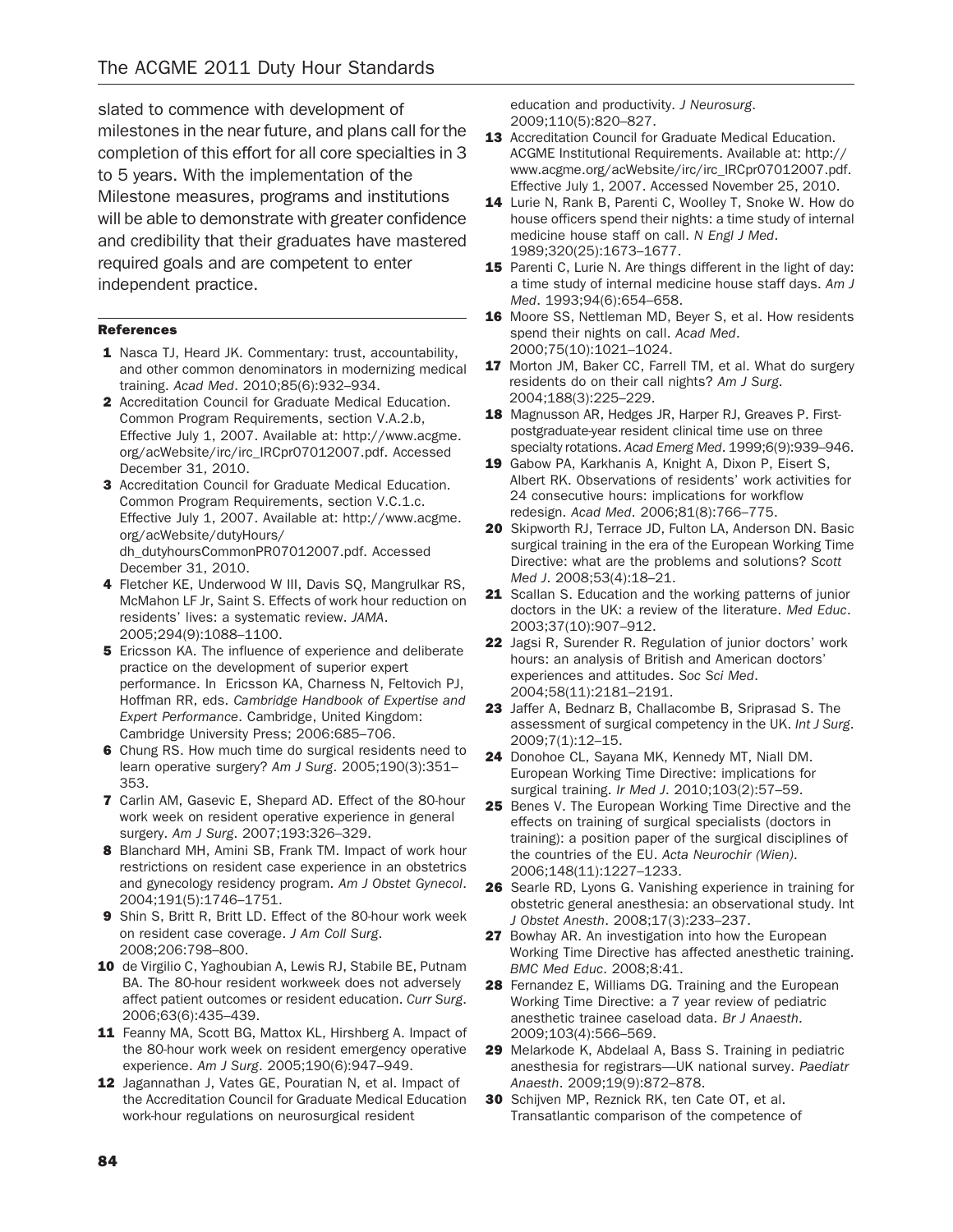surgeons at the start of their professional career. Br J Surg. 2010;97(3):443–449.

- 31 Weinberger SE, Pereira AG, Iobst WF, Mechaber AJ, Bronze MS; Alliance for Academic Internal Medicine Education Redesign Task Force II. Competency-based education and training in internal medicine. Ann Intern Med. 2010;153(11): 751–756.
- 32 Epstein RM. Assessment in medical education. N Engl J Med. 2007;356(4):387–396.
- 33 Frohna JG, Kalet A, Kachur E, et al. Assessing residents' competency in care management: report of a consensus conference. Teach Learn Med. 2004;16(1):77–84.
- 34 van Zanten M, Boulet JR, McKinley D. Using standardized patients to assess the interpersonal skills of physicians: six years' experience with a high-stakes certification examination. Health Commun. 2007;22(3):195–205.
- 35 Epstein RM, Hundert EM. Defining and assessing professional competence. JAMA. 2002;287(2):226– 235.
- 36 Swing SR. The ACGME outcome project: retrospective and prospective. Med Teach. 2007;29(7):648–654.
- 37 Swing SR, Clyman SG, Holmboe ES, Williams RG. Advancing resident assessment in graduate medical education. J Grad Med Educ. 2009;1(2):278–286.
- 38 Nasca TJ. The next step in the outcomes-based accreditation project. ACGME Bull. May 2008:2–4.
- 39 Green ML, Aagaard EM, Caverzagie KJ, et al. Charting the road to competence: developmental milestones for internal medicine residency training. J Grad Med Educ. 2009;1(1):5–20.
- 40 Hicks PJ, Schumacher DJ, Benson BJ, et al. The Pediatrics Milestones: conceptual framework, guiding principles, and approach to development. J Grad Med Educ. 2010;2(3):410–418.
- 41 Hicks PJ, Englander R, Schumacher DJ, et al. Pediatrics Milestone Project: next steps toward meaningful outcomes assessment. J Grad Med Educ. 2010;2(4):577–584.
- 42 Dreyfus SE, Dreyfus HL; Berkeley University of California Operations Research Center. A five stage model of the mental activities involved in directed skill acquisition. Available at: http://www.dtic.mil/cgi-bin/ GetTRDoc?Location=U2&doc=GetTRDoc.pdf&AD= ADA084551. Published February 1980. Accessed December 21, 2010.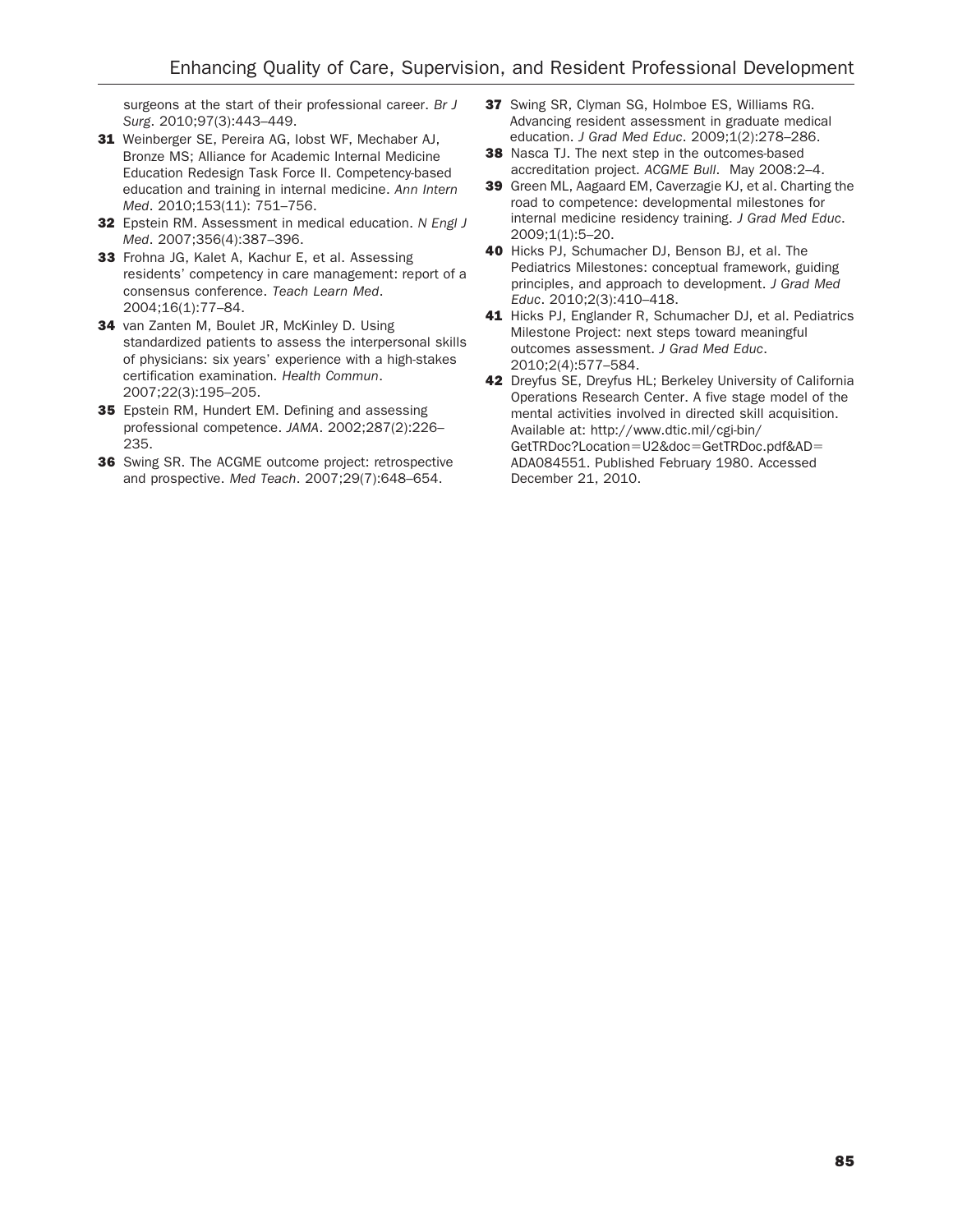# CHAPTER 14 PROMOTING COMPLIANCE WITH THE STANDARDS TO ADVANCE PATIENT SAFETY AND PHYSICIAN COMPETENCE

THOMAS NASCA, MD, MACP INGRID PHILIBERT, PHD, MBA

The ACGME 2011 common duty hour standards emphasize that professionalism and supervision are overarching and necessary companions to the duty hour standards, to promote patient safety in settings where residents participate in care and in the care they will provide after completing their training.<sup>1</sup> This is in keeping with ACGME's role as the accrediting organization for graduate medical education, and the importance of accreditation as a measure of the quality for residency programs and their sponsoring institutions.

# The ACGME's Approach to Promoting Compliance

The ACGME monitors compliance with the duty hour standards through a combination of approaches that include the following:

- 1. Monitoring through an annual ACGME Resident Survey, with follow-up for programs with responses suggesting potential areas of noncompliance;
- 2. Implementing an accreditation review with onsite visits and interviews with residents, program directors, and faculty;
- 3. Responding to complaints about potential duty hour violations;
- 4. Promoting sponsoring institutions' oversight and monitoring of resident hours; and
- 5. Increasing residents' and the education community's knowledge of the adverse consequences of sleep loss, and of preventive and operational countermeasures, and through the 2011 standards, affirming residents' responsibility for managing alertness and fitness for practice as a component of their professional obligations as physicians. $1$

The ACGME uses a concept of substantial compliance, in which residency programs and sponsoring institutions are expected to essentially meet the spirit of all program and Institutional Requirements, including those pertaining to resident hours. Substantial compliance distinguishes between individual residents in a program working beyond the duty hour standards and instances in which several residents report they exceed the limits. The ACGME promotes compliance by using external assessments and an increasingly data-driven approach, which uses submission of data at regular intervals between site visits and contributes to ushering in a new model of accreditation, with longer cycle lengths and added focus on residents' meeting specialtyspecific educational milestones.<sup>2</sup>

The 27 Review Committees that have accreditation authority in the 26 accredited core specialties and the transitional year (a year of preparatory education for specialties that accept residents at the second postgraduate year) annually review 40% to 45% of all accredited programs. Review Committees monitor and cite programs that fail to meet the standards and take adverse actions when programs fail to comply substantially with the requirements, after appropriate due process. At present, the percentage of programs annually cited for duty hour noncompliance hovers around 7%, with evidence that citations lead to improvements in most programs.<sup>3</sup> The first step in promoting compliance with the duty hour standards entails collecting detailed, accurate information about residents' hours.

When it implemented the common duty hour standards in 2003, the ACGME's aim was to advance compliance with the new standards by broadening the data sources.<sup>3</sup> Soon after the 2003 implementation, the ACMGE incorporated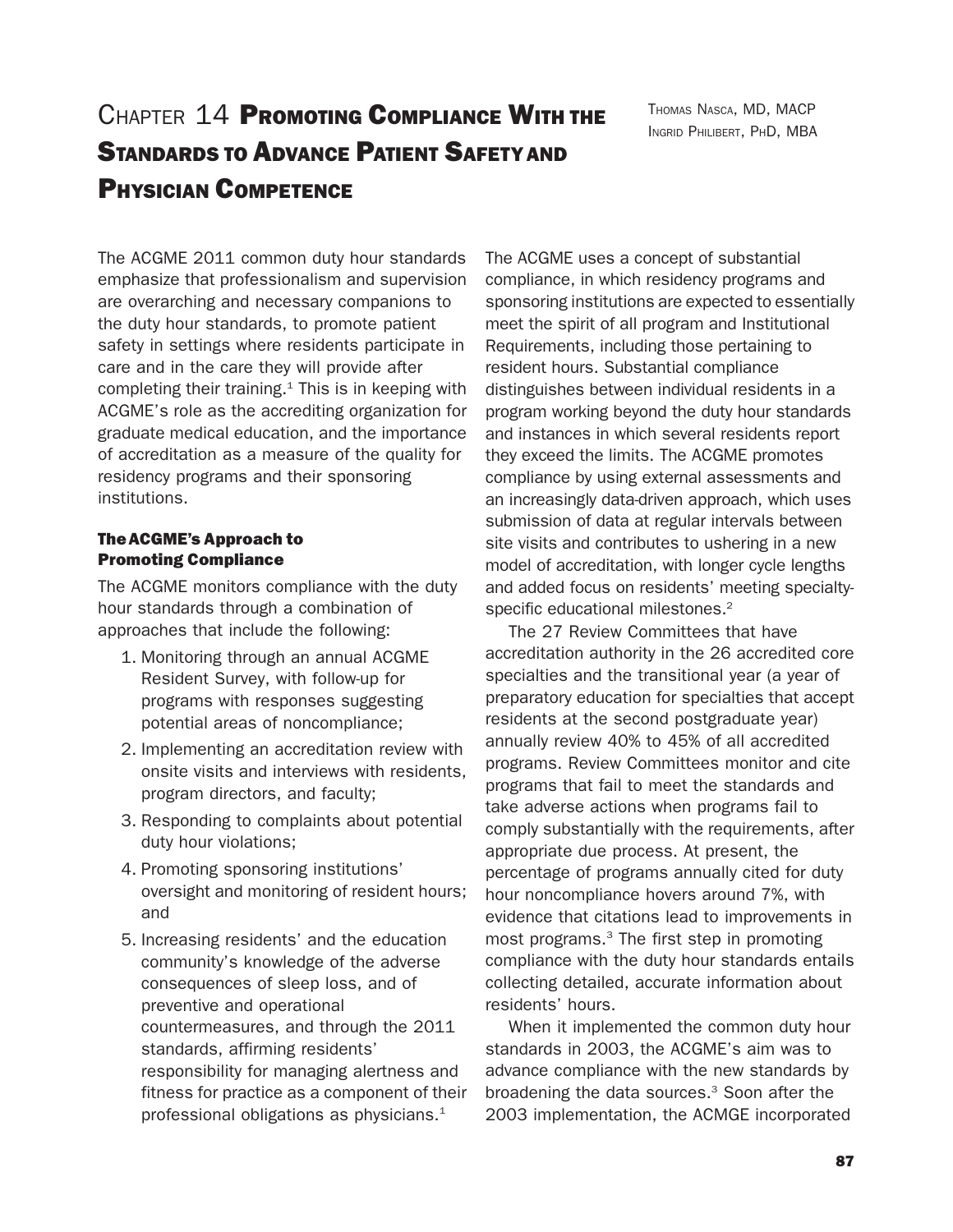direct input from residents via the ACGME Resident Survey.<sup>4</sup> After piloting a Resident Survey in 2003, the ACGME surveyed all programs between 2004 and 2006.<sup>4</sup> It again surveyed all programs between 2007 and 2008, and since 2009 it has annually surveyed all core programs and all subspecialty programs with 4 or more fellows. For the approximately 5% of programs for which responses suggest a noncompliance with several standards, the ACGME follows up by requesting information on how the problem is being addressed, and in serious cases, conducting site visits of the programs with annually recurring (''continuous'') and multiyear ("significant") noncompliance.<sup>4</sup> The validity of the Resident Survey has been demonstrated, although significant correlations with site-visit findings warrant added scrutiny for programs meeting the thresholds of potential noncompliance found in the group targeted for follow-up.5

The ACGME assigned oversight of compliance to its Monitoring Committee, which tracks duty hour citations issued by Review Committees, and monitors programs with potential duty hour problems identified via the Resident Survey.4 Follow-up activities for multiyear, potentially serious noncompliance identified via the Resident Survey may include a ''targeted'' site visit.4

Accreditation site visits continue to be an important component of the compliance assessment process. During their site visits, the members of the ACGME field staff annually interview 12 000 to 15 000 residents about their educational experience, including duty hours, supervision, and other elements of their program. Together with the site visit, both the ACGME Resident Survey and a planned faculty survey are critical for assessing compliance with the duty hour, supervision, and related standards. A trained ''site visitor'' visits the program and confirms the information submitted by the program in the program information form. The Review Committee's assessment of the program is based on the information contained in the site visitor's report, the program

information form, and history and other relevant information, such as case and experience logs for residents. Areas of noncompliance with the common or specialty-specific requirements are cited after discussion and concurrence by the entire Review Committee. The Review Committee sets the accreditation status of the program (full accreditation or a proposed adverse action) by the number and severity of citations, the accreditation cycle, and next survey date.

The ACGME also receives and follows up on complaints related to alleged noncompliance with the Institutional and Program Requirements, including the requirements for duty hours. Complaints may originate from residents, program staff, and others with knowledge of the residency program. Experience with these complaints has shown that duty hours are often a symptom of inadequate attention to the educational demands of residency, as complaints often pertain to the interface between duty hours and the learning environment for residents.

Key elements of enhancing compliance with the duty hour standards entail requesting progress reports and action plans from programs that have been cited and involving their sponsoring institution. Because institutional support will often be critical to a program's ability to address these citations, the sponsoring institution is involved in formulating the progress report and needs to sign off on the document. Simultaneously, the Institutional Review Committee reviews sponsoring institutions for patterns of duty hour noncompliance. The Review Committees and the Institutional Review Committee may conduct repeated surveys and/ or focused reviews to reevaluate compliance. The aim is to foster compliance and program improvement, while allowing correction of citations made in error.

## The Effectiveness of Accreditation

The Institute of Medicine's report, ''Resident Duty Hours: Enhancing Sleep, Supervision, and Safety,"<sup>6(p.4)</sup> included a critique of the ACGME's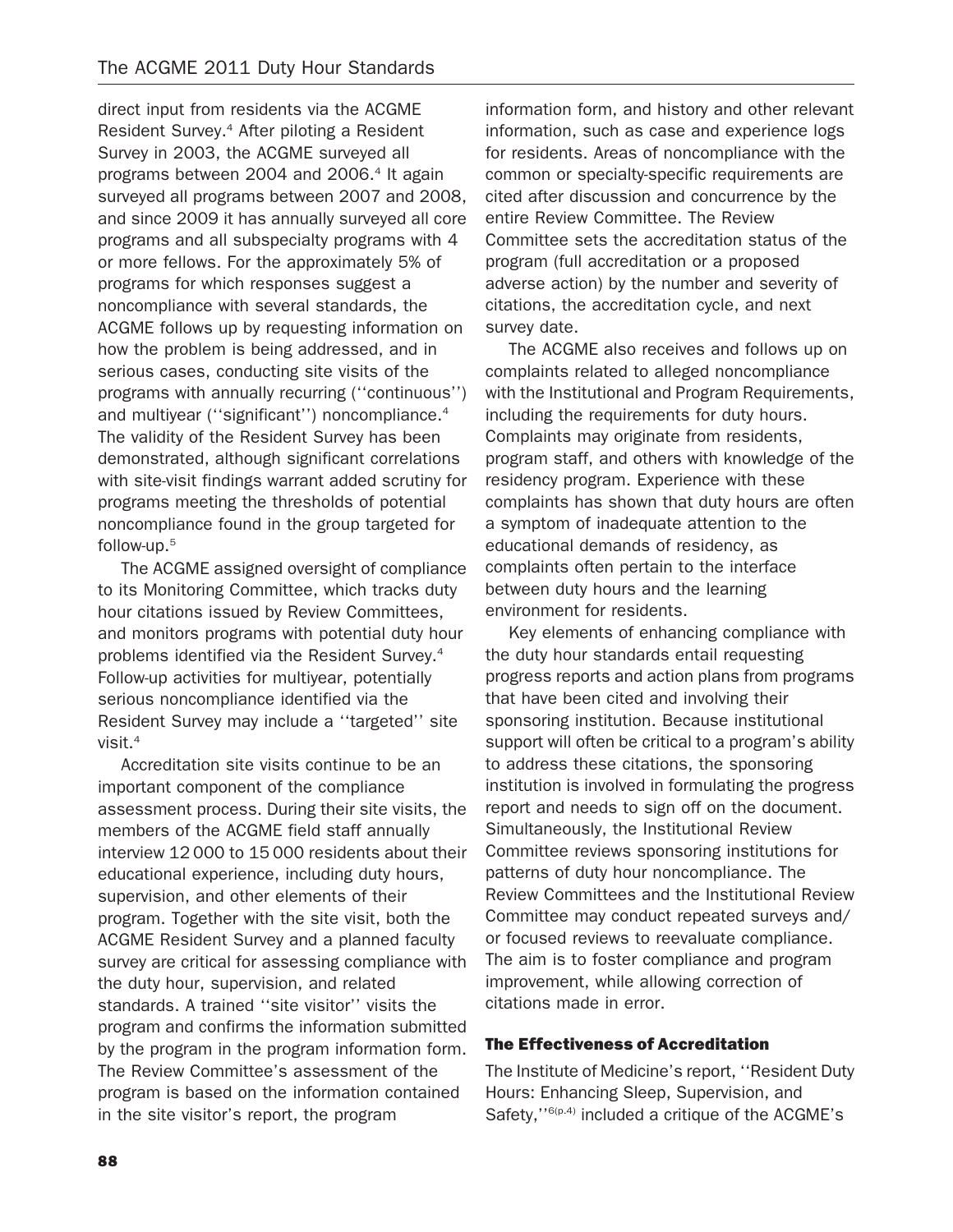effectiveness in enforcing the duty hour standards implemented in 2003. Independent of the IOM report, the ACGME identified the need for enhanced compliance monitoring, along with inherent challenges of enhancing the frequency and intensity of duty hour surveillance at the program level, given the nearly 9000 programs it accredits. Out of this rose a plan for enhanced measures to promote compliance at the institutional level and for annual site visits to sponsoring institutions, focusing on duty hour compliance, supervision, and provision of a safe and effective environment for care and learning. The dual aim of the planned sponsor visit is  $(1)$  to promote enhanced institutional oversight of duty hours and of the ability of the learning environment to provide safe high-quality health care; and (2) to assess the institution's effectiveness in involving residents in institutional efforts to enhance safety and quality in their learning environment and to benefit their professional development and future practice.

The ACGME has convened experts in safety, sleep medicine, and graduate medical education to suggest data elements for the institutional site visit and to ensure the data collected will provide a thorough and realistic analysis of institutions' ability to provide a safe and effective learning environment. Using a set of data elements suggested by this group, the ACGME will gather data from all sponsoring institutions and will conduct onsite visits for institutions with 4 or more core residency programs. Interpretation of the data also will involve experts in patient safety, sleep medicine, and graduate medical education, and the ACGME plans to provide each institution with a report that details its compliance status and identifies noncompliance issues for timely resolution. In addition to institutional reports, the monitoring process will generate aggregated reports (national, regional, hospital type) with 3 objectives: (1) public release of data on institutions' achievements to assure the public of teaching hospitals' adherence to practices important to safe and effective care; (2) dissemination of best practices for adoption and

adaptation; and (3) through the aggregation of deidentified data, identification of common safety threats and risks in settings where residents learn and participate in care. ACGME information-sharing activities may include safety alerts, sharing of information on best practices and, potentially, enhancements to its standards in selected areas. The expert panel will provide ongoing guidance to refine the process and ensure currency with scientific evidence and state-of-the-art practice. Once the institutional site visit program is established, data from the process will be available to the public.

A comparison of the approaches to address patient safety by the Agency for Healthcare Research and Quality (AHRQ)—by highlighting their respective advantages and drawbacks when compared to legislation, regulation, and accreditation—finds that accreditation has the advantages of greater flexibility and input and opportunities for implementation at the organizational level.7 One drawback cited—the fact that participation in the accreditation process is voluntary—is not entirely true for the accreditation of graduate medical education, because the American Board of Medical Specialties requires completion of an ACGMEaccredited program as a prerequisite for board certification in all basic specialties; moreover, programs must be accredited to receive federal support for graduate medical education, which creates additional strong incentives. Finally, another drawback of accreditation mentioned by AHRQ—infrequent assessments—also applies to existing regulatory solutions to address duty hours.

The data for individual states show that noncompliance with the duty hour standards is distributed approximately equally among all states, including New York State, which has an 18-year history of state regulation of resident hours, and Puerto Rico, the only other jurisdiction that regulates resident physician hours. ACGME data show that compliance for programs in New York State is comparable to that in other states. New York State accounts for 9% of sponsoring institutions and accounts for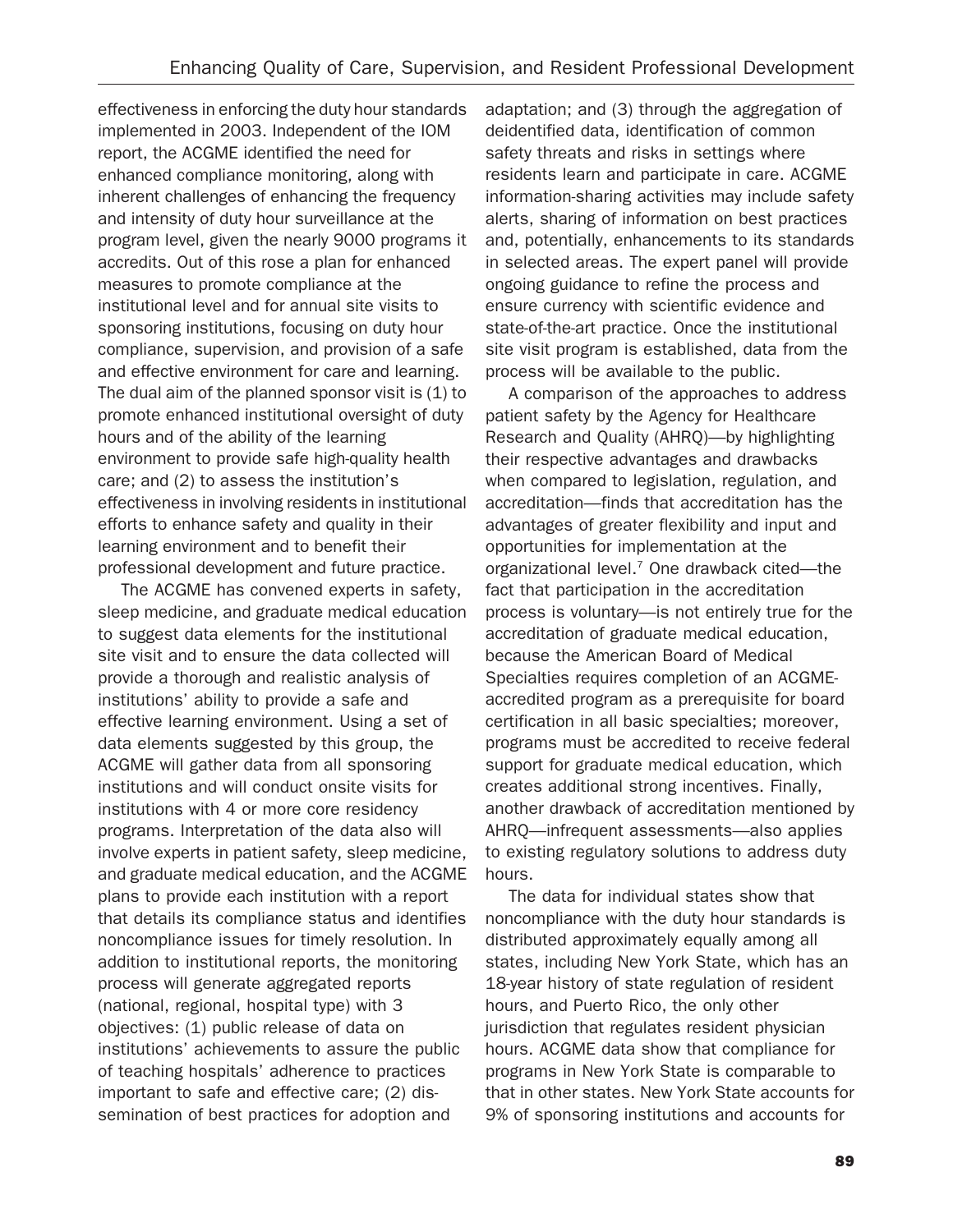approximately 9% of institutions cited for duty hour noncompliance, and 9% of all duty hour citations between 2003 and 2009. Institutions in New York State account for 11.4% of institutions whose programs meet criteria for Review Committee follow-up on Resident Survey results that suggest duty hour violations.<sup>8</sup>

## The Responsibility of Programs and Sponsoring Institutions

The ACGME traditionally has emphasized the responsibilities of programs and sponsoring institutions for creating an environment that promotes safe patient care and high-quality resident education.3 During the past decade, the ACGME's standards have expanded to include new important areas of focus, including competency-based education, development and codification of the role of the designated institutional official, more rigorous common program requirements that include the duty hour limits, efforts to minimize resident hours spent on activities that do not contribute to the acquisition of competence for independent clinical practice, and a more data-based approach to accreditation with web-based reporting and tracking systems.

The Outcome Project and the Milestone Project have further affirmed that the obligation of residency education programs and sponsoring institutions goes beyond the safety of patients in teaching hospitals, where residents participate in providing care, and includes the safety of patients that residents will care for in independent practice after completing their formal education.<sup>2,9</sup> This requires further attention to the curriculum and

experiences that maximize resident education and to meaningful assessment with feedback for all residents, to maximize the educational value of the hours in the program, and to ensure residents meet all educational milestone expectations by the time they complete their training.

#### References

- 1. Nasca TJ, Day SH, Amis ES Jr; ACGME Duty Hour Task Force. The new recommendations on duty hours from the ACGME Task Force. N Engl J Med. 2010;363(2):e3. doi:10.1056/NEJMsb1005800.
- 2. Nasca TJ. Transitions in the learning environment: milestones, the next accreditation system, and other factors influencing graduate medical education. Presented at: 2010 ACGME Annual Educational Conference; March 6, 2010; Nashville, TN.
- **3.** Philibert I, Friedmann P, Williams WT. New requirements for resident duty hours. JAMA. 2002;288:1112–1114.
- 4. Philibert I, Miller R, Heard JK, Holt K. Assessing duty hour compliance: practical lessons for programs and institutions. J Grad Med Educ. 2009;1(1):166–167.
- 5. Holt KD, Miller RS, Philibert I, Heard JK, Nasca TJ. Residents' perspectives on the learning environment: data from the Accreditation Council for Graduate Medical Education resident survey. Acad Med. 2010;85(3):512– 518.
- 6. Ulmer C, Wolman D, Johns M, eds; Committee on Optimizing Graduate Medical Trainee (Resident) Hours and Work Schedules to lmprove Patient Safety, Institute of Medicine. Resident Duty Hours: Enhancing Sleep, Supervision, and Safety. Washington, DC: National Academies Press; 2008.
- 7. Shojania KG, Duncan BW, McDonald KM, et al, eds. A comparison of non-local methods to promote patient safety practices. In: Making Health Care Safer: A Critical Analysis of Patient Safety Practices. Evidence Reports/ Technology Assessments, No. 43. Rockville, MD: Agency for Healthcare Research and Quality; 2001:606.
- 8. Accreditation Council for Graduate Medical Education. ACGME Internal Analysis of Citation and Resident Survey Data. Chicago, IL: Accreditation Council for Graduate Medical Education; 2009.
- 9. Nasca TJ. The next step in the outcomes-based accreditation project. ACGME Bull. May 2008:2–4.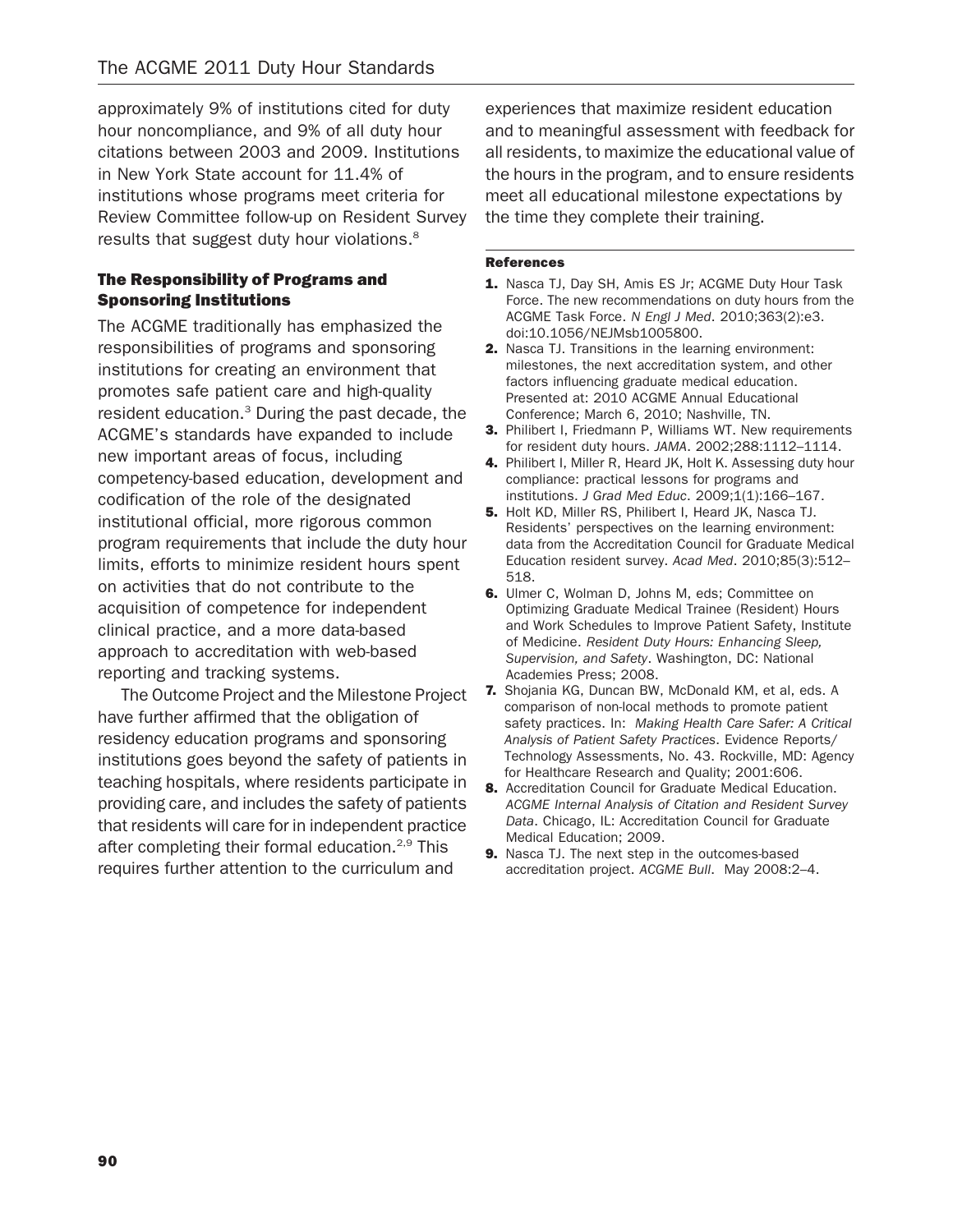# CHAPTER 15 A RESEARCH AGENDA TO ASSESS THE IMPACT OF THE 2011 STANDARDS AND TO IDENTIFY OPPORTUNITIES FOR REFINEMENT

THOMAS WHALEN, MD, FACS, FAAP WILLIAM WALSH, MD, MPH ROSEMARIE FISHER, MD

After the establishment of common duty hour standards in 2003, the ACGME affirmed that future refinements should be based on scientific information on the effect of duty hour limits on patient safety, quality of care, and resident learning and well-being. Basing standards on scientific data promotes acceptance and is important in justifying revisions to members of the profession who may have concerns about the effect of duty hour limits on graduates' preparedness for independent practice. It is equally important to public stakeholders, who need assurance that patient care in teaching hospitals is safe and effective and who may be less aware of the possible negative effect of severe cuts in duty hours on resident learning and acquisition of clinical skills.

In developing the 2011 standards, the Task Force used the available scientific data, including 3 detailed reviews of the literature commissioned by the ACGME.<sup>1-3</sup> This revealed a lack of scientific data in many areas, while in others, the findings were equivocal about the benefits and drawbacks of duty hour limits. The Institute of Medicine's report entitled ''Resident Duty Hours: Enhancing Sleep, Supervision, and Safety,''4 released in 2008, summarized the available evidence on the effect of duty hour limits and noted a lack of clear evidence in some key areas. This included a lack of evidence of a relationship between negative effects of sleep loss on performance with the causes of error identified in closed claims studies and root cause analyses. The report also could not answer the question of whether duty hour limits would have a negative effect on competence for independent practice. The Task Force and the literature reviews identified additional areas where empirical data are lacking. Consequently, the debate about the 2011 duty hour standards

echoed many of the concerns about the potential diminished clinical competence and professionalism of graduating cohorts as the discussions that preceded the implementation of common standards in 2003.

The review of the literature by the University of Illinois at Chicago identified additional gaps, including how to conceptualize the balance between education and service required by the ACGME standards; other gaps included the benefits and risks associated with different ways of organizing resident work periods and shifts, the cost of duty hour reductions (to programs and society), the effect on quality of life for resident and attending physicians, and the value society may place on trade-offs among these outcomes.<sup>1</sup> This chapter lays out a research agenda for the medical education community and the ACGME for the rigorous analysis of the 2011 standards for duty hours and related areas such as supervision, transitions of care, teamwork, and alertness management.

#### Research on the Effect on Resident Competency and Professional Development

In 2003, the debate about the effect of the common standards was influenced by the number of duty hours that needed to be reduced so that residents in a given specialty could comply with the new standards. Although research on the effect of duty hour limits in different clinical specialties remains a priority, added aspects of the 2011 standards that require further investigation include the benefits and drawbacks of the new limits for first-year residents and the impact of added flexibility for senior residents.

Research into the effect of hours of practice on the acquisition of competence remains a high priority, as the lack of empirical data in this area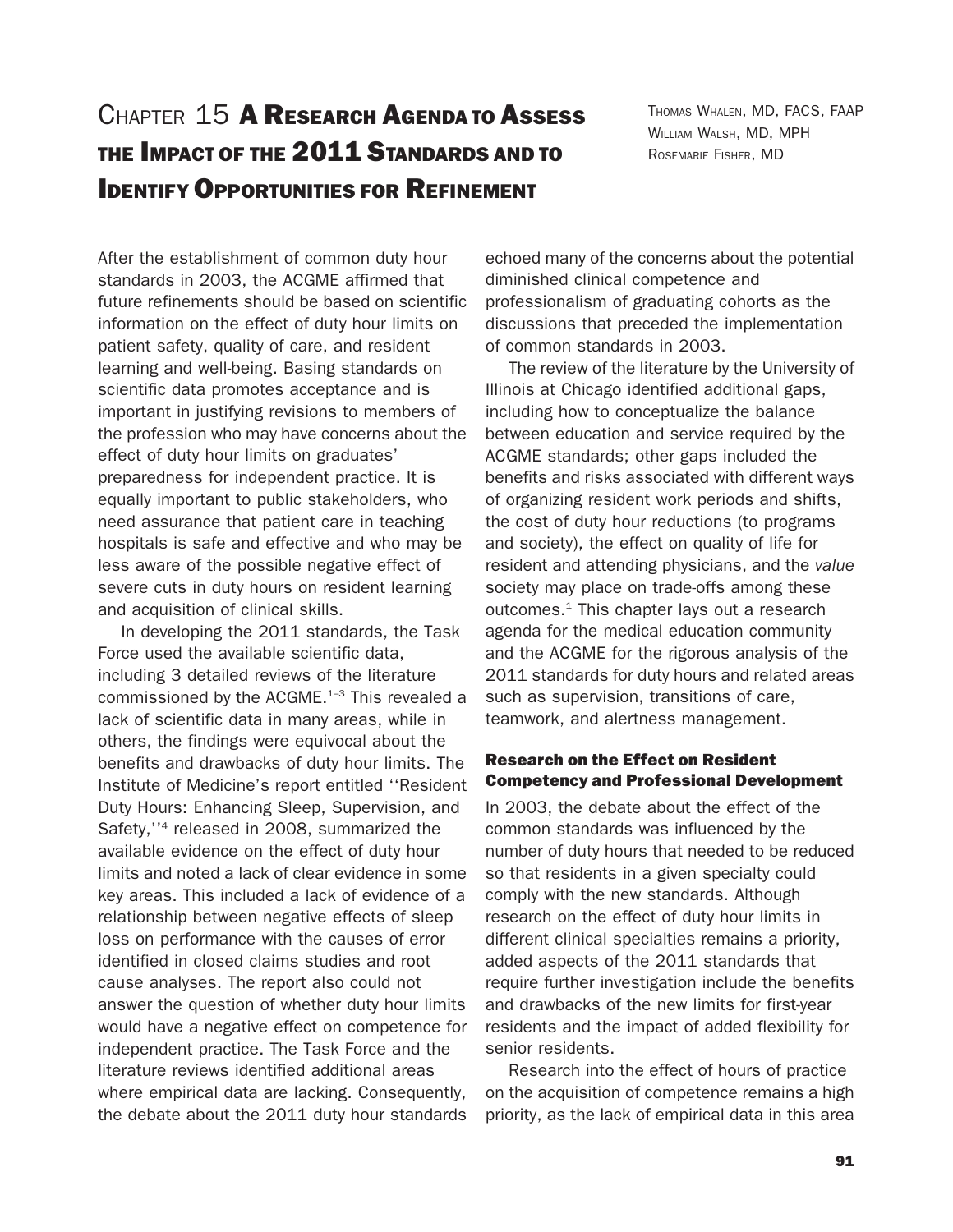has made it difficult to justify, to the public and opinion leaders, that resident physicians' long hours are necessary for their clinical and professional development. Of particular interest are studies that assess the role of practice, repetition, and time in the acquisition of competence for independent practice. While there is a body of scientific evidence about the role of volume in the maintenance of competence at the institutional and individual level, scientific evidence on the role of time, volume, and repetition in the initial acquisition is lacking. As a consequence, the medical community adopted proxies from other disciplines.<sup>5</sup> These may not be the most appropriate in defining the effect of duty hour limits on the preparation of residents at graduation from training, and well-designed studies that seek to replicate the approaches used in other domains of competence clearly are needed. Research is also needed to offer added scientific evidence on the competency benefits of simulation. While accepted for its benefits to patient safety, use of simulation to facilitate the acquisition of clinical skills is still limited by the skills that lend themselves to current simulation models and by the financial and opportunity costs of its broad application in resident education.

In the nearly 10 years since the ACGME began its deliberations on common duty hour standards, several articles have commented on reduction in residents' ''professionalism''—their willingness to put patients' interests above their own. However, it is difficult to separate the extent to which this may be a consequence of the limits or whether interest in the limits resulted in part from residents' desire for a balance between their personal and professional lives, as compared to prior generations of physicians. Further research is needed to explore new models that do not equate professionalism with unlimited hours but that seek to provide residents with better guidance for how to put patients' expectations first, while promoting safe and effective care and maintaining an appropriate balance between the professional and personal pursuits.

## Research on ''Work Intensity'' and ''Work Compression''

There are many indications that resident work has not diminished proportionately to the reductions in hours and that work intensity has increased in the past decade. This is not solely due to the duty hour standards, and one reason for the institution of common duty hour limits in 2003 was growing acuity and intensity of service in the inpatient setting. However, since the implementation of duty hour limits in 2003, financial pressures have forced many hospitals to preserve residents' significant role in the care of patients in teaching hospitals.<sup>6</sup> At present, few studies have sought to quantify the degree of work intensity that residents experience in their shortened hours, though some exploratory studies suggest that added reductions result in compression of activities. This may hamper learning by contributing work and cognitive overload, particularly for junior learners.

# Research on the Effect on Patient Safety and Quality of Care

One reason for the public demand for duty hour limits in the United States was to reduce excessive duty hours and fatigue as potential performance-shaping factors and contributing causes in health care errors. Yet the literature on the effect of duty hour reductions on quality and safety has not produced unequivocal findings. Despite large sample sizes and the power to detect minute differences, studies of the effect of the common duty hour limits found little change in patient mortality during the early years after the implementation of the 2003 standards. $7-10$  Minor gains in patient safety and quality indicators were not associated with teaching status, suggesting that other factors accounted for these improvements and that the duty hour limits did not have a positive or negative effect.

These observations suggest the need for further research to analyze the patient safety benefits associated with the larger changes under the 2011 standards, including the enhanced standards for supervision, resident professionalism, transitions of care, and alertness management. Supervision of resident physicians is an important area that,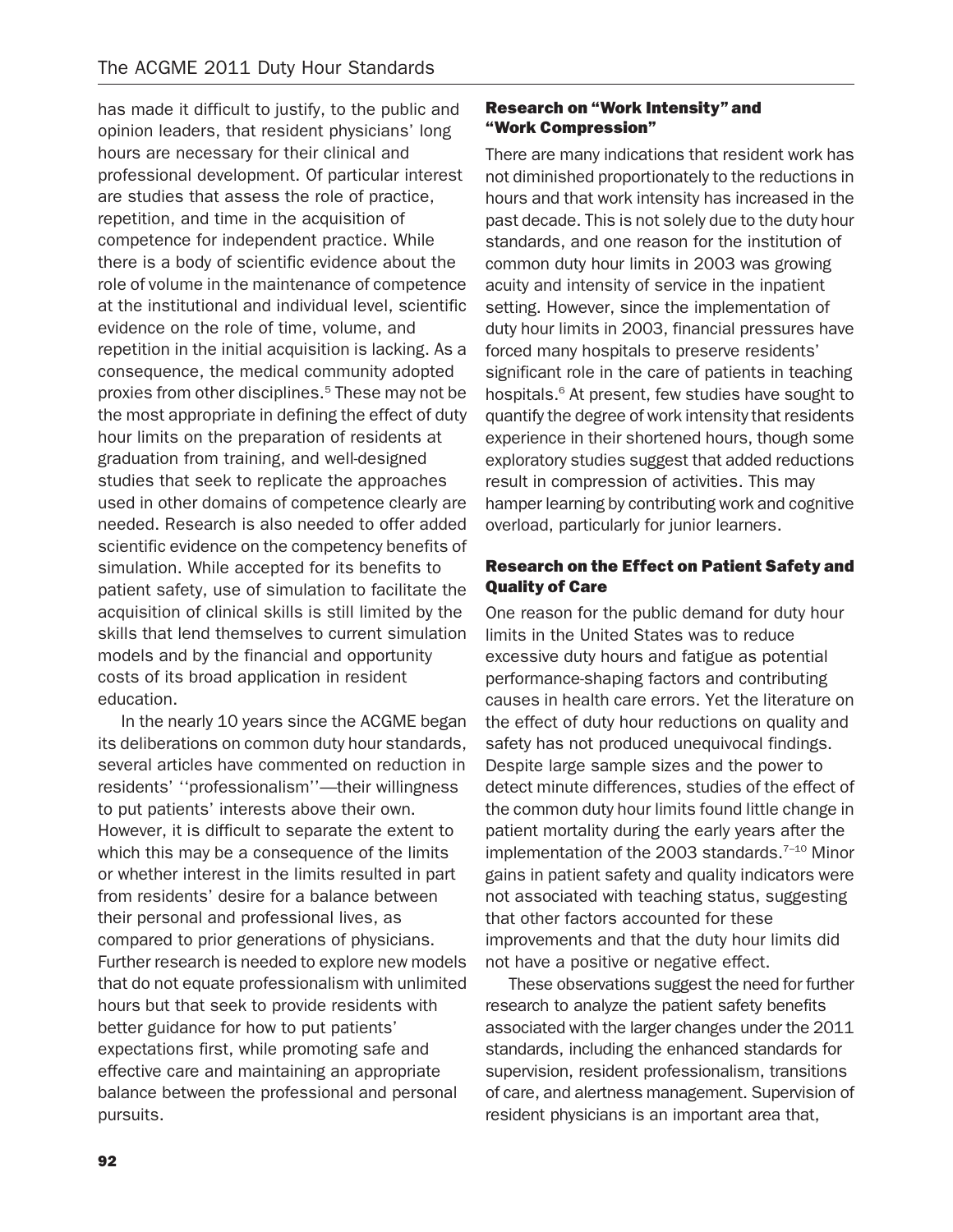except for a few recent high-quality studies, is underdescribed in the literature. An important area requiring additional work is that of resident attitudes toward supervision and behaviors (on the part of learners and supervisors) that impede learning or negatively affect patient safety. Another important area for research is assessing the effectiveness of supervision and exploring the educational needs of faculty and resident physicians entrusted with supervisory responsibilities.<sup>1</sup>

Other aspects of the duty hour limits that have not been fully researched include differences among specialties and among different years of training, the effects of replacing residents with other providers, and whether there may be trade-offs under which duty hour limits reduce errors related to fatigue, but increase errors attributed to problems with transitions and continuity of care.

Residents' role as learners and their lack of familiarity with clinical settings may make them vulnerable to errors. Duty hour limits fit among other systems approaches that seek to reduce sources of errors by addressing sleep loss, which may add to residents' vulnerability. At the same time, research in the determinants of patient safety suggests that safety results require broader attention at the system level, including multiprofessional engagement and communication, routine monitoring of care processes, and the ability to evaluate the impact of changes in work systems. $11$  How these efforts interact in a given clinical setting with residents' limited hours and relatively short tenure is an important area for future investigative work.

## Research in Alertness Management and Predicting the Effects of Sleep Loss

To date, few trials of alertness management strategies have been undertaken with resident physicians in real-life clinical settings. The military and the transportation industry have designed fatigue management studies that could be adapted for residents in clinical settings. The results gleaned from such studies could foster a better understanding of the proper use and

benefits of short nap periods, physical activity, and the judicious use of caffeine as fatigue management strategies in the clinical environment. Research is also needed to explore how the more controlled learning environment during residency will affect performance in situations of fatigue and stress in practice, to asses whether experiencing these situations in training is vital to the development of coping skills for handling demanding situations. Finally, the Task Force has reviewed early, yet promising research into predictive models of alertness and performance. This is an area where further study would significantly benefit residents and practicing physicians.

# Innovative Approaches to Learning and Clinical Care

A significant body of research and several commentaries have focused on the added clinical pressures on faculty under reduced resident hours and concurrent expectations for clinical productivity. These pressures may contribute to less time for resident teaching at the bedside, in the clinic, and in the operating room, where opportunity to observe and assist in procedures before performing them under supervision may be becoming the exception rather than the norm. Research is needed on approaches that decouple educational goals and patient service demands, including expedited learning through use of standardized patients, objective skills-based clinical examinations, and simulation with extensive debriefing and feedback. Concurrent research needs to explore how to free up faculty physicians for teaching and reward them for their teaching role. Some promising programs and institutional initiatives have been found, but added study is needed to evaluate these practices before dissemination for adoption or adaptation in other settings. Knowledge about how institutions and programs create a better learning environment will allow others to learn from these models.

## Local Implementation

A challenging aspect of research on the effect of the new standards on patient care and resident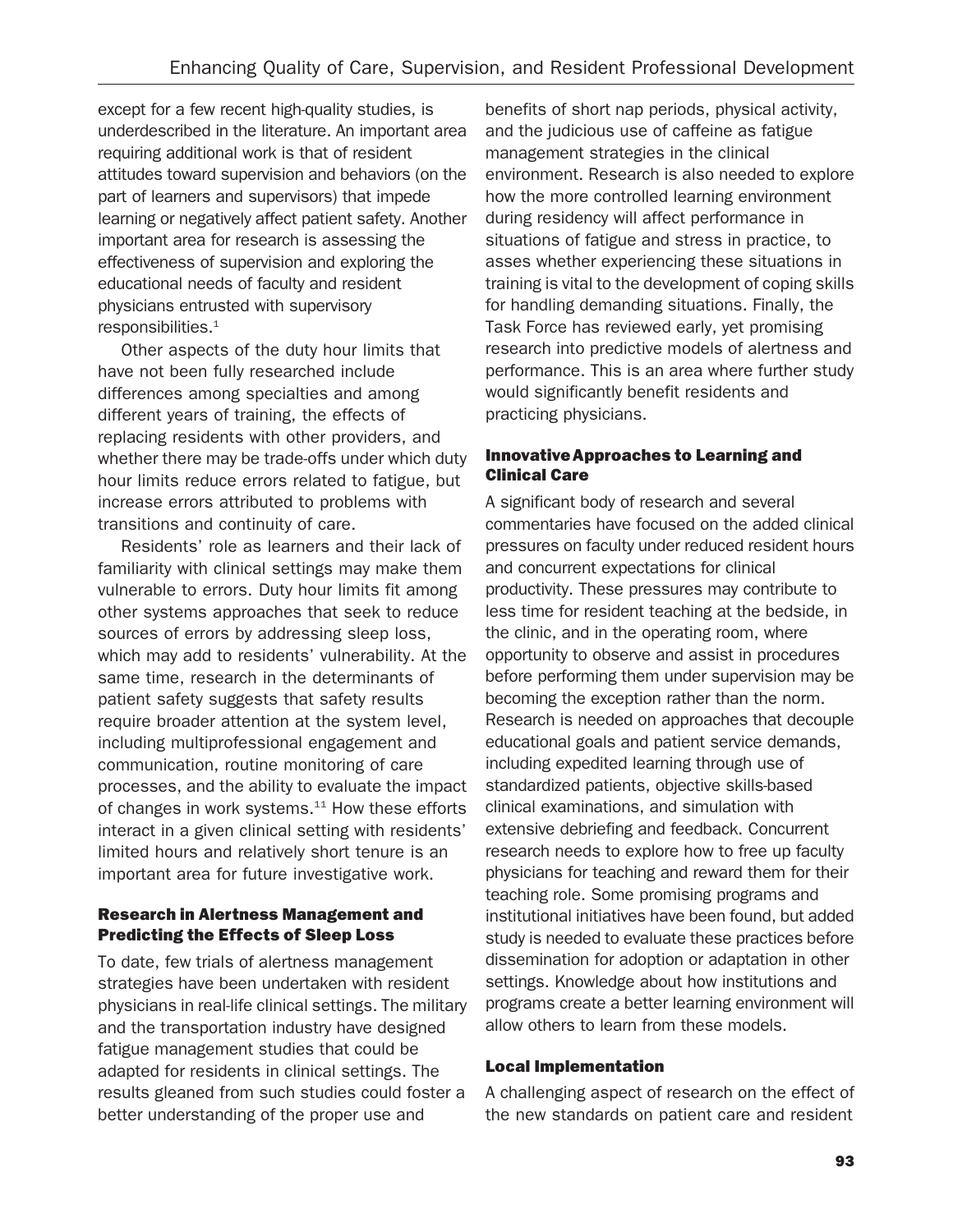learning is that the duty hour and related standards, while significant, are one set of inputs in a system with multiple other inputs. Studies of the effect of the 2003 standards have shown that it is difficult to separate the effect of the limits from other factors in the learning environment, and that it may be equally difficult to isolate their effect on resident competence.

Research on other large-scale changes has highlighted differences in implementation among settings due to variation in context and organizational preparedness, suggesting it is influenced by local factors. Study designs must be sensitive to complex variation by using multiple qualitative and quantitative measures, collecting data over time to understand change, and capturing interactions between national standards and the local contexts under which they are implemented.<sup>12</sup>

### Conclusion

As the ACGME Task Force was formulating the new duty hour standards in 2009 and early 2010, the body of knowledge to assess the effect of the common duty hour limits on patient care and resident learning was still emerging. Some surgical specialties with longer training periods had graduated just 1 or 2 resident cohorts educated entirely under duty hour limits. As a result, some of the knowledge about the educational and patient effects of the resident duty hour limits is just emerging and other areas have not been studied. The areas discussed above are a starting point for a research agenda to assess the effect of the 2011 standards and to provide the scientific undergirding for future refinements.

#### References

1 Schwartz A, Pappas C, Bashook P, et al. Conceptual Frameworks in the Study of Duty Hour Changes in Graduate Medical Education: An Integrative Review. Chicago, IL: University of Illinois at Chicago Departments of Medical Education, Department of Obstetrics and

Gynecology, and Library of Health Sciences; September 2009.

- 2 Caruso JW, Veloski J, Grasberger M, et al. Systematic Review of the Literature on the Impact Variation in Residents' Duty Hour Schedules on Patient Safety. Philadelphia, PA: Jefferson Medical College; September 2009.
- 3 Fletcher K, Reed D, Arora V. Systematic Review of Literature: Resident Duty Hours and Related Topics. Milwaukee, WI: Department of Medicine, Milwaukee VAMC/ Medical College of Wisconsin; Rochester, MN: Department of Medicine, Mayo Clinic College of Medicine; Chicago, IL: Department of Medicine, University of Chicago, Pritzker School of Medicine; September 2009.
- 4 Ulmer C, Wolman D, Johns M, eds; Committee on Optimizing Graduate Medical Trainee (Resident) Hours and Work Schedules to Improve Patient Safety, Institute of Medicine. Resident Duty Hours: Enhancing Sleep, Supervision, and Safety. Washington, DC: National Academies Press; 2008.
- 5 Charness N, Krampe R, Mayr U. The role of practice and coaching in entrepreneurial skill domains: an international comparison of life-span chess skill acquisition. In: Ericsson KA, ed. The Road to Excellence: The Acquisition of Expert Performance in the Arts and Sciences, Sports, and Games. Mahwah, NJ: Erlbaum; 1996:51–80.
- 6 Weinstein DF. Duty hours for resident physicians: tough choices for teaching hospitals. New Engl J Med. 2002;347(16):1275–1278.
- 7 Volpp KG, Rosen AK, Rosenbaum PR, Romano PS, et al. Mortality among patients in VA hospitals in the first 2 years following ACGME resident duty hour reform. JAMA. 2007;298(9):984–992.
- 8 Volpp KG, Rosen AK, Rosenbaum PR, Romano PS, et al. Mortality among hospitalized Medicare beneficiaries in the first 2 years following ACGME resident duty hour reform. JAMA. 2007;298(9):975–983.
- 9 Prasad M, Iwashyna TJ, Christie JD, et al. Effect of workhours regulations on intensive care unit mortality in United States teaching hospitals. Crit Care Med. 2009;37(9):2564–2569.
- 10 Volpp KG, Rosen AK, Rosenbaum PR, et al. Did duty hour reform lead to better outcomes among the highest risk patients? J Gen Intern Med. 2009;24(10):1149–1155.
- 11 Benn J, Burnett S, Parand A, Pinto A, Iskander S, Vincent C. Perceptions of the impact of a large-scale collaborative improvement programme: experience in the UK Safer Patients Initiative. J Eval Clin Pract. 2009;15(3):524–540.
- 12 Benn J, Burnett S, Parand A, Pinto A, Iskander S, Vincent C. Studying large-scale programmes to improve patient safety in whole care systems: challenges for research. Soc Sci Med. 2009;69(12):1767–1776.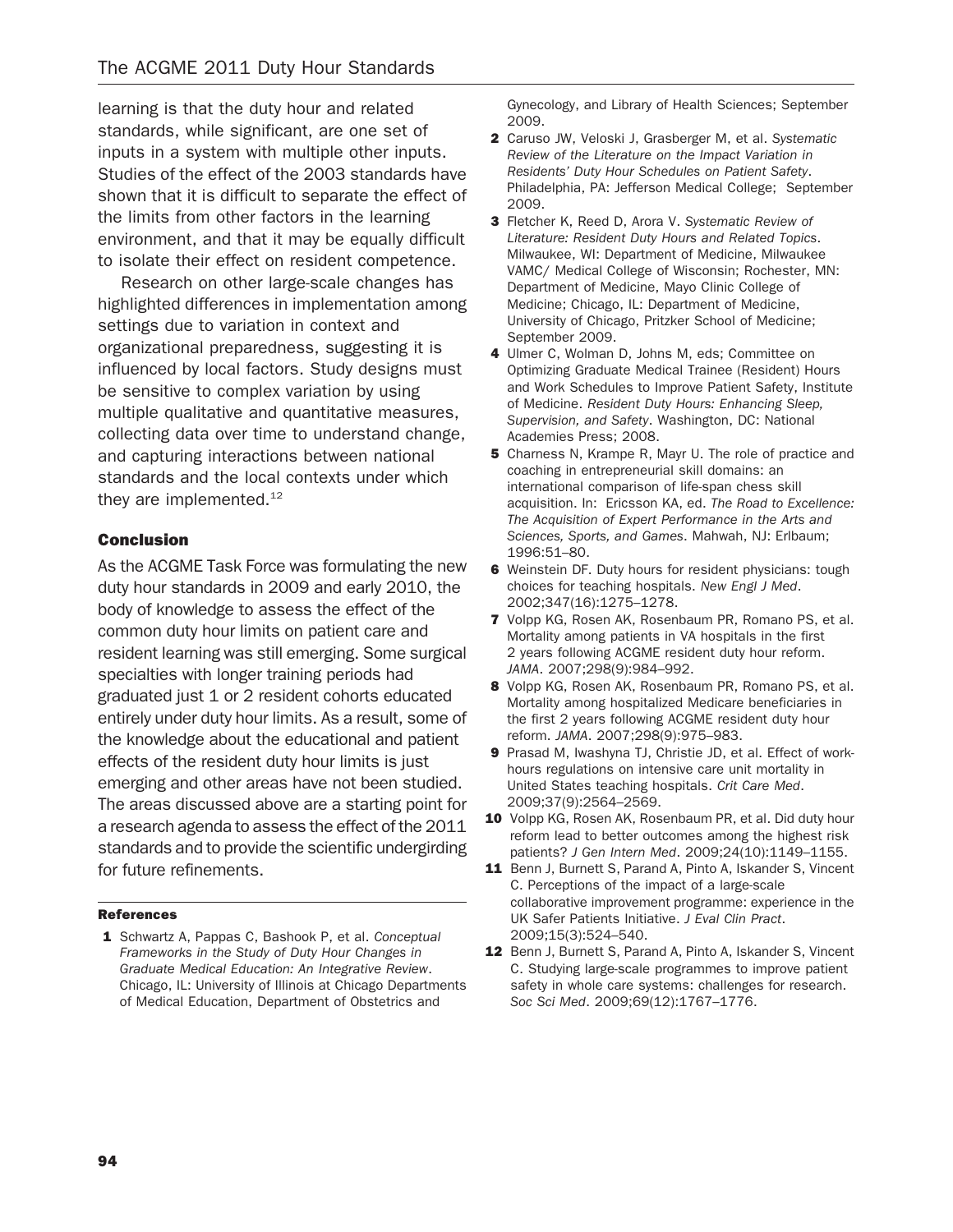# APPENDIX A **POTENTIAL COST IMPLICATIONS OF** CHANGES TO RESIDENT DUTY HOURS AND RELATED CHANGES TO THE TRAINING ENVIRONMENT

TERYL NUCKOLS, MD, MSHS JOSÉ J. ESCARCE, MD. PHD

# Executive Summary

The principal objective of this analysis was to estimate the potential direct costs of changes to resident duty hours and the training environment planned by the Accreditation Council for Graduate Medical Education. A secondary objective was to estimate the net costs at major teaching hospitals, that is, costs incurred after accounting for any savings that might occur through reductions in preventable adverse events (injuries due to medical errors).

To estimate the direct costs of the planned changes, we first reviewed recent literature pertaining to duty hours. Next, we examined the ACGME's revised Common Program Requirements and selected requirements for inclusion in the cost analysis, based on 2 criteria: (1) the requirement appears to differ from practices in most residency programs today and (2) the requirement would generate quantifiable costs. The planned changes that met these criteria included a maximum shift duration of 16 hours for PGY-1 residents, a maximum shift duration of 28 hours for specialty and subspecialty residents above the PGY-1 year, several requirements to educate residents and faculty members about fatigue and safety issues, the requirement for standardized procedures for handing over patient care, the requirement that programs offer sleep facilities or transportation after residents have overnight shifts, and the requirement for annual site visits by the ACGME to assess the implementation of the planned changes.

We estimated costs by determining the resources involved in adhering to each of the planned changes and then multiplying by the cost per unit of each resource. To determine the cost of the planned changes to duty hours, we considered residents' baseline working patterns, the hours of work that they would transfer to other providers after the planned changes are implemented, and the cost of the other providers per hour. In our base-case analysis, we made several important assumptions pertaining to the extended shift requirements:

- 1. PGY residents at small programs would transfer 14 or more hours of work per extended shift to a mixture of attending physicians and nurses;
- 2. PGY-1 residents at larger programs would continue to work the same number of hours as they do now through a reorganization of those hours rather than a transfer of hours to other providers;
- 3. Specialty residents above the PGY-1 year would transfer 2 or more hours of work per extended shift to other specialty residents; and
- 4. Subspecialty residents would transfer 2 or more hours of work per extended shift to attending physicians.

These assumptions were based on how the ACGME anticipates that the reforms will be implemented. One set of sensitivity analyses examined the effect of uncertainty in model parameters. A second set of sensitivity analyses examined the effect of uncertainty in how the changes might be implemented, such as whether more residents would need to transfer work to alternative providers, or whether alternative types of substitutes might be used.

Teryl Nuckols, MD, MSHS, is Visiting Assistant Professor and José J. Escarce, MD, PhD, is Professor in the Division of General Internal Medicine and Health Services Research, David Geffen School of Medicine, University of California at Los Angeles.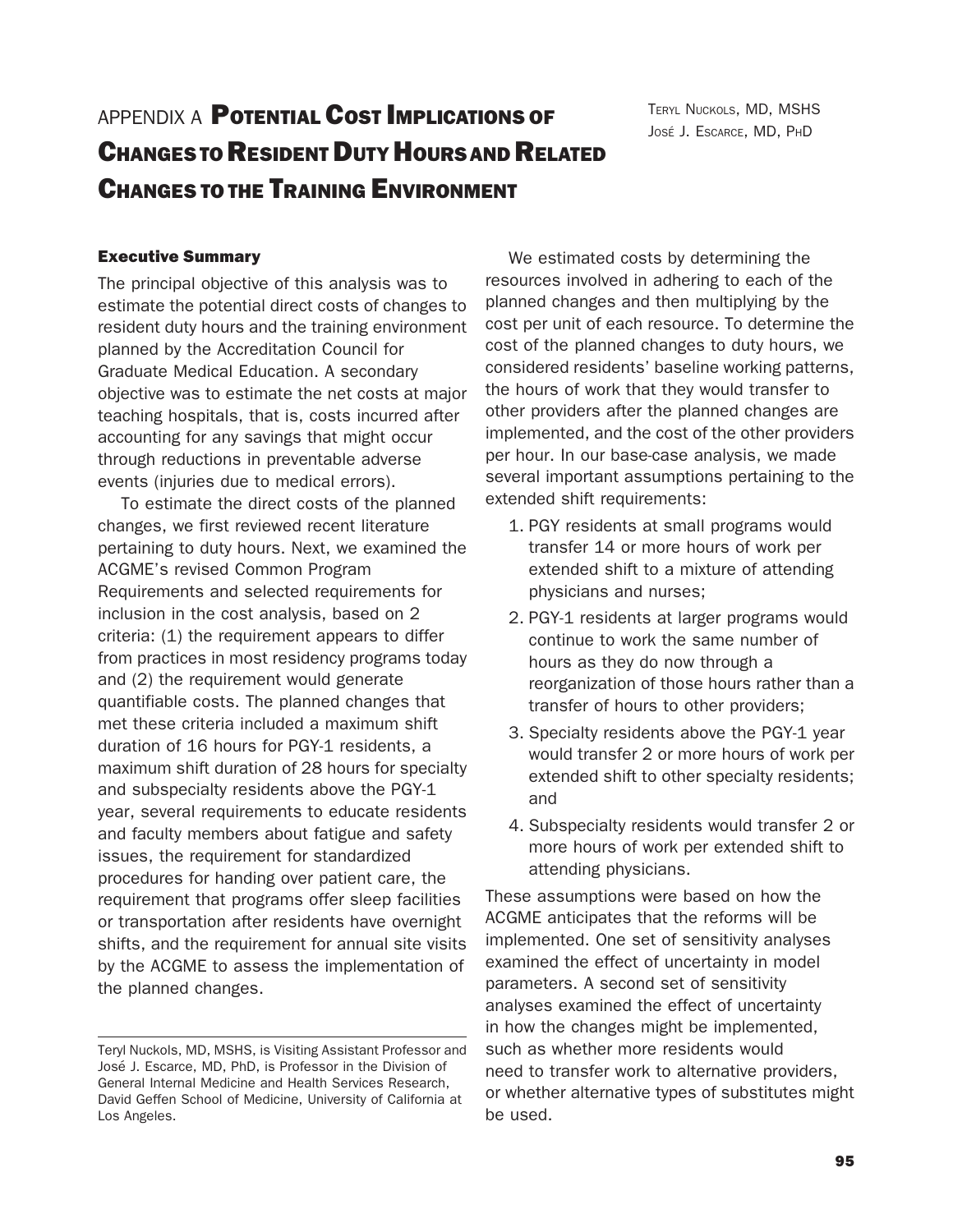For the cost of the planned changes to the training environment, little published literature was available. Consequently, we made assumptions about resource use in conjunction with ACGME representatives and then obtained published estimates of the cost per unit of each resource.

We found that the total direct annual cost of the planned changes (including both recurring costs and amortized start-up costs) would be \$380 766 262 nationwide (in 2008 dollars). In the sensitivity analysis reflecting uncertainty in model parameters, such as the frequency of extended shifts and the number of weeks with extended shifts, total direct annual costs ranged from \$226 463 205 to \$694 274 461.

Uncertainty in how the reforms may be implemented had a much greater effect on the cost estimates. If all PGY-1 residents transferred work to a mixture of attending physicians and nurses, the cost would reach \$1 187 014 278. If only PGY-1 residents at small programs transfer work, but all other work beyond the current extended shift limits is transferred to substitute providers, the cost would be \$817 388 224 when using all attending physicians; \$561 769 401 when using all midlevel practitioners; and \$335 141 689 to \$739 503 992 when using an expanded population of residents (depending on whether the cost of hiring additional residents is based on wages and benefits or on average per resident expenditures on graduate medical education from all sources, respectively). The efficiency of the substitutes relative to the residents whose work they are assuming is another factor that could affect the cost.

To estimate net costs at major teaching hospitals (defined as members of the Council of Teaching Hospitals), we developed a probability model representing direct costs as well as costs associated with preventable adverse events. The model simulated hypothetic changes in preventable adverse events, ranging from a 10% increase to a 10% decrease. We considered this range because reductions in fatigue, improved handover procedures, and other changes could reduce preventable adverse events, but the effect of the planned changes on preventable adverse events is not yet known and, if discontinuities of care rise, preventable adverse events might also. Two different versions of the model represented the hospital and societal perspectives; the teaching-hospital version included event costs that are absorbed by hospitals, whereas the societal version included all preventable adverse event costs. Both versions included the portion of the total direct annual costs associated with residents' training at major teaching hospitals (members of the Council of Teaching Hospitals). We found that, under the base-case analysis assumptions pertaining to direct annual costs, the revised policy would be cost saving for society if it reduced preventable adverse events by 2.4%, and costsaving for major teaching hospitals if it reduced preventable adverse events by 10.9%. If the direct annual costs are higher, greater reductions in preventable adverse events would be required for the change to be cost saving from both the majorteaching-hospital and societal perspectives.

This analysis has several limitations, including the fact that data on the baseline working patterns of residents are somewhat sparse and data relevant to the resources and costs associated with the planned changes to the training environment are minimal. Our methods of estimating costs may yield different results from the expenditures that programs ultimately incur when hiring other providers or additional residents because programs may implement the changes in a manner that differs from what the ACGME anticipates. However, we addressed limitations to available data through the use of numerous sensitivity analyses, which offer insight into the effect of model parameters on the direct annual costs.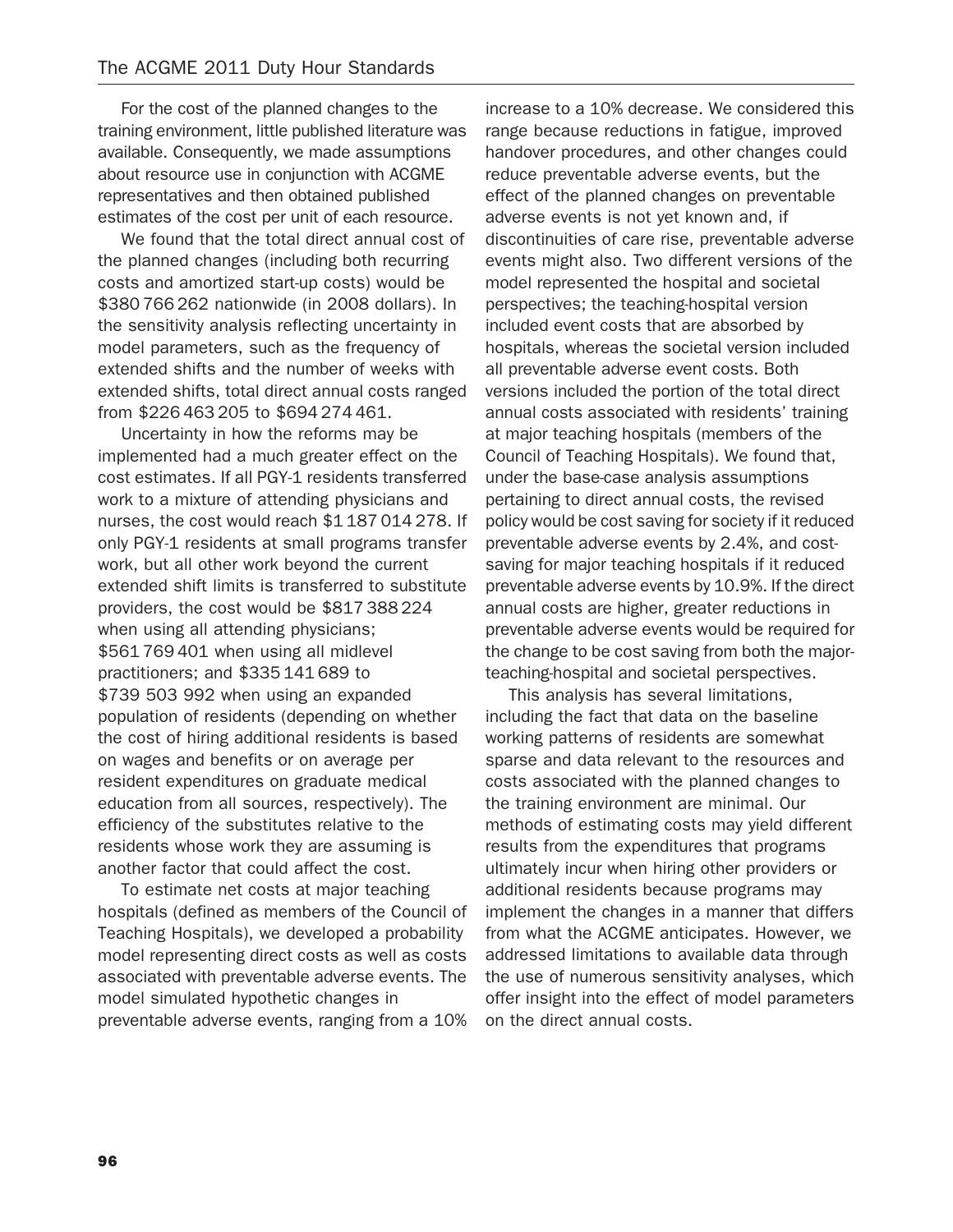# APPENDIX B SYSTEMATIC REVIEW OF THE LITERATURE! **RESIDENT DUTY HOURS AND RELATED TOPICS**

KATHLYN FLETCHER, MD, MA DARCY REED, MD, MPH VINEET ARORA, MD, MA

### Executive Summary

In 2003, the Accreditation Council for Graduate Medical Education mandated duty hour restrictions, with a goal to reduce resident sleep loss and fatigue and improve patient safety.<sup>1</sup> This decision was fueled in part by public concerns that physicians-in-training are overworked and that the resulting fatigue contributes to medical errors. Research from the sleep community, which demonstrates that sleep deprivation impairs performance, also raised concerns. With little data to guide these decisions, the shift limits were largely based on New York State's experiments with duty hour regulations, which began in 1998 and limited hours to 80 per week. The New York State code 405 regulations were a result of the examination of graduate medical education by the Bell Commission<sup>2</sup> in the wake of Libby Zion's death and were based on the best opinions of experts, but not on strict science.

Since 2003, several articles examining the effects of the ACGME duty hour regulations on a variety of relevant outcomes (including patient safety, resident education and well-being, and working conditions) have been published.3,4 In addition, research studies examining sleep deprivation and neurocognitive outcomes in physicians and nonphysicians have been reviewed.<sup>5</sup> Systematic examination of this literature is of utmost importance 5 years after the implementation of duty hour reform owing to the recent recommendations for further restrictions in duty hours put forth in December

2008 in the Institute of Medicine's report on duty hours, supervision, and patient safety.<sup>6</sup> The ACGME has launched a formal process to refine and revise duty hours. Reviewing the literature and the strength of the evidence is a critical first step in designing evidence-based policy changes to the current proposed rules.<sup>7</sup> Specific attention to field studies examining the impact of duty hour reductions, and related interventions, among residents in actual practice are particularly relevant, given the concerns regarding implementation of the Institute of Medicine recommendations.<sup>8</sup> Reviewing the evidence is also important to inform the current debate and to highlight gaps in the literature from which to direct the design and conduct of future studies in this area.

In response to the request for proposals from the ACGME for thorough reviews of the literature relevant to a broad array of topics in graduate medical education during the past 20 years, our aims were to perform a systematic review to investigate the effect of the 2003 resident duty hours on resident education and well-being and on patient care (see  $F1GURE 1$ ). In addition, the body of literature of the past 20 years was reviewed to understand the impact of various staffing and scheduling models, such as appropriate shift length, implementation of night float, and moonlighting. Lastly, stand-alone reviews on supervision and workload, although not specifically related to duty hours, were performed because of their central role in the resident work environment.

It is important to note that certain types of literature were not considered the focus of this review. Specifically, this review does not cover sleep literature that focuses on neurocognitive outcomes or the myriad studies that assesses the generic topic of ''learning environment.'' While important to consider in the debate on residency duty hours, sleep deprivation and

Kathlyn E. Fletcher, MD, MA, is Associate Professor, Medicine (General Internal Medicine) at the Medical College of Wisconsin. Darcy A. Reed, MD, MPH, is Associate Director, Internal Medicine Residency Program and Assistant Professor in the Department of Internal Medicine at the Mayo Clinic College of Medicine. Vineet Arora, MD, MA, is Assistant Professor in the Department of Internal Medicine at the University of Chicago.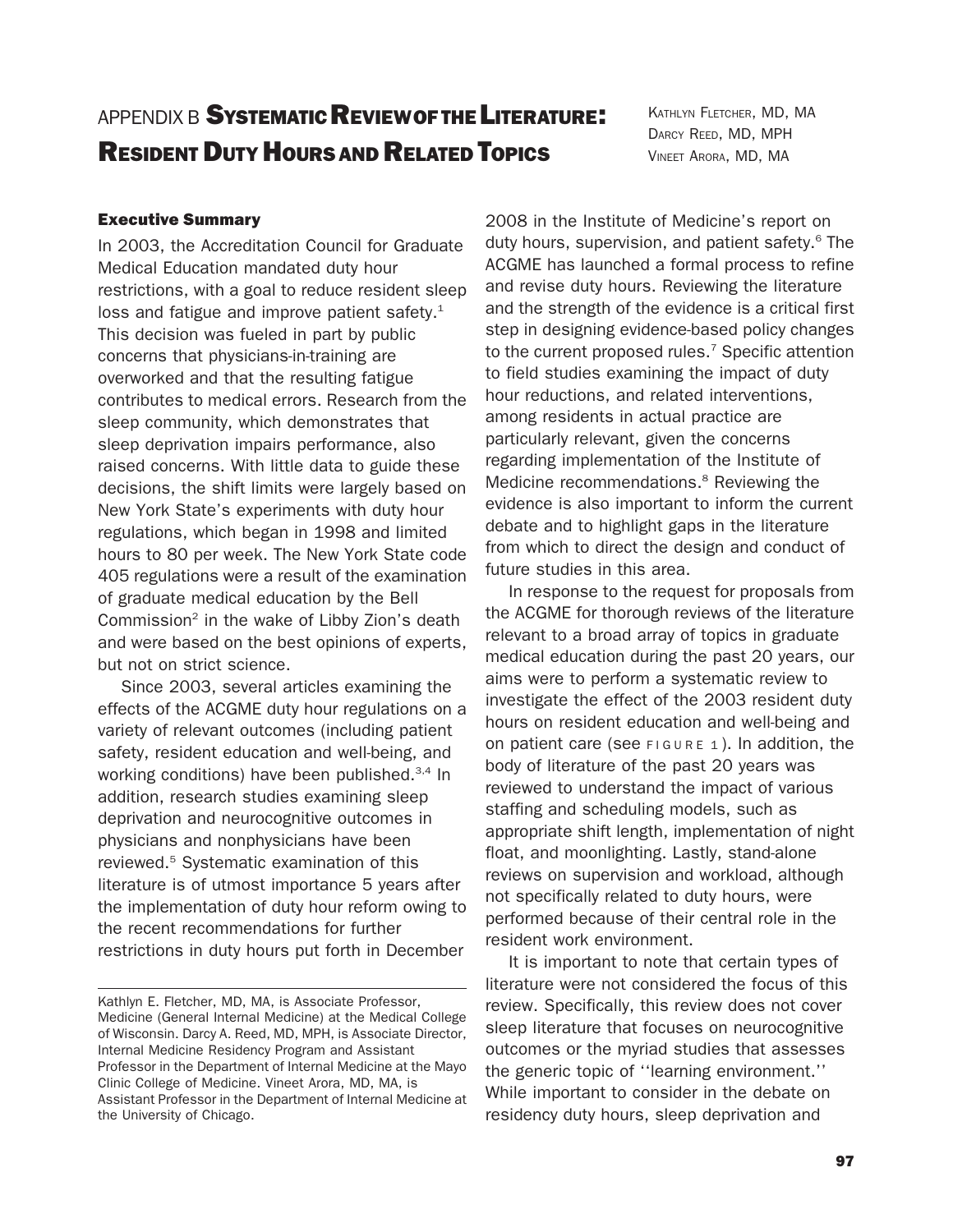

2. Workload (including scope of work, etc)

FIGURE 1 SCOPE OF THE SYSTEMATIC REVIEW

neurocognitive outcomes in residents have been covered in a prior review.<sup>5</sup> Owing to the expansive nature of the learning environment, which includes topics such as curricular evaluation, professionalism, and burnout to name a few, we restricted the focus of this review to studies of learning environment that relate to duty hour restrictions directly or through our focus areas (ie, workload, supervision). In addition, literature that evaluated the impact of duty hour restrictions before 2003 were covered in prior systematic reviews<sup>3,4</sup> and was not repeated in our review. Finally, our focus was predominantly limited to studies that took place in the United States. While our initial search strategy did not eliminate articles from other countries, the uniqueness of the US medical system/graduate medical education system convinced us to narrow our scope. Synthesizing the volume of data that exists for studies done in the United States was daunting, but including the rest of the world's experience would have been nearly impossible.

A comprehensive search strategy was developed in consultation with a reference librarian to ensure capture of the target literature. Using this search strategy, MEDLINE, PreMEDLINE, and Embase were searched with a focus on studies relating to graduate medical education. Abstracts were reviewed by the 3 investigators (see FIGURE 2 ). Articles were excluded if they did not describe original

research or if they did not address one of the topics in the review. For those articles that were included in this review, data were abstracted into a structured data abstraction tool in a database called Research Electronic Data Capture (REDCap), which is a secure Internet-based program that allows multiple users at different sites to access it at any time. It is maintained by the Medical College of Wisconsin's Clinical Translational Science Institute.<sup>9</sup>

To assess study quality, the Medical Education Research Quality Index (MERSQI) was used. The MERSQI, developed by Reed and colleagues, $10,11$  has been shown to have content validity; interrater, intrarater, and internal consistency reliability; criterion validity; and predictive validity. The MERQSI evaluates 6 domains of study quality: design, sampling, type of data, validity, data analysis, and outcomes. Items are scored on an ordinal scale with a maximum of 18 allowable points. Another major advantage of the MERSQI is that it is easily applied to any medical education study, regardless of design, method, or outcome. Previous work by Reed et al<sup>11</sup> has demonstrated that a MERSQI score of 9.95 is average for medical education research studies overall.

The article reflects the major areas of work from this systematic review that are relevant to the current debate on resident duty hours, specifically addressing questions surrounding the impact of the current ACGME duty hour rules, the optimal shift length, what is known about night float systems, workload, supervision, and moonlighting. The areas of the report are as follows:

- 1. Review of studies examining the impact of the 2003 ACGME duty hour rules on resident health, education (ie, test scores, operative experience), and patient safety;
- 2. Review of studies examining the impact of consecutive work hours (shift length) on resident or patient outcomes;
- 3. Review of studies examining the impact of night float/night work on resident or patient outcomes;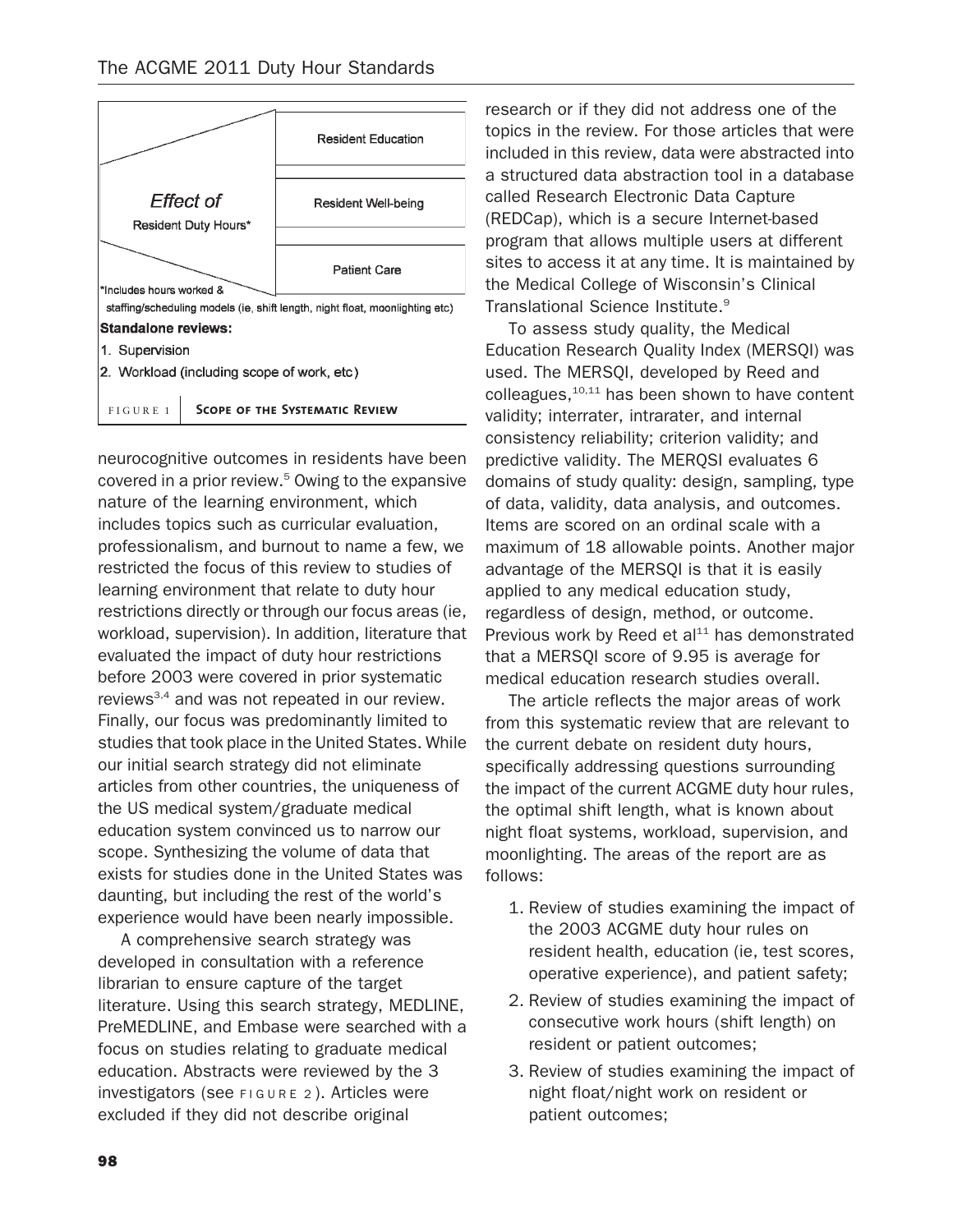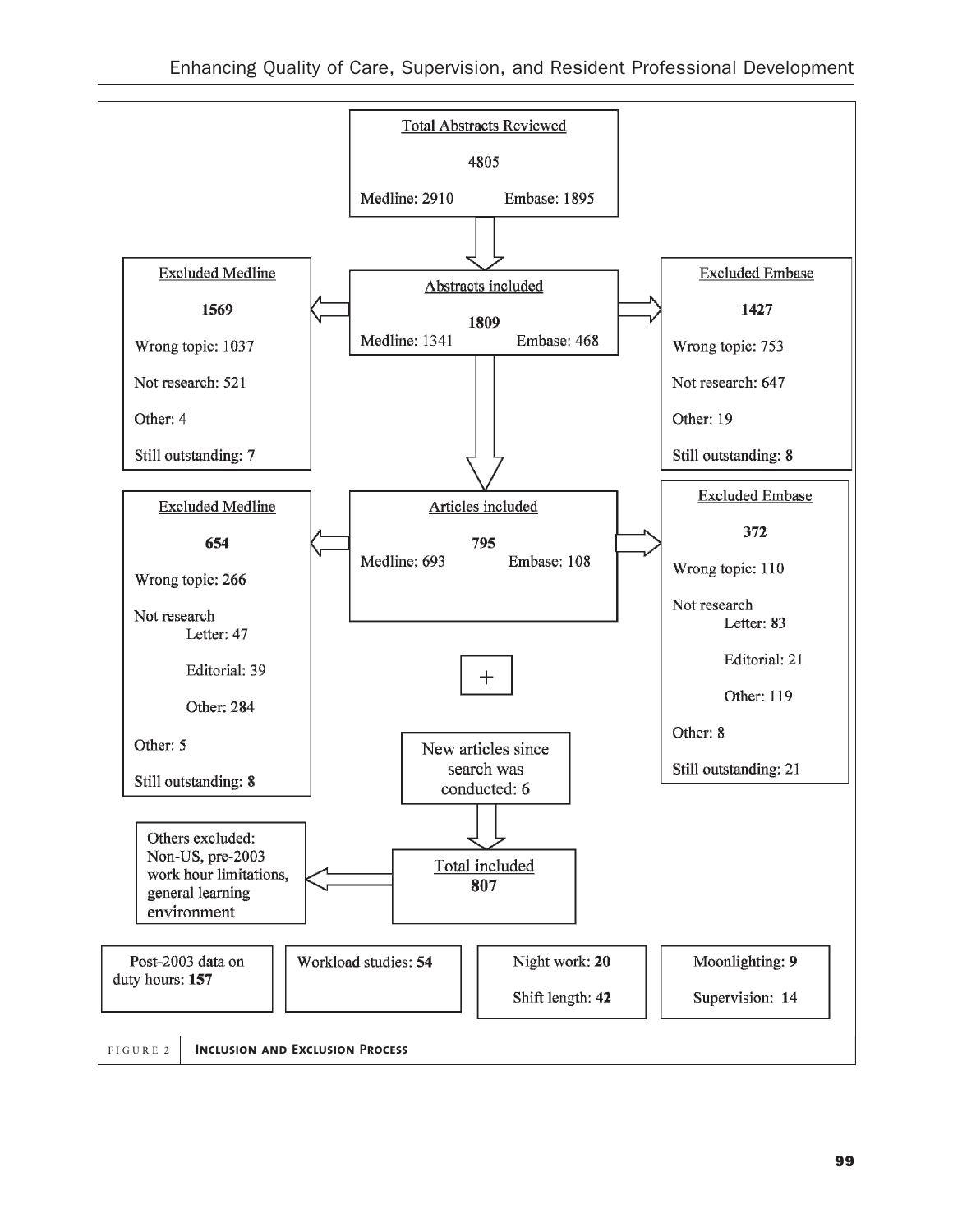- 4. Review of studies examining the type of work residents do, in addition to the impact of resident workload on resident and patient outcomes, and interventions that have been tested to reduce workload;
- 5. Review of studies related to moonlighting; and
- 6. Review of studies related to supervision.

#### References

- 1 Philibert I, Friedmann P, Williams WT. New requirements for resident duty hours. JAMA. 2002;288:1112–1114.
- 2 Bell BM. Resident duty hour reform and mortality in hospitalized patients. JAMA. 2007;298(24):2865–2866.
- 3 Fletcher KE, Underwood W III, Davis SQ, Mangrulkar RS, McMahon LF Jr, Saint S. Effects of work hour reduction on residents' lives: a systematic review. JAMA. 2005;294(9):1088–1100.
- 4 Fletcher KE, Davis SQ, Underwood W, Mangrulkar RS, McMahon LF Jr, Saint S. Systematic review: effects of resident work hours on patient safety. Ann Intern Med. 2004;141(11):851–857.
- **5** Philibert I. Sleep loss and performance in residents and nonphysicians: a meta-analytic examination. Sleep. 2005;28(11):1392–1402.
- 6 Ulmer C, Wolman D, Johns M, eds; Committee on Optimizing Graduate Medical Trainee (Resident) Hours and Work Schedules to Improve Patient Safety, Institute of Medicine. Resident Duty Hours: Enhancing Sleep, Supervision, and Safety. Washington, DC: National Academies Press; 2008.
- 7 Accreditation Council for Graduate Medical Education. ACGME request for proposal for a comprehensive literature review and analysis of residency training and duty hours experience. Available at: http://www.acgme. org/acWebsite/home/acgme\_nascaletter\_RFP.pdf. Accessed May 17, 2009.
- 8 Blanchard MS, Meltzer D, Polonsky KS. To nap or not to nap: residents' work hours revisited. N Engl J Med. 2009;360:2242–2244.
- 9 Harris PA, Taylor R, Thielke R, Payne J, Gonzalez N, Conde JG. Research electronic data capture (REDCap)—a metadata-driven methodology and workflow process for providing translational research informatics support. J Biomed Inform. 2009;42(2):377–381.
- 10 Reed DA, Beckman TJ, Wright SM, Levine RB, Kern DE, Cook DA. Predictive validity evidence for medical education research study quality instrument scores: quality of submissions to JGIM's Medical Education Special Issue. J Gen Intern Med. 2008;23(7):903–907.
- 11 Reed DA, Cook DA, Beckman TJ, Levine RB, Kern DE, Wright SM. Association between funding and quality in published medical education research. JAMA. 2007;298(9):1002–1009.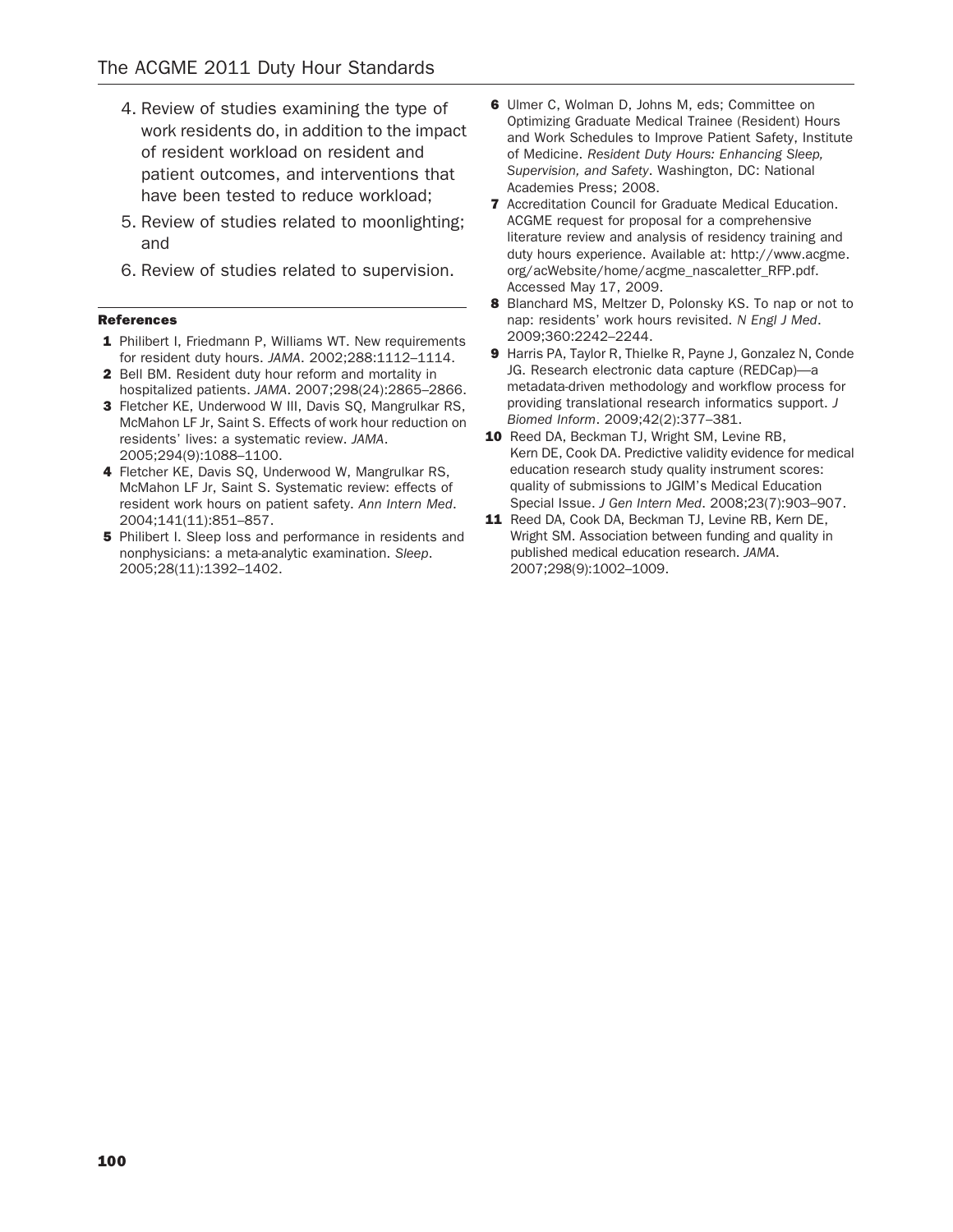# APPENDIX C SYSTEMATIC REVIEW OF THE LITERATURE ON THE IMPACT OF VARIATION IN RESIDENTS' DUTY HOUR SCHEDULES ON PATIENT SAFETY

JOHN CARUSO, MD, FACP JON VELOSKI, MS MARGARET GRASBERGER, MS JAMES BOEX, PHD DAVID PASKIN, MD, FACS JOHN KAIRYS, MD, FACS MARK GRAHAM, MD, FACP NIELS MARTIN, MD JESSICA SALT, MD, FACP GLENN STRYJEWSKI, MD, MPH

## Executive Summary

The review was conducted by a multidisciplinary group of 7 physicians (internal medicine, pediatrics, and surgery) and 3 nonphysicians. No member of the review group was affiliated with the Accreditation Council for Graduate Medical Education. The review focuses on duty hours and patient safety.

### Important Concepts Identified in Previous Reviews

Veasey et al (2002) Literature Review

- . Ascertain the impact of both acute and chronic sleep deprivation in any scheduling intervention or experiment.
- . Evaluate interventions for control of additional factors, including circadian nadir, stimulant intake, and ambient conditions in testing environment.
- . Napping and occasional low-dose caffeine may provide safe countermeasures for prolonged shifts.

# Fletcher et al (2005) Systematic Review

. Noted variability in interventions, even within the same category (ie, differing models of ''night float'' rotations between programs).

- . Most studies analyzed did not adjust for differences outside of duty hour interventions, raising concern for unmeasured confounding.
- . Different staffing models had different effects on patient continuity.

# Philibert (2005) Meta-analysis of Sleep Loss and Performance

- Reduction in cognitive performance of approximately 1 standard deviation in subjects with sleep loss.
- . The effect of sleep loss appeared to be greater in nonphysicians.
- . Model proposed suggested that detrimental effects of fatigue are larger for vigilance and clinical performance than memory and cognitive function.
- . Incremental effect showed sleep loss greater than 54 hours as having a larger effect than sleep loss of 30 hours.

## Research Question

. What is known about the relationship between variation in residents' duty hour schedules and patient safety?

## Methods

The group developed the protocol in June 2009, using their prior experience with this format for conducting systematic reviews. The review included a search of OvidSP MEDLINE, PubMed, Scopus, CINAHL, ERIC, PsycINFO, Campbell Collaboration Library, and Cochrane Database of

John Caruso, MD, FACP, Jon Veloski, MS, Margaret Grasberger, MS, James Boex, PhD, David Paskin, MD, FACS, John Kairys, MD, FACS, Mark Graham, MD, FACP, Niels Martin, MD, Jessica Salt, MD, FACP, Glenn Stryjewski, MD, MPH, are the members of the Jefferson Medical College Duty Hours Review Group.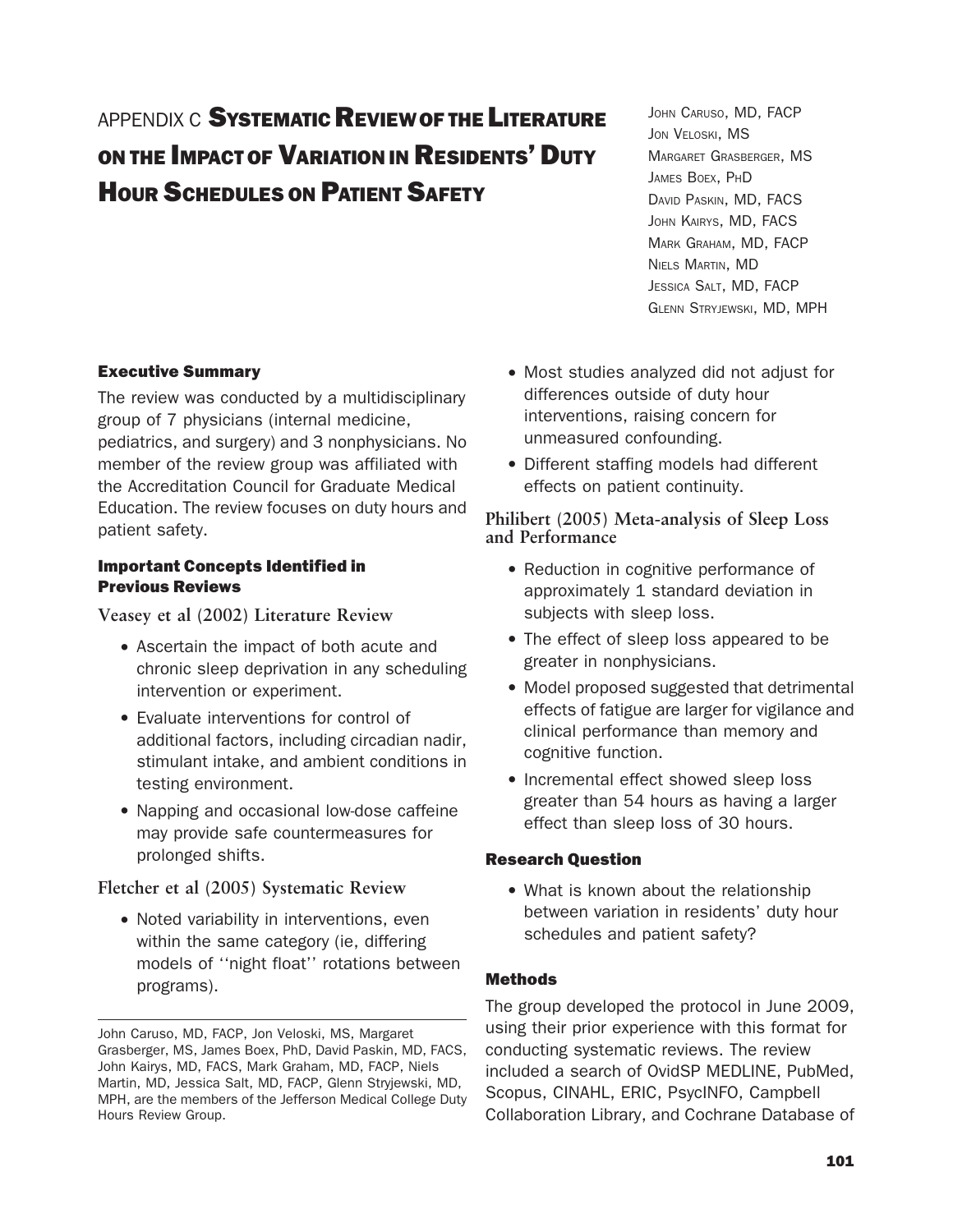Systematic Reviews. One of the authors (M.G.) screened the title and abstract of citations identified in searches and classified these for further action. A total of 110 articles passed primary screening and secondary screening by a second member of the group.

# Data Extraction

Data extraction used a 3-page structured coding form. Two members of the Review Group independently read each article and completed a coding form

# Studies Included in the Analysis

A total of 48 studies were included in the final analysis. The remainder was excluded for a host of reasons, including the following:

- . Twenty-four studies were excluded for small samples with no supporting analysis of statistical power, limited measurement of clinical outcomes or residents' performance, and data collection over a brief period.
- . Twenty articles were excluded because they did not directly study duty hours and a variable related to patient safety.
- . Five articles were excluded owing to the presence of confounding variables.
- . Thirteen articles were excluded for miscellaneous reasons.

# Study Design: Dependent Variables

The most important feature differentiating these studies was how the dependent variable was defined and selected. This process identified the following:

- . Thirty-two studies that used clinical measures of patient care quality such as patient outcomes and clinical process indicators (clinical studies).
- . Sixteen studies that examined residents' performance in laboratory settings as a proxy for safety measures using simulators or tests of cognitive and fine motor skills (laboratory studies).
- . These 2 study types generally involved different units of analysis, with resulting

implications for sample size, study design, and findings.

. A consensus was reached that it would be valuable to differentiate the findings of the clinical and laboratory studies.

# Thirty-two Clinical Studies Using Direct Measures of Patient Safety

# Dependent/Outcome Variables

- . Thirteen studies examined mortality and/or major indicators of morbidity.
- . Seven studies analyzed mortality and morbidity and also other indicators, such as readmission, length of stay, or number of tests ordered.

# Independent Variables

- . Studies assessed the conditions before and after a major system change, such as implementation of 2003 ACGME duty hour regulations.
- . Others analyzed scheduling option or set of options designed to reduce sleep deprivation, as compared to some conventional schedule.

## Study Design

- . More than 50% of the studies were timeseries analyses in which the authors examined measures of patient safety at different time periods.
- . Another group consisted of cohort studies in which the authors tracked details of hospitalization for samples of patients as they related to the duty hour schedule in effect for these patients' physicians.

# Timing, Setting, and Duration

- The largest number of studies (21) involved data collected before and after the implementation of the 2003 ACGME duty hour regulations.
- . Seven studies collected data on the effect of implementation of duty hour limits in New York State.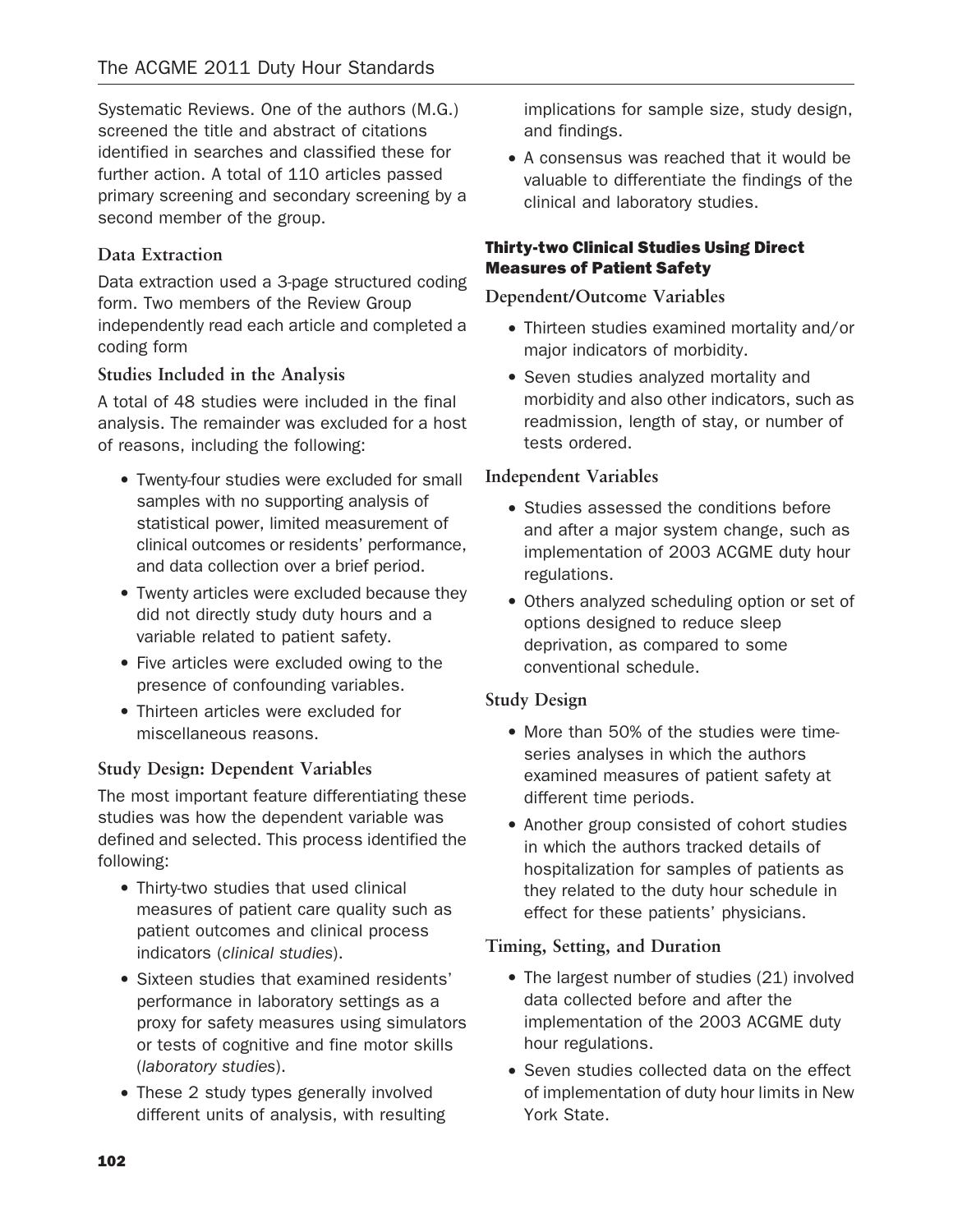. Nearly all had been published since 2004.

# Sampling

- . Seventeen of the clinical studies reported data from a single residency program.
- . Nine were large studies based on data for national samples of patients and involving residents in 1 or more specialty, and lasting 1 year or more.
- . Most studies involved sample sizes of 30 to 100.

# Sixteen Laboratory Studies of Proxy Measures of Resident Performance

Dependent/Outcome Variables

- . More than three-fourths of these studies analyzed measures of cognitive and fine motor skills.
- Only 3 studies involved resident performance in clinical simulations. The 3 studies with clinical simulations used 1 device, the minimally invasive surgery trainer (MIST-VR).

# Independent Variables

. Sleep status defined either by self-report or before and after a scheduled overnight call.

# Study Design

. Three-fourths were cross-over studies in which authors measured residents rotating under different schedules.

# Timing, Setting, and Duration

- More than three-fourths involved data collected before the 2003 ACGME duty hour restrictions.
- The median year of publication (2002) was earlier ( $P < .01$ ) than that for the clinical studies (2006).
- . Nearly all studies were based on data from a single residency program.

. Most of these studies lasted less than 1 year.

# Sampling

- . Fourteen of 16 studies reported data from a single residency program.
- . The median number of residents studied was 30.

# Effect of Duty Hour Schedules on Patient Safety

- . Most of the 48 studies reported either a positive effect (27) or no clear effect (17) of duty hour limits on patient safety.
- . Only 4 studies reported negative effects.
- . Of the clinical studies, approximately onethird reported positive effects.
- . Positive effects were more likely found in smaller studies in narrow, tightly controlled settings, or limited measurements of patient safety. The median number of subjects in studies demonstrating positive effects was 11 402.
- . Sixteen studies reported no effect or mixed effects of duty hour limits on patient care. The median number of subjects in these studies was more than 4 million patients.
- . Four clinical studies concluded that limits on duty hours have had a negative impact on patient safety.
- There were no reports of negative effects among laboratory studies, and nearly all of the laboratory studies (94%) reported positive effects of duty hour limits on patient safety.

# **Comments**

- . There is little evidence in the literature indicating that duty hour restrictions have compromised patient safety.
- . There is a significant contribution to the overall pattern of positive results by the laboratory studies.
- . If the laboratory studies are removed from the review, the trend is changed from one of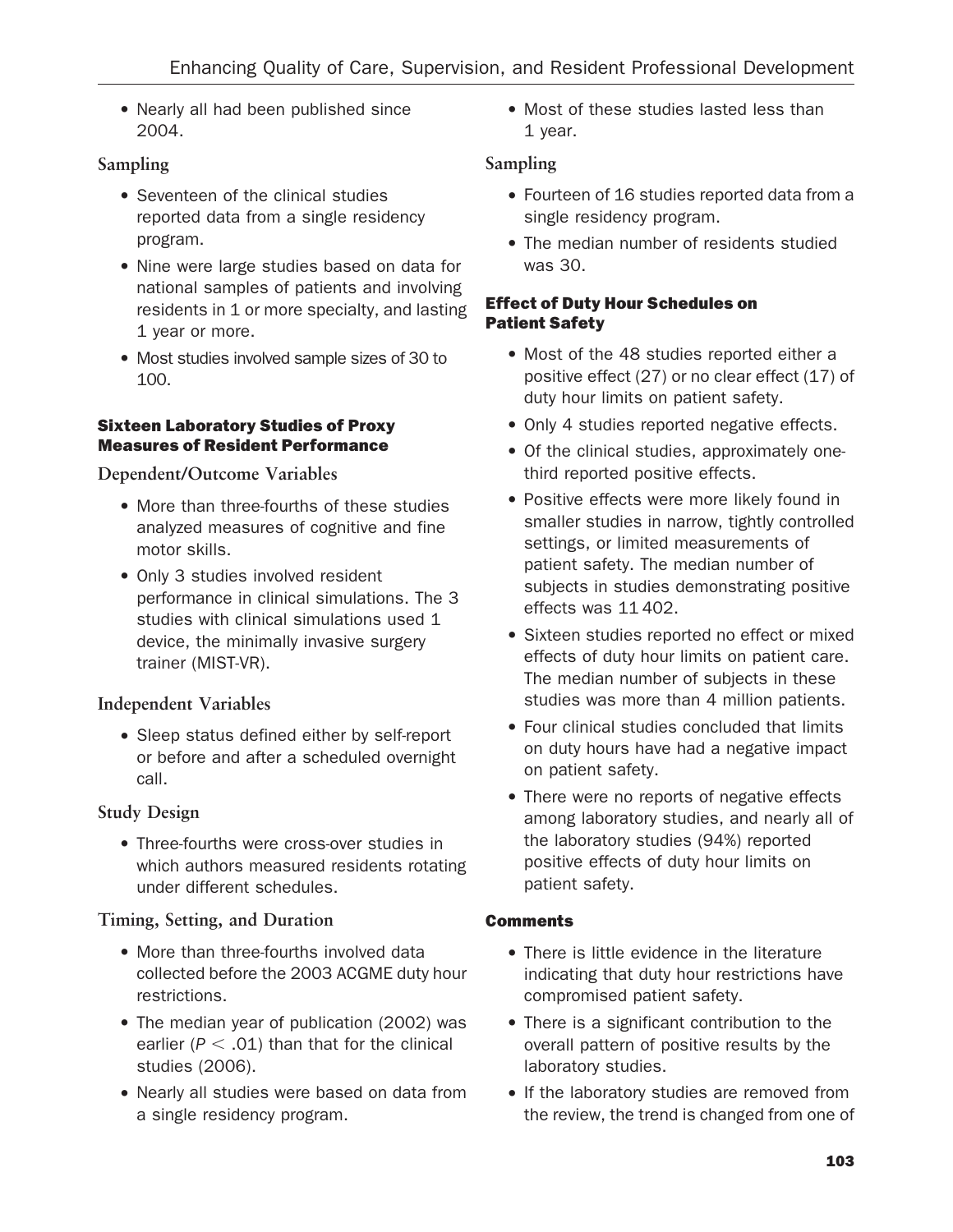significantly positive results to one where mixed or neutral results predominate.

- There are 2 potentially offsetting weaknesses of the laboratory designs:
	- $\circ$  The question surrounding the acceptability of the proxies that authors have substituted for patient care outcomes;
	- $\circ$  The evidence they produce can only lead to inferential, rather than deductive, decisions about how their results apply to the real world of patient safety.
- The design of most of the laboratory investigations presented little support for using a blinded approach with the subjects.
- . A concern raised by this review group regards the external validity of studies using cognitive and fine motor skill tests and medical simulators.
	- o There are many "layers" between tasks being assayed and the final and complex process of provision of care to patients;
	- $\circ$  A review of this nature cannot quantify this difference, or extrapolate the meaning of such data to actual patient care.
- . While the strength of the clinical studies rested on the fact that they measured actual metrics of patient safety, their perspective tended to be from a ''higher altitude,'' where many confounders common in such investigations were typically in play.
- The review group proposed potential explanations for the difference between smaller positive trials and large trials with neutral or ambiguous results. These included the fact that competing influences address the consequences of reductions in the duty hours of a particular resident, such as:
	- $\circ$  Decrease in continuity of care (or increase in patient ''handoffs'');
	- $\circ$  Increase in work intensity of residents remaining on duty.
- . Studies that are sufficiently large to provide statistical power to make conclusions

about meaningful patient care events cannot prove individual compliance with the duty hour reduction under study or the actual amount of sleep obtained by the residents in the study.

- . Layered supervision and increasing use of ''care teams'' may have adapted to and become more protective of fatigue-induced errors, as this issue has gained national prominence.
- . It is difficult to isolate the individual components of the duty hour limits, and most large studies analyzed the sum of changes implemented under the standards or state regulations.
- . The highest proportion of studies, where an individual component was able to be isolated, researched modifications of overnight call shift duration.

The review identified several important gaps.

- . There were no studies of napping as a fatigue-mitigating process for prolonged duty periods.
- . There was a lack of depth of studies involving long duty periods and probable fatigue in some specialties (obstetrics and gynecology, pediatrics).
- . Few studies compared differential methods of complying with duty hour requirements.
- . The timing of this review in relation to the ACGME 2003 regulations does not permit analysis of any long-term data.

#### Studies Included in the Review

- 1 Afessa B, Kennedy CC, Klarich KW, Aksamit TR, Kolars JC, Hubmayr RD. Introduction of a 14-hour work shift model for housestaff in the medical ICU. Chest. 2005;128(6):3910–3915.
- 2 Alshekhlee A, Walbert T, DeGeorgia M, Preston DC, Furlan AJ. The impact of Accreditation Council for Graduate Medical Education duty hours, the July phenomenon, and hospital teaching status on stroke outcomes. J Stroke Cerebrovasc Dis. 2009;18(3):232– 238.
- 3 Arnedt JT, Owens J, Crouch M, Stahl J, Carskadon MA. Neurobehavioral performance of residents after heavy night call vs after alcohol ingestion. JAMA. 2005;294(9):1025–1033.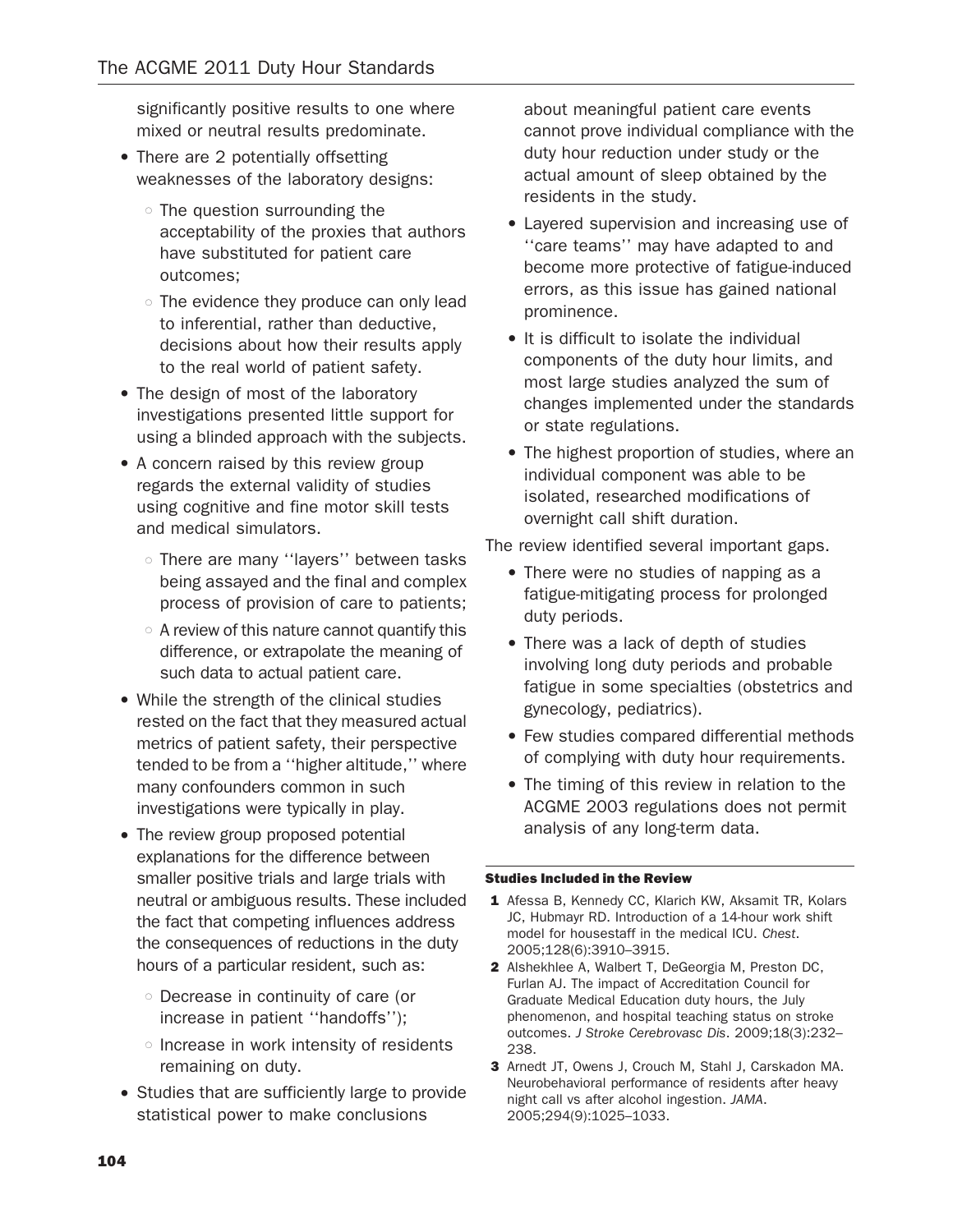- 4 Ayalon RD, Friedman F Jr. The effect of sleep deprivation on fine motor coordination in obstetrics and gynecology residents. Am J Obstet Gynecol. 2008;199(5):576.e1– 576.e5. doi:10.1016/j.ajog.2008.06.080.
- 5 Bailit JL, Blanchard MH. The effect of house staff working hours on the quality of obstetric and gynecologic care. Obstet Gynecol. 2004;103(4):613–616.
- 6 Bartel P, Offermeier W, Smith F, Becker P. Attention and working memory in resident anaesthetists after night duty: group and individual effects. Occup Environ Med. 2004;61(2):167–170.
- 7 Davydov L, Caliendo G, Mehl BS, Smith LG. Investigation of correlation between house-staff work hours and prescribing errors. Am J Health Syst Pharm. 2004;61(11):1130–1134.
- 8 de Virgilio C, Yaghoubian A, Lewis RJ, Stabile BE, Putnam BA. The 80-hour resident workweek does not adversely affect patient outcomes or resident education. Curr Surg. 2006;63(6):435–439.
- 9 Eastridge BJ, Hamilton EC, O'Keefe GE, et al. Effect of sleep deprivation on the performance of simulated laparoscopic surgical skill. Am J Surg. 2003;186(2):169–174.
- 10 Ellman PI, Kron IL, Alvis JS, et al. Acute sleep deprivation in the thoracic surgical resident does not affect operative outcomes. Ann Thorac Surg. 2005;80(1):60–65.
- 11 Fisman DN, Harris AD, Rubin M, Sorock GS, Mittleman MA. Fatigue increases the risk of injury from sharp devices in medical trainees: results from a casecrossover study. Infect Control Hosp Epidemiol. 2007;28(1):10–17.
- 12 Frankel HL, Foley A, Norway C, Kaplan L. Amelioration of increased intensive care unit service readmission rate after implementation of work-hour restrictions. J Trauma. 2006;61(1):116–121.
- 13 Gopaldas RR, Huh J, Bakaeen FG, et al. The impact of resident work-hour restrictions on outcomes of cardiac operations. J Surg Res. 2009;157(2):268–274.
- 14 Gottlieb DJ, Parenti CM, Peterson CA, Lofgren RP. Effect of a change in house staff work schedule on resource utilization and patient care. Arch Intern Med. 1991;151(10):2065–2070.
- 15 Grantcharov TP, Bardram L, Funch-Jensen P, Rosenberg J. Laparoscopic performance after one night on call in a surgical department: prospective study. BMJ. 2001;323(7323):1222–1223.
- 16 Green-McKenzie J, Shofer FS. Duration of time on shift before accidental blood or body fluid exposure for housestaff, nurses, and technicians. Infect Control Hosp Epidemiol. 2007;28(1):5–9.
- 17 Halbach MM, Spann CO, Egan G. Effect of sleep deprivation on medical resident and student cognitive function: a prospective study. Am J Obstet Gynecol. 2003;188(5):1198–1201.
- 18 Hart RP, Buchsbaum DG, Wade JB, Hamer RM, Kwentus JA. Effect of sleep deprivation on first-year residents' response times, memory, and mood. J Med Educ. 1987;62(11):940–941.
- 19 Hawkins MR, Vichick DA, Silsby HD. Sleep and nutritional deprivation and performance of house officers. J Med Educ. 1985;60(7):530–535.
- 20 Hendey GW, Barth BE, Soliz T. Overnight and postcall errors in medication orders. Acad Emerg Med. 2005;12(7):629–634.
- 21 Horwitz LI, Kosiborod M, Lin Z, Krumholz HM. Changes in outcomes for internal medicine inpatients after workhour regulations. Ann Intern Med. 2007;147(2):97–103.
- 22 Howard DL, Silber JH, Jobes DR. Do regulations limiting residents' work hours affect patient mortality? [comment in J Gen Intern Med. 2004;19(1):97–98; erratum in J Gen Intern Med. 2004;19(2):204; Silber, Jeffery H (corrected to Silber, Jeffrey H)]. J Gen Intern Med. 2004;19(1):1–7.
- 23 Hutter MM, Kellogg KC, Ferguson CM, Abbott WM, Warshaw AL. The impact of the 80-hour resident workweek on surgical residents and attending surgeons. Ann Surg. 2006;243(6):864–871.
- 24 Kaafarani HMA, Itani KMF, Petersen LA, Thornby J, Berger DH. Does resident hours reduction have an impact on surgical outcomes? J Surg Res. 2005;126(2):167–171.
- 25 Kahol K, Leyba MJ, Deka M, et al. Effect of fatigue on psychomotor and cognitive skills. Am J Surg. 2008;195(2):195–204.
- 26 Laine C, Goldman L, Soukup JR, Hayes JG. The impact of a regulation restricting medical house staff working hours on the quality of patient care. JAMA. 1993;269(3):374–378.
- 27 Landrigan CP, Fahrenkopf AM, Lewin D, et al. Effects of the Accreditation Council for Graduate Medical Education duty hour limits on sleep, work hours, and safety. Pediatrics. 2008;122(2):250–258.
- 28 Landrigan CP, Rothschild JM, Cronin JW, et al. Effect of reducing interns' work hours on serious medical errors in intensive care units. N Engl J Med. 2004;351(18):1838– 1848.
- 29 Leff DR, Aggarwal R, Rana M, et al. Laparoscopic skills suffer on the first shift of sequential night shifts: program directors beware and residents prepare. Ann Surg. 2008;247(3):530–539.
- 30 Leonard C, Fanning N, Attwood J, Buckley M. The effect of fatigue, sleep deprivation and onerous working hours on the physical and mental wellbeing of pre-registration house officers. Ir J Med Sci. 1998;167(1):22–25.
- 31 Lingenfelser T, Kaschel R, Weber A, Zaiser-Kaschel H, Jakober B, Kuper J. Young hospital doctors after night duty: their task-specific cognitive status and emotional condition. Med Educ. 1994;28(6):566–572.
- 32 Lockley SW, Cronin JW, Evans EE, et al. Effect of reducing interns' weekly work hours on sleep and attentional failures. N Engl J Med. 2004;351(18):1829– 1837.
- 33 Morrison CA, Wyatt MM, Carrick MM. Impact of the 80 hour work week on mortality and morbidity in trauma patients: an analysis of the National Trauma Data Bank. J Surg Res. 2009;154(1):157–162.
- 34 Mycyk MB, McDaniel MR, Fotis MA, Regalado J. Hospitalwide adverse drug events before and after limiting weekly work hours of medical residents to 80. Am J Health Syst Pharm. 2005;62(15):1592–1595.
- 35 Nelson CS, Dell'Angela K, Jellish WS, Brown IE, Skaredoff M. Residents' performance before and after night call as evaluated by an indicator of creative thought. J Am Osteopath Assoc. 1995;95(10):600–603.
- 36 Petersen LA, Brennan TA, O'Neil AC, Cook EF, Lee TH. Does housestaff discontinuity of care increase the risk for preventable adverse events? Ann Intern Med. 1994;121(11):866–872.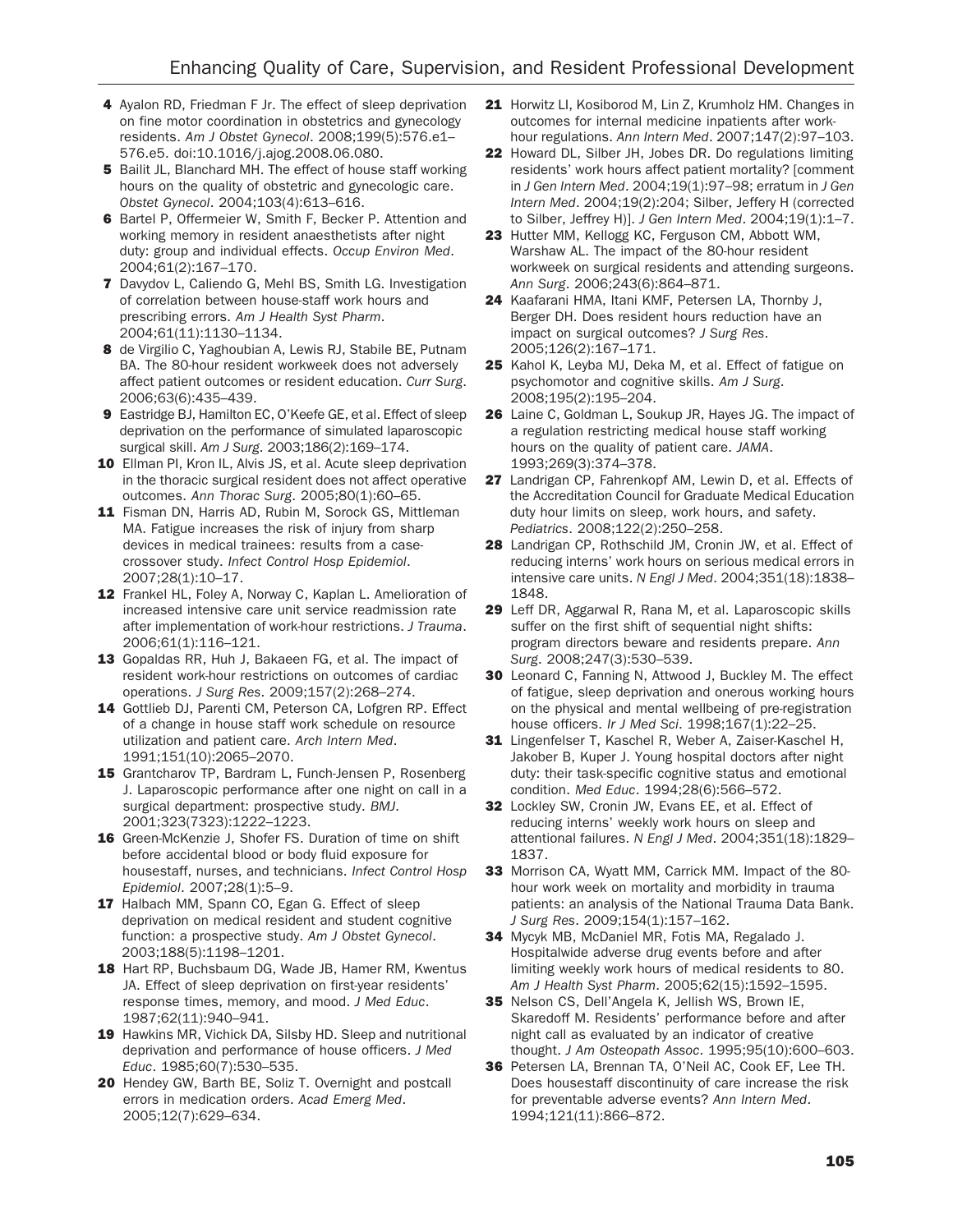- 37 Poulose BK, Ray WA, Arbogast PG, et al. Resident work hour limits and patient safety. Ann Surg. 2005;241(6):847–860.
- 38 Poulton EC, Hunt GM, Carpenter A, Edwards RS. The performance of junior hospital doctors following reduced sleep and long hours of work. Ergonomics. 1978;21(4):279–295.
- 39 Privette AR, Shackford SR, Osler T, Ratliff J, Sartorelli K, Hebert JC. Implementation of resident work hour restrictions is associated with a reduction in mortality and provider-related complications on the surgical service: a concurrent analysis of 14,610 patients. Ann Surg. 2009;250(2):316–321.
- 40 Robbins J, Gottlieb F. Sleep deprivation and cognitive testing in internal medicine house staff. West J Med. 1990;152(1):82–86.
- 41 Rosen AK, Loveland SA, Romano PS, et al. Effects of resident duty hour reform on surgical and procedural patient safety indicators among hospitalized Veterans Health Administration and Medicare patients. Med Care. 2009;47(7):723–731.
- 42 Salim A, Teixeira PGR, Chan L, et al. Impact of the 80 hour workweek on patient care at a level I trauma center. Arch Surg. 2007;142(8):708–712.
- 43 Schenarts P, Bowen J, Bard M, et al. The effect of a rotating night-float coverage scheme on preventable and potentially preventable morbidity at a level 1 trauma center. Am J Surg. 2005;190(1):147–152.
- 44 Shetty KD, Bhattacharya J. Changes in hospital mortality associated with residency work-hour regulations. Ann Intern Med. 2007;147(2):73–80.
- 45 Volpp KG, Rosen AK, Rosenbaum PR, et al. Mortality among patients in VA hospitals in the first 2 years following ACGME resident duty hour reform. JAMA. 2007;298(9):984–992.
- 46 Volpp KG, Rosen AK, Rosenbaum PR, et al. Mortality among hospitalized Medicare beneficiaries in the first 2 years following ACGME resident duty hour reform. JAMA. 2007;298(9):975–983.
- 47 Volpp KG, Rosen AK, Rosenbaum PR, et al. Did duty hour reform lead to better outcomes among the highest risk patients? J Gen Intern Med. 2009;24(10):1149– 1155.
- 48 Yaghoubian A, Saltmarsh G, Rosing DK, Lewis RJ, Stabile BE, De Virgilio C. Decreased bile duct injury rate during laparoscopic cholecystectomy in the era of the 80 hour resident workweek. Arch Surg. 2008;143(9):847– 851.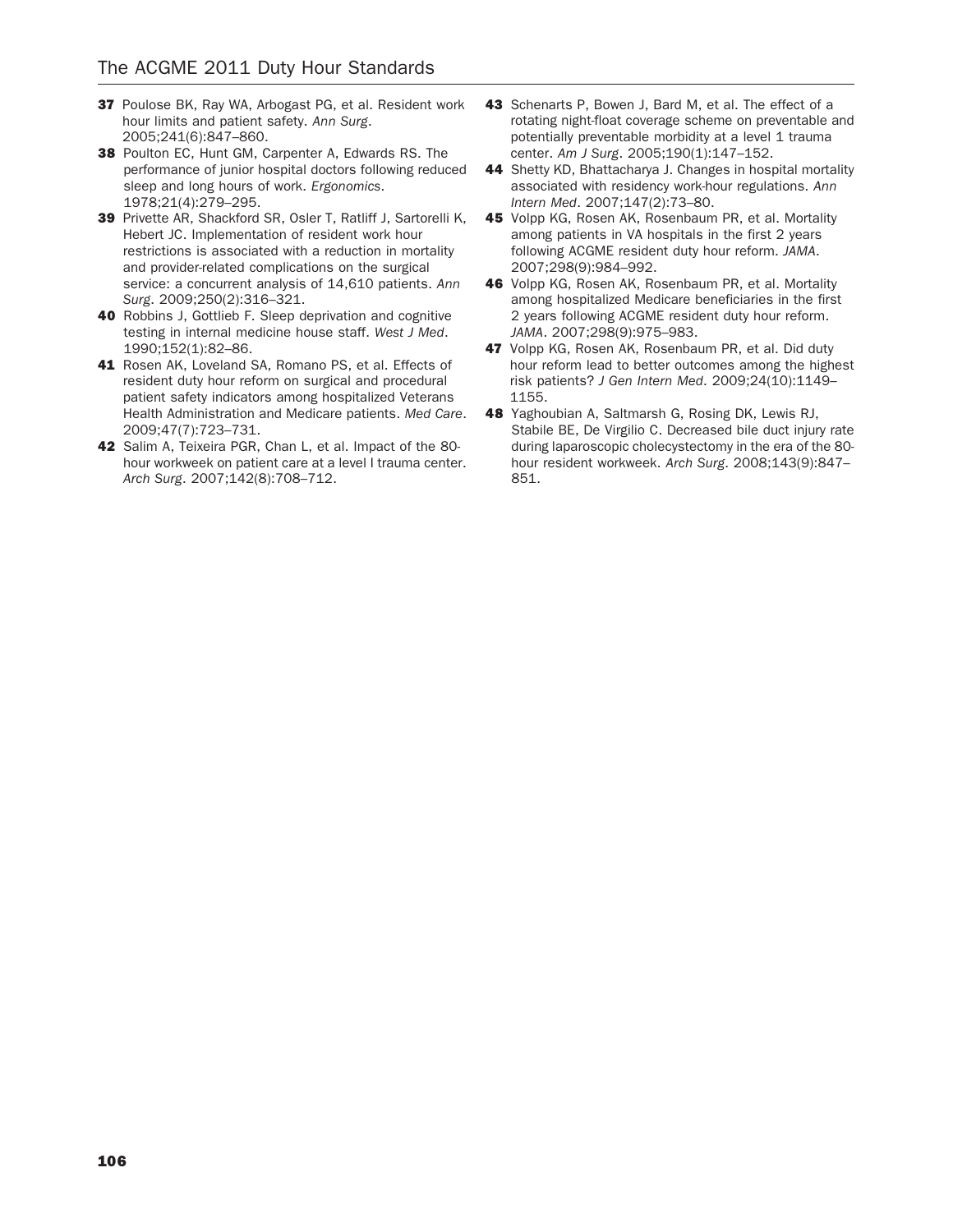# APPENDIX D **CONCEPTUAL FRAMEWORKS IN THE** STUDY OF DUTY HOUR CHANGES IN GRADUATE MEDICAL EDUCATION: AN INTEGRATIVE REVIEW

ALAN SCHWARTZ, PHD CLEO PAPPAS PHILIP BASHOOK, EDD GEORGES BORDAGE, MD, PHD MARSHA EDISON, PHD BHARATI PRASAD, MD VALERIE SWIATKOWSKI, MD

### Executive Summary

Resident physicians bear an enormous burden of responsibility for the nature and quality of patient care in the hospitals in which they are employed, and residency training has traditionally been a period of demanding and rigorous service. In 2003, the Accreditation Council for Graduate Medical Education instituted duty hour regulations in which residents of all specialties were limited to 80 hours per week. $1$  In 2008, the Institute of Medicine issued a report, ''Resident Duty Hours: Enhancing Sleep, Supervision, and Safety.''2 Despite noting a lack of empirical evidence, the report recommended additional changes to duty hour regulations, including protected sleep periods and additional time off.

In choosing which outcomes of duty hours to describe and how to study them, researchers and others advance arguments that use conceptual frameworks, which represent simplified representations of the complex relationships between duty hours and outcomes to patients, residents, faculty, institutions, and other health professionals. These frameworks may be based on theories (evidence based, explanatory, and predictive), best practices (evidence-based observations), or models (presumptive relationships). $3$ 

The goal of this study was to identify and specify the conceptual frameworks used in the development, implementation, and study of duty hour regulations in the Institute of

Medicine report and publications since the report.

Articles were searched across multiple bibliographic databases in July 2009, with additional articles through September 2009 located through automated alerts. Websites and conference proceedings for organizations involved in graduate medical education in the primary care specialties were also searched. Articles were reviewed to identify outcomes of duty hour changes, and to describe and critique conceptual frameworks used explicitly or implicitly to argue for the relationship between duty hour changes and outcomes.

Frameworks identified were reviewed by the 7 member project team to confirm their structure, and disagreements were resolved by discussion and consensus.

We reviewed 203 publications in full and identified 83 outcomes of duty hour changes that have been studied or discussed. Twentythree conceptual frameworks were identified and described. The frameworks vary both in their theoretic basis and the amount of empirical evidence supporting the hypothesized relationships. Many of the frameworks are in opposition, some even making directly opposite predictions about the impact of a change in duty hours on such important outcomes as patient welfare and resident quality of life. On the whole, much of the discussion, both in the IOM report and by organizations responding to it, is characterized by strongly held positions and limited evidence.

Several gaps in the literature were identified as a result of the critique of conceptual frameworks. The concept of ''duty hours'' itself is contested, and long-standing questions about

Alan Schwartz, PhD, Cleo Pappas, Philip Bashook, EDD, Georges Bordage, MD, PhD, Marsha Edison, PhD, Bharati Prasad, MD, and Valerie Swiatkowski, MD are in the Department of Medical Education at the University of Illinois at Chicago.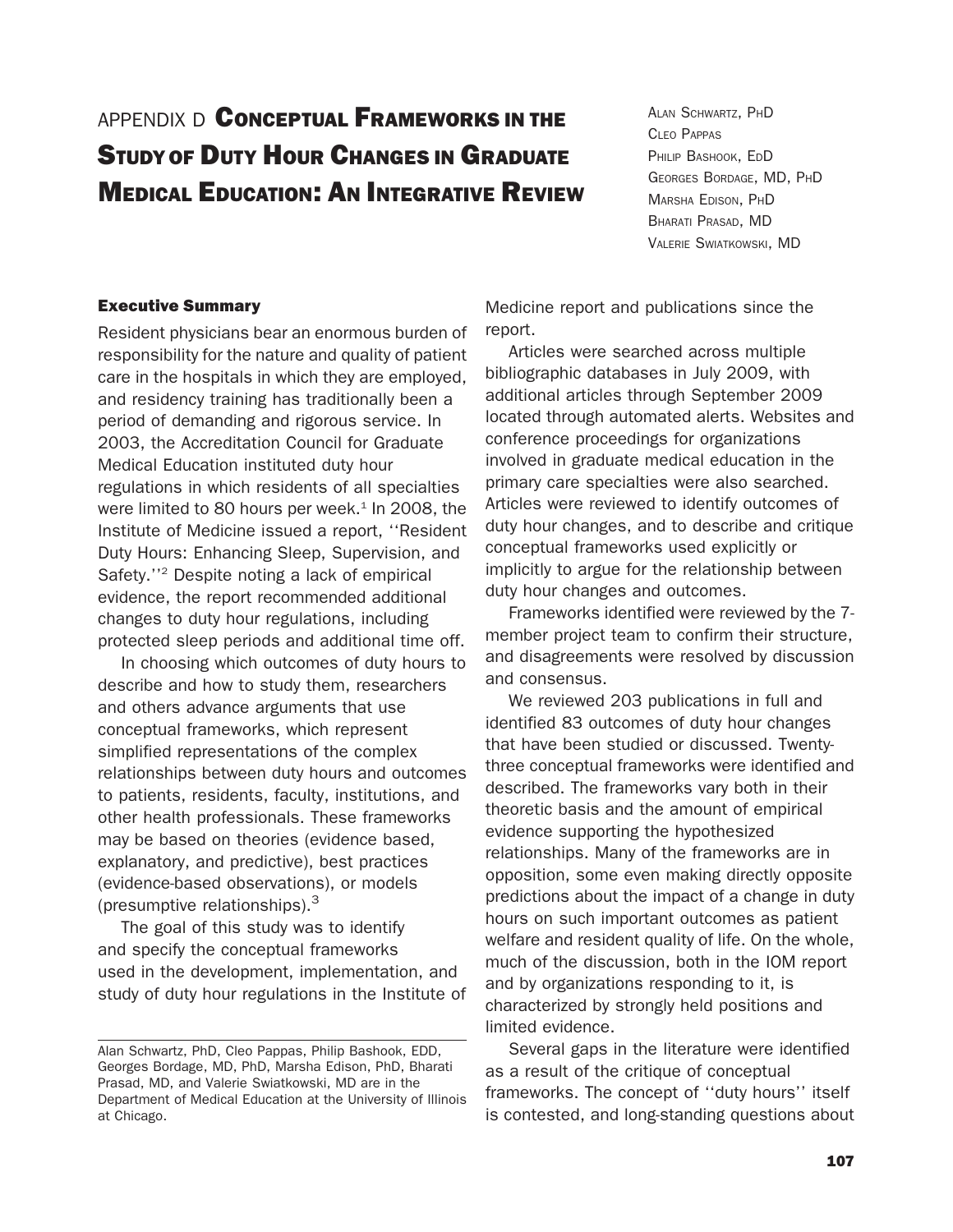the balance of education and service for house staff have yet to be explicitly resolved. Too little attention has been paid to the nature and intensity of the activities that occupy those hours. Reflection on the European experience with 48-hour limits has rarely been given serious attention by US authors despite considerable European work on the scientific study of fatigue and risk associated with particular shift configurations, schedules, and rotations at the ward or service level.

Most of the literature to date focuses on isolated outcomes of changes in duty hours. Few conceptual frameworks have explicitly posited tests of mediators or moderators. Another, and related, critical gap in the literature is the dearth of studies that investigate the net tradeoffs between such key outcomes as patient safety, resident safety, resident education, resource costs (to society and programs), and quality of

life for resident and attending physicians; even less study has been directed to the value society places on such tradeoffs.

Conceptual frameworks underlie arguments made about the impact of duty hour changes and frame assumptions about research hypotheses and necessary research designs to provide evidence about the impact of changes. We encourage researchers and advocates to make their conceptual frameworks explicit and to detail their bases, workings, and implications.

#### References

- 1. Philibert I, Friedmann P, Williams WT. New requirements for resident duty hours. JAMA. 2002;288:1112–1114.
- 2. Ulmer C, Wolman D, Johns M, eds; Committee on Optimizing Graduate Medical Trainee (Resident) Hours and Work Schedules to Improve Patient Safety, Institute of Medicine. Resident Duty Hours: Enhancing Sleep, Supervision, and Safety. Washington, DC: National Academies Press; 2008.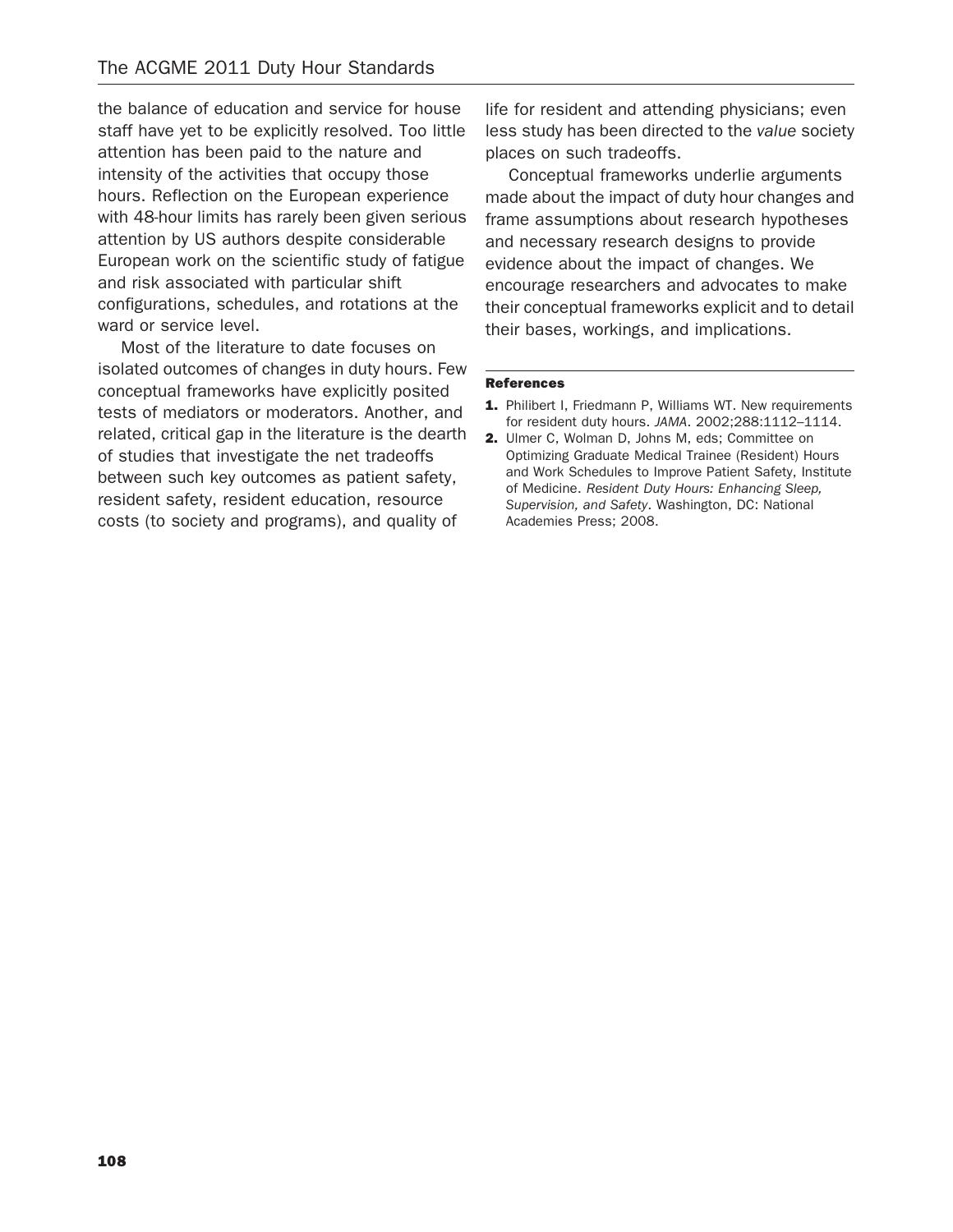# APPENDIX E COMPARISON OF THE ACGME 2003 STANDARDS, THE INSTITUTE OF MEDICINE RECOMMENDED LIMITS, AND THE ACGME 2011 STANDARDS

| Standard                                                                 | 2003 Standards                                                                                                                                                                                                                                                                                                                                                                                                                                                                                                                                                                                                                               | 2011 Standards                                                                                                                                                                                                                                                                                                                                                                                                                                                                                                                                                                                                                                                                                                                                                                                                                                                                                                                                                                                                                                                                                                                                                                                                                                                                                                                                                                                                                                                                                                                                                                                                                                                              | <b>IOM Recommendations</b> |
|--------------------------------------------------------------------------|----------------------------------------------------------------------------------------------------------------------------------------------------------------------------------------------------------------------------------------------------------------------------------------------------------------------------------------------------------------------------------------------------------------------------------------------------------------------------------------------------------------------------------------------------------------------------------------------------------------------------------------------|-----------------------------------------------------------------------------------------------------------------------------------------------------------------------------------------------------------------------------------------------------------------------------------------------------------------------------------------------------------------------------------------------------------------------------------------------------------------------------------------------------------------------------------------------------------------------------------------------------------------------------------------------------------------------------------------------------------------------------------------------------------------------------------------------------------------------------------------------------------------------------------------------------------------------------------------------------------------------------------------------------------------------------------------------------------------------------------------------------------------------------------------------------------------------------------------------------------------------------------------------------------------------------------------------------------------------------------------------------------------------------------------------------------------------------------------------------------------------------------------------------------------------------------------------------------------------------------------------------------------------------------------------------------------------------|----------------------------|
| Principles<br>and introduction                                           | Principles<br>The program must be<br>1.<br>committed to and be<br>responsible for promoting<br>patient safety and resident<br>well-being and to providing a<br>supportive educational<br>environment.<br>2. The learning objectives of the<br>program must not be<br>compromised by excessive<br>reliance on residents to fulfill<br>service obligations.<br>Didactic and clinical education<br>3.<br>must have priority in the<br>allotment of residents' time<br>and energy.<br>Duty hour assignments must<br>4.<br>recognize that faculty and<br>residents collectively have<br>responsibility for the safety and<br>welfare of patients. | Introduction<br>Residency is an essential dimension of the<br>transformation of the medical student to the<br>independent practitioner along the continuum of<br>medical education. It is physically, emotionally, and<br>intellectually demanding and requires<br>longitudinally concentrated effort on the part of the<br>resident. The specialty education of physicians to<br>practice independently is experiential and<br>necessarily occurs within the context of the health<br>care delivery system. Developing the skills,<br>knowledge, and attitudes leading to proficiency in<br>all the domains of clinical competency requires that<br>the resident physician assume personal<br>responsibility for the care of individual patients. For<br>the resident, the essential learning activity is<br>interaction with patients under the guidance and<br>supervision of faculty members who give value,<br>context, and meaning to those interactions. As<br>residents gain experience and demonstrate growth<br>in their ability to care for patients, they assume<br>roles that permit them to exercise those skills with<br>greater independence. This concept-graded and<br>progressive responsibility-is one of the core tenets<br>of American graduate medical education.<br>Supervision in the setting of graduate medical<br>education has the goals of assuring the provision of<br>safe and effective care to the individual patient;<br>assuring each resident's development of the skills,<br>knowledge, and attitudes required to enter the<br>unsupervised practice of medicine; and establishing<br>a foundation for continued professional growth. |                            |
| Professionalism,<br>personal<br>responsibility,<br>and patient<br>safety |                                                                                                                                                                                                                                                                                                                                                                                                                                                                                                                                                                                                                                              | VI.A.1. Programs and sponsoring institutions must<br>educate residents and faculty members concerning<br>the professional responsibilities of physicians to<br>appear for duty appropriately rested and fit to<br>provide the services required by their patients.<br>VI.A.2. The program must be committed to and<br>responsible for promoting patient safety and<br>resident well-being in a supportive educational<br>environment.<br>VI.A.3. The program director must ensure that<br>residents are integrated and actively participate in<br>interdisciplinary clinical quality improvement and<br>patient safety programs.<br>VI.A.4. The learning objectives of the program must:<br>VI.A.4.a. be accomplished through an appropriate<br>blend of supervised patient care responsibilities,<br>clinical teaching, and didactic educational events;<br>and,<br>VI.A.4.b. not be compromised by excessive<br>reliance on residents to fulfill nonphysician service<br>obligations.<br>VI.A.5. The program director and institution must<br>ensure a culture of professionalism that supports<br>patient safety and personal responsibility. Residents<br>and faculty members must demonstrate an<br>understanding and acceptance of their personal<br>role in the following:                                                                                                                                                                                                                                                                                                                                                                                           |                            |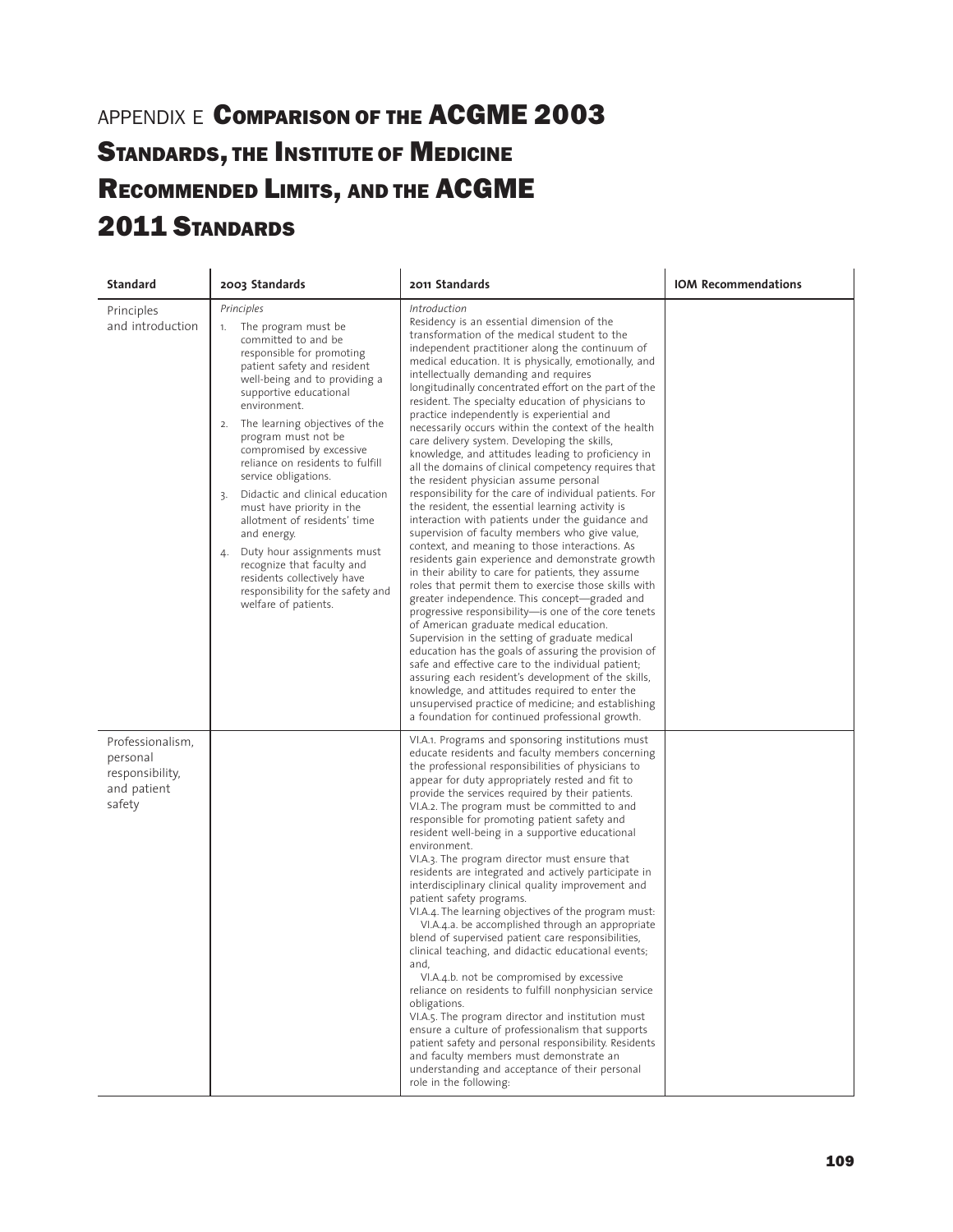## The ACGME 2011 Duty Hour Standards

| <b>CONTINUED</b><br>TABLE                         |                                                                                                                                                                                                                                             |                                                                                                                                                                                                                                                                                                                                                                                                                                                                                                                                                                                                                                                                                                                                                                                                                                                                                                                                                                                                             |                                                                                                                                                                                                                                                                                                                                                                                                                                                                                                                                                                                                                                                                                                           |
|---------------------------------------------------|---------------------------------------------------------------------------------------------------------------------------------------------------------------------------------------------------------------------------------------------|-------------------------------------------------------------------------------------------------------------------------------------------------------------------------------------------------------------------------------------------------------------------------------------------------------------------------------------------------------------------------------------------------------------------------------------------------------------------------------------------------------------------------------------------------------------------------------------------------------------------------------------------------------------------------------------------------------------------------------------------------------------------------------------------------------------------------------------------------------------------------------------------------------------------------------------------------------------------------------------------------------------|-----------------------------------------------------------------------------------------------------------------------------------------------------------------------------------------------------------------------------------------------------------------------------------------------------------------------------------------------------------------------------------------------------------------------------------------------------------------------------------------------------------------------------------------------------------------------------------------------------------------------------------------------------------------------------------------------------------|
| <b>Standard</b>                                   | 2003 Standards                                                                                                                                                                                                                              | 2011 Standards                                                                                                                                                                                                                                                                                                                                                                                                                                                                                                                                                                                                                                                                                                                                                                                                                                                                                                                                                                                              | <b>IOM Recommendations</b>                                                                                                                                                                                                                                                                                                                                                                                                                                                                                                                                                                                                                                                                                |
|                                                   |                                                                                                                                                                                                                                             | VI.A.5.a. assurance of the safety and welfare of<br>patients entrusted to their care;<br>VI.A.5.b. provision of patient- and family-centered<br>care;<br>VI.A.5.c. assurance of their fitness for duty;<br>VI.A.5.d. management of their time before,<br>during, and after clinical assignments;<br>VI.A.5.e. recognition of impairment, including<br>illness and fatigue, in themselves and in their peers;<br>VI.A.5.f. attention to lifelong learning;<br>VI.A.5.g. the monitoring of their patient care<br>performance improvement indicators; and,<br>VI.A.5.h. honest and accurate reporting of duty<br>hours, patient outcomes, and clinical experience data.<br>VI.A.6. All residents and faculty members must<br>demonstrate responsiveness to patient needs that<br>supersedes self-interest. Physicians must recognize<br>that under certain circumstances, the best interests of<br>the patient may be served by transitioning that<br>patient's care to another qualified and rested provider. |                                                                                                                                                                                                                                                                                                                                                                                                                                                                                                                                                                                                                                                                                                           |
| Transitions of<br>care                            |                                                                                                                                                                                                                                             | VI.B.1. Programs must design clinical assignments to<br>minimize the number of transitions in patient care.<br>VI.B.2. Sponsoring institutions and programs must<br>ensure and monitor effective, structured handover<br>processes to facilitate both continuity of care and<br>patient safety.<br>VI.B.3. Programs must ensure that residents are<br>competent in communicating with team members<br>in the handover process.<br>VI.B.4. The sponsoring institution must ensure the<br>availability of schedules that inform all members of<br>the health care team of attending physicians and<br>residents currently responsible for each patient's<br>care.                                                                                                                                                                                                                                                                                                                                             | Teaching hospitals should design,<br>implement, and institutionalize<br>structured handover processes to<br>ensure the continuity of care and<br>patient safety.<br>Programs should train residents and<br>teams in effective communication<br>and handover processes.<br>Programs should schedule an<br>overlap in time for transitioning on<br>and off duty.<br>The process should include a<br>system that quickly provides staff<br>and patients with the name of the<br>resident currently responsible, in<br>addition to the name of the<br>attending physician.                                                                                                                                    |
| Alertness<br>management/<br>fatigue<br>mitigation | Faculty and residents must be<br>educated to recognize the signs of<br>fatigue and sleep deprivation and<br>must adopt and apply policies to<br>prevent and counteract their<br>potential negative effects on<br>patient care and learning. | VI.C.1. The program must:<br>VI.C.1.a. educate all faculty members and<br>residents to recognize the signs of fatigue and sleep<br>deprivation;<br>VI.C.1.b. educate all faculty members and<br>residents in alertness management and fatigue<br>mitigation processes; and,<br>VI.C.1.c. adopt fatigue mitigation processes, such<br>as naps or backup call schedules, to manage the<br>potential negative effects of fatigue on patient care<br>and learning.<br>VI.C.2. Each program must have a process to ensure<br>continuity of patient care in the event that a<br>resident may be unable to perform his or her<br>patient care duties.<br>VI.C.3. The sponsoring institution must provide<br>adequate sleep facilities and/or safe transportation<br>options for residents who may be too fatigued to<br>safely return home.                                                                                                                                                                        | ACGME should adopt and enforce<br>requirements that adhere to the<br>following principles: duty hour<br>limits that promote prevention of<br>sleep loss; additional measures that<br>mitigate fatigue; and schedules<br>that provide for predictable,<br>protected, and sufficient<br>uninterrupted recovery sleep to<br>relieve acute and chronic sleep loss,<br>promote resident well-being, and<br>balance learning requirements.<br>Programs should provide formal<br>education for residents and staff on<br>fatigue/sleep loss.<br>Sponsoring institutions and<br>programs should ensure that their<br>practices promote that residents<br>take the required sleep during<br>extended duty periods. |
| Supervision of<br>residents                       | The program must ensure that<br>qualified faculty provide<br>appropriate supervision of residents<br>in patient care activities.                                                                                                            | VI.D.1. In the clinical learning environment, each<br>patient must have an identifiable, appropriately<br>credentialed attending physician with privileges (or<br>licensed independent practitioner as approved by<br>each Review Committee), who is ultimately<br>responsible for that patient's care.<br>VI.D.1.a. This information should be available to<br>residents, faculty members, and patients.<br>VI.D.1.b. Residents and faculty members should<br>inform patients of their respective roles in each<br>patient's care.                                                                                                                                                                                                                                                                                                                                                                                                                                                                         | Each RRC should establish<br>measurable standards of<br>supervision for each level of doctor<br>in training, according to their<br>specialty<br>First-year residents should not be<br>on duty without having immediate<br>access to a residency program-<br>approved supervisory physician in-<br>house.                                                                                                                                                                                                                                                                                                                                                                                                  |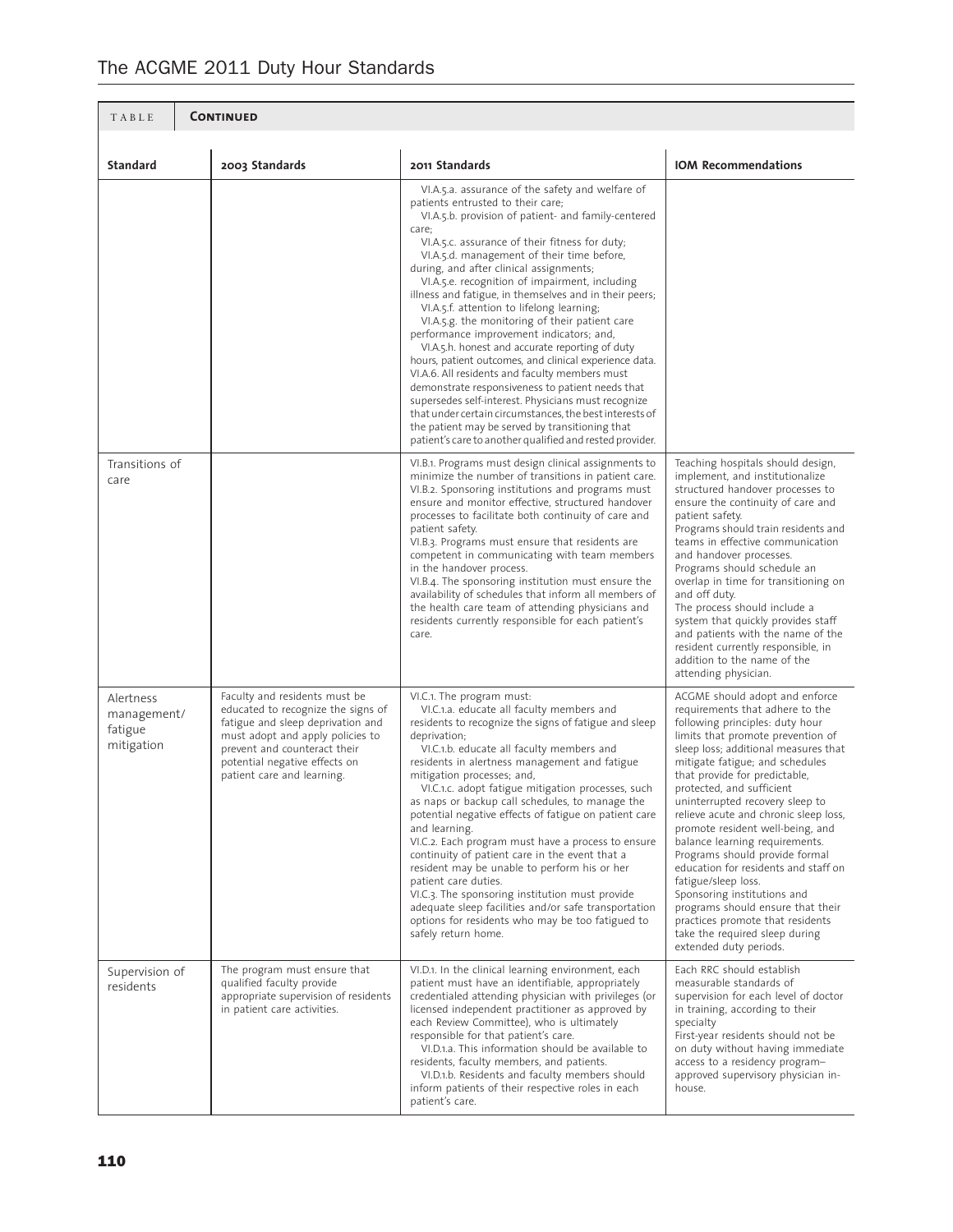| TABLE           | <b>CONTINUED</b> |                                                                                                                                                                                                                                                                                                                                                                                                                                                                                                                                                                                                                                                                                                                                                                                                                                                                                                                                                                                                                                                                                                                                                                                                                                                                                                                                                                                                                                                                                                                                                                                                                                                                                                                                                                                                                                                                                                                                                                                                                                                                                                                                                                                                                                                                                                                                                                                                                                                                                                                                                                                                                                                                                                                                                                                                                                                                                                                                                                                                                                                                                                                                                                                                                                                                                          |                            |  |
|-----------------|------------------|------------------------------------------------------------------------------------------------------------------------------------------------------------------------------------------------------------------------------------------------------------------------------------------------------------------------------------------------------------------------------------------------------------------------------------------------------------------------------------------------------------------------------------------------------------------------------------------------------------------------------------------------------------------------------------------------------------------------------------------------------------------------------------------------------------------------------------------------------------------------------------------------------------------------------------------------------------------------------------------------------------------------------------------------------------------------------------------------------------------------------------------------------------------------------------------------------------------------------------------------------------------------------------------------------------------------------------------------------------------------------------------------------------------------------------------------------------------------------------------------------------------------------------------------------------------------------------------------------------------------------------------------------------------------------------------------------------------------------------------------------------------------------------------------------------------------------------------------------------------------------------------------------------------------------------------------------------------------------------------------------------------------------------------------------------------------------------------------------------------------------------------------------------------------------------------------------------------------------------------------------------------------------------------------------------------------------------------------------------------------------------------------------------------------------------------------------------------------------------------------------------------------------------------------------------------------------------------------------------------------------------------------------------------------------------------------------------------------------------------------------------------------------------------------------------------------------------------------------------------------------------------------------------------------------------------------------------------------------------------------------------------------------------------------------------------------------------------------------------------------------------------------------------------------------------------------------------------------------------------------------------------------------------------|----------------------------|--|
| <b>Standard</b> | 2003 Standards   | 2011 Standards                                                                                                                                                                                                                                                                                                                                                                                                                                                                                                                                                                                                                                                                                                                                                                                                                                                                                                                                                                                                                                                                                                                                                                                                                                                                                                                                                                                                                                                                                                                                                                                                                                                                                                                                                                                                                                                                                                                                                                                                                                                                                                                                                                                                                                                                                                                                                                                                                                                                                                                                                                                                                                                                                                                                                                                                                                                                                                                                                                                                                                                                                                                                                                                                                                                                           | <b>IOM Recommendations</b> |  |
|                 |                  | VI.D.2. The program must demonstrate that the<br>appropriate level of supervision is in place for all<br>residents who care for patients.<br>Supervision may be exercised through a variety of<br>methods. Some activities require the physical<br>presence of the supervising faculty member. For<br>many aspects of patient care, the supervising<br>physician may be a more advanced resident or<br>fellow. Other portions of care provided by the<br>resident can be adequately supervised by the<br>immediate availability of the supervising faculty<br>member or resident physician, either in the<br>institution, or by means of telephonic and/or<br>electronic modalities. In some circumstances,<br>supervision may include post hoc review of<br>resident-delivered care with feedback as to the<br>appropriateness of that care.<br>VI.D.3. Levels of supervision<br>To ensure oversight of resident supervision and<br>graded authority and responsibility, the program<br>must use the following classification of supervision:<br>VI.D.3.a. Direct supervision: the supervising<br>physician is physically present with the resident and<br>patient.<br>VI.D.3.b. Indirect supervision:<br>VI.D.3.b.(1). with direct supervision immediately<br>available-the supervising physician is physically<br>within the hospital, or other site of patient care, and<br>is immediately available to provide direct<br>supervision.<br>VI.D.3.b.(2). with direct supervision available-<br>the supervising physician is not physically present<br>within the hospital, or other site of patient care, but<br>is immediately available by means of telephonic<br>and/or electronic modalities, and is available to<br>provide direct supervision.<br>VI.D.3.c. Oversight: The supervising physician is<br>available to provide review of procedures/<br>encounters, with feedback provided after care is<br>delivered.<br>VI.D.4. The privilege of progressive authority and<br>responsibility, conditional independence, and a<br>supervisory role in patient care delegated to each<br>resident must be assigned by the program director<br>and faculty members.<br>VI.D.4.a. The program director must evaluate each<br>resident's abilities based on specific criteria. When<br>available, evaluation should be guided by specific<br>national standards-based criteria.<br>VI.D.4.b. Faculty members functioning as<br>supervising physicians should delegate portions of<br>care to residents, based on the needs of the patient<br>and the skills of the residents.<br>VI.D.4.c. Senior residents or fellows should serve<br>in a supervisory role of junior residents in<br>recognition of their progress toward independence,<br>based on the needs of each patient and the skills of<br>the individual resident or fellow.<br>VI.D.5. Programs must set guidelines for<br>circumstances and events in which residents must<br>communicate with appropriate supervising faculty<br>members, such as the transfer of a patient to an<br>intensive care unit, or end-of-life decisions.<br>VI.D.5.a. Each resident must know the limits of<br>his/her scope of authority, and the circumstances<br>under which he/she is permitted to act with<br>conditional independence. |                            |  |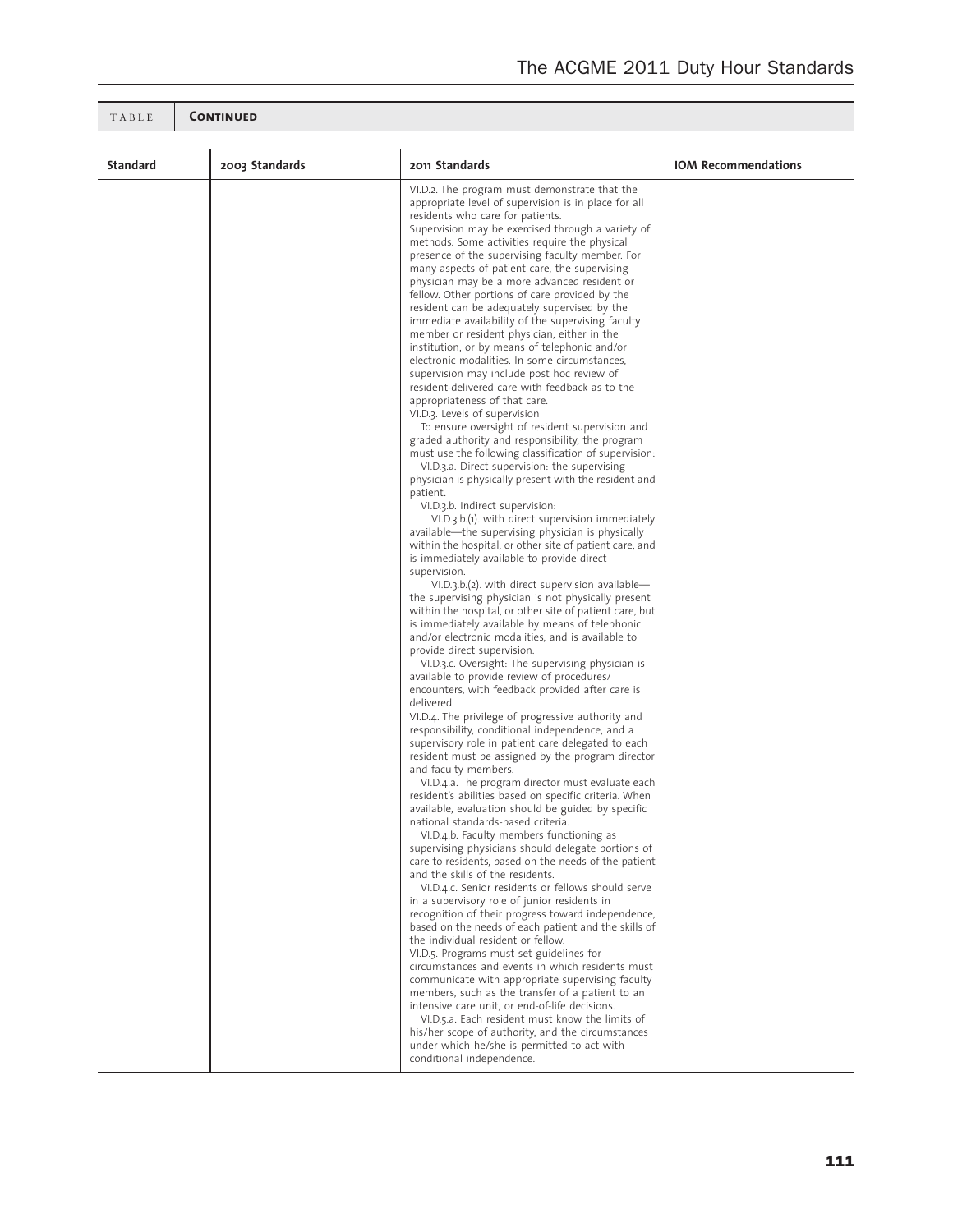| The ACGME 2011 Duty Hour Standards |
|------------------------------------|
|                                    |

| <b>CONTINUED</b><br>TABLE         |                                                                                                                                                                                                                                                                                                                 |                                                                                                                                                                                                                                                                                                                                                                                                                                                                                                                                                                               |                                                                                                                                                                                                                                                                                                                                                                                                                                                                                 |
|-----------------------------------|-----------------------------------------------------------------------------------------------------------------------------------------------------------------------------------------------------------------------------------------------------------------------------------------------------------------|-------------------------------------------------------------------------------------------------------------------------------------------------------------------------------------------------------------------------------------------------------------------------------------------------------------------------------------------------------------------------------------------------------------------------------------------------------------------------------------------------------------------------------------------------------------------------------|---------------------------------------------------------------------------------------------------------------------------------------------------------------------------------------------------------------------------------------------------------------------------------------------------------------------------------------------------------------------------------------------------------------------------------------------------------------------------------|
| <b>Standard</b>                   | 2003 Standards                                                                                                                                                                                                                                                                                                  | 2011 Standards                                                                                                                                                                                                                                                                                                                                                                                                                                                                                                                                                                | <b>IOM Recommendations</b>                                                                                                                                                                                                                                                                                                                                                                                                                                                      |
|                                   |                                                                                                                                                                                                                                                                                                                 | VI.D.5.a.(1). In particular, PGY-1 residents should<br>be supervised either directly or indirectly with direct<br>supervision immediately available. [Each Review<br>Committee will describe the achieved competencies<br>under which PGY-1 residents progress to be<br>supervised indirectly, with direct supervision<br>available.]<br>VI.D.6. Faculty supervision assignments should be of<br>sufficient duration to assess the knowledge and<br>skills of each resident and delegate to him/her the<br>appropriate level of patient care authority and<br>responsibility. |                                                                                                                                                                                                                                                                                                                                                                                                                                                                                 |
| Clinical<br>responsibilities      |                                                                                                                                                                                                                                                                                                                 | VI.E. The clinical responsibilities for each resident<br>must be based on PGY level, patient safety, resident<br>education, severity and complexity of patient<br>illness/condition, and available support services.<br>(Optimal clinical workload will be further specified<br>by each Review Committee.)                                                                                                                                                                                                                                                                    | ACGME should require that<br>sponsoring institutions<br>appropriately adjust resident<br>workload.<br>Minimize the level of residents'<br>work that is of limited or no<br>educational value.<br>Provide residents with adequate<br>time for patient care and reflection<br>time.<br>ACGME should require RRCs to<br>define and require appropriate<br>limits on caseload, taking into<br>consideration complexity of patient<br>illness and level of residents'<br>competency. |
| Teamwork                          |                                                                                                                                                                                                                                                                                                                 | VI.F. Residents must care for patients in an<br>environment that maximizes effective<br>communication. This must include the opportunity<br>to work as a member of effective interprofessional<br>teams that are appropriate to the delivery of care in<br>the specialty.<br>(Each Review Committee will define the elements<br>that must be present in each specialty.)                                                                                                                                                                                                      |                                                                                                                                                                                                                                                                                                                                                                                                                                                                                 |
| Maximum hours<br>of work per week | Duty hours must be limited to 80 h/<br>wk, averaged over a 4-week period,<br>inclusive of all in-house call<br>activities.                                                                                                                                                                                      | VI.G.1. Duty hours must be limited to 80 h/wk,<br>averaged over a 4-week period, inclusive of all in-<br>house call activities and all moonlighting.                                                                                                                                                                                                                                                                                                                                                                                                                          | 80 h/wk, averaged over 4 weeks                                                                                                                                                                                                                                                                                                                                                                                                                                                  |
| Duty hour<br>exceptions           | A Review Committee may grant<br>exceptions for up to 10%, or a<br>maximum of 88 hours, to individual<br>programs, based on a sound<br>educational rationale.<br>Before submitting the request to<br>the Review Committee, the<br>program director must obtain<br>approval of the institution's GMEC<br>and DIO. | VI.G.1.a. A Review Committee may grant<br>exceptions for up to 10%, or a maximum of 88 hours,<br>to individual programs, based on a sound<br>educational rationale.<br>VI.G.1.a.(1). In preparing a request for an<br>exception, the program director must follow the<br>duty hour exception policy from the "ACGME<br>Manual on Policies and Procedures."<br>VI.G.1.a.(2). Before submitting the request to the<br>Review Committee, the program director must<br>obtain approval of the institution's GMEC and DIO.                                                         | A Review Committee may grant<br>exceptions for up to 10%, or a<br>maximum of 88 hours, to individual<br>programs, based on a sound<br>educational rationale.                                                                                                                                                                                                                                                                                                                    |
| Moonlighting                      | Moonlighting must not<br>1.<br>interfere with the ability of the<br>resident to achieve the goals<br>and objectives of the<br>educational program.<br>Internal moonlighting must be<br>2.<br>considered part of the 80-hour<br>weekly limit on duty hours.                                                      | VI.G.2.a. Moonlighting must not interfere with the<br>ability of the resident to achieve the goals and<br>objectives of the educational program.<br>VI.G.2.b. Time spent by residents in internal and<br>external moonlighting (as defined in the ACGME<br>"Glossary of Terms") must be counted toward the<br>80-hour maximum weekly hour limit.<br>VI.G.2.c. PGY-1 residents are not permitted to<br>moonlight.                                                                                                                                                              | Internal and external moonlighting<br>count as part of the 80-hour limit.<br>Require sponsoring institutions to<br>include provisions in resident<br>contracts that residents must<br>receive permission from the<br>program director to moonlight, and<br>resident performance will be<br>monitored to ensure no adverse<br>effects from moonlighting.                                                                                                                         |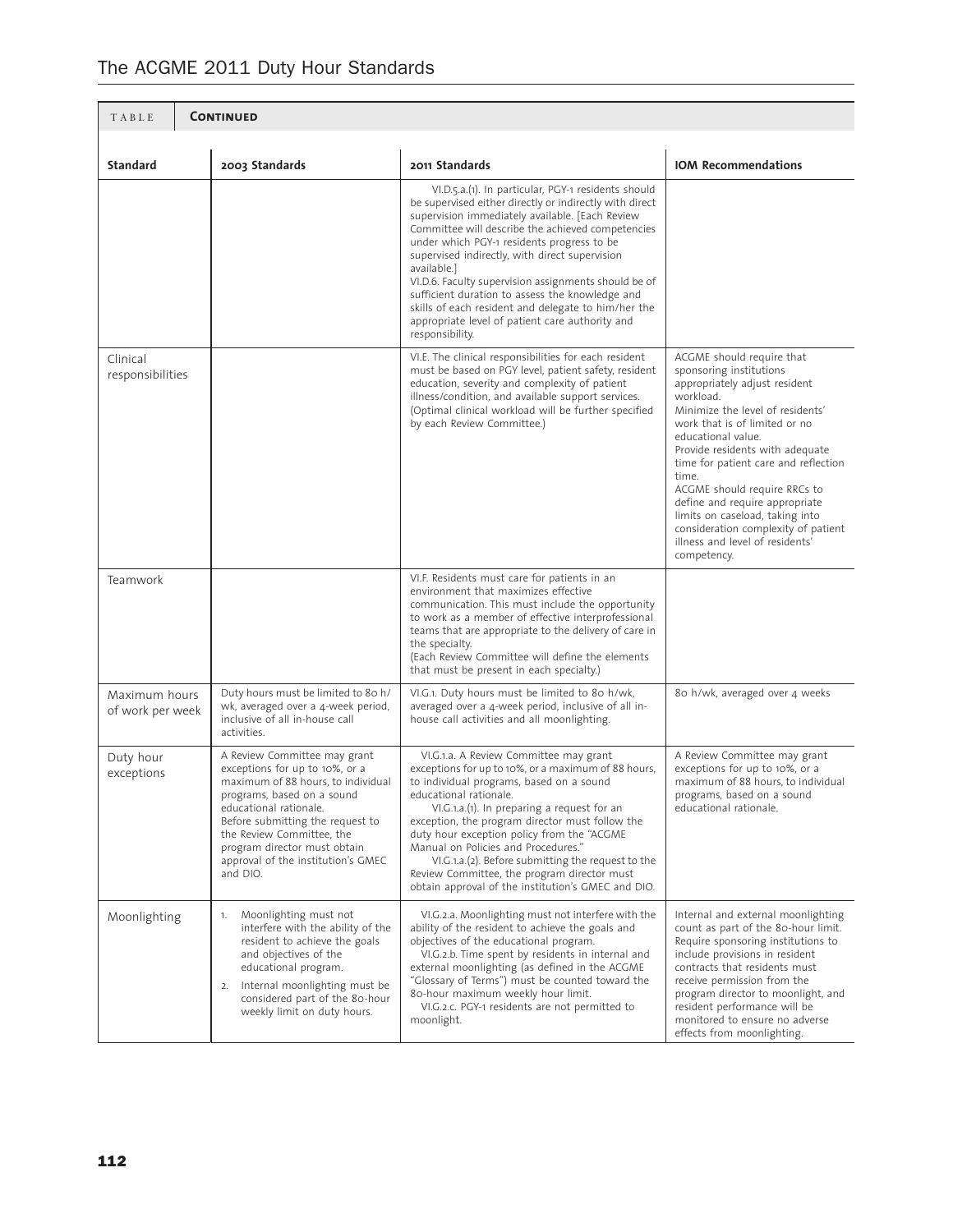| <b>Standard</b>                                          | 2003 Standards                                                                                                                                                                                                                                                                                                                | 2011 Standards                                                                                                                                                                                                                                                                                                                                                                                                                                                                                                                                                                                                                                                                                                                                                                                                                                                                                                                                                                                                                                                                                                                                                                                                                                                                                                                                                                                                                                                                                 | <b>IOM Recommendations</b>                                                                                                                                                                                                                                                 |
|----------------------------------------------------------|-------------------------------------------------------------------------------------------------------------------------------------------------------------------------------------------------------------------------------------------------------------------------------------------------------------------------------|------------------------------------------------------------------------------------------------------------------------------------------------------------------------------------------------------------------------------------------------------------------------------------------------------------------------------------------------------------------------------------------------------------------------------------------------------------------------------------------------------------------------------------------------------------------------------------------------------------------------------------------------------------------------------------------------------------------------------------------------------------------------------------------------------------------------------------------------------------------------------------------------------------------------------------------------------------------------------------------------------------------------------------------------------------------------------------------------------------------------------------------------------------------------------------------------------------------------------------------------------------------------------------------------------------------------------------------------------------------------------------------------------------------------------------------------------------------------------------------------|----------------------------------------------------------------------------------------------------------------------------------------------------------------------------------------------------------------------------------------------------------------------------|
| Mandatory time<br>free of duty                           | Residents must be provided with<br>1 day in 7 free from all educational<br>and clinical responsibilities,<br>averaged over a 4-week period,<br>inclusive of call.                                                                                                                                                             | VI.G.3. Residents must be scheduled for a minimum<br>of 1 day free of duty every week (when averaged<br>over 4 weeks). At-home call cannot be assigned on<br>these free days.                                                                                                                                                                                                                                                                                                                                                                                                                                                                                                                                                                                                                                                                                                                                                                                                                                                                                                                                                                                                                                                                                                                                                                                                                                                                                                                  | 24 hours off per 7-day period. No<br>averaging. One "golden weekend"<br>per month.                                                                                                                                                                                         |
| Maximum duty<br>period length                            | Continuous on-site duty, including<br>in-house call, must not exceed 24<br>consecutive hours. Residents may<br>remain on duty for up to 6<br>additional hours to participate in<br>didactic activities, transfer care of<br>patients, conduct outpatient clinics,<br>and maintain continuity of medical<br>and surgical care. | VI.G.4.a. Duty periods of PGY-1 residents must not<br>exceed 16 hours.<br>VI.G.4.b. Duty periods of PGY-2 residents and<br>more senior residents may be scheduled to a<br>maximum of 24 hours of continuous duty in the<br>hospital. Programs must encourage residents to use<br>alertness management strategies in the context of<br>patient care responsibilities. Strategic napping,<br>especially after 16 hours of continuous duty, and<br>between the hours of 10:00 PM and 8:00 AM, is<br>strongly suggested.                                                                                                                                                                                                                                                                                                                                                                                                                                                                                                                                                                                                                                                                                                                                                                                                                                                                                                                                                                           | Extended duty must not exceed<br>16 hours, unless a 5-hour nap is<br>provided between 10:00 PM and<br>8:00 AM. The 5-hour nap must be<br>included in the 80-hour limit. After<br>a 5-hour nap, resident may continue<br>for up to 9 more hours for a total of<br>30 hours. |
| Maximum duty<br>period length                            | No new patients may be accepted<br>after 24 hours of continuous duty.                                                                                                                                                                                                                                                         | VI.G.4.b.(1). It is essential for patient safety and<br>resident education that effective transitions in care<br>occur. Residents may be allowed to remain on-site in<br>order to accomplish these tasks; however, this period<br>of time must be no longer than an additional 4 hours.<br>VI.G.4.b.(2). Residents must not be assigned<br>additional clinical responsibilities after 24 hours of<br>continuous in-house duty.<br>VI.G.4.b.(3). In unusual circumstances,<br>residents, on their own initiative, may remain<br>beyond their scheduled period of duty to continue<br>to provide care to a single patient. Justifications for<br>such extensions of duty are limited to reasons of<br>required continuity for a severely ill or unstable<br>patient, academic importance of the events<br>transpiring, or humanistic attention to the needs of<br>a patient or family.<br>VI.G.4.b.(3).(a). Under those circumstances,<br>the resident must:<br>$VI.G.4.b.(3).(a).(i).$ appropriately hand over the<br>care of all other patients to the team responsible for<br>their continuing care; and,<br>$VI.G.4.b.(3). (a). (ii). document the reasons for$<br>remaining to care for the patient in question and<br>submit that documentation in every circumstance<br>to the program director.<br>$V.I.G.4.b.(3).(b).$ The program director must<br>review each submission of additional service and<br>track both individual resident and program-wide<br>episodes of additional duty. | No new patients after 16 hours.<br>Extended duty (eg, 30 hours with a<br>5-hour nap) must not occur more<br>frequently than every third night.<br>No averaging.                                                                                                            |
| Minimum time<br>off between<br>scheduled duty<br>periods | Adequate time for rest and personal<br>activities must be provided. This<br>should consist of a 10-hour time<br>period provided between all daily<br>duty periods and after in-house call.                                                                                                                                    | VI.G.5.a. PGY-1 residents should have 10 hours, and<br>must have 8 hours, free of duty between scheduled<br>duty periods.<br>VI.G.5.b. Intermediate-level residents (as defined<br>by the Review Committee) should have 10 hours<br>free of duty, and must have 8 hours between<br>scheduled duty periods. They must have at least<br>14 hours free of duty after 24 hours of in-house duty.<br>VI.G.5.c. Residents in the final years of education (as<br>defined by the Review Committee) must be prepared<br>to enter the unsupervised practice of medicine and<br>care for patients over irregular or extended periods.<br>VI.G.5.c.(1). This preparation must occur within<br>the context of the 80-hour maximum duty period<br>length, and 1-day-off-in-7 standards. While it is<br>desirable that residents in their final years of<br>education have 8 hours free of duty between<br>scheduled duty periods, there may be circumstances<br>(as defined by the Review Committee) when these<br>residents must stay on duty to care for their<br>patients or return to the hospital with fewer than<br>8 hours free of duty.                                                                                                                                                                                                                                                                                                                                                             | Residents must have:<br>10 hours off after a regular daytime<br>duty period;<br>12 hours off after night duty;<br>14 hours off after an extended duty<br>period and not return earlier than 6<br>AM the next day.                                                          |